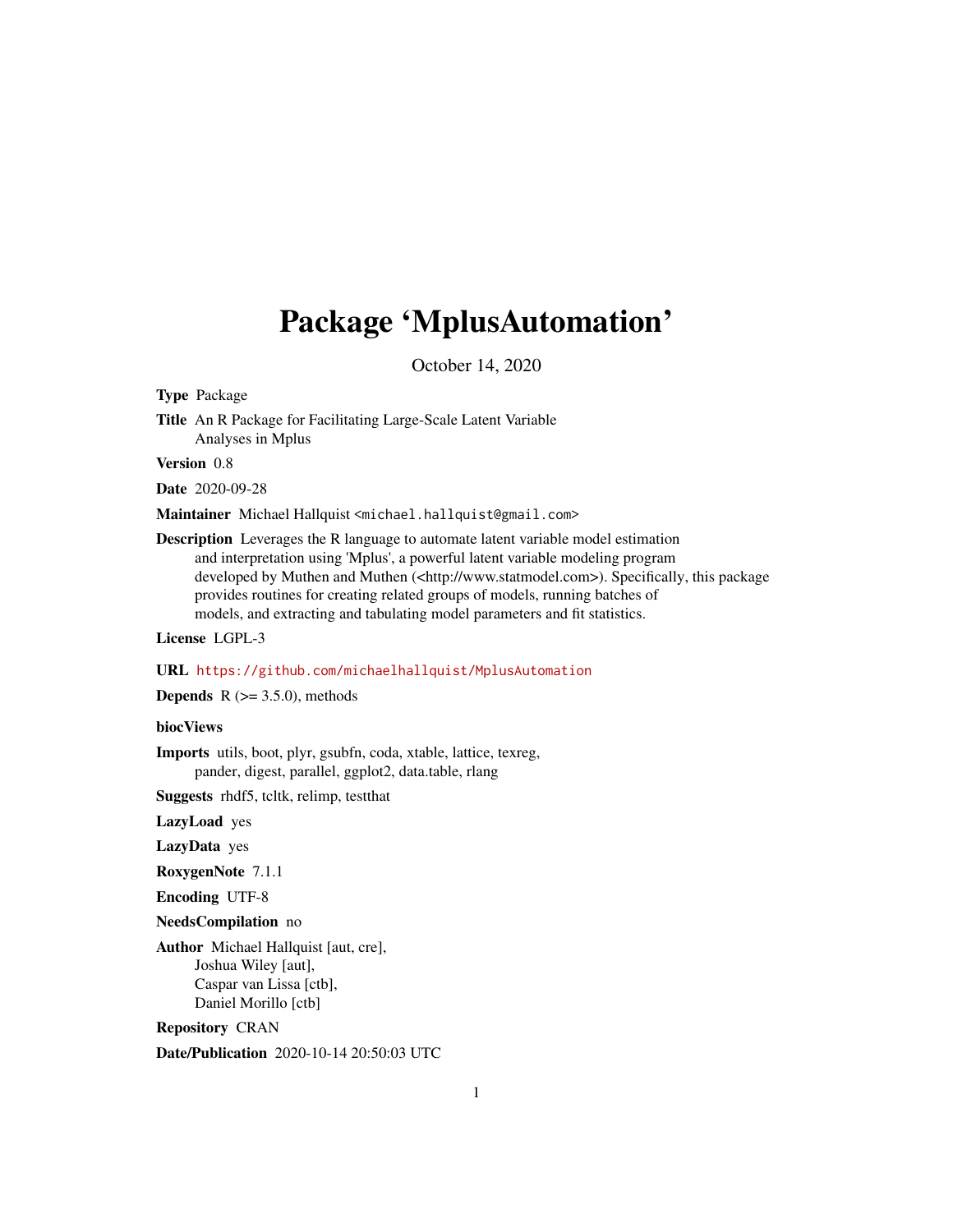# R topics documented:

|                     | 3              |
|---------------------|----------------|
| cd                  | $\overline{4}$ |
|                     | 5              |
|                     | $\overline{7}$ |
|                     | 9              |
|                     | 11             |
|                     | 13             |
|                     | 14             |
|                     | 15             |
|                     | 16             |
|                     | 17             |
|                     | 18             |
|                     | 21             |
|                     | 24             |
|                     | 25             |
|                     |                |
|                     |                |
|                     |                |
|                     |                |
|                     |                |
|                     |                |
|                     |                |
|                     | 36             |
|                     | 37             |
|                     |                |
|                     | 40             |
|                     | 41             |
|                     |                |
|                     |                |
|                     | 51             |
|                     | 55             |
|                     | 56             |
|                     | 57             |
|                     | 58             |
|                     | 59             |
|                     | 61             |
|                     | 63             |
|                     | 67             |
| readModels          | 68             |
|                     | 70             |
|                     | 72             |
| separateHyphens     | 73             |
|                     | 74             |
| summary.mplusObject | 75             |
| <b>SummaryTable</b> | 76             |
|                     | 78             |
|                     |                |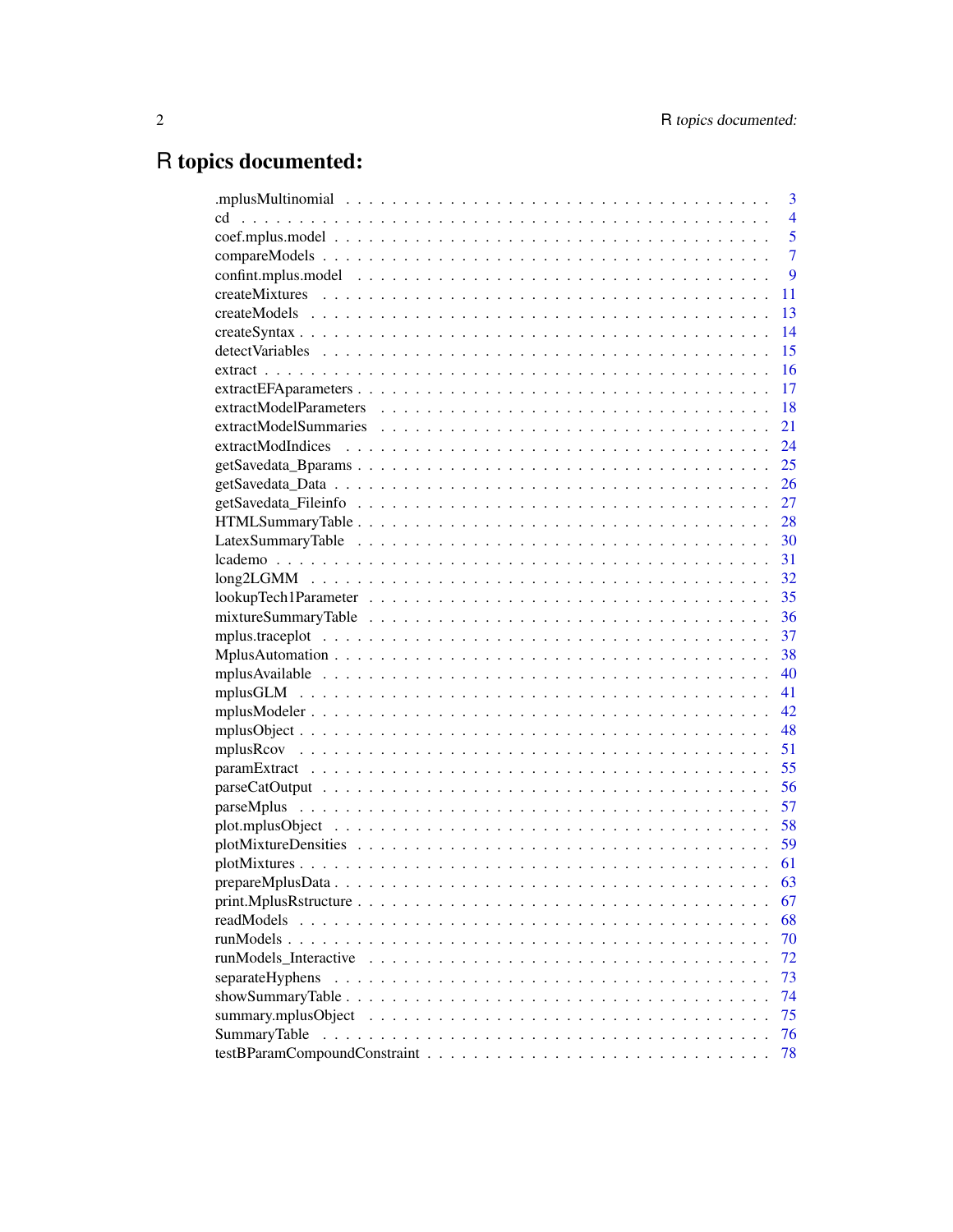<span id="page-2-0"></span>

| Index |  |  |  |  |  |  |  |  |  |  |  |  |  |  |  |  |  | - 87 |
|-------|--|--|--|--|--|--|--|--|--|--|--|--|--|--|--|--|--|------|
|       |  |  |  |  |  |  |  |  |  |  |  |  |  |  |  |  |  |      |
|       |  |  |  |  |  |  |  |  |  |  |  |  |  |  |  |  |  |      |
|       |  |  |  |  |  |  |  |  |  |  |  |  |  |  |  |  |  |      |

.mplusMultinomial *Internal Function for Multinomial Regression in Mplus*

# Description

Internal Function for Multinomial Regression in Mplus

# Usage

```
.mplusMultinomial(
 dv,
 iv,
 data,
 idvar = ",
  integration = 1000,
 processors = 2,
 OR = TRUE,pairwise = TRUE,
  ...
)
```
# Arguments

| dv          | A character string with the variable name for the dependent (outcome) variable.                                         |
|-------------|-------------------------------------------------------------------------------------------------------------------------|
| iv          | A character vector with the variable name(s) for the independent (predictor/explanatory)<br>variable $(s)$ .            |
| data        | A dataset.                                                                                                              |
| idvar       | Optional. A character string indicating the name of the ID variable. Not cur-<br>rently used but may be used in future. |
| integration | An integer indicating the number of Monte Carlo integration points to use. De-<br>faults to 1000.                       |
| processors  | An integer indicating the number of processors to use. Passed to Mplus. De-<br>faults to 2.                             |
| 0R          | A logical value whether odds ratios should be returned. Defaults to TRUE.                                               |
| pairwise    | A logical value indicating whether all pairwise tests should be computed. De-<br>faults to TRUE.                        |
| $\cdots$    | Additional arguments passed to mplus Modeler().                                                                         |

# Value

A list of results and Mplus model object.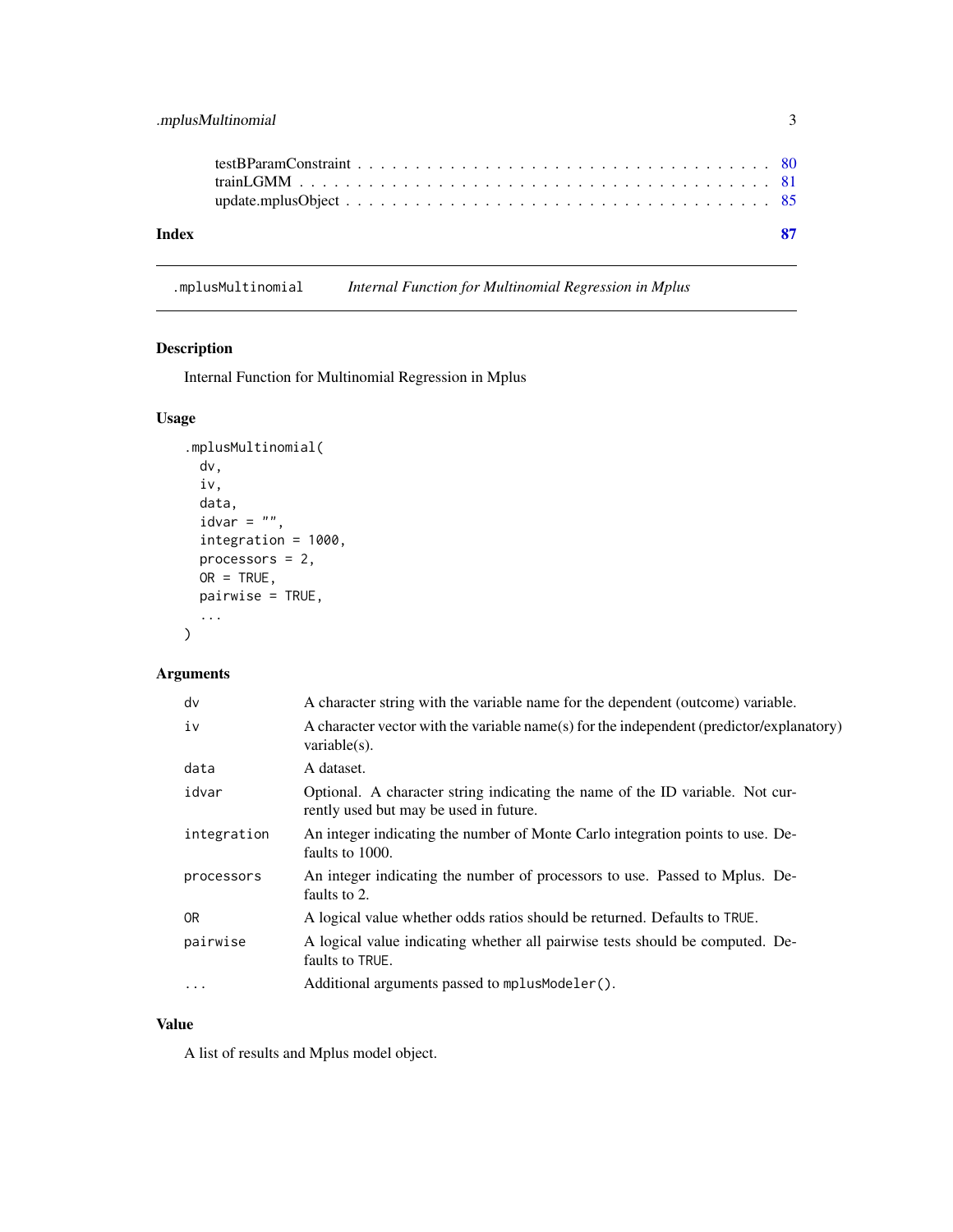# <span id="page-3-0"></span>Author(s)

Joshua F. Wiley <jwiley.psych@gmail.com>

#### Examples

```
## Not run:
set.seed(1234)
tmpd <- data.frame(
 x1 = \text{rnorm}(200),x2 = rnorm(200),
 x3 = cut(rnorm(200),
          breaks = c(-Inf, -.7, .7, Inf),labels = c("a", "b", "c"))tmpd$y < -cut(rnorm(200, sd = 2) + tmpd$x1 + tmpd$x2 + I(tmpd$x3 == "b"),breaks = c(-Inf, -.5, 1, Inf),
             labels = c("L", "M", "H"))
tmpres <- MplusAutomation:::.mplusMultinomial(
 dv = "y",iv = c("x1", "x2"),
 data = tmpd,
 pairwise = TRUE)
tmpres2 <- MplusAutomation:::.mplusMultinomial(
 dv = "y",iv = c("x1", "x2"),
 data = tmpd,pairwise = FALSE)
tmpres3 <- MplusAutomation:::.mplusMultinomial(
 dv = "y",iv = c("x1@0", "x2@0"),
 data = tmpd,pairwise = FALSE)
```

```
## End(Not run)
```
cd *Change directory*

#### Description

The function takes a path and changes the current working directory to the path. If the directory specified in the path does not currently exist, it will be created.

#### Usage

cd(base, pre, num)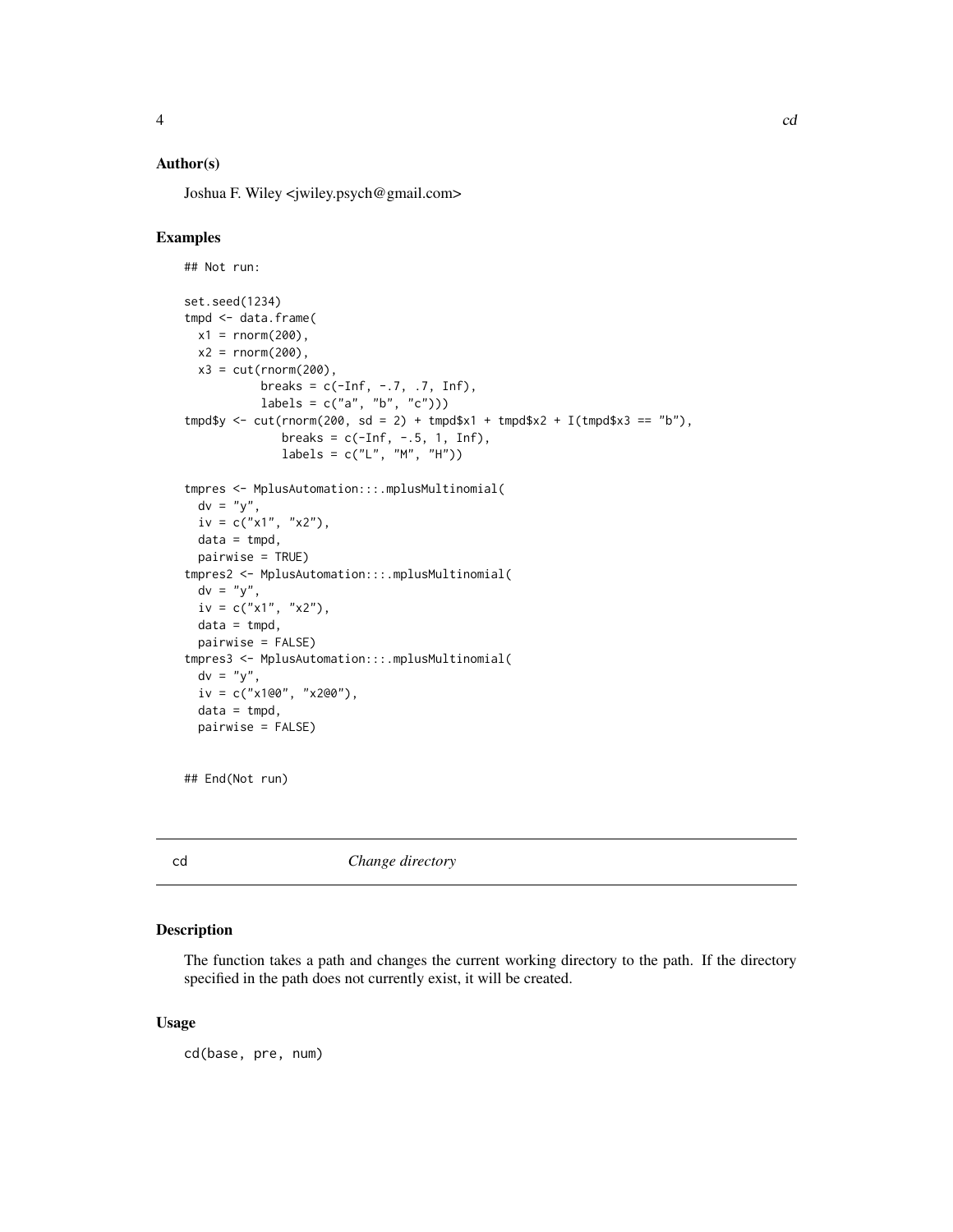# <span id="page-4-0"></span>coef.mplus.model 5

#### **Arguments**

| base | a character string with the base path to the directory. This is required.                                                          |
|------|------------------------------------------------------------------------------------------------------------------------------------|
| pre  | an optional character string with the prefix to add to the base path. Non character<br>strings will be coerced to character class. |
| num  | an optional character string, prefixed by pre. Non character strings will be co-<br>erced to character class.                      |

## Details

The function has been designed to be platform independent, although it has had limited testing. Path creation is done using file.path, the existence of the directory is checked using file.exists and the directory created with dir.create. Only the first argument, is required. The other optional arguments are handy when one wants to create many similar directories with a common base.

#### Value

NULL, changes the current working directory

#### Author(s)

Joshua F. Wiley <jwiley.psych@gmail.com>

#### Examples

```
## Not run:
# an example just using the base
cd("~/testdir")
# an example using the optional arguments
base <- "~/testdir"
pre <- "test_"
cd(base, pre, 1)
cd(base, pre, 2)
## End(Not run)
```
<span id="page-4-1"></span>coef.mplus.model *Return coefficients for an mplus.model object*

# Description

This is a method for returning the coefficients of an mplus.model object. It works directly on an object stored from readModels such as: object <-readModels("/path/to/model/model.out"). Method that calls coef.mplus.model. See further documentation there.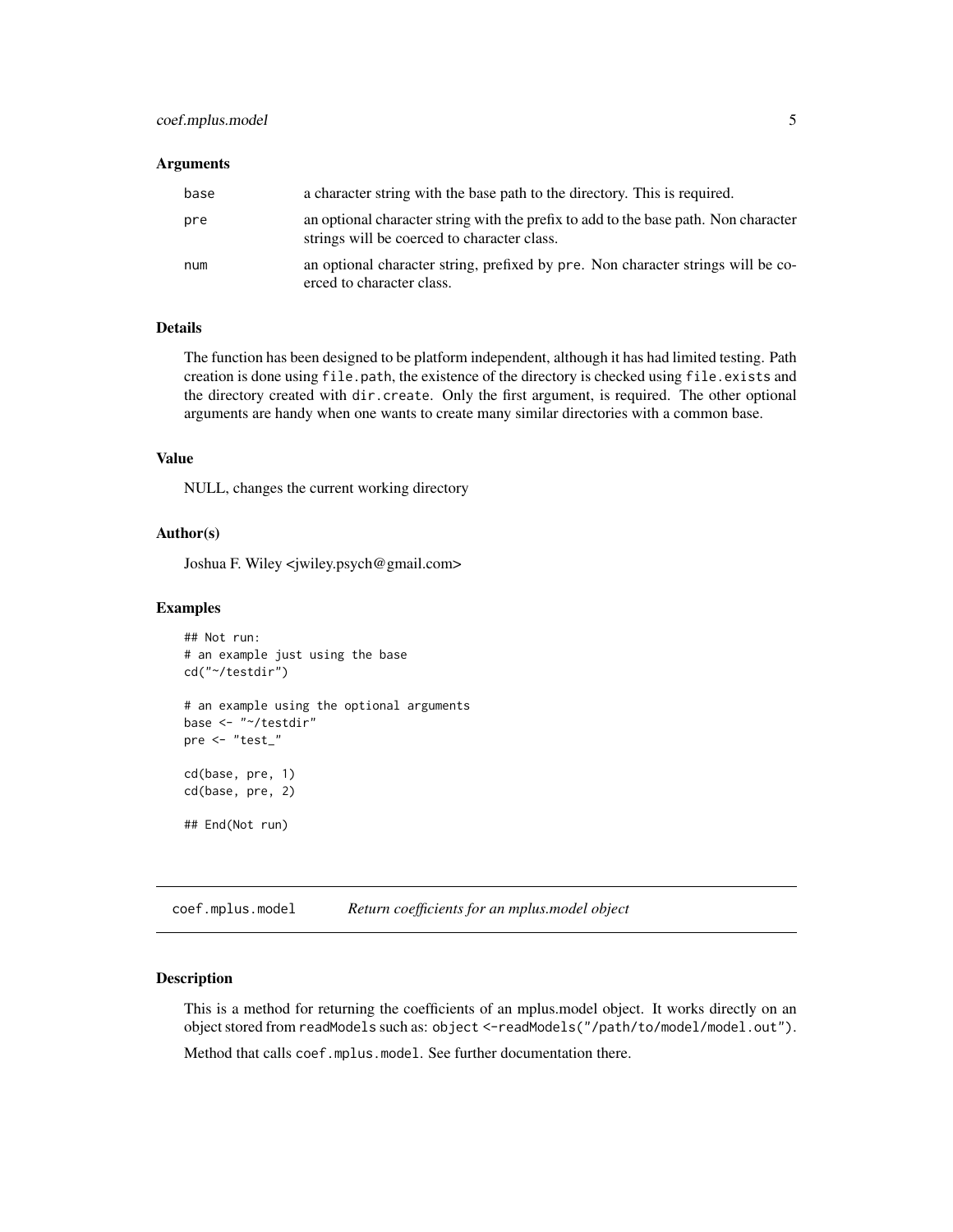#### Usage

```
## S3 method for class 'mplus.model'
coef(
  object,
  type = c("un", "std", "stdy", "stdyx"),
 params = c("regression", "loading", "undirected", "expectation", "variability",
    "new"),
  ...,
 raw = FALSE
)
## S3 method for class 'mplusObject'
```

```
coef(object, ...)
```
#### Arguments

| object   | An object of class mplus Object                                                                                                                                                                                                                                                   |
|----------|-----------------------------------------------------------------------------------------------------------------------------------------------------------------------------------------------------------------------------------------------------------------------------------|
| type     | A character vector indicating the type of coefficients to return. One of "un",<br>"std", "stdy", or "stdyx".                                                                                                                                                                      |
| params   | A character vector indicating what type of parameters to extract. Any combina-<br>tion of "regression", "loading", "undirected", "expectation", "variability", and<br>"new". A single one can be passed or multiple. By default, all are used and all<br>parameters are returned. |
| $\ddots$ | Additional arguments to pass on (not currently used)                                                                                                                                                                                                                              |
| raw      | A logical defaulting to FALSE indicating whether to parse and return coefficients<br>based on the type (regression, etc.) and relabel using an arrow notation, or to<br>return the raw coefficients in a named vector.                                                            |

# Value

Either a data frame of class 'mplus.model.coefs', or in the case of multiple group models, a list of class 'mplus.model.coefs', where each element of the list is a data frame of class 'mplus.model.coefs', or a named vector of coefficients, if raw=TRUE.

#### Author(s)

Joshua F. Wiley <jwiley.psych@gmail.com>

# See Also

# [readModels](#page-67-1)

Other Mplus-Formatting: [confint.mplus.model\(](#page-8-1)), [extract\(](#page-15-1)), [print.MplusRstructure\(](#page-66-1)), [summary.mplusObject\(](#page-74-1))

# Examples

```
## Not run:
# simple example of a model using builtin data
# demonstrates use
```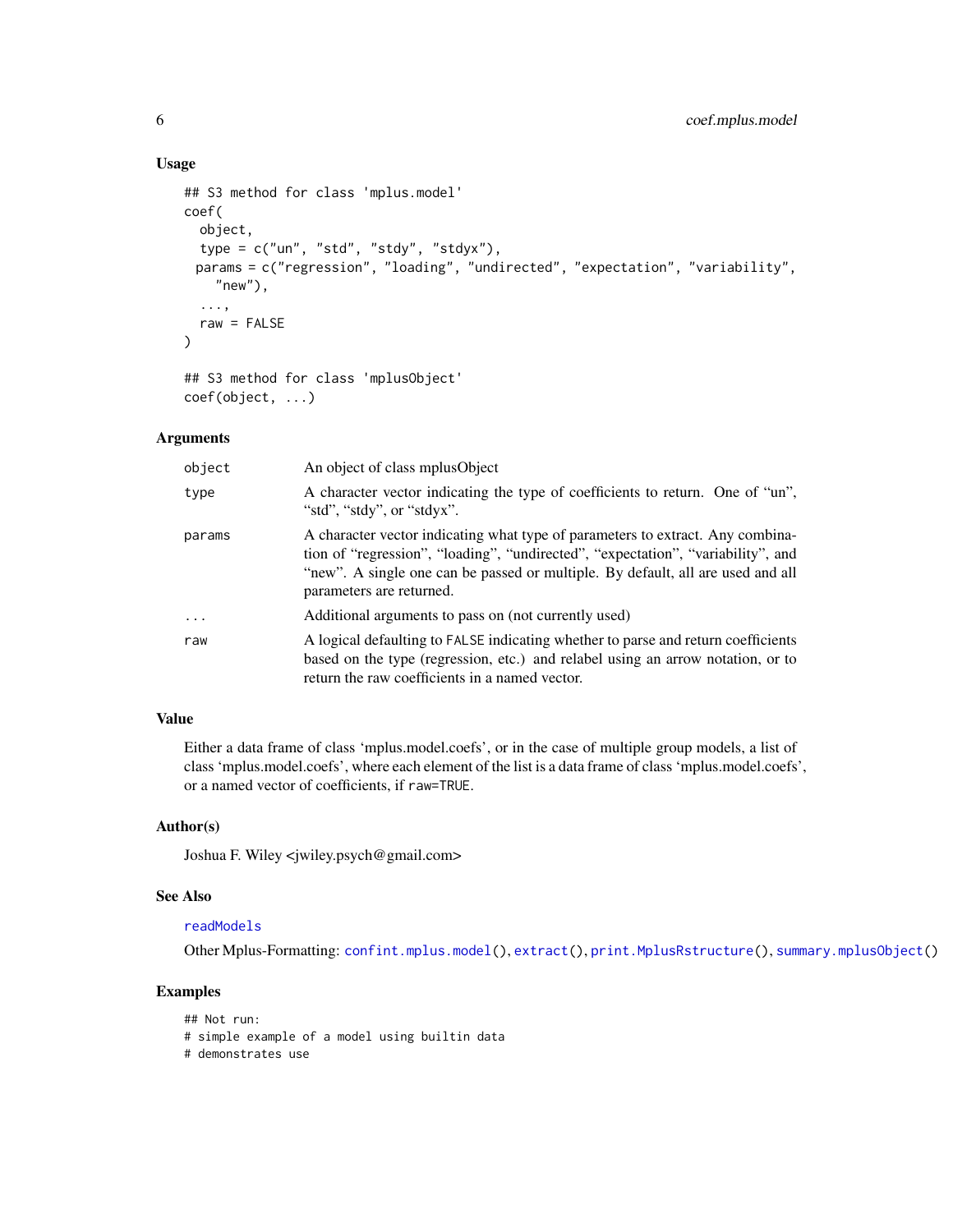# <span id="page-6-0"></span>compareModels 7

```
test <- mplusObject(
 TITLE = "test the MplusAutomation Package;",
 MODEL = "mpg ON wt hp;
   wt WITH hp;",
 OUTPUT = "STANDARDIZED;",
 usevariables = c("mpg", "wt", "hp"),rdata = mtcars)
res <- mplusModeler(test, "mtcars.dat", modelout = "model1.inp", run = 1L)
# example of the coef method on an mplud.model object
# note that res$results holds the results of readModels()
coef(res$results)
coef(res$results, type = "std")
coef(res$results, type = "stdy")
coef(res$results, type = "stdyx")
# there is also a method for mplusObject class
coef(res)
# remove files
unlink("mtcars.dat")
unlink("model1.inp")
unlink("model1.out")
unlink("Mplus Run Models.log")
## End(Not run)
```
compareModels *Compare the output of two Mplus models*

#### Description

The compareModels function compares the output of two Mplus files and prints similarities and differences in the model summary statistics and parameter estimates. Options are provided for filtering out fixed parameters and nonsignificant parameters. When requested, compareModels will compute the chi-square difference test for nested models (does not apply to MLMV, WLSM, and WLSMV estimators, where DIFFTEST in Mplus is needed). Model outputs to be compared can be full summaries and parameters (generated by readModels), summary statistics only (extractModelSummaries), or parameters only (extractModelParameters).

# Usage

```
compareModels(
  m1,
 m2,
  show = "all",equalityMargin = c(param = 1e-04, pvalue = 1e-04),
```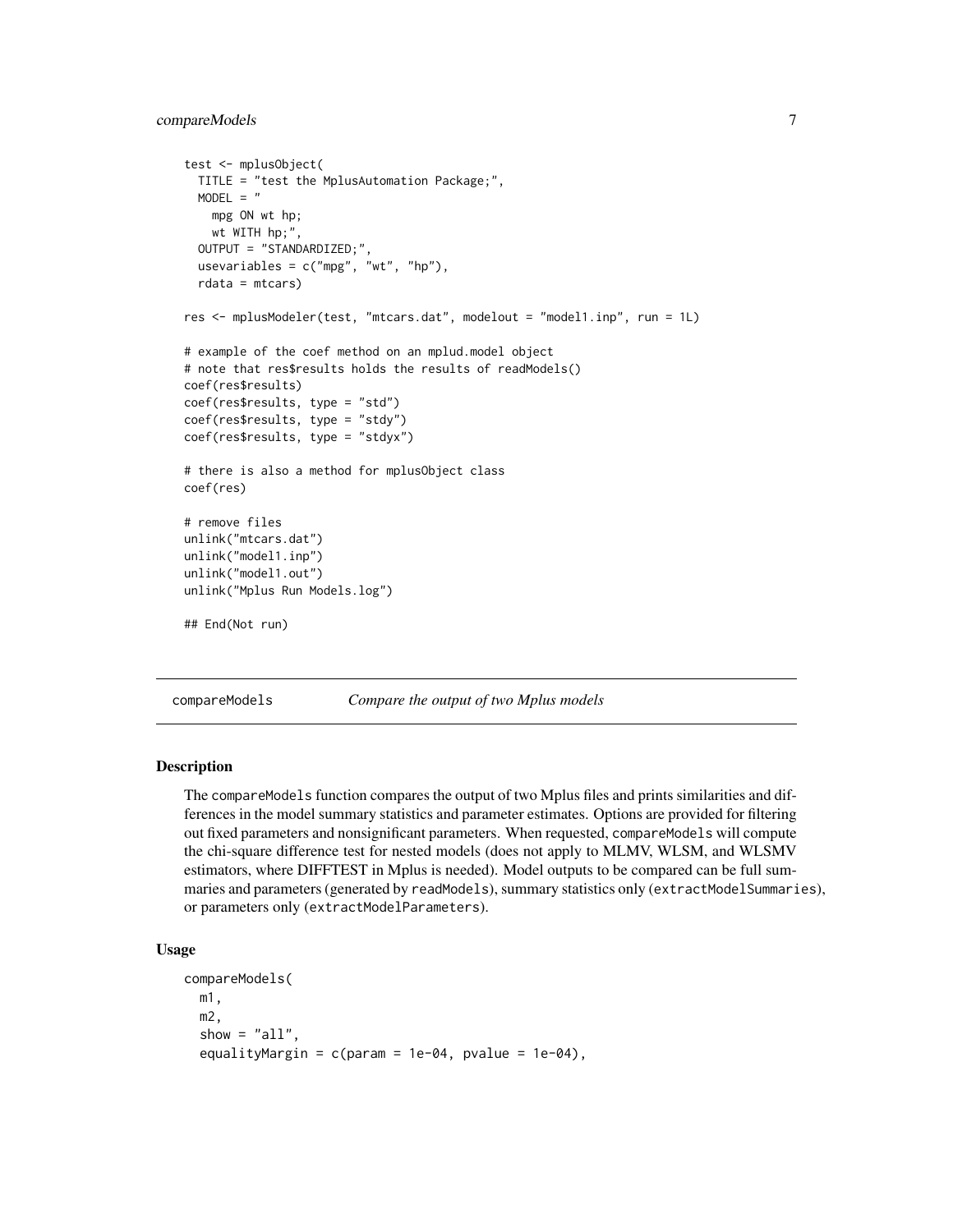```
compare = "unstandardized",
  sort = "none",
  showFixed = FALSE,
  shows = TRUE,diffTest = FALSE
\lambda
```
#### **Arguments**

| m1             | The first Mplus model to be compared. Generated by readModels, extractModelSummaries,<br>or extractModelParameters.                                                                                      |
|----------------|----------------------------------------------------------------------------------------------------------------------------------------------------------------------------------------------------------|
| m <sub>2</sub> | The second Mplus model to be compared.                                                                                                                                                                   |
| show           | What aspects of the models should be compared. Options are "all", "sum-<br>maries", "equal", "diff", "pdiff", and "unique". See below for details.                                                       |
|                | equalityMargin Defines the discrepancy between models that is considered equal. Different mar-<br>gins can be specified for p-value equality versus parameter equality. Defaults to<br>$.0001$ for both. |
| compare        | Which parameter estimates should be compared. Options are "unstandardized",<br>"stdyx.standardized" "stdy.standardized", and "std.standardized".                                                         |
| sort           | How to sort the output of parameter comparisons. Options are "none", "type",<br>"alphabetical", and "maxDiff". See below for details.                                                                    |
| showFixed      | Whether to display fixed parameters in the output (identified where the est/se $=$<br>999.000, per Mplus convention). Default to FALSE.                                                                  |
| showNS         | Whether to display non-significant parameter estimates. Can be TRUE or FALSE,<br>or a numeric value (e.g., .10) that defines what p-value is filtered as non-significant.                                |
| diffTest       | Whether to compute a chi-square difference test between the models. Assumes<br>that the models are nested. Not available for MLMV, WLSMV, and ULSMV<br>estimators. Use DIFFTEST in Mplus instead.        |

## Details

The show parameter can be one or more of the following, which can be passed as a vector, such as c("equal", "pdiff").

- show "all" Display all available model comparison. Equivalent to c("summaries", "equal", "diff", "pdiff", "unique").
	- "summaries" Print a comparison of model summary statistics. Compares the following summary statistics (where available): c("Title", "Observations", "Estimator", "Parameters", "LL", "AIC", "BIC", "ChiSqM\_Value", "ChiSqM\_DF", "CFI", "TLI", "RMSEA", "SRMR", "WRMR")
	- "allsummaries" Prints a comparison of all summary statistics available in each model. May generate a lot of output.

"equal" Print parameter estimates that are equal between models (i.e., <= equalityMargin["param"]).

"diff" Print parameter estimates that are different between models (i.e., > equalityMargin["param"]).

```
"pdiff" Print parameter estimates where the p-values differ between models (i.e., > equalityMargin["pvalue"]).
"unique" Print parameter estimates that are unique to each model.
```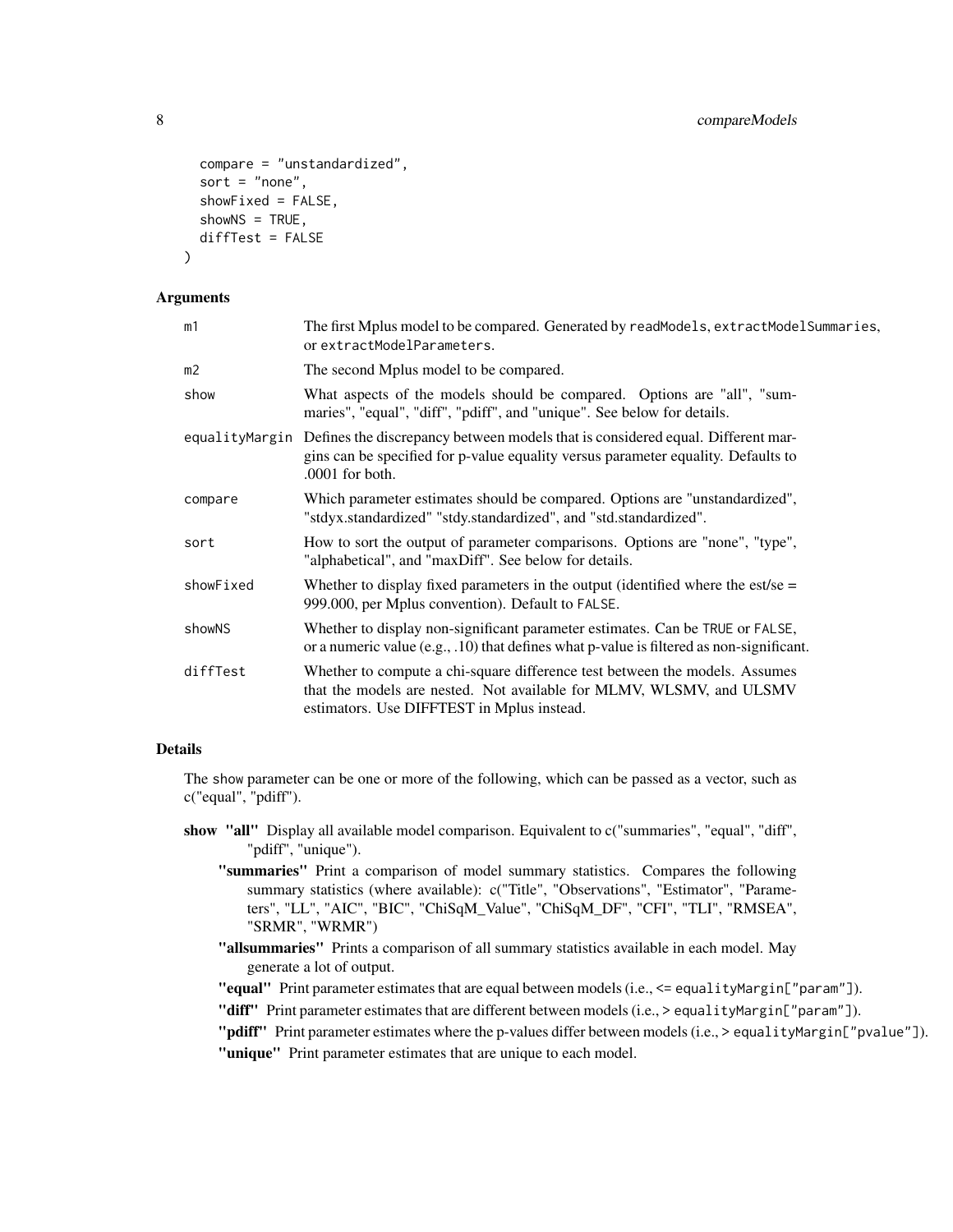# <span id="page-8-0"></span>confint.mplus.model 9

The sort parameter determines the order in which parameter estimates are displayed. The following options are available:

- sort "none" No sorting is performed, so parameters are output in the order presented in Mplus. (Default)
	- "type" Sort parameters by their role in the model. This groups output by regression coefficient (ON), factor loadings (BY), covariances (WITH), and so on. Within each type, output is alphabetical.

"alphabetical" Sort parameters in alphabetical order.

"maxDiff" Sort parameter output by the largest differences between models (high to low).

# Value

No value is returned by this function. It is used to print model differences to the R console.

# Author(s)

Michael Hallquist

#### Examples

# make me!!!

<span id="page-8-1"></span>confint.mplus.model *Return confidence intervals for an mplus.model object*

#### Description

This is a method for returning the confidence of an mplus.model object. It works directly on an object stored from readModels such as: object <-readModels("/path/to/model/model.out").

Method that calls confint.mplus.model. See further documentation there.

#### Usage

```
## S3 method for class 'mplus.model'
confint(
 object,
 parm,
  level = 0.95,type = c("un", "std", "stdy", "stdyx"),
 params = c("regression", "loading", "undirected", "expectation", "variability",
    "new"),
  ...
)
## S3 method for class 'mplusObject'
confint(object, ...)
```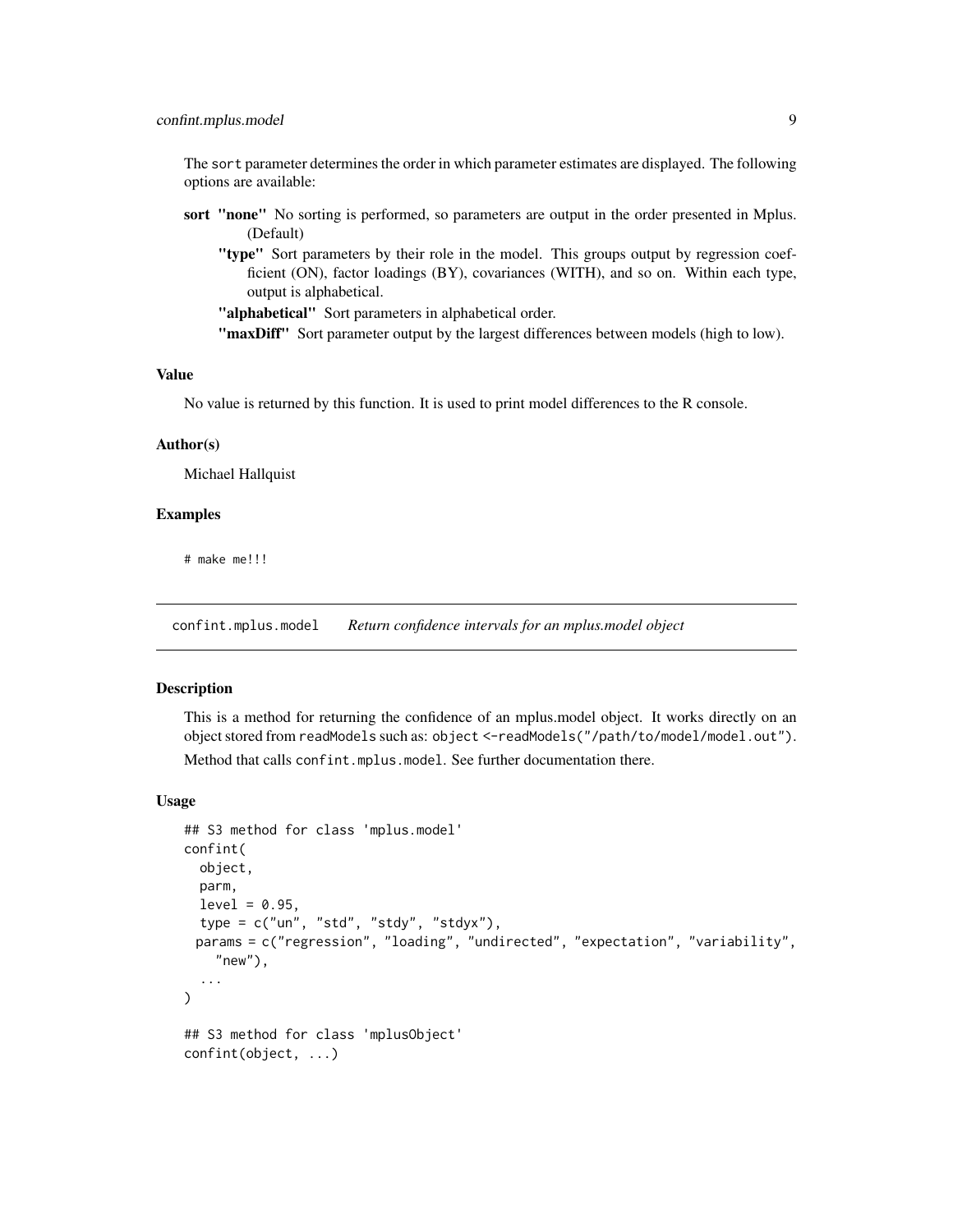#### **Arguments**

| object    | An object of class mplus Object                                                                                                                                                                                                                                                   |
|-----------|-----------------------------------------------------------------------------------------------------------------------------------------------------------------------------------------------------------------------------------------------------------------------------------|
| parm      | Included as all confint() methods must include it. Not used currently for<br>Mplus.                                                                                                                                                                                               |
| level     | A numeric vector indicating the level of confidence interval to extract. Options<br>are .95, .90, or .99 as those are all Mplus provides.                                                                                                                                         |
| type      | A character vector indicating the type of confidence intervals to return. One of<br>"un", "std", "stdy", or "stdyx".                                                                                                                                                              |
| params    | A character vector indicating what type of parameters to extract. Any combina-<br>tion of "regression", "loading", "undirected", "expectation", "variability", and<br>"new". A single one can be passed or multiple. By default, all are used and all<br>parameters are returned. |
| $\ddotsc$ | Additional arguments to pass on (not currently used)                                                                                                                                                                                                                              |

# Value

A data frame of class 'mplus.model.cis', or in the case of multiple group models, a list of class 'mplus.model.cis', where each element of the list is a data frame of class 'mplus.model.cis'.

#### Author(s)

Joshua F. Wiley <jwiley.psych@gmail.com>

# See Also

#### [readModels](#page-67-1)

Other Mplus-Formatting: [coef.mplus.model\(](#page-4-1)), [extract\(](#page-15-1)), [print.MplusRstructure\(](#page-66-1)), [summary.mplusObject\(](#page-74-1))

# Examples

```
## Not run:
# simple example of a model using builtin data
# demonstrates use
test <- mplusObject(
 TITLE = "test the MplusAutomation Package;",
 MODEL = "mpg ON wt hp;
   wt WITH hp;",
  OUTPUT = "STANDARDIZED; CINTERVAL;",
  usevariables = c("mpg", "wt", "hp"),rdata = mtcars)
res <- mplusModeler(test, "mtcars.dat", modelout = "model1.inp", run = 1L)
# example of the confint method on an mplus.model object
# note that res$results holds the results of readModels()
confint(res$results)
confint(res$results, type = "std")
confint(res$results, type = "stdy")
```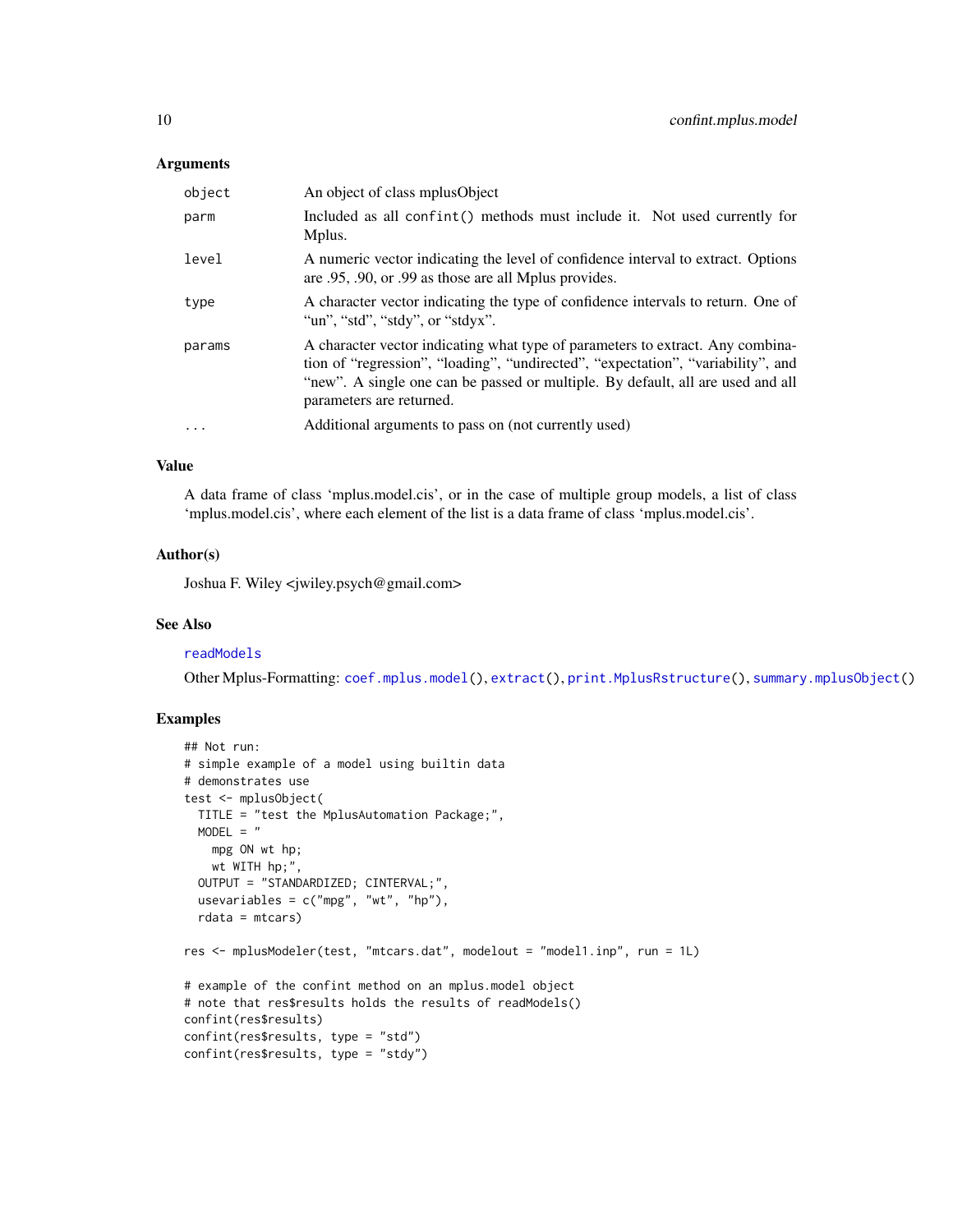# <span id="page-10-0"></span>createMixtures 11

```
confint(res$results, type = "stdyx", level = .99)
# there is also a method for mplusObject class
confint(res)
screenreg(res, cis = TRUE, single.row = TRUE)
# remove files
unlink("mtcars.dat")
unlink("model1.inp")
unlink("model1.out")
unlink("Mplus Run Models.log")
## End(Not run)
```
createMixtures *Create syntax for a batch of mixture models*

# Description

Dynamically creates syntax for a batch of mixture models, with intelligent defaults. This function is a wrapper around mplusObject, and additional arguments can be passed to this function using .... In all arguments to mplusObject, a double space ("") is replaced with a newline character. This can be used to obtain nicely formatted Mplus syntax. In the arguments model\_class\_specific and SAVEDATA, the character string " ${C}$ " is substituted with the correct class number. The character string "{filename\_stem}" is substituted with the filename stem, for example, to name savedata in line with the input files.

#### Usage

```
createMixtures(
  classes = 1L,
  filename_stem = NULL,
  model_overall = NULL,
  model_class_specific = NULL,
  rdata = NULL,usevariables = NULL,
  OUTPUT = "TECH11 TECH14;",
  SAVEDATA = "FILE IS {filename_stem}_{C}.dat; SAVE = cprobabilities;",
  ...
)
```
#### Arguments

| classes       | A vector of integers, indicating which class solutions to generate. Defaults to<br>1L. E.g., classes = 1:6, classes = $c(1:4, 6:8)$ . |
|---------------|---------------------------------------------------------------------------------------------------------------------------------------|
| filename stem | Character. A stem for the automatically generated filenames of the syntax and<br>data files.                                          |
|               | model_overall Character. Mplus syntax for the overall model (across classes).                                                         |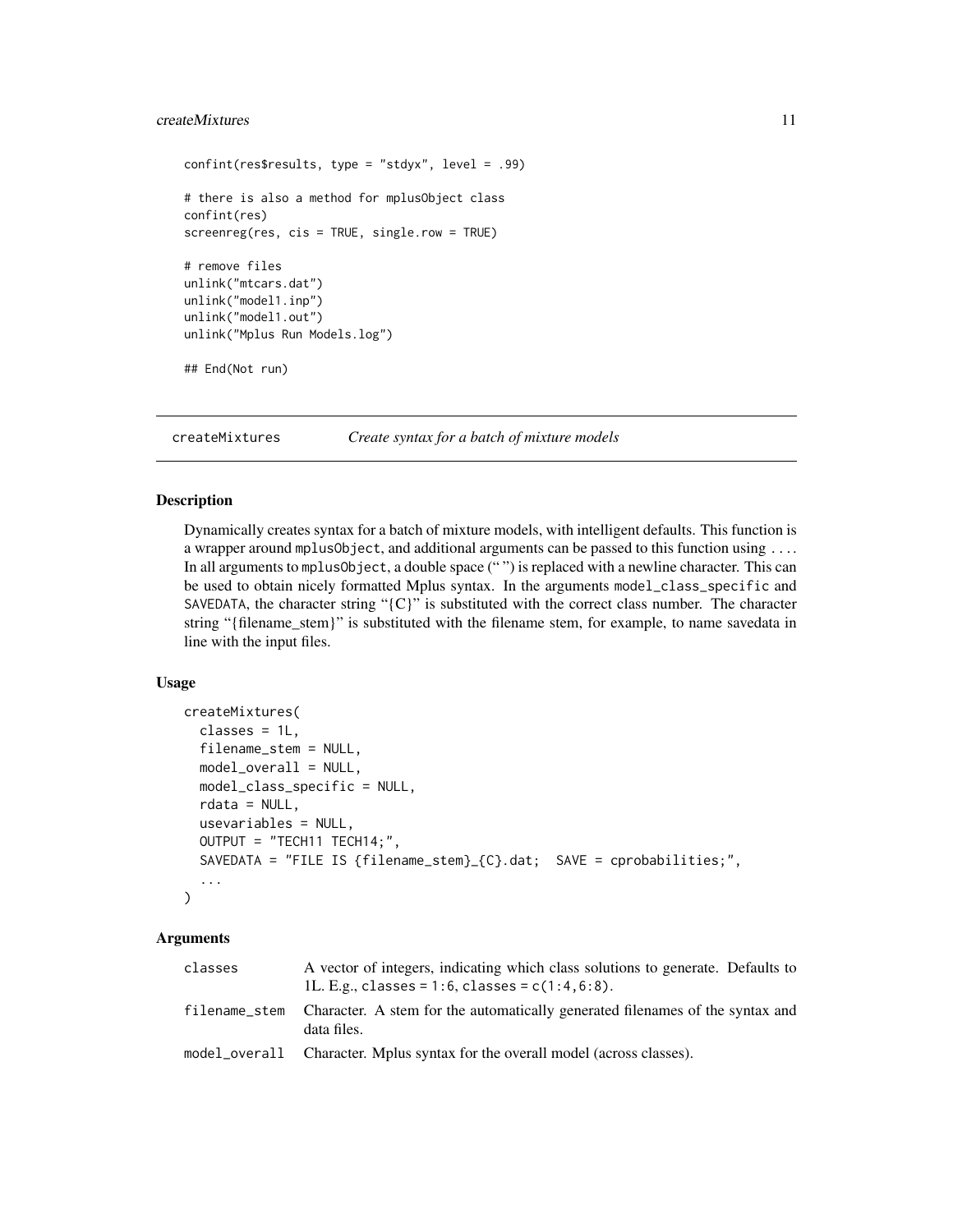#### model\_class\_specific

|              | Character vector. Mplus syntax for the class-specific model(s) of one or more<br>categorical latent variables. Each element of model_class_specific is used<br>as the class-specific syntax of a different categorical latent variable. This allows<br>one to easily specify latent transition analyses (see second example). The char-<br>acter string " $\{C\}$ " is substituted with the correct class number, for example to<br>set unique parameter labels for each class, or to specify equality constraints. |
|--------------|---------------------------------------------------------------------------------------------------------------------------------------------------------------------------------------------------------------------------------------------------------------------------------------------------------------------------------------------------------------------------------------------------------------------------------------------------------------------------------------------------------------------|
| rdata        | Data frame. An R dataset to be used for the model.                                                                                                                                                                                                                                                                                                                                                                                                                                                                  |
| usevariables | Character vector, specifying the names of variables in the rdata object which<br>should be included in the Mplus data file and model.                                                                                                                                                                                                                                                                                                                                                                               |
| OUTPUT       | Character. Syntax for Mplus' OUTPUT option. Highly recommended when<br>determining the appropriate number of latent classes. TECH11 is required to<br>obtain the VLMR-test; TECH14 is required for the BLR-test.                                                                                                                                                                                                                                                                                                    |
| SAVEDATA     | Character. Syntax for Mplus' savedata option. Highly recommended when con-<br>ducting mixture models. The default option will often be adequate.                                                                                                                                                                                                                                                                                                                                                                    |
| .            | Additional arguments, passed to mplusObject, such as syntax for other Mplus<br>options.                                                                                                                                                                                                                                                                                                                                                                                                                             |

#### Value

None. Function is used for its side effects (generating syntax).

#### Author(s)

Caspar J. van Lissa

#### See Also

[mplusObject](#page-47-1), [mplusModeler](#page-41-1)

# Examples

```
## Not run:
createMixtures(classes = 1:3, filename_stem = "iris", rdata = iris)
## End(Not run)
## Not run:
data <- read.table("http://statmodel.com/usersguide/chap8/ex8.13.dat")[,c(1:10)]
names(data) <- c("u11", "u12", "u13", "u14", "u15", "u21", "u22", "u23", "u24", "u25")
createMixtures(
classes = 2,
filename_stem = "dating",
model_overall = "c2 ON c1;",
model_class_specific = c(
"[u11$1] (a{C}); [u12$1] (b{C}); [u13$1] (c{C}); [u14$1] (d{C}); [u15$1] (e{C});",
"[u21$1] (a{C}); [u22$1] (b{C}); [u23$1] (c{C}); [u24$1] (d{C}); [u25$1] (e{C});"
),
rdata = data,
ANALYSIS = "PROCESSORS IS 2; LRTSTARTS (0 0 40 20); PARAMETERIZATION = PROBABILITY;",
VARIABLE = "CATEGORICAL = u11-u15 u21-u25;"
```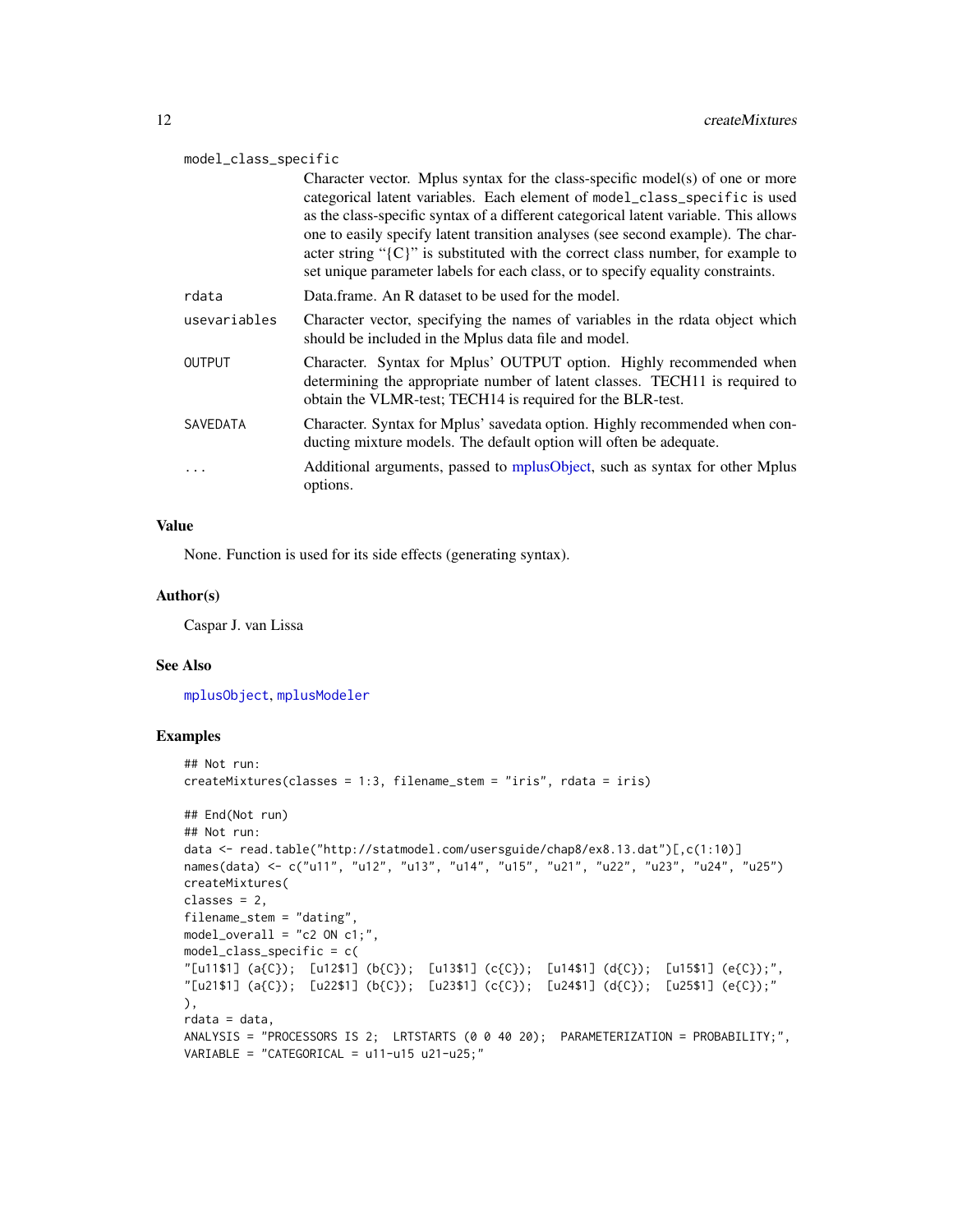#### <span id="page-12-0"></span>createModels 13

 $\mathcal{L}$ 

## End(Not run)

createModels *Create Mplus Input Files from Template*

#### Description

The createModels function processes a single Mplus template file and creates a group of related model input files. Definitions and examples for the template language are provided in the MplusAutomation vignette and are not duplicated here at the moment. See this documentation: vignette("Vignette",package="MplusAutomation")

#### Usage

```
createModels(templatefile)
```
#### Arguments

templatefile The filename (absolute or relative path) of an Mplus template file to be processed. Example "C:/MplusTemplate.txt"

# Value

No value is returned by this function. It is solely used to process an Mplus template file.

#### Author(s)

Michael Hallquist

# Examples

```
## Not run:
 createModels("L2 Multimodel Template No iter.txt")
```
## End(Not run)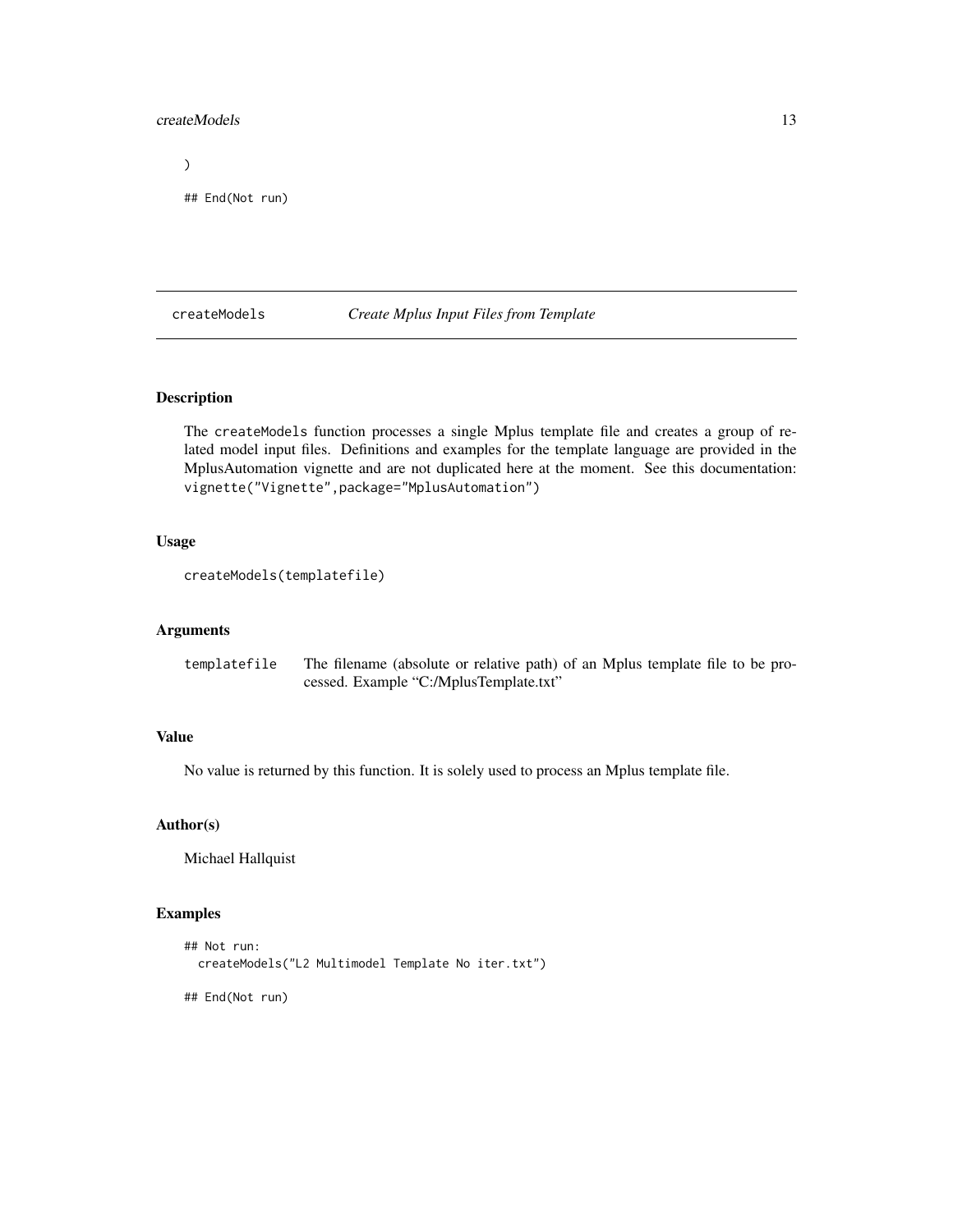<span id="page-13-0"></span>

#### Description

This function takes an object of class mplusObject and creates the Mplus input text corresponding to it, including data link and variable names.

# Usage

createSyntax(object, filename, check = TRUE, add = FALSE, imputed = FALSE)

#### **Arguments**

| object   | An object of class mplusObject                                                                                                                                                     |
|----------|------------------------------------------------------------------------------------------------------------------------------------------------------------------------------------|
| filename | The name of the data file as a character vector                                                                                                                                    |
| check    | A logical indicating whether or not to run parsemplus on the created input file.<br>Checks for errors like lines that are too long, or for missing semi-colons and<br>gives notes. |
| add      | A logical passed on to parsemplus whether to add semi colons to line ends.<br>Defaults to FALSE.                                                                                   |
| imputed  | A logical whether the data are multiply imputed. Defaults to FALSE.                                                                                                                |

# Value

A character string containing all the text for the Mplus input file.

# Author(s)

Joshua F. Wiley <jwiley.psych@gmail.com>

#### See Also

[prepareMplusData](#page-62-1), [mplusModeler](#page-41-1)

# Examples

```
# example mplusObject
example1 <- mplusObject(MODEL = "mpg ON wt;",
  usevariables = c("mpg", "hp"), rdata = mtcars)
# create the Mplus input text
cat(createSyntax(example1, "example1.dat"), file=stdout(), fill=TRUE)
# update the object, then create input text
cat(createSyntax(update(example1,
 TITLE = \sim "This is my title;",
```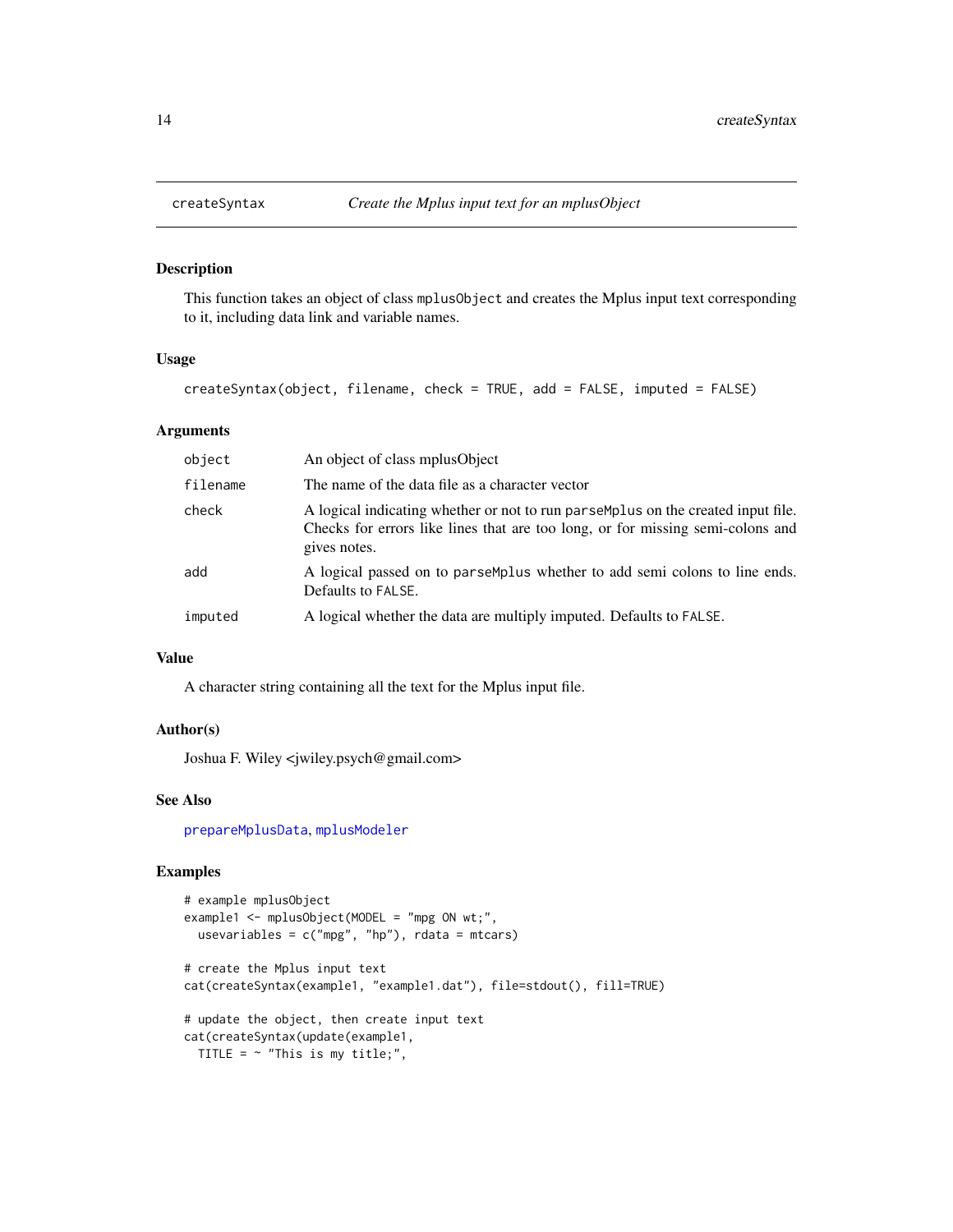# <span id="page-14-0"></span>detect Variables 15

```
MODEL = \sim . + "\nmpg ON hp;",
 usevariables = c("mpg", "hp", "wt")), "example1.dat"),
 file=stdout(),
 fill=TRUE)
rm(example1)
closeAllConnections()
```
detectVariables *Automatically detect variables from an Mplus model object*

#### Description

This is a function to automatically detect the variables used in an Mplus model object.

# Usage

detectVariables(object)

# Arguments

object An Mplus model object from mplusObject.#'

# Value

A vector of variables from the R dataset to use.

# Author(s)

Joshua F. Wiley <jwiley.psych@gmail.com>

#### See Also

[mplusModeler](#page-41-1), [mplusObject](#page-47-1)

#### Examples

```
example1 <- mplusObject(MODEL = "mpg ON wt;",
  rdata = mtcars, autov = FALSE)
example1$usevariables
MplusAutomation:::detectVariables(example1)
example2 <- mplusObject(MODEL = "mpg ON wt;",
  rdata = mtcars, autov = TRUE)example2$usevariables
example3 <- update(example2,
 MODEL = \sim . + "mpg ON qsec; wt WITH qsec;",
```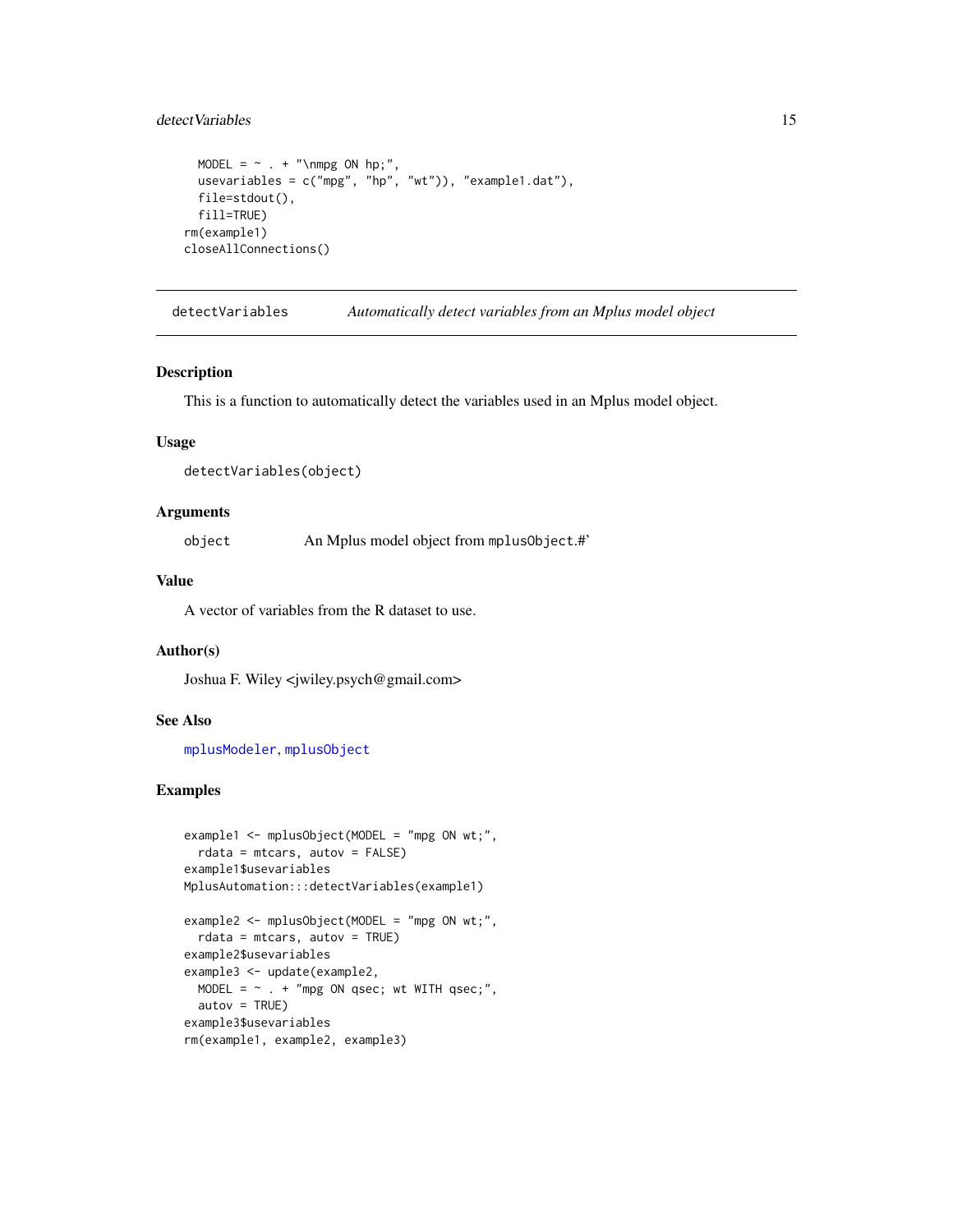<span id="page-15-1"></span><span id="page-15-0"></span>

# Description

This is a method for extracting output in a format suitable for the texreg package. Uses coef for most the work.

#### Usage

```
extract.mplus.model(
 model,
  summaries = "none",
  cis = FALSE,escape.latex = FALSE,
  ...
\mathcal{L}extract.mplusObject(model, summaries = "none", cis = FALSE, ...)
## S4 method for signature 'mplus.model'
extract(model, summaries = "none", cis = FALSE, escape.latex = FALSE, ...)
## S4 method for signature 'mplusObject'
extract(model, summaries = "none", cis = FALSE, ...)
```
# Arguments

| model        | An Mplus model object. This typically comes either from readModels directly,<br>or indirectly via mplusModeler. The results will have different classes, but<br>extract methods are defined for both. |
|--------------|-------------------------------------------------------------------------------------------------------------------------------------------------------------------------------------------------------|
| summaries    | A character vector which summaries to include. Defaults to "none".                                                                                                                                    |
| cis          | A logical whether to extract confidence intervals.                                                                                                                                                    |
| escape.latex | A logical value whether to escape dollar signs in coefficient names for LaTeX.<br>Defaults to FALSE.                                                                                                  |
| $\cdot$      | Additional arguments passed to coef.mplus.model.                                                                                                                                                      |

# Value

A texreg object, or for multiple group models, a list of texreg objects.

# Author(s)

Joshua F. Wiley <jwiley.psych@gmail.com>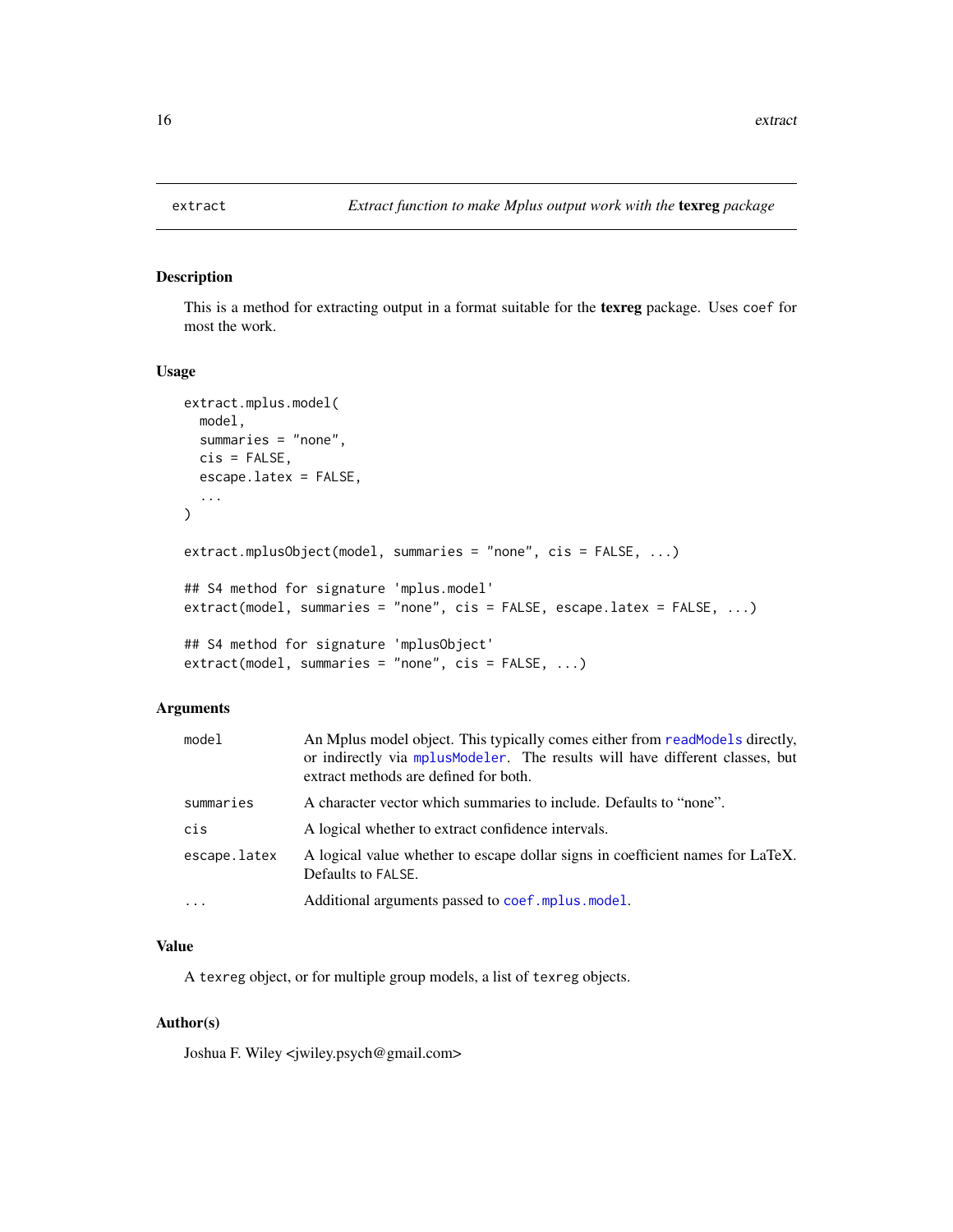# <span id="page-16-0"></span>extractEFA parameters 17

# See Also

#### [readModels](#page-67-1)

Other Mplus-Formatting: [coef.mplus.model\(](#page-4-1)), [confint.mplus.model\(](#page-8-1)), [print.MplusRstructure\(](#page-66-1)), [summary.mplusObject\(](#page-74-1))

#### Examples

```
## Not run:
# simple example of a model using builtin data
# demonstrates use
test <- mplusObject(
 TITLE = "test the MplusAutomation Package;",
  MODEL = "mpg ON wt hp;
   wt WITH hp;",
  OUTPUT = "STANDARDIZED;",
  usevariables = c("mpg", "wt", "hp"),
  rdata = mtcars)
res <- mplusModeler(test, "mtcars.dat", modelout = "model1.inp", run = 1L)
extract(res$results)
# there is also a method for mplusObject class
extract(res)
# load the texreg package
# to use pretty printing via screenreg
# uncomment to run these examples
# library(texreg)
# screenreg(res)
# screenreg(res, type = 'stdyx')
# screenreg(res, type = 'un', params = 'regression',
# single.row=TRUE)
# screenreg(res, type = 'un', params = 'regression', summaries = 'CFI',
# single.row=TRUE)
# remove files
unlink("mtcars.dat")
unlink("model1.inp")
unlink("model1.out")
unlink("Mplus Run Models.log")
## End(Not run)
```
extractEFAparameters *Extract the model parameters from an EFA Mplus model output*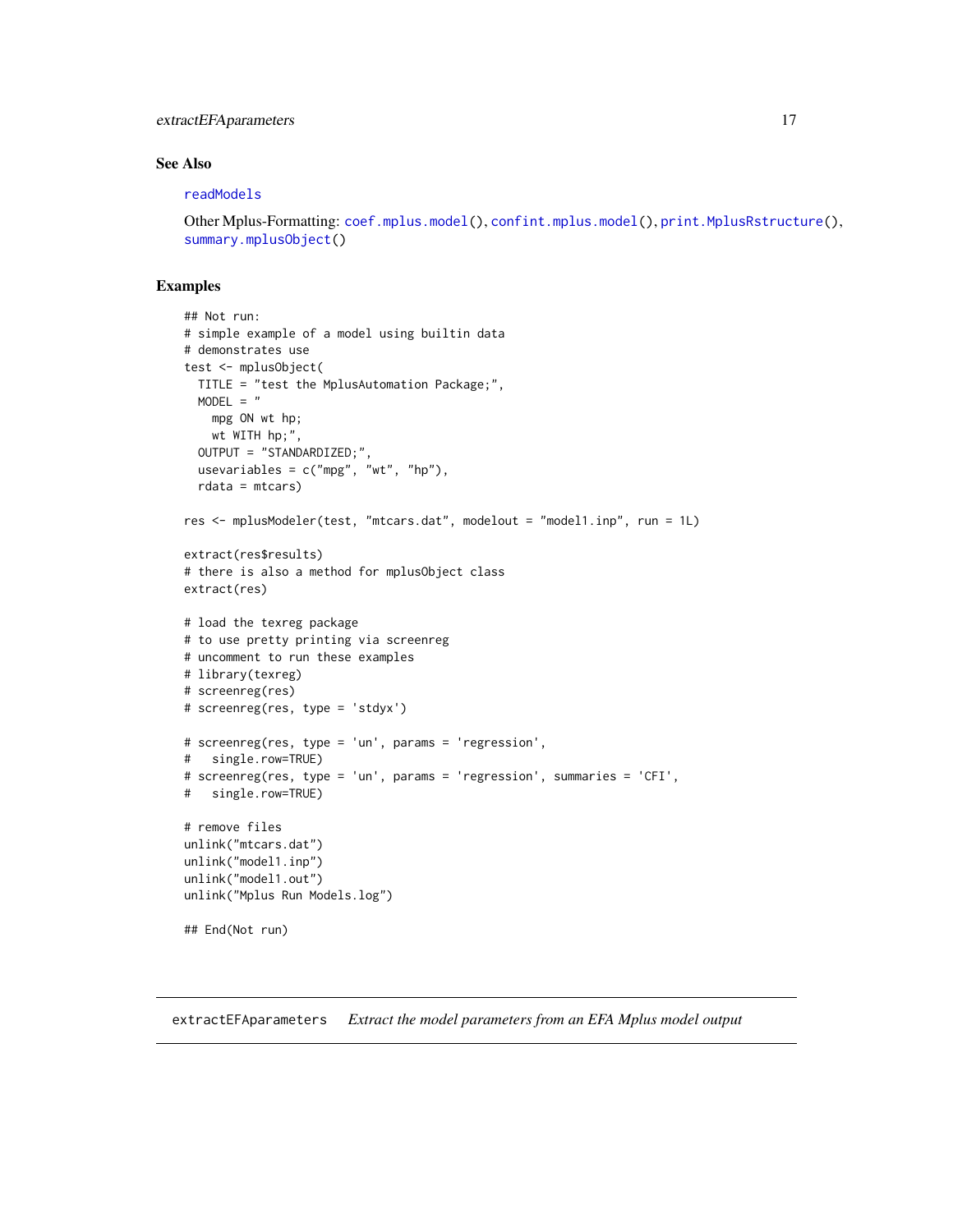#### <span id="page-17-0"></span>Description

Extract the model parameters from an EFA Mplus model output

#### Usage

```
extractEFAparameters(outfiletext, filename)
```
# Arguments

| outfiletext | character vector of Mplus output file being processed |
|-------------|-------------------------------------------------------|
| filename    | name of the output file.                              |

# Value

list of parsed EFA parameters

<span id="page-17-1"></span>extractModelParameters

*Extract model parameters from MODEL RESULTS section.*

#### Description

Extracts the model parameters from the MODEL RESULTS section of one or more Mplus output files. If a particular output file has more than one results section (unstandardized, stdyx, stdy, and/or std), a list will be returned. If the target is a directory, all .out files therein will be parsed and a single list will be returned, where the list elements are named by the output file name. Returned parameters often include the parameter estimate, std. err, param/s.e., and two-tailed p-value.

#### Usage

```
extractModelParameters(
  target = getwd(),
  recursive = FALSE,
  filefilter,
  dropDimensions = FALSE,
  resultType
)
```
# Arguments

| target    | the directory containing Mplus output files (.out) to parse OR the single out-<br>put file to be parsed. May be a full path, relative path, or a filename within<br>the working directory. Defaults to the current working directory. Example:<br>"C:/Users/Michael/Mplus Runs" |
|-----------|---------------------------------------------------------------------------------------------------------------------------------------------------------------------------------------------------------------------------------------------------------------------------------|
| recursive | optional. If TRUE, parse all models nested in subdirectories within target. De-<br>faults to FALSE.                                                                                                                                                                             |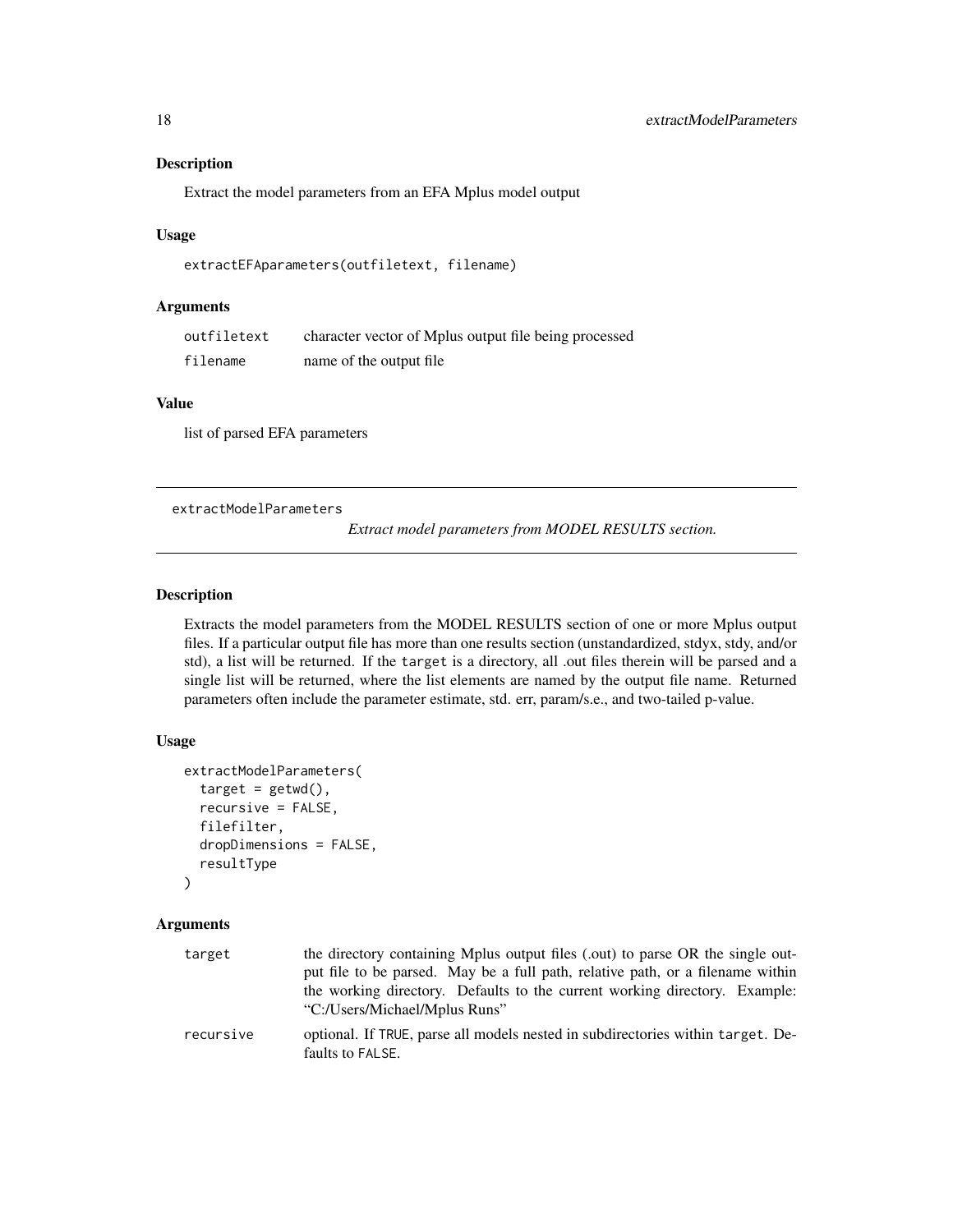| filefilter | a Perl regular expression (PCRE-compatible) specifying particular output files to<br>be parsed within directory. See regex or http://www.pcre.org/pcre.txt<br>for details about regular expression syntax.                                                                                                                                                                                                                                                                                                          |
|------------|---------------------------------------------------------------------------------------------------------------------------------------------------------------------------------------------------------------------------------------------------------------------------------------------------------------------------------------------------------------------------------------------------------------------------------------------------------------------------------------------------------------------|
|            | dropDimensions Relevant only for multi-file parsing. If TRUE, then if only one output section<br>(usually unstandardized) is present for all files in the parsed list, then eliminate<br>the second-level list (which contains elements for each output section). The<br>result is that the elements of the returned list are data. Frame objects with the<br>relevant parameters.                                                                                                                                  |
| resultType | N.B.: this parameter is deprecated and will be removed in a future version. The<br>new default is to extract all results that are present and return a list (see below<br>for details). resultType specified the results section to extract. If raw, the un-<br>standardized estimates will be returned. "stdyx", "stdy", and "std" are the other<br>options, which extract different standardized solutions. See the Mplus User's<br>Guide for additional details about the differences in these standardizations. |

#### Value

If target is a single file, a list containing unstandardized and standardized results will be returned. If all standardized solutions are available, the list element will be named: unstandardized, stdyx.standardized, stdy.standardized, and std.standardized. If confidence intervals are output using OUTPUT:CINTERVAL, then a list element named ci.unstandardized will be included. Each of these list elements is a data.frame containing relevant model parameters.

If target is a directory, a list will be returned, where each element contains the results for a single file, and the top-level elements are named after the corresponding output file name. Each element within this list is itself a list, with elements as in the single file case above.

The core data. frame for each MODEL RESULTS section typically has the following structure:

| paramHeader | The header that begins a given parameter set. Example: "FACTOR1 BY"            |
|-------------|--------------------------------------------------------------------------------|
| param       | The particular parameter being measured (within paramHeader). Example: "ITEM1" |
| est         | Parameter estimate value.                                                      |
| se          | Standard error of the estimate                                                 |
| est_se      | Quotient of est/se, representing z-test/t-test in large samples                |
| pval        | Two-tailed p-value for the est_se quotient.                                    |
|             |                                                                                |

In the case of output from Bayesian estimation (ESTIMATOR=BAYES), the data.frame will contain a different set of variables, including some of the above, as well as

| posterior_sd | Posterior standard deviation of the estimate.               |
|--------------|-------------------------------------------------------------|
| lower_2.5ci  | Lower 2.5 percentile of the estimate.                       |
| upper_2.5ci  | Upper 2.5 percentile (aka 97.5 percentile) of the estimate. |

Also note that the pval column for Bayesian output represents a one-tailed estimate.

In the case of output from a Monte Carlo study (MONTECARLO: and MODEL POPULATION:), the data.frame will contain a different set of variables, including some of the above, as well as

population Population parameter value.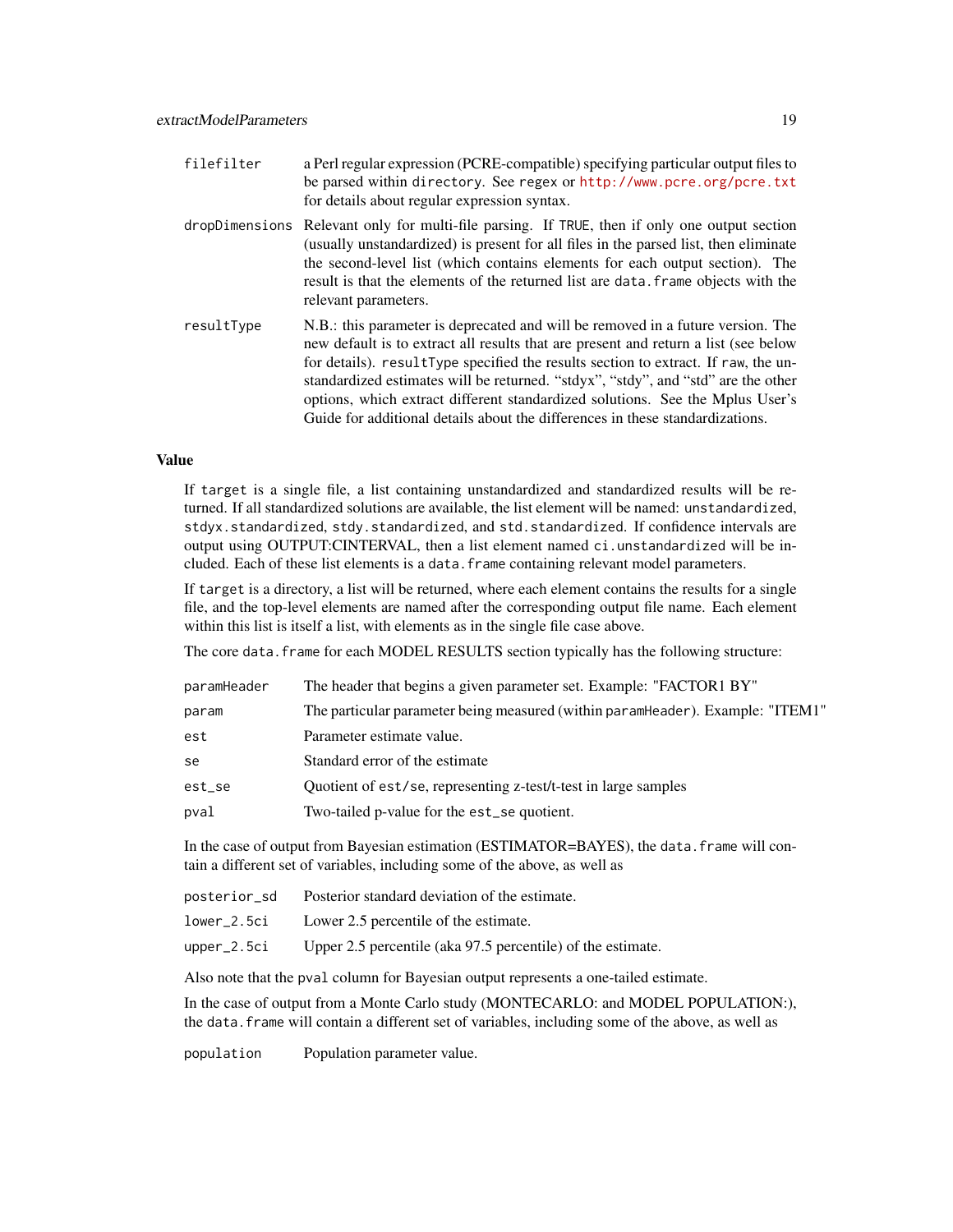| average       | Average parameter estimate across replications.                                                                           |
|---------------|---------------------------------------------------------------------------------------------------------------------------|
| population_sd | Standard deviation of parameter value in population across replications.                                                  |
| average_se    | Average standard error of estimated parameter value across replications.                                                  |
| mse           | Mean squared error.                                                                                                       |
| cover 95      | Proportion of replications whose 95% confidence interval for the parameter in-<br>cludes the population value.            |
| pct_sig_coef  | Proportion of replications for which the two-tailed significance test of the pa-<br>rameter is significant ( $p < .05$ ). |

In the case of confidence interval output (OUTPUT:CINTERVAL), the list element ci.unstandardized will contain a different set of variables, including some of the above, as well as

| low.5  | Lower $0.5\%$ CI estimate.               |
|--------|------------------------------------------|
| low2.5 | Lower 2.5% CI estimate.                  |
| low5   | Lower $5\%$ CI estimate.                 |
| est    | Parameter estimate value.                |
| up5    | Upper $5\%$ (i.e., $95\%$ ) CI estimate. |
| up2.5  | Upper 2.5% (i.e., 97.5%) CI estimate.    |
| up.5   | Upper 0.5% (i.e., 99.5%) CI estimate.    |

If the model contains multiple latent classes, an additional variable, LatentClass, will be included, specifying the latent class number. Also, the Categorical Latent Variables section will be included as LatentClass "Categorical.Latent.Variables."

If the model contains multiple groups, Group will be included.

If the model contains two-level output (between/within), BetweenWithin will be included.

# Author(s)

Michael Hallquist

# See Also

[extractModelSummaries](#page-20-1)

# Examples

```
## Not run:
ex3.14 <- extractModelParameters(
"C:/Program Files/Mplus/Mplus Examples/User's Guide Examples/ex3.14.out")
```
## End(Not run)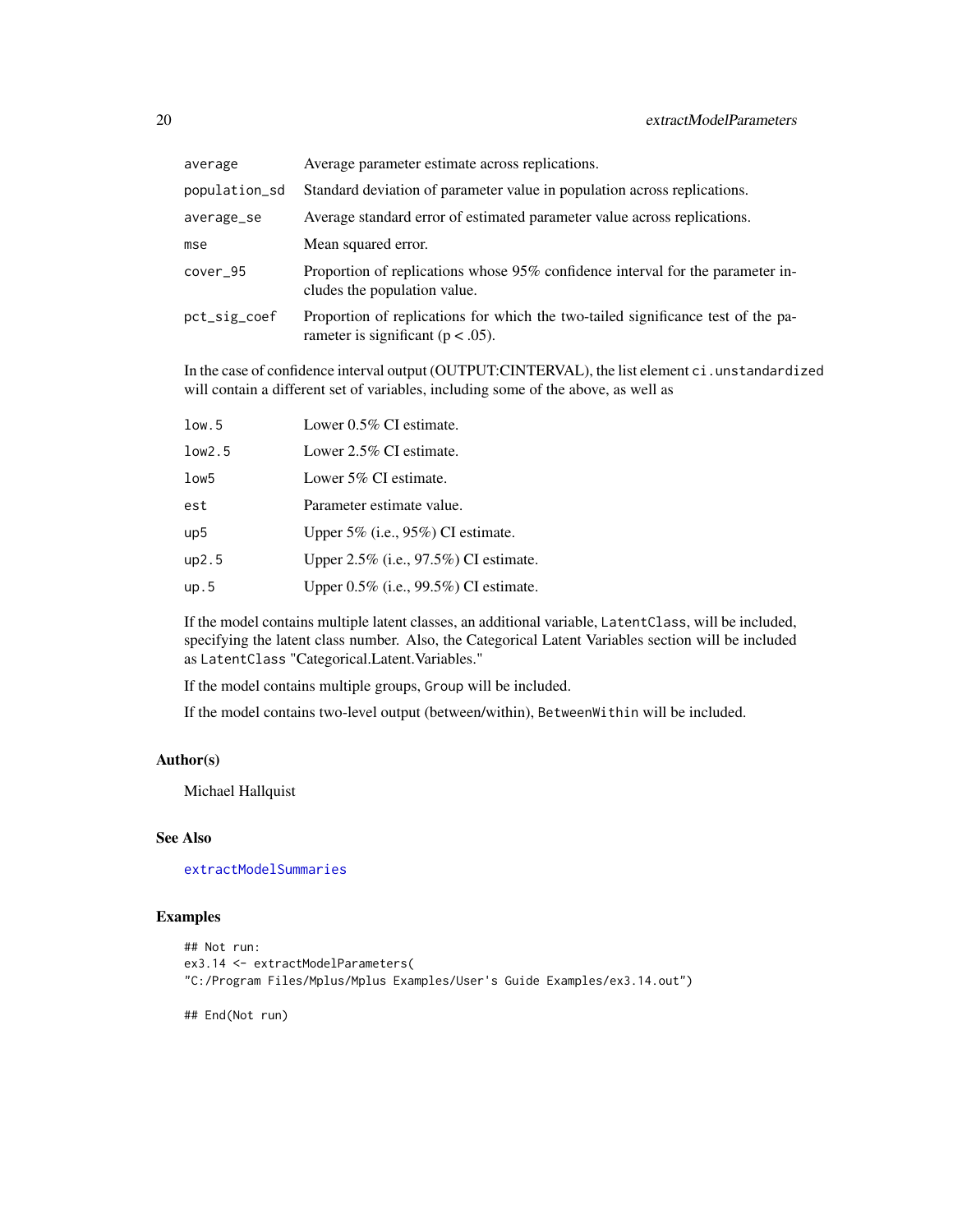<span id="page-20-1"></span><span id="page-20-0"></span>extractModelSummaries *Extract summary statistics from a single output file or from a group of Mplus models within a directory*

# Description

Parses a group of Mplus model output files (.out extension) for model fit statistics. At this time, the details extracted are fixed and include: Filename, InputInstructions, Title, Estimator, LL, BIC, aBIC, AIC, AICC, Para The infrastructure is in place to allow for user-specified selection of summary statistics in future versions.

#### Usage

```
extractModelSummaries(target = getwd(), recursive = FALSE, filefilter)
```
# Arguments

| target     | the directory containing Mplus output files (.out) to parse OR the single out-<br>put file to be parsed. Defaults to the current working directory. Example:<br>"C:/Users/Michael/Mplus Runs"              |
|------------|------------------------------------------------------------------------------------------------------------------------------------------------------------------------------------------------------------|
| recursive  | optional. If TRUE, parse all models nested in subdirectories within directory.<br>Defaults to FALSE.                                                                                                       |
| filefilter | a Perl regular expression (PCRE-compatible) specifying particular output files to<br>be parsed within directory. See regex or http://www.pcre.org/pcre.txt<br>for details about regular expression syntax. |

# Value

Returns a data. frame containing model fit statistics for all output files within directory. The data.frame contains some of the following variables (depends on model type):

| Title       | Title for the model, specified by the TITLE: command                                        |
|-------------|---------------------------------------------------------------------------------------------|
| Filename    | Filename of the output file.                                                                |
| Estimator   | Estimator used for the model (e.g., ML, MLR, WLSMV, etc.)                                   |
| LL          | Log-likelihood of the model                                                                 |
| <b>BIC</b>  | Bayesian Information Criterion                                                              |
| aBIC        | Sample-Size-Adjusted BIC (Sclove, 1987)                                                     |
| AIC         | Akaike's Information Criterion                                                              |
| <b>AICC</b> | Corrected AIC, based on Sugiura (1978) and recommended by Burnham $\&$ An-<br>derson (2002) |
| DIC.        | Deviance Information Criterion. Available in ESTIMATOR=BAYES output.                        |
| Parameters  | Number of parameters estimated by the model                                                 |
| pD          | Estimated number of parameters in Bayesian output                                           |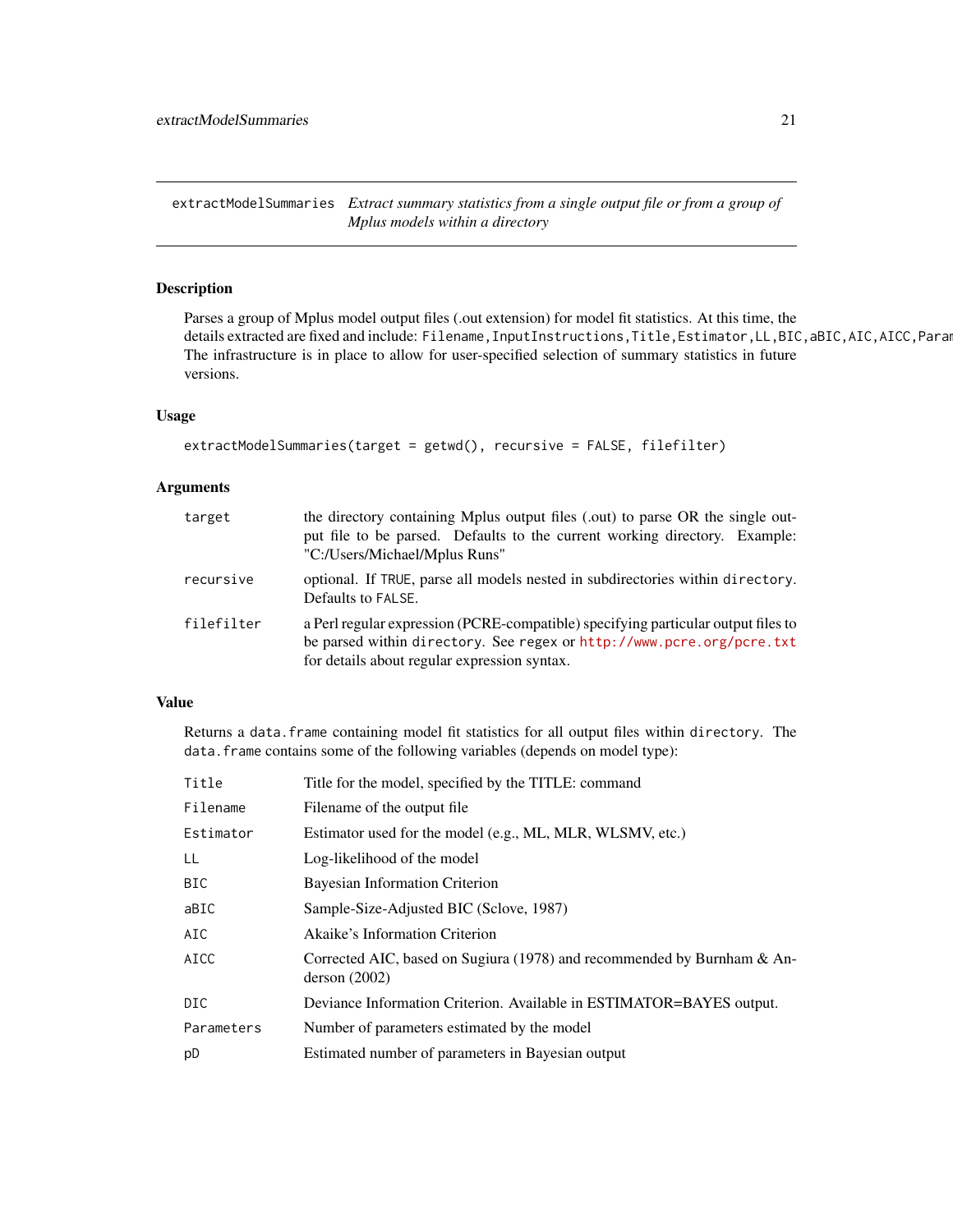| Observations             | The number of observations for the model (does not suppport multiple-groups<br>analysis at this time)                            |  |
|--------------------------|----------------------------------------------------------------------------------------------------------------------------------|--|
| <b>CFI</b>               | Confirmatory Fit Index                                                                                                           |  |
| TLI                      | Tucker-Lewis Index                                                                                                               |  |
|                          | RMSEA_Estimate Point estimate of root mean squared error of approximation                                                        |  |
| RMSEA_90CI_LB            | Lower bound of the 90% Confidence Interval around the RMSEA estimate.                                                            |  |
| RMSEA_90CI_UB            | Upper bound of the 90% Confidence Interval around the RMSEA estimate.                                                            |  |
| RMSEA_pLT05              | Probability that the RMSEA estimate falls below .05, indicating good fit.                                                        |  |
| ChiSqM_Value             | Model chi-squared value                                                                                                          |  |
| ChiSqM_DF                | Model chi-squared degrees of freedom                                                                                             |  |
| ChiSqM_PValue            | Model chi-squared p value                                                                                                        |  |
| ChiSqM_ScalingCorrection |                                                                                                                                  |  |
|                          | H0 Scaling Correction Factor                                                                                                     |  |
| ObsRepChiSqDiff_95CI_LB  | Lower bound of 95% confidence interval for the difference between observed                                                       |  |
|                          | and replicated chi-square values                                                                                                 |  |
| ObsRepChiSqDiff_95CI_UB  |                                                                                                                                  |  |
|                          | Upper bound of 95% confidence interval for the difference between observed                                                       |  |
| PostPred_PValue          | and replicated chi-square values                                                                                                 |  |
|                          | Posterior predictive p-value                                                                                                     |  |
| PriorPostPred_PValue     |                                                                                                                                  |  |
|                          | Prior Posterior Predictive P-Value                                                                                               |  |
| BLRT_RequestedDraws      |                                                                                                                                  |  |
|                          | Number of requested bootstrap draws for TECH14.                                                                                  |  |
| BLRT_KM1LL               | Log-likelihood of the K-1 model (one less class) for the Bootstrapped Likeli-<br>hood Ratio Test (TECH14).                       |  |
| BLRT_2xLLDiff            | Two times the log-likelihood difference of the models with K and K-1 classes<br>(TECH14).                                        |  |
|                          | BLRT_ParamDiff Difference in the number of parameters for models with K and K-1 classes<br>(TECH14).                             |  |
| BLRT_PValue              | P-value of the Bootstrapped Likelihood Ratio Test (TECH14) testing whether<br>the K class model is significantly better than K-1 |  |
| BLRT_SuccessfulDraws     |                                                                                                                                  |  |
|                          | The number of successful bootstrapped samples used in the Bootstrapped Like-<br>lihood Ratio Test                                |  |
| <b>SRMR</b>              | Standardized root mean square residual                                                                                           |  |
| SRMR. Between            | For TYPE=TWOLEVEL output, standardized root mean square residual for be-<br>tween level                                          |  |
| SRMR.Within              |                                                                                                                                  |  |
|                          | For TYPE=TWOLEVEL output, standardized root mean square residual for<br>within level                                             |  |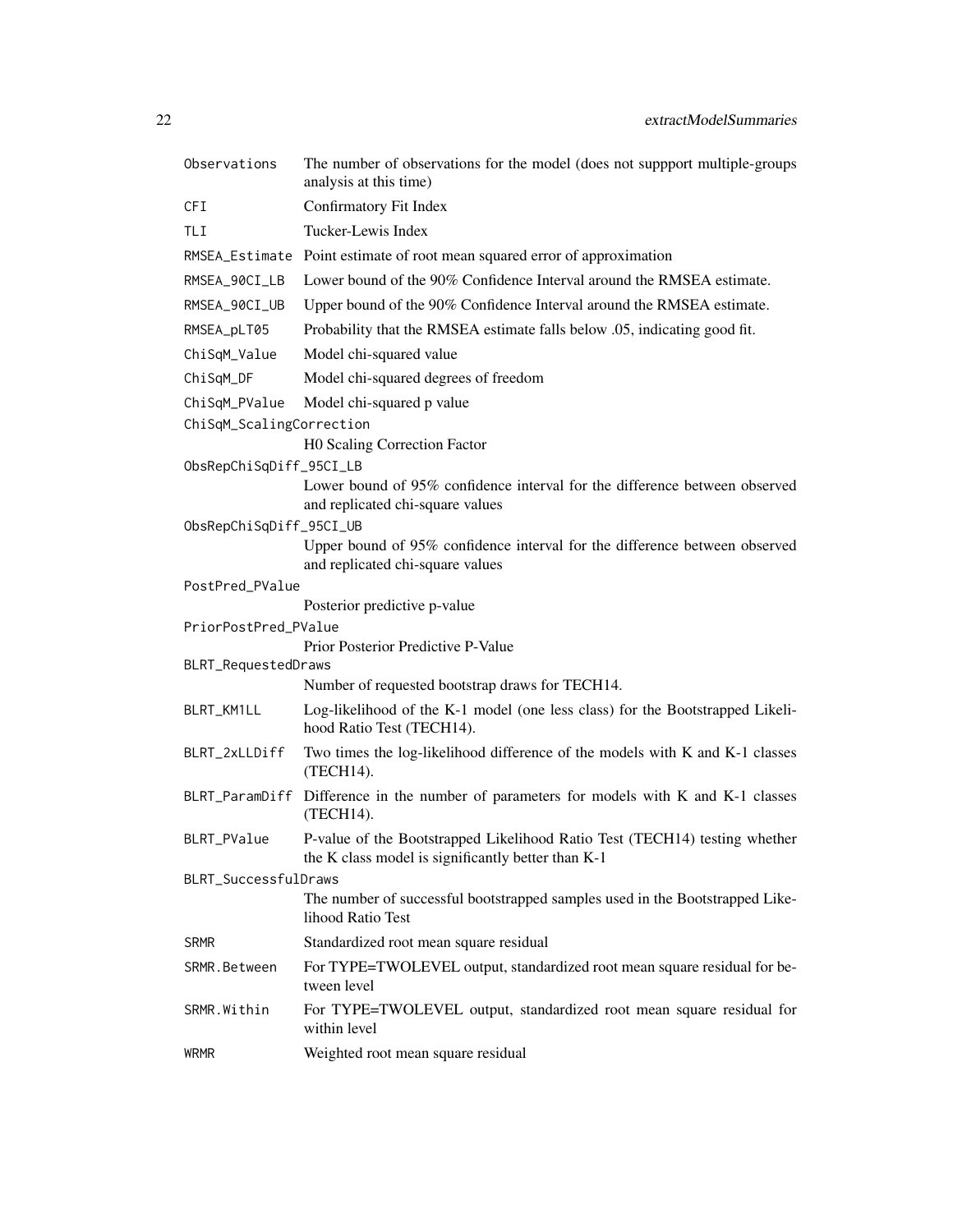| ChiSqBaseline_Value  |                                                                                                                      |  |
|----------------------|----------------------------------------------------------------------------------------------------------------------|--|
|                      | Baseline (unstructured) chi-squared value                                                                            |  |
| ChiSqBaseline_DF     |                                                                                                                      |  |
|                      | Baseline (unstructured) chi-squared degrees of freedom                                                               |  |
| ChiSqBaseline_PValue |                                                                                                                      |  |
|                      | Baseline (unstructured) chi-squared p value                                                                          |  |
| NumFactors           | For TYPE=EFA output, the number of factors                                                                           |  |
| T11_KM1Starts        | TECH11: Number of initial stage random starts for k-1 model                                                          |  |
| T11_KM1Final         | TECH11: Number of final stage optimizations for k-1 model                                                            |  |
| T11_KM1LL            | TECH11: Log-likelihood of the K-1 model used for the Vuong-Lo-Mendell-<br><b>Rubin LRT</b>                           |  |
| T11_VLMR_2xLLDiff    |                                                                                                                      |  |
|                      | TECH11: 2 * Log-likelihood Difference of K-class vs. K-1-class model for the<br>Vuong-Lo-Mendell-Rubin LRT           |  |
| T11_VLMR_ParamDiff   |                                                                                                                      |  |
|                      | TECH11: Difference in number of parameters between K-class and K-1-class<br>model for the Vuong-Lo-Mendell-Rubin LRT |  |
| T11_VLMR_Mean        | TECH11: Vuong-Lo-Mendell-Rubin LRT mean                                                                              |  |
| T11_VLMR_SD          | TECH11: Vuong-Lo-Mendell-Rubin LRT standard deviation                                                                |  |
| T11_VLMR_PValue      |                                                                                                                      |  |
|                      | TECH11: Vuong-Lo-Mendell-Rubin LRT p-value                                                                           |  |
| T11_LMR_Value        | TECH11: Lo-Mendell-Rubin Adjusted LRT value                                                                          |  |
| T11_LMR_PValue       | TECH11: Lo-Mendell-Rubin Adjusted LRT p-value                                                                        |  |

# Author(s)

Michael Hallquist

# See Also

[regex](#page-0-0), [runModels](#page-69-1), [readModels](#page-67-1)

# Examples

```
## Not run:
 allExamples <- extractModelSummaries(
    "C:/Program Files/Mplus/Mplus Examples/User's Guide Examples")
```
## End(Not run)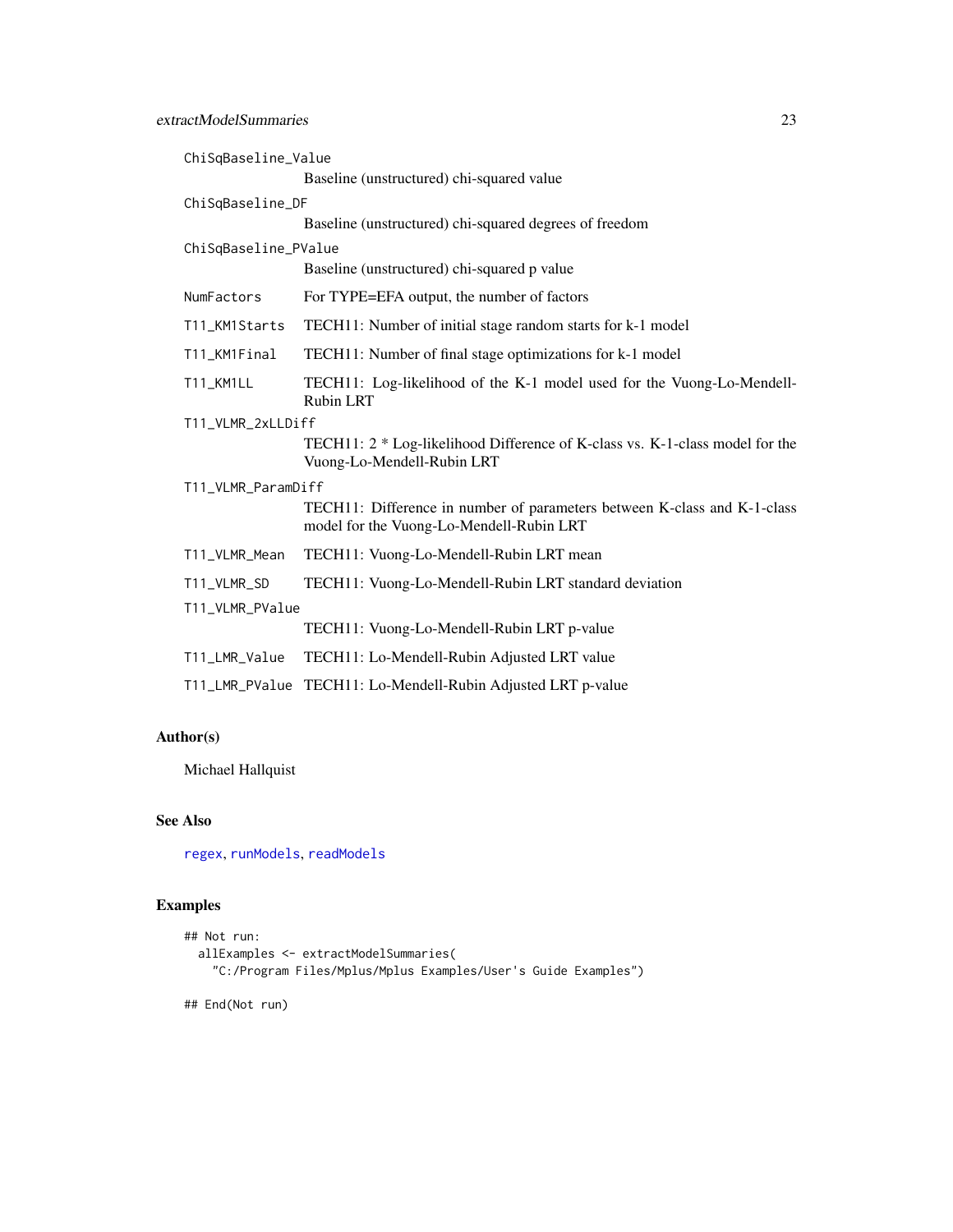<span id="page-23-0"></span>extractModIndices *Extract model modification indices.*

# Description

Extracts the model modification indices from the MODEL MODIFICATION INDICES section of one or more Mplus output files. If the target is a directory, all .out files therein will be parsed and a single list will be returned, where the list elements are named by the output file name. Returned parameters typically include the pairwise relationships between variables to be freed, the change in model chi-square (M.I.), and the expected parameter change (E.P.C.).

# Usage

```
extractModIndices(target = getwd(), recursive = FALSE, filefilter)
```
#### Arguments

| target     | the directory containing Mplus output files (.out) to parse OR the single out-<br>put file to be parsed. May be a full path, relative path, or a filename within<br>the working directory. Defaults to the current working directory. Example:<br>"C:/Users/Michael/Mplus Runs" |
|------------|---------------------------------------------------------------------------------------------------------------------------------------------------------------------------------------------------------------------------------------------------------------------------------|
| recursive  | optional. If TRUE, parse all models nested in subdirectories within target. De-<br>faults to FALSE.                                                                                                                                                                             |
| filefilter | a Perl regular expression (PCRE-compatible) specifying particular output files to<br>be parsed within directory. See regex or http://www.pcre.org/pcre.txt<br>for details about regular expression syntax.                                                                      |

#### Value

If target is a single file, a data.frame containing modification results for the target output file will be returned. If target is a directory, a list will be returned, where each element contains a data.frame of the modification indices for a single file, and the top-level elements are named after the corresponding output file name. The basic data. frame containing the MODEL MODIFICATION INDICES section of outfile. Variables include

| mod <sub>V1</sub> | The first variable in the pair to be freed according to the M.I.                                                                                            |
|-------------------|-------------------------------------------------------------------------------------------------------------------------------------------------------------|
| operator          | The suggested relationship between mod $V1$ and mod $V2$ (e.g., WITH for freeing<br>the covariance between mod V1 and mod V2)                               |
| mod <sub>V2</sub> | The first variable in the pair to be freed according to the M.I.                                                                                            |
| ΜI                | The decrease in model chi-square if the specified relationship is freely estimated                                                                          |
| <b>EPC</b>        | The expected parameter estimate between mod V1 and mod V2 if freed.                                                                                         |
| Std_EPC           | The EPC value standardized using the variances of the continuous latent vari-<br>ables.                                                                     |
| StdYX_EPC         | The EPC value standardized using the variances of the continuous latent vari-<br>ables as well as the variances of the background and/or outcome variables. |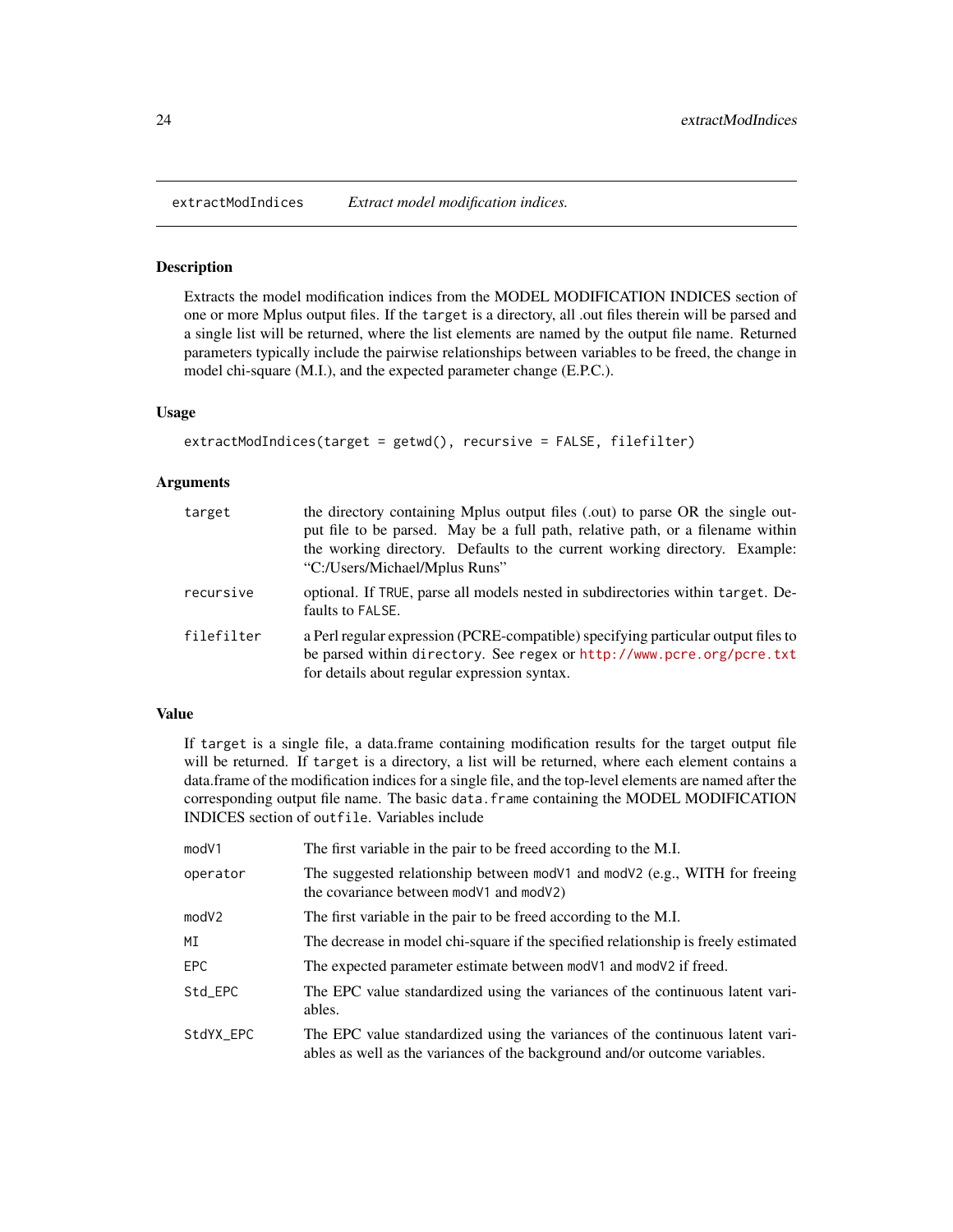# <span id="page-24-0"></span>getSavedata\_Bparams 25

#### Author(s)

Michael Hallquist

# See Also

[readModels](#page-67-1), [extractModelSummaries](#page-20-1), [extractModelParameters](#page-17-1)

# Examples

```
## Not run:
ex3.14 <- extractModIndices(
"C:/Program Files/Mplus/Mplus Examples/User's Guide Examples/ex3.14.out")
```
## End(Not run)

| getSavedata_Bparams | Load the draws from the Bayesian model posterior distribution (SAVE- |
|---------------------|----------------------------------------------------------------------|
|                     | DATA BPARAMETERS) command into an R data.frame                       |

# Description

This function reads a the BPARAMETERS output file from the Mplus SAVEDATA BPARAME-TERS command and returns an R data.frame object.

### Usage

```
getSavedata_Bparams(outfile, discardBurnin = TRUE)
```
# Arguments

| outfile       | Required. The name of the Mplus output file to read. Can be an absolute or                   |
|---------------|----------------------------------------------------------------------------------------------|
|               | relative path. If outfile is a relative path or just the filename, then it is assumed        |
|               | that the file resides in the working directory getwd().                                      |
| discardBurnin | Optional. Whether to discard the burn-in phase of each MCMC chain (i.e., the<br>first half). |

# Value

A list containing the draws from the MCMC chains for a Bayesian model that uses the SAVE-DATA BPARAMETERS command. Each list element corresponds to a single MCMC chain, as specified by the ANALYSIS: CHAINS syntax in Mplus. If discardBurnin is FALSE, then a superordinate list is provided that divides output in terms of burn-in versus valid draw halves of the MCMC chains. For documentation of how Mplus implements chain convergence checks and MCMC draws, see here: <http://www.statmodel.com/download/Bayes3.pdf>.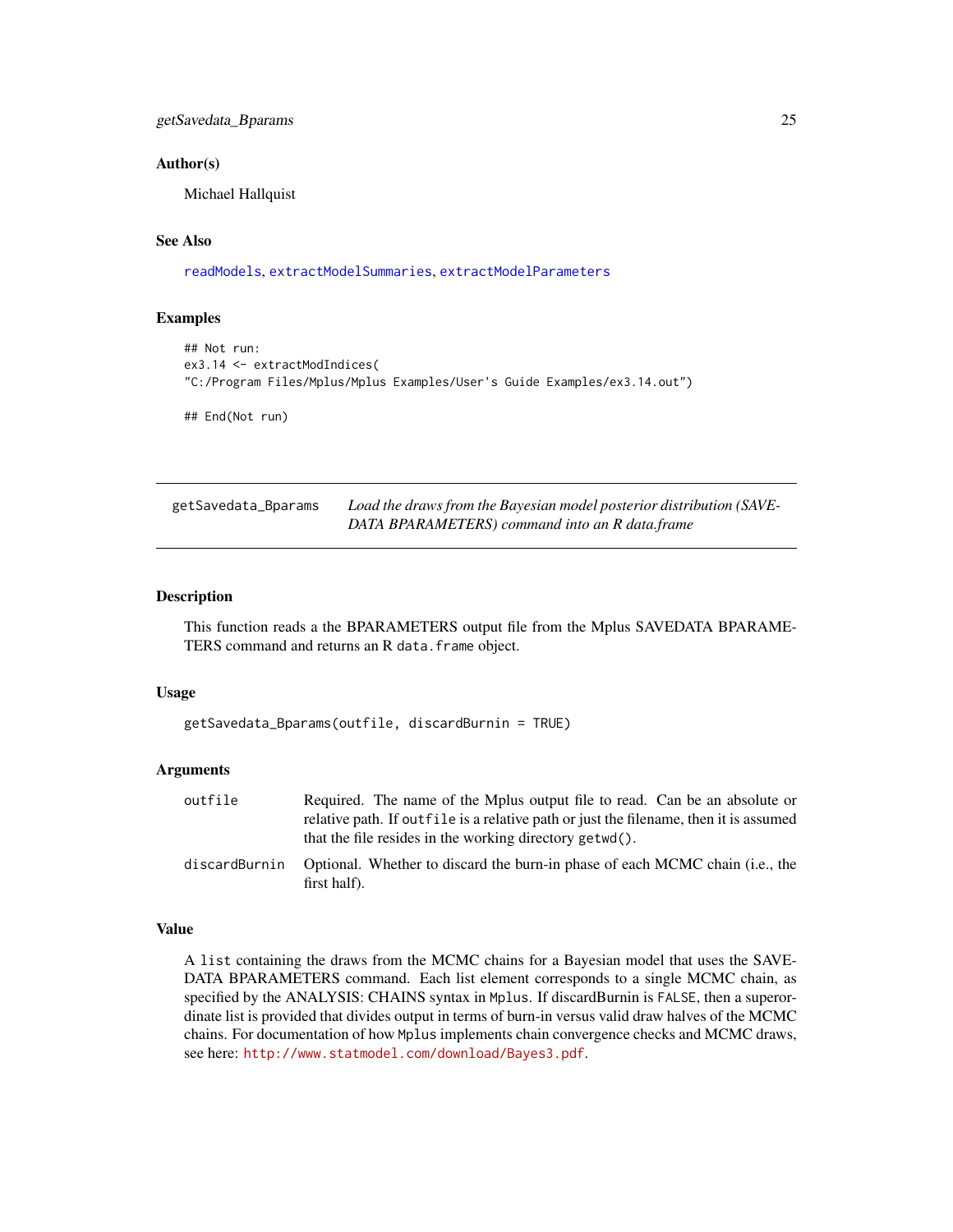<span id="page-25-0"></span>Note that the outfile parameter should refer to the Mplus output file (.out extension), not the actual dataset generated by SAVEDATA. This function reads information about the dataset from the .out file and loads the dataset accordingly.

#### Author(s)

Michael Hallquist, Florian Boeing-Messing

#### References

<http://www.statmodel.com/download/Bayes3.pdf>

#### See Also

[getSavedata\\_Fileinfo](#page-26-1), [getSavedata\\_Data](#page-25-1)

# Examples

```
## Not run:
 fileInfo <- getSavedata_Data("C:/Program Files/Mplus/Test Output.out")
```
## End(Not run)

<span id="page-25-1"></span>

| getSavedata_Data | Load an analysis dataset from the SAVEDATA command into an R |
|------------------|--------------------------------------------------------------|
|                  | data.frame                                                   |

# Description

This function reads an analysis dataset generated by the Mplus SAVEDATA command and returns an R data.frame object.

#### Usage

```
getSavedata_Data(outfile)
```
# Arguments

outfile Required. The name of the Mplus output file to read. Can be an absolute or relative path. If outfile is a relative path or just the filename, then it is assumed that the file resides in the working directory getwd().

#### Value

A data.frame containing the analysis dataset generated by the SAVEDATA command.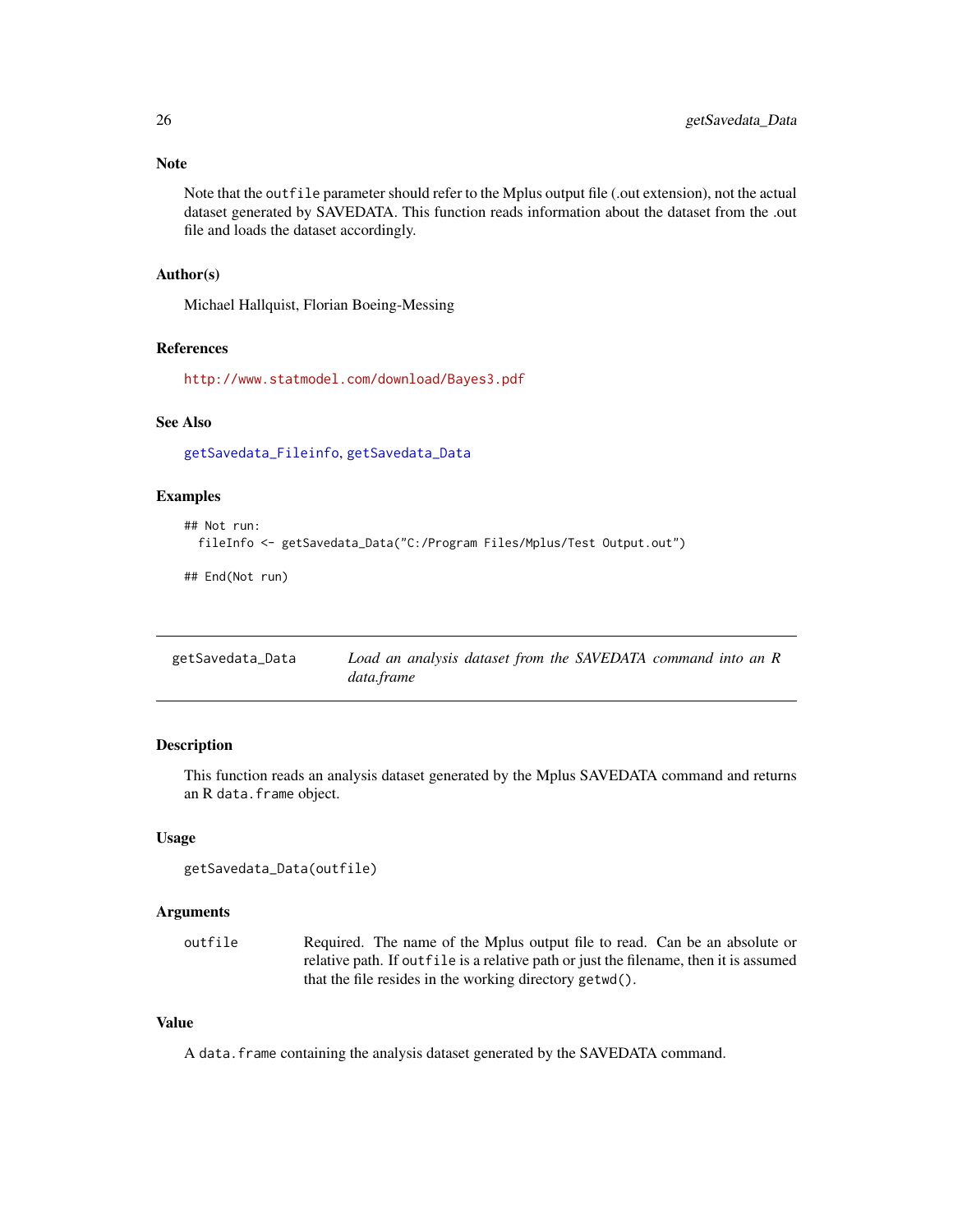# <span id="page-26-0"></span>Note

Note that the outfile parameter should refer to the Mplus output file (.out extension), not the actual dataset generated by SAVEDATA. This function reads information about the dataset from the .out file and loads the dataset accordingly.

#### Author(s)

Michael Hallquist

# See Also

[getSavedata\\_Fileinfo](#page-26-1)

#### Examples

```
## Not run:
 savedat <- getSavedata_Data("C:/Program Files/Mplus/Test Output.out")
```
## End(Not run)

<span id="page-26-1"></span>getSavedata\_Fileinfo *Read Variable Names, Formats, and Widths from data generated by the SAVEDATA Command*

#### Description

This function reads the SAVEDATA INFORMATION section from an Mplus output file that used the SAVEDATA command, and it returns a list with the filename, variable names, variable formats, and variable widths of the SAVEDATA file. If present, the function also parses information about the Bayesian Parameters (BPARAMETERS) file.

#### Usage

```
getSavedata_Fileinfo(outfile)
```
#### Arguments

outfile required. The name of the Mplus output file to read. Can be an absolute or relative path. If outfile is a relative path or just the filename, then it is assumed that the file resides in the working directory getwd().

# Value

Returns a list of SAVEDATA file information that includes:

| fileName     | The name of the file containing the analysis dataset created by the Mplus SAVE-<br>DATA command. |
|--------------|--------------------------------------------------------------------------------------------------|
| fileVarNames | A character vector containing the names of variables in the dataset.                             |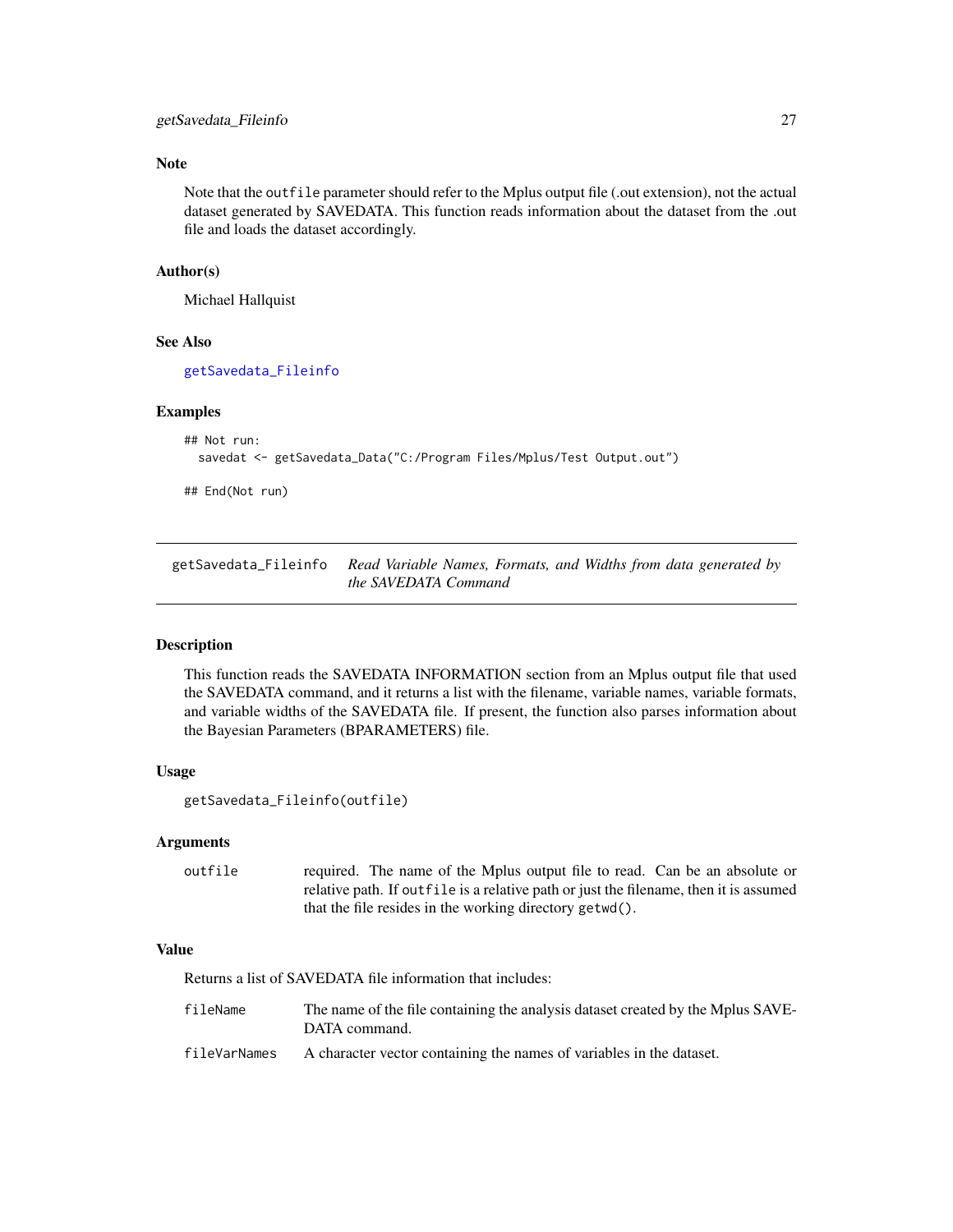<span id="page-27-0"></span>

|               | fileVarFormats A character vector containing the Fortran-style formats of variables in the dataset.                                       |
|---------------|-------------------------------------------------------------------------------------------------------------------------------------------|
| fileVarWidths | A numeric vector containing the widths of variables in the dataset (which is<br>stored in fixed-width format).                            |
| bayesFile     | The name of the BPARAMETERS file containing draws from the posterior dis-<br>tribution created by the Mplus SAVEDATA BPARAMETERS command. |
| bayesVarNames | A character vector containing the names of variables in the BPARAMETERS<br>dataset.                                                       |
| tech3File     | A character vector of the tech 3 output.                                                                                                  |
| tech4File     | A character vector of the tech 4 output.                                                                                                  |
|               |                                                                                                                                           |

# Author(s)

Michael Hallquist

#### See Also

[getSavedata\\_Data](#page-25-1)

# Examples

```
## Not run:
 fileInfo <- getSavedata_Fileinfo("C:/Program Files/Mplus/Test Output.out")
## End(Not run)
```
<span id="page-27-1"></span>

| HTMLSummaryTable | Create an HTML file containing a summary table of Mplus model |
|------------------|---------------------------------------------------------------|
|                  | statistics                                                    |

# Description

Creates an HTML file containing a summary table of model fit statistics extracted using the extractModelSummaries function. By default, the following summary statistics are included: Title,LL,Parameters,AIC,AICC,BIC,RMSEA\_Estimate but these are customizable using the keepCols and dropCols parameters.

# Usage

```
HTMLSummaryTable(
  modelList,
  filename = file.path(getwd(), "Model Comparison.html"),
 keepCols,
  dropCols,
  sortBy,
  display = FALSE
)
```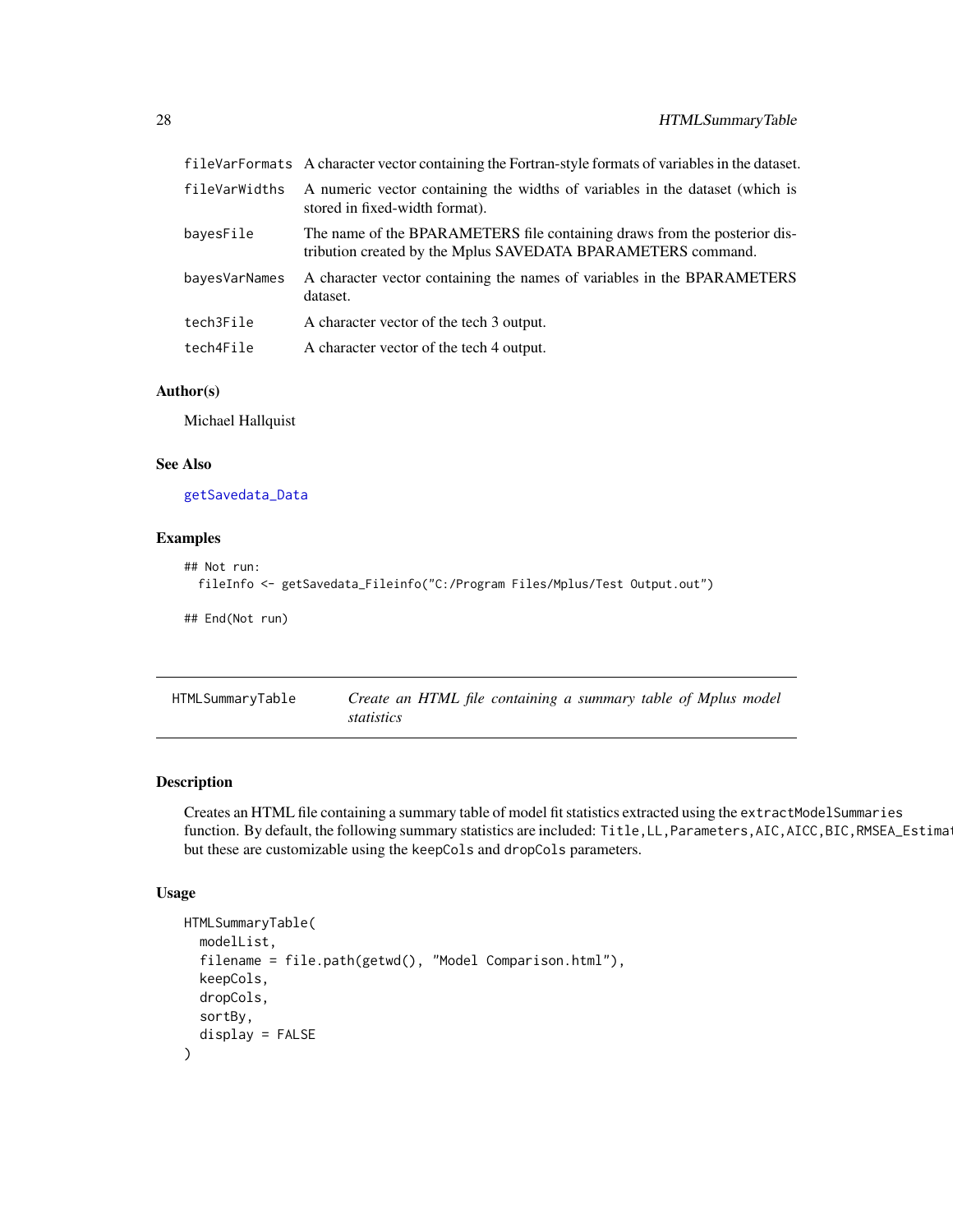# Arguments

| modelList | A list of models (as a data. frame) returned from the extractModelSummaries<br>function.                                                                                                                                                                                                                           |
|-----------|--------------------------------------------------------------------------------------------------------------------------------------------------------------------------------------------------------------------------------------------------------------------------------------------------------------------|
| filename  | The name of the HTML file to be created. Can be an absolute or relative path.<br>If filename is a relative path or just the filename, then it is assumed that the file<br>resides in the working directory getwd(). Example: "Mplus Summary.html"                                                                  |
| keepCols  | A vector of character strings indicating which columns/variables to display in<br>the summary. Only columns included in this list will be displayed (all others ex-<br>cluded). By default, keepCols is: c("Title","LL", "Parameters", "AIC", "AICC", "BIC", "RMSEA_Est<br>Example: c("Title", "LL", "AIC", "CFI") |
| dropCols  | A vector of character strings indicating which columns/variables to omit from<br>the summary. Any column not included in this list will be displayed. By default,<br>dropCols is NULL. Example: c("InputInstructions", "TLI")                                                                                      |
| sortBy    | optional. Field name (as character string) by which to sort the table. Typically<br>an information criterion (e.g., "AIC" or "BIC") is used to sort the table. Defaults<br>to "AICC".                                                                                                                              |
| display   | optional. This parameter specifies whether to display the table in a web browser<br>upon creation (TRUE or FALSE).                                                                                                                                                                                                 |

## Value

No value is returned by this function. It is solely used to create an HTML file containing summary statistics.

# Note

You must choose between keepCols and dropCols because it is not sensible to use these together to include and exclude columns. The function will error if you include both parameters.

# Author(s)

Michael Hallquist

# See Also

[extractModelSummaries](#page-20-1), [showSummaryTable](#page-73-1), [LatexSummaryTable](#page-29-1)

# Examples

# make me!!!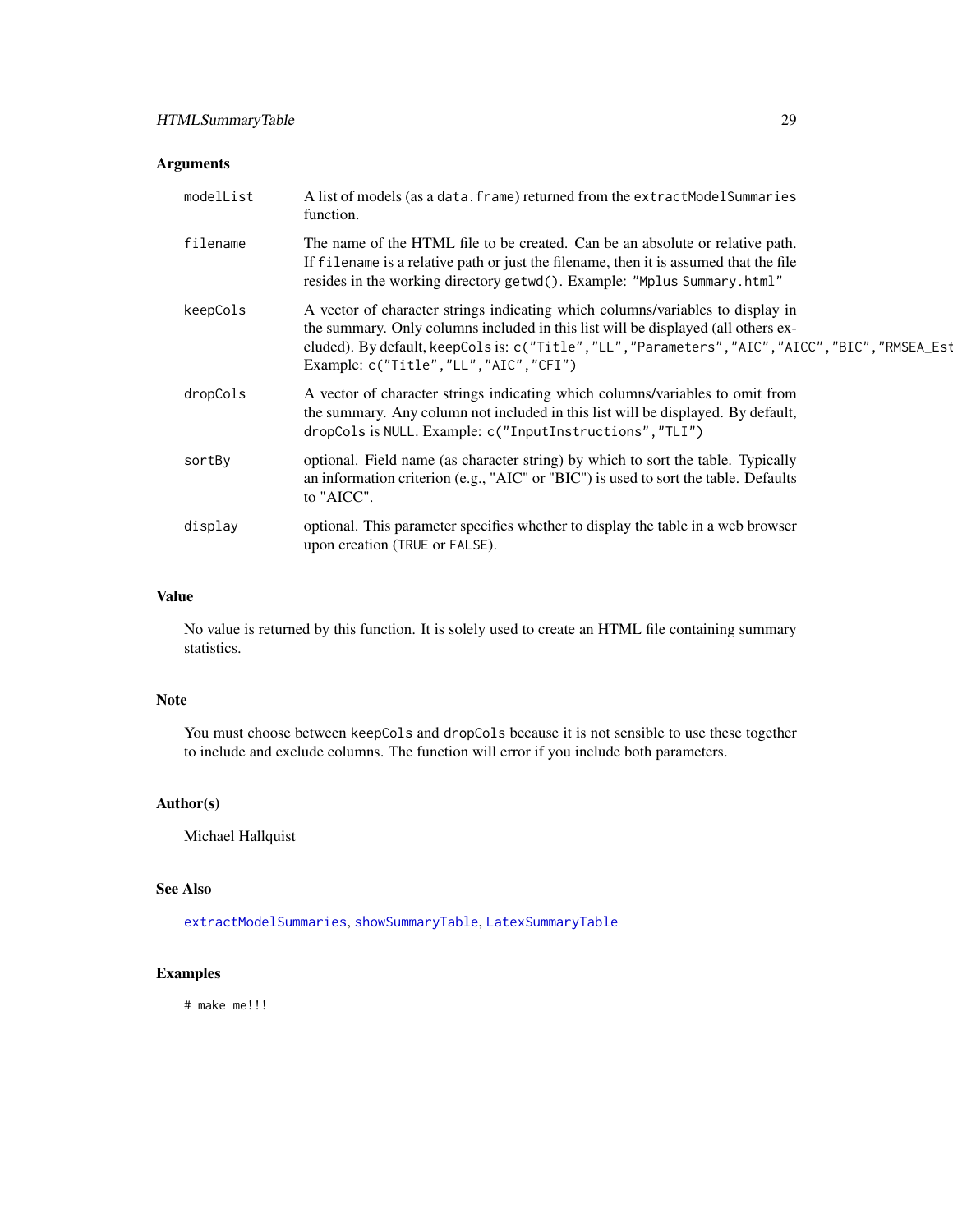<span id="page-29-1"></span><span id="page-29-0"></span>

#### Description

Creates a LaTex-formatted summary table of model fit statistics extracted using the extractModelSummaries function. The table syntax is returned by the function, which is useful for embedding LaTex tables using Sweave. By default, the following summary statistics are included: Title,LL,Parameters,AIC,AICC,BIC,RMSEA\_Es but these are customizable using the keepCols and dropCols parameters.

#### Usage

```
LatexSummaryTable(
  modelList,
  keepCols,
  dropCols,
  sortBy,
  label = NULL,caption = NULL
)
```
#### Arguments

| modelList | A list of models (as a data. frame) returned from the extractModelSummaries<br>function.                                                                                                                                                                                                                              |
|-----------|-----------------------------------------------------------------------------------------------------------------------------------------------------------------------------------------------------------------------------------------------------------------------------------------------------------------------|
| keepCols  | A vector of character strings indicating which columns/variables to display in<br>the summary. Only columns included in this list will be displayed (all others ex-<br>cluded). By default, keepCols is: c("Title", "LL", "Parameters", "AIC", "AICC", "BIC", "RMSEA_Est<br>Example: $c("Title", "LL", "AIC", "CFI")$ |
| dropCols  | A vector of character strings indicating which columns/variables to omit from<br>the summary. Any column not included in this list will be displayed. By default,<br>dropCols is NULL. Example: c("InputInstructions","TLI")                                                                                          |
| sortBy    | optional. Field name (as character string) by which to sort the table. Typically<br>an information criterion (e.g., "AIC" or "BIC") is used to sort the table. Defaults<br>to "AICC"                                                                                                                                  |
| label     | optional. A character string specifying the label for the LaTex table, which can<br>be used for referencing the table.                                                                                                                                                                                                |
| caption   | optional. A character string specifying the caption for the LaTex table.                                                                                                                                                                                                                                              |

#### Value

A LaTex-formatted table summarizing the modelList is returned (created by xtable).

#### Note

You must choose between keepCols and dropCols because it is not sensible to use these together to include and exclude columns. The function will error if you include both parameters.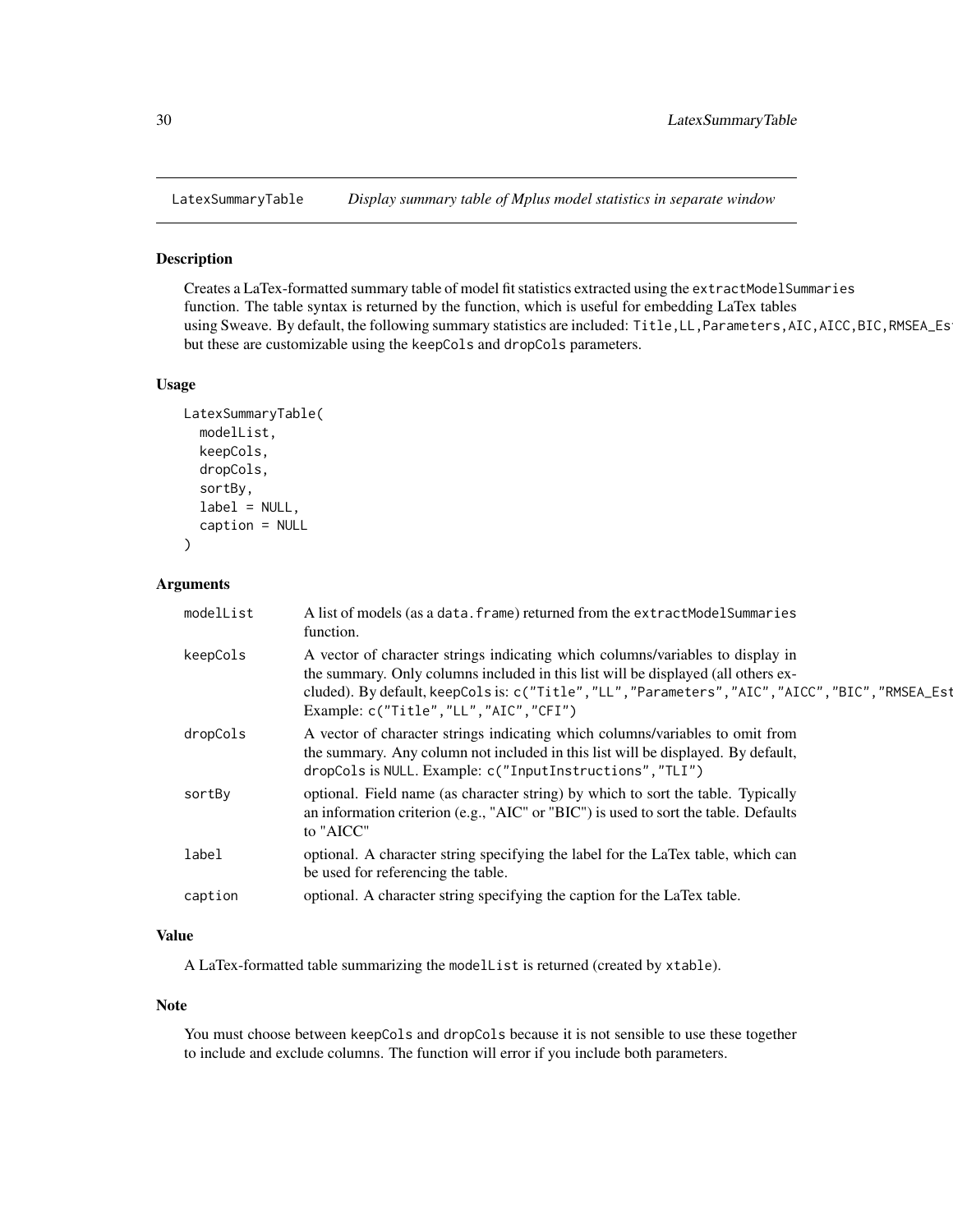#### <span id="page-30-0"></span>lcademo 31

#### Author(s)

Michael Hallquist

# See Also

[extractModelSummaries](#page-20-1), [HTMLSummaryTable](#page-27-1), [showSummaryTable](#page-73-1), [Sweave](#page-0-0)

# Examples

# make me!!!

lcademo *Latent Class Analysis Demonstration*

# Description

A list containing the Mplus Data, Output Files, and GH5 Files for a demonstration of using MplusAutomation for latent class analysis. Generated by the vignette on latent class analysis.

# Usage

lcademo

# Format

A list containing 11 elements.

Data 2 Class LCA data simulated using Mplus

CFA Mplus output file for CFA

LCA2 Mplus output file for 2 class LCA

LCA3 Mplus output file for 3 class LCA

LCA4 Mplus output file for 4 class LCA

LCA5 Mplus output file for 5 class LCA

CFAGH5 GH5 file for CFA

LCA2GH5 GH5 file for 2 class LCA

- LCA3GH5 GH5 file for 3 class LCA
- LCA4GH5 GH5 file for 4 class LCA
- LCA5GH5 GH5 file for 5 class LCA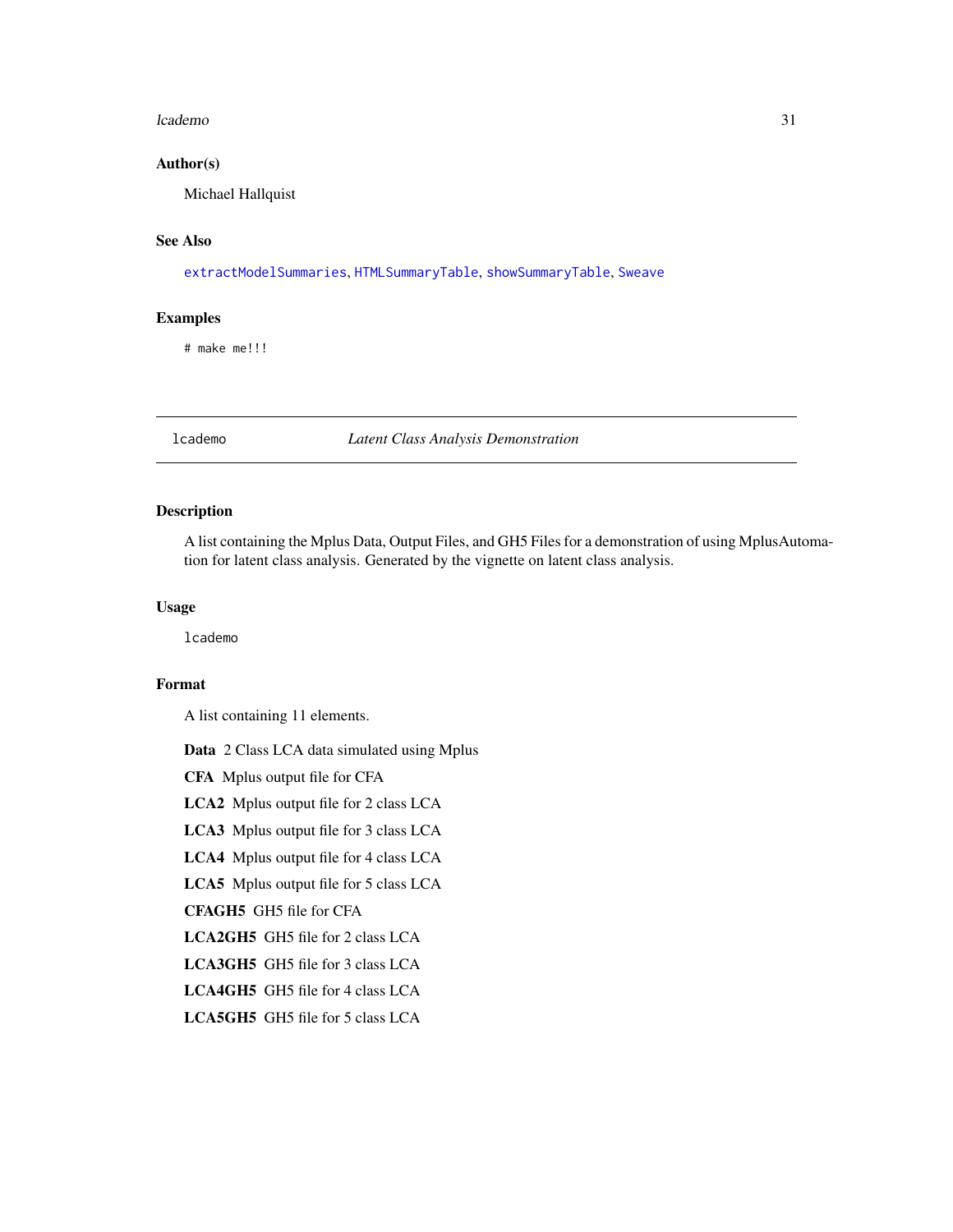<span id="page-31-0"></span>

#### Description

This function streamlines the process of converting long data into a format that Mplus can use for latent growth mixture models in wide form. It makes use of continuous time scores, and these time scores must be supplied as variables in the R dataset. For the conversion to wide form, it is assumed that although assessments may have happened in continuous time, a discrete number of assessments (likely ismilar for all participants) were collected.

# Usage

```
long2LGMM(
  data,
  idvar,
  assessmentvar,
  dv,
  timevars,
 misstrick = TRUE,
 k = 1L,
  title = "Trajectory Model",
 base = "trajmodel_",
  run = FALSE,processors = 1L,
  starts = "500 100",
 newdata,
 cov = c("un", "independent", "intercept", "zero"),
 model
)
```
# Arguments

| data          | A data frame in long format (i.e., multiple rows per ID).                                                                                                                                                                                                                                                     |
|---------------|---------------------------------------------------------------------------------------------------------------------------------------------------------------------------------------------------------------------------------------------------------------------------------------------------------------|
| idvar         | A character string of the variable name in the dataset that is the ID variable.                                                                                                                                                                                                                               |
| assessmentvar | A character string of the variable name in the dataset that indicates the particular<br>assessment point for each timepoint.                                                                                                                                                                                  |
| dv            | A character string of the dependent variable name.                                                                                                                                                                                                                                                            |
| timevars      | A character vector of the time variables. Can be a single variable or more than<br>one. By allowing more than one variable, it is easy to include linear; linear<br>and quadratic; it is also possible to calculate splines in R and pass these. The<br>variable names should be 7 characters or fewer, each. |
| misstrick     | A logical value whether to set values of the DV where a time variable is missing<br>to missing as well. Defaults to TRUE.                                                                                                                                                                                     |
| k             | An integer indicating the number of distinct classes to test. Currently must be<br>greater than 0 and less than 10.                                                                                                                                                                                           |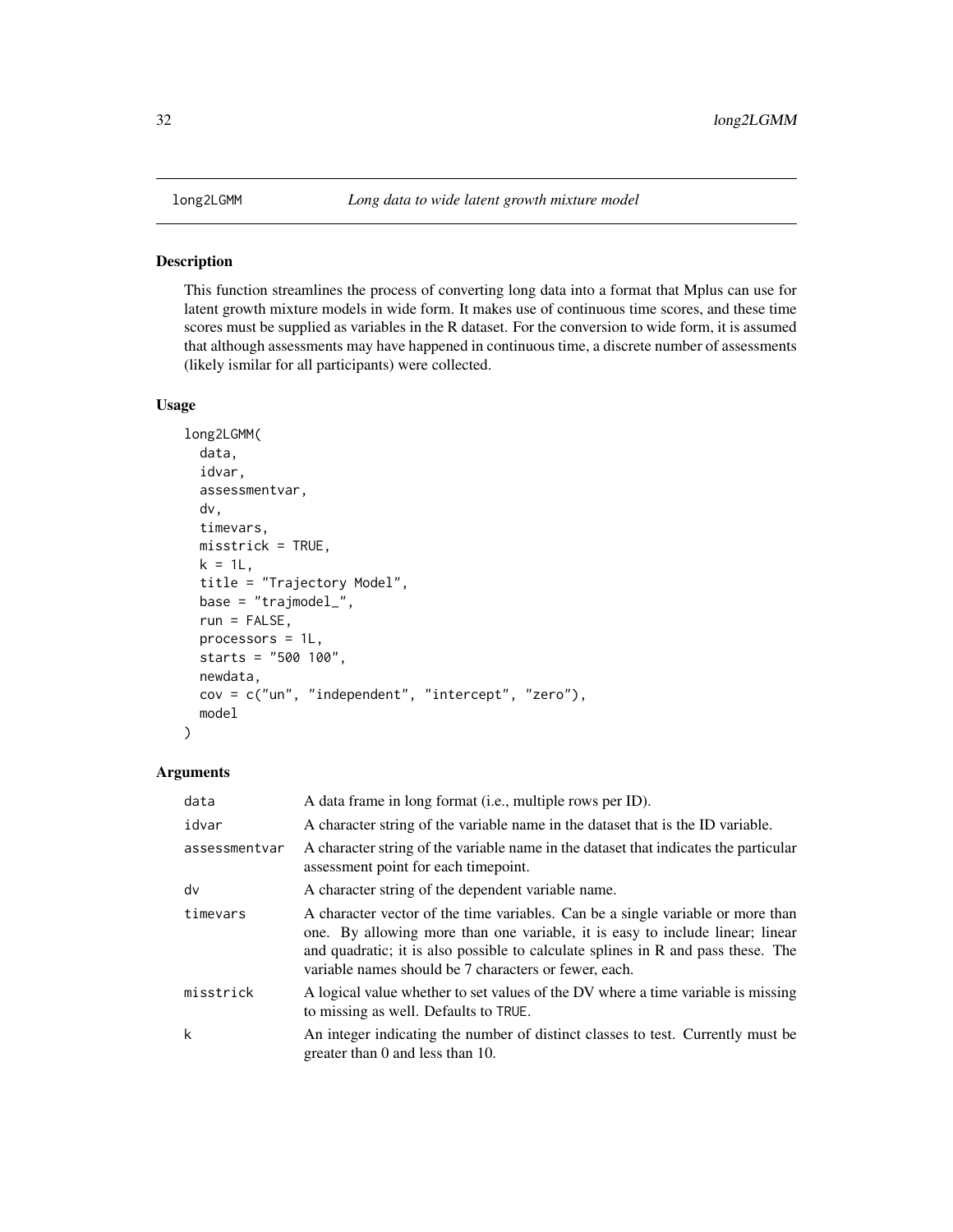# long2LGMM 33

| title      | A character string giving a title for the model                                                                |
|------------|----------------------------------------------------------------------------------------------------------------|
| base       | A character string providing a base name for model outputs, that is combined<br>with the number of classes.    |
| run        | A logical value whether or not to run the models or only create the data and<br>input files, but not run them. |
| processors | An integer value indicating the number of processors to use.                                                   |
| starts     | A character string passed to Mplus providing the number of random starts and<br>iterations                     |
| newdata    | A data frame of new values to use for generating predicted trajectories by class.                              |
| COV        | A character string indicating the random covariance structure to use                                           |
| model      | An optional argument, can pass an existing model, the output from mplus Mod-<br>$eler()$ .                     |

# Details

One valuable feature of this function is that it makes it possible to feed any continuous time scores to Mplus for mixture modelling. For example, continuous linear time is straightforward, but so to are quadratic time models or piecewise models. Using facilities in R, spline models are also comparatively easy to specify.

#### Examples

```
## Not run:
## Simulate Some Data from 3 classes
library(MASS)
set.seed(1234)
allcoef <- rbind(
  cbind(1, mvrnorm(n = 200,mu = c(0, 2, 0),Sigma = diag(c(.2, .1, .01)),empirical = TRUE)),
  cbind(2, mvrnorm(n = 200,mu = c(-3.35, 2, 2),
                   Sigma = diag(c(.2, .1, .1)),empirical = TRUE)),
  cbind(3, mvrnorm(n = 200,mu = c(3.35, 2, -2),
                   Sigma = diag(c(.2, .1, .1)),
                   empirical = TRUE))allcoef <- as.data.frame(allcoef)
names(allcoef) <- c("Class", "I", "L", "Q")
allcoef$ID <- 1:nrow(allcoef)
d <- do.call(rbind, lapply(1:nrow(allcoef), function(i) {
  out <- data.frame(
   ID = allcoef$ID[i],
   Class = allcoef$Class[i],
   Assess = 1:11,
   x = sort(runif(n = 11, min = -2, max = 2)))out$y <- rnorm(11,
```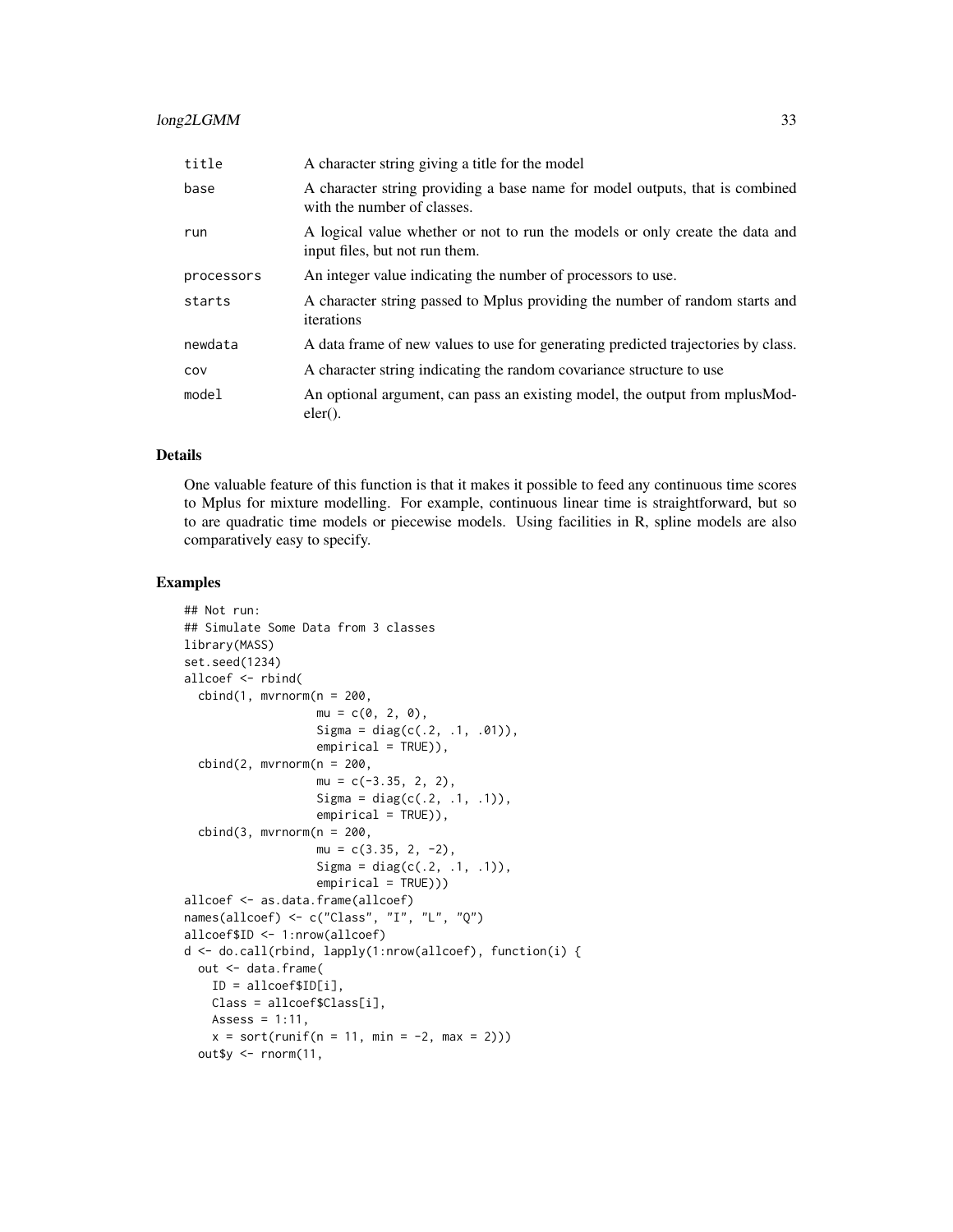```
mean = allcoef$I[i] + allcoef$L[i] * out$x + allcoef$Q[i] * out$x^2,
    sd = .1return(out)
}))
## create splines
library(splines)
time_splines \leq ns(d$x, df = 3, Boundary.knots = quantile(d$x, probs = c(.02, .98)))
d$t1 <- time_splines[, 1]
d$t2 <- time_splines[, 2]
d$t3 <- time_splines[, 3]
d$xq <- d$x^2
## create new data to be used for predictions
nd \leq data.frame(ID = 1,
                 x = seq(from = -2, to = 2, by = .1)nd.splines <- with(attributes(time_splines),
                   ns(nd$x, df = degree, knots = knots,
                      Boundary.knots = Boundary.knots))
nd$t1 <- nd.splines[, 1]
nd$t2 <- nd.splines[, 2]
nd$t3 <- nd.splines[, 3]
nd$xq <- nd$x^2
## create a tuning grid of models to try
## all possible combinations are created of different time trends
## different covariance structures of the random effects
## and different number of classes
tuneGrid <- expand.grid(
  dv = "y",
  timevars = list(c("t1", "t2", "t3"), "x", c("x", "xq")),
  starts = "2 1",cov = c("independent", "zero"),
  k = c(1L, 3L),
  processors = 1L, run = TRUE,
  misstrick = TRUE, stringsAsFactors = FALSE)
tuneGrid$title <- paste0(
  c("linear", "quad", "spline")[sapply(tuneGrid$timevars, length)],
  \binom{n}{r}sapply(tuneGrid$cov, function(x) if(nchar(x)==4) substr(x, 1, 4) else substr(x, 1, 3)),
  \frac{n}{2},
  tuneGrid$k)
tuneGrid$base <- paste0(
  c("linear", "quad", "spline")[sapply(tuneGrid$timevars, length)],
  \frac{n}{2},
 sapply(tuneGrid$cov, function(x) if(nchar(x)==4) substr(x, 1, 4) else substr(x, 1, 3)))
## example using long2LGMM to fit one model at a time
mres <- long2LGMM(
        data = d,
        idvar = "ID",assessmentvar = "Assess",
        dv = tuneGrid$dv[1],
```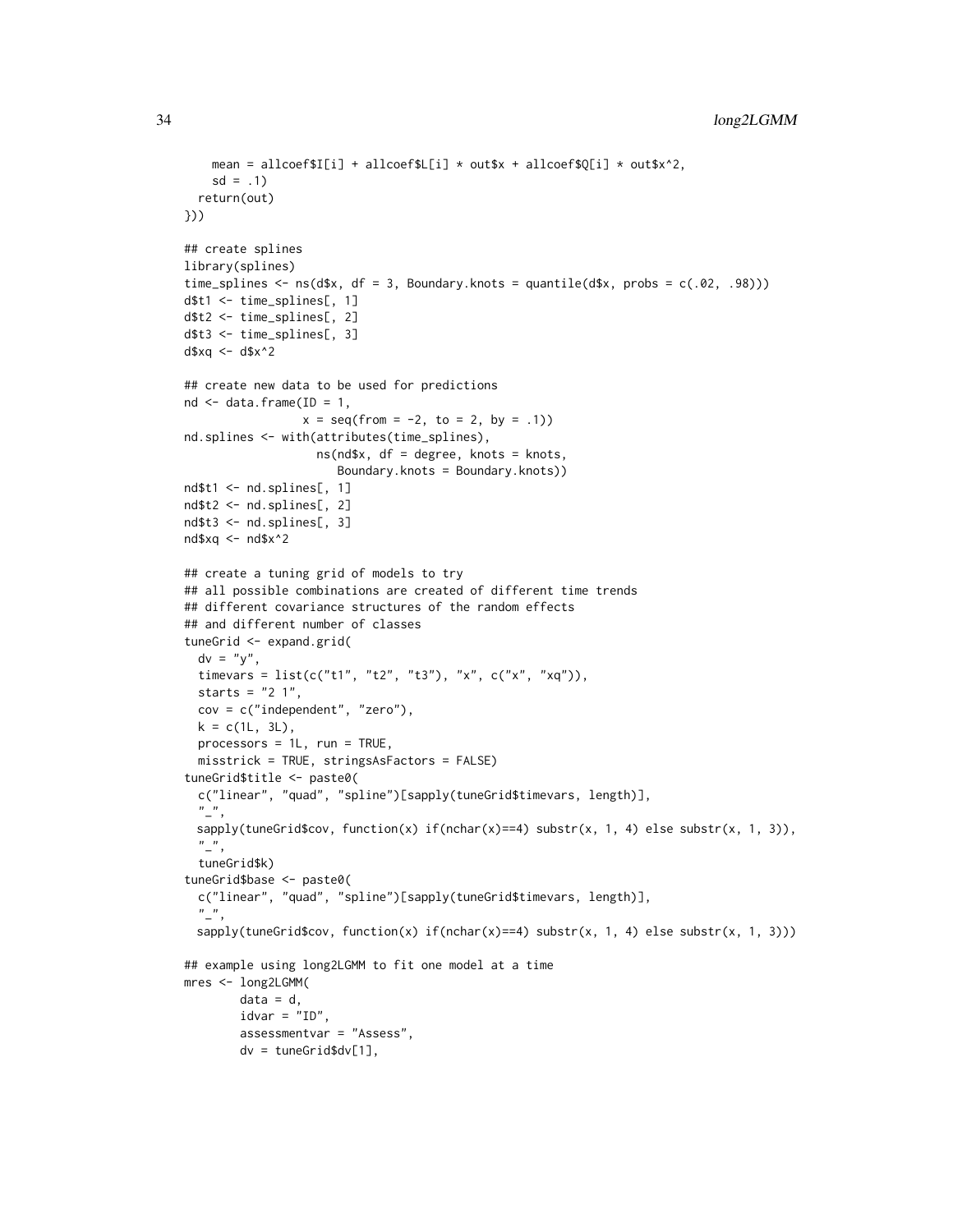```
timevars = tuneGrid$timevars[[1]],
        misstrick = tuneGrid$misstrick[1],
        k = tuneGrid$k[1],
        title = paste0(tuneGrid$title[1], tuneGrid$k[1]),
       base = tuneGrid$base[1],
        run = tuneGrid$run[1],
        processors = tuneGrid$processors[1],
        starts = tuneGrid$starts[1],
       newdata = nd,
       cov = tuneGrid$cov[1])
rm(mres)
```
## End(Not run)

lookupTech1Parameter *Lookup the matrix element for a give parameter number*

# Description

The lookupTech1Parameter function identifies the position in the Mplus model matrices corresponding to a given parameter defined in the TECHNICAL 1 PARAMETER SPECIFICATION OUTPUT. The goal of this function is to aid in identifying problematic parameters often printed in the warnings and errors section of Mplus output.

#### Usage

lookupTech1Parameter(tech1Output, paramNumber)

#### Arguments

| tech10utput | The object corresponding to the TECH1 parameter specification from readMod-<br>els. |
|-------------|-------------------------------------------------------------------------------------|
| paramNumber | The parameter number to lookup                                                      |

#### Value

A data.frame containing the row(s) and column(s) of TECH1 parameter specification matching the requested paramNumber.

# Author(s)

Michael Hallquist

#### See Also

[readModels](#page-67-1)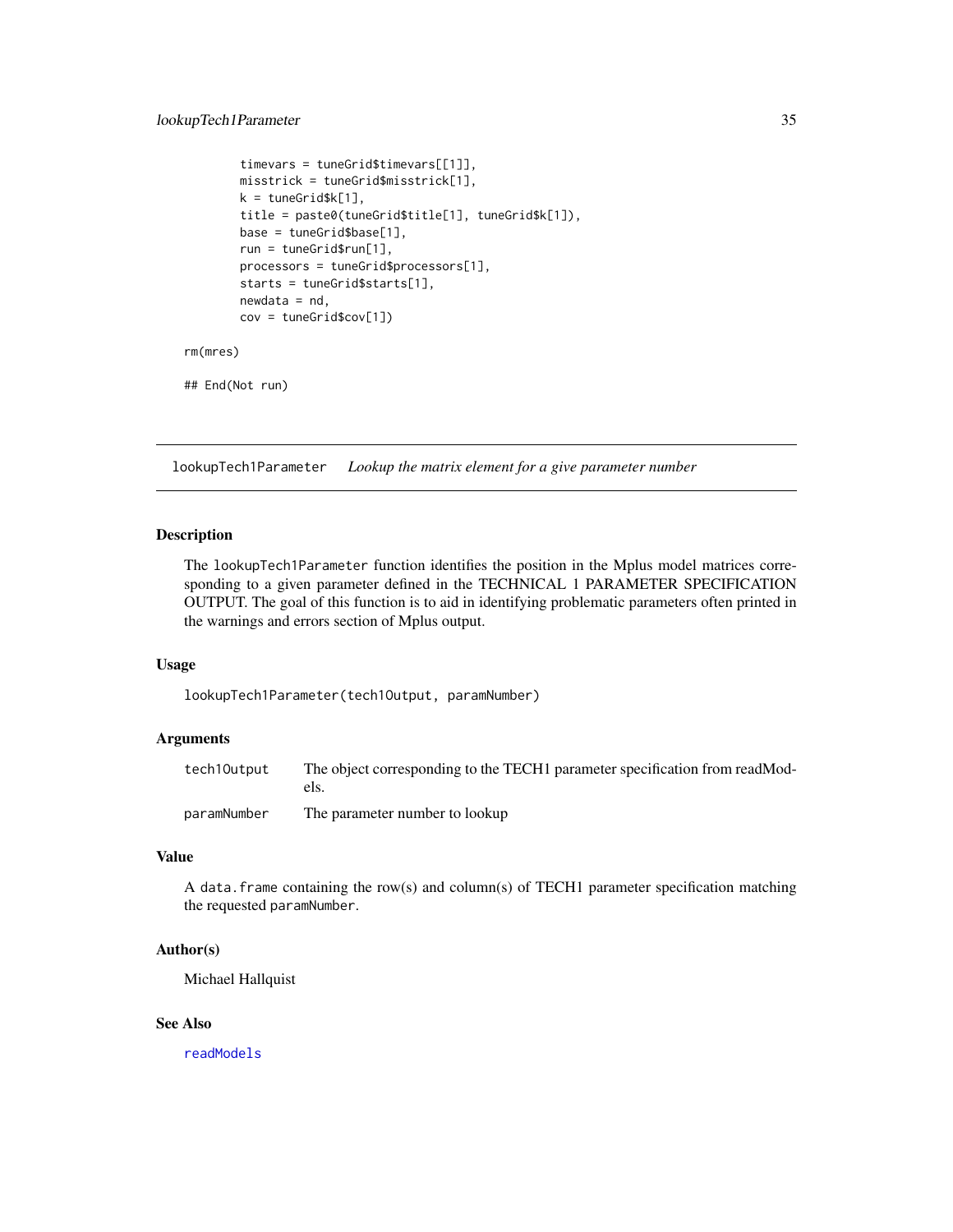## Examples

```
## Not run:
 models <- readModels("test1.out")
 param <- lookupTech1Parameter(models$tech1, 16)
## End(Not run)
```
mixtureSummaryTable *Create a summary table of Mplus mixture models*

#### Description

Creates a summary table of model fit statistics and relevant diagnostic information for a list of mixture models. Default statistics reported are in line with published guidelines (see Jung & Wickrama, 2008; Nylund et al., 2007): c("Title", "Classes", "Warnings", "AIC", "BIC", "aBIC", "Entropy", "T11\_VLMR\_PValue" The table is customizable using the keepCols parameter, which is passed through to [Summary-](#page-75-1)[Table.](#page-75-1)

# Usage

```
mixtureSummaryTable(
  modelList,
  keepCols = c("Title", "Classes", "Warnings", "AIC", "BIC", "aBIC", "Entropy",
  "T11_VLMR_PValue", "T11_LMR_PValue", "BLRT_PValue", "min_N", "max_N", "min_prob",
    "max_prob")
\mathcal{L}
```
#### Arguments

| modelList | A list of models returned from the extractModelSummaries function.                                |
|-----------|---------------------------------------------------------------------------------------------------|
| keepCols  | A vector of character strings indicating which columns/variables to display in                    |
|           | the summary. Only columns included in this list will be displayed (all others ex-                 |
|           | cluded). By default, keepCols is: c("Title", "Classes", "Warnings", "AIC", "BIC", "aBIC", "Entrop |

#### Value

An object of class data.frame.

# Note

This function is partially a wrapper around SummaryTable, with enhancements for summarizing mixture models.

# Author(s)

Caspar J. van Lissa

<span id="page-35-0"></span>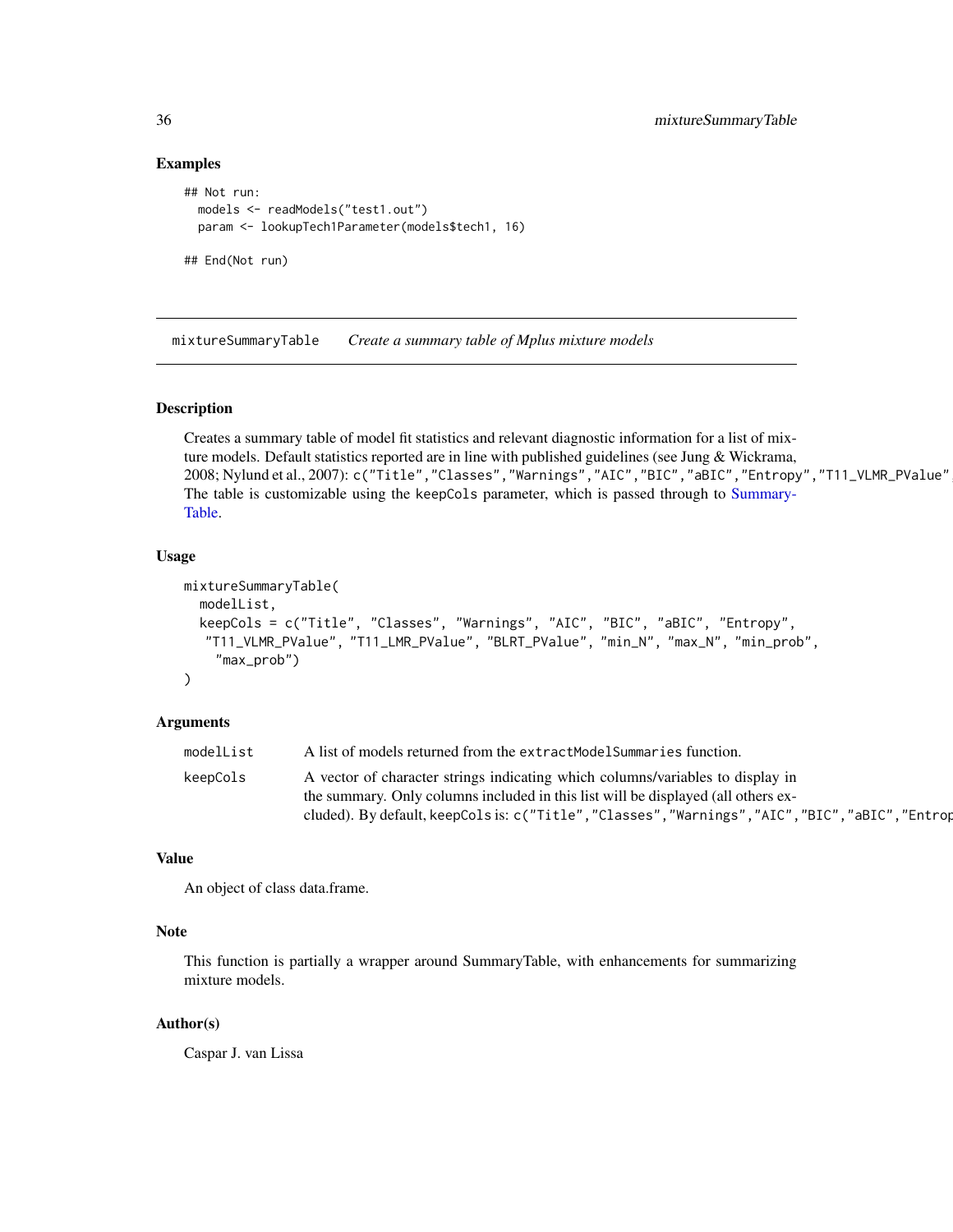# mplus.traceplot 37

### See Also

[SummaryTable](#page-75-0)

### Examples

```
## Not run:
createMixtures(classes = 1:3, filename_stem = "iris", rdata = iris)
runModels(filefilter = "iris")
results <- readModels(filefilter = "iris")
mixtureSummaryTable(results)
createMixtures(classes = 1:3, filename_stem = "iris", rdata = iris,
               OUTPUT = "tech11 tech14;")
runModels(filefilter = "iris", replaceOutfile = "modifiedDate")
results <- readModels(filefilter = "iris")[c(1:2)]
mixtureSummaryTable(results)
## End(Not run)
```
mplus.traceplot *Plot the samples for each MCMC chain as a function of iterations*

### Description

Displays a traceplot of the MCMC draws from the poster distribution of each parameter estimate for a Bayesian Mplus model. This function requires that 1) PLOT: TYPE=PLOT2; be included in the Mplus input file, 2) a gh5 file be present corresponding to the Mplus output file (and containing a bayesian\_data section), and 3) that the rhdf5 package be installed to allow the gh5 file to be imported.

#### Usage

```
mplus.traceplot(mplus.model, rows = 4, cols = 4, parameters_only = TRUE)
```
### Arguments

| mplus.model     | An Mplus model extracted by the read Models function.                         |
|-----------------|-------------------------------------------------------------------------------|
| rows            | Number of rows to display per plot.                                           |
| cols            | Optional. Number of columns to display per plot.                              |
| parameters_only |                                                                               |
|                 | Optional. If TRUE, only the unstandardized parameter estimates from the MCMC  |
|                 | draws will be displayed (as opposed to standardized estimates, r-square esti- |
|                 | mates, etc.). The unstandardized estimates all begin with "Parameter" in the  |
|                 | Mplus gh <sub>5</sub> output.                                                 |

#### Details

A multi-panel plot is drawn to the screen and the user is prompted to display the next plot if more than rows x columns estimates are in the model.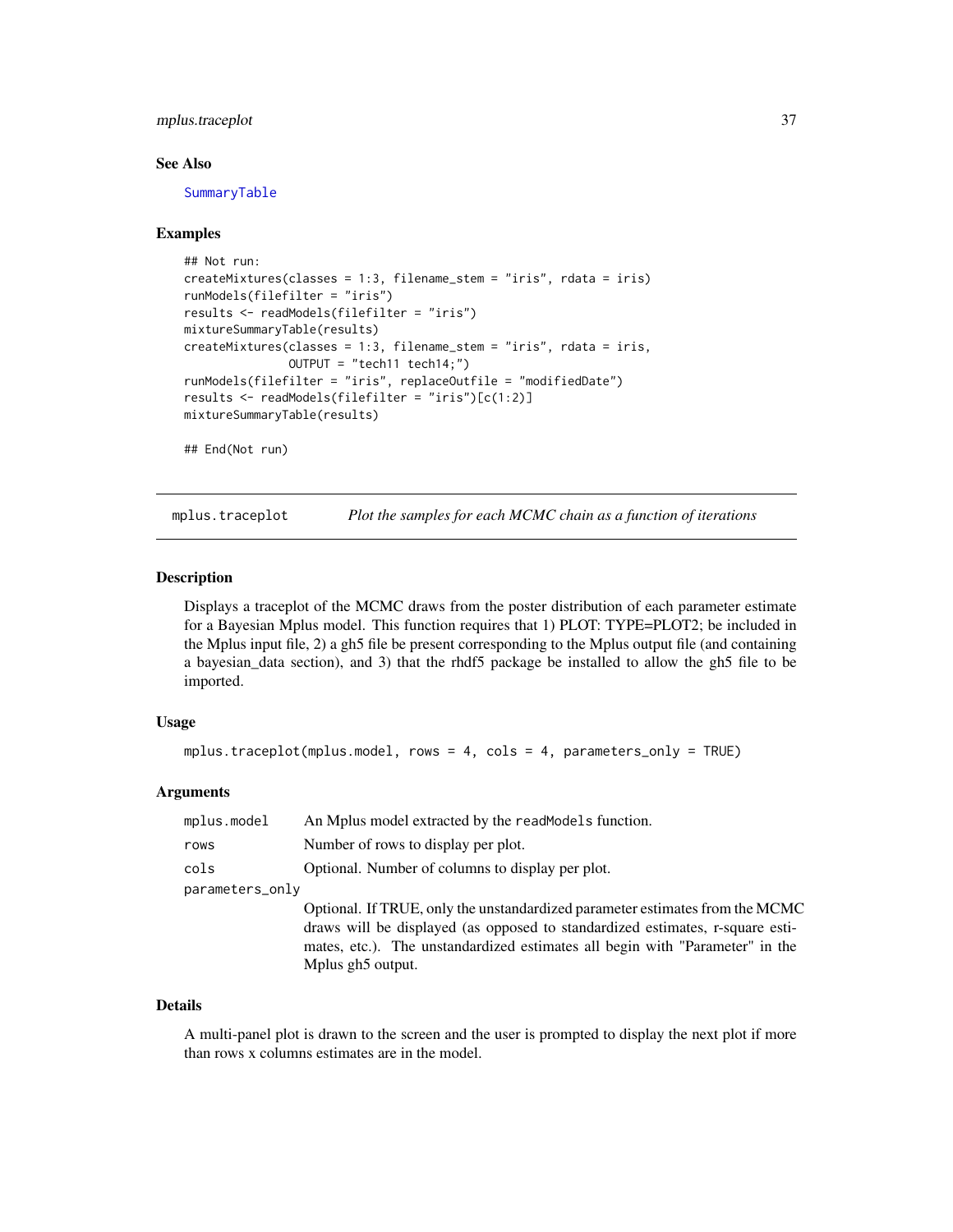### Value

No value is returned by this function. Called for the side effect of displaying an MCMC chains traceplot.

#### Note

Trace and density plots can also be obtained using the coda package and the bparameters element of the mplus.model object. This requires that the posterior draws be saved using SAVEDATA: BPARAMETERS syntax. See example below.

### Author(s)

Joseph Glass, Michael Hallquist

### See Also

[plot.mcmc](#page-0-0)

### Examples

```
## Not run:
 myModel <- readModels("BayesModel_WithGH5MCMC.out")
 mplus.traceplot(myModel, rows=2, cols=3)
 #alternative using the coda package
 library(coda)
 plot(myModel$bparameters$valid_draw)
```
## End(Not run)

MplusAutomation *Automating Mplus Model Estimation and Interpretation*

### Description

The MplusAutomation package leverages the flexibility of the R language to automate latent variable model estimation and interpretation using 'Mplus', a powerful latent variable modeling program developed by Muthen and Muthen (<http://www.statmodel.com>). Specifically, MplusAutomation provides routines for creating related groups of models, running batches of models, and extracting and tabulating model parameters and fit statistics.

# Details

The MplusAutomation package has four primary purposes:

- 1. To automatically run groups/batches of models.
- 2. To provide routines to extract model fit statistics, parameter estimates, and raw data from 'Mplus' output files.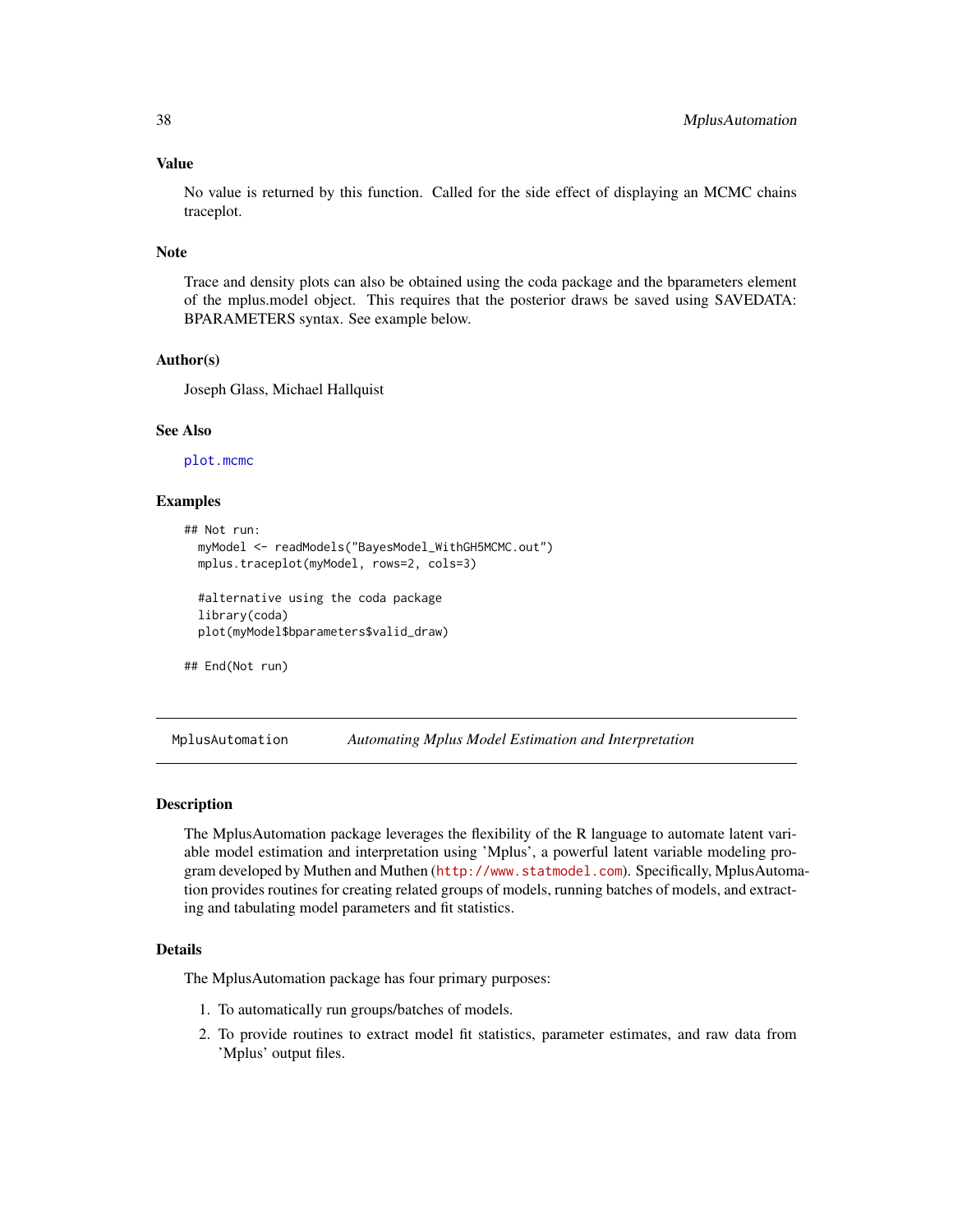- 3. To facilitate comparisons among models
- 4. To provide a template language that allows for the creation of related input files.

The core routine for running batches of models is [runModels](#page-69-0), with an easy-to-use GUI wrapper, [runModels\\_Interactive](#page-71-0).

The core routine for extracting information from 'Mplus' outputs is [readModels](#page-67-0), which returns a list containing all output sections that the package can extract.

To extract summaries, parameters, modification indices, SAVEDATA output, and all other sections that the package can understand, use the [readModels](#page-67-0) function. This is the recommended way to extract 'Mplus' output with this package. If the target argument to [readModels](#page-67-0) is a single .out file, an mplus.model (that is also a list) will be returned containing all output sections that the package can extract. If target is a directory, a list of mplus.model objects will be returned, named according to the output filenames.

Note: [extractModelSummaries](#page-20-0) is deprecated and [readModels](#page-67-0) should be preferred. To extract model summary statistics from one or more output files, see [extractModelSummaries](#page-20-0), which returns a data.frame of fit statistics for models located within a directory. Model fit results can be summarized in tabular form (for comparing among models) using [showSummaryTable](#page-73-0) (displays table in separate window), [HTMLSummaryTable](#page-27-0) (creates HTML file containing summary table), or [LatexSummaryTable](#page-29-0) (returns a LaTex-formatted table of summary statistics).

Deprecated: To extract raw data created by the SAVEDATA command (e.g., class membership probabilities or factor scores), see [getSavedata\\_Data](#page-25-0).

Deprecated: To extract unstandardized or standardized parameter estimates from a single output file, see [extractModelParameters](#page-17-0).

Detailed model fit and parameter comparisons between two models can be obtained using [compareModels](#page-6-0).

To create a group of related models from a single template, see [createModels](#page-12-0). Please read the MplusAutomation vignette provided along with the package (and on the CRAN website) in order to understand the template language: vignette("Vignette", package="MplusAutomation").

In addition to the major functions above, a function for converting an R data.frame for use with 'Mplus' is provided: [prepareMplusData](#page-62-0). This converts the data.frame to a tab-delimited file and provides an 'Mplus' syntax stub for variable names.

| Package:  | MplusAutomation |
|-----------|-----------------|
| Type:     | Package         |
| Version:  | 0.8             |
| Date:     | 2020-09-28      |
| License:  | $L$ GPL-3       |
| LazyLoad: | yes             |

### Author(s)

Michael Hallquist <michael.hallquist@gmail.com>, Joshua F. Wiley <jwiley.psych@gmail.com>

Maintainer: Michael Hallquist <michael.hallquist@gmail.com>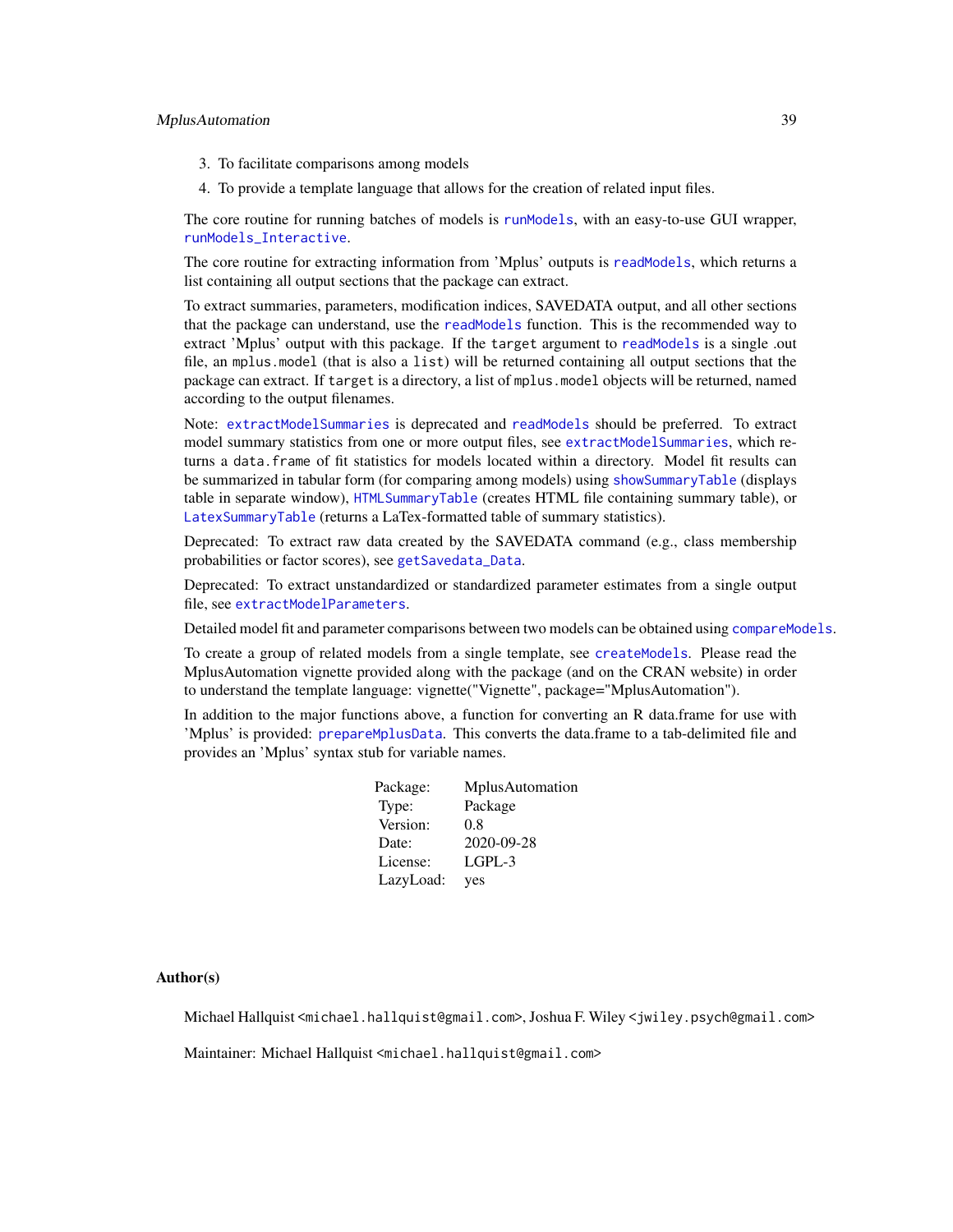### References

Mplus software. Muthen and Muthen. <http://www.statmodel.com>

### See Also

See [runModels](#page-69-0) for an example running a model.

mplusAvailable *Check whether Mplus can be found*

### Description

This is a simple utility to check whether Mplus can be found. Returns 0 if Mplus command can be found by the system. If silent = FALSE, prints a message to the user to help suggest what to do.

### Usage

```
mplusAvailable(silent = TRUE)
```
# Arguments

silent A logical whether to print a message or not. Defaults to TRUE for silent operation.

# Value

The status of finding Mplus. Per unix conventions, status 0 indicates Mplus was found (0 problems) and status 1 indicates that Mplus was not found.

### Author(s)

Joshua Wiley

# Examples

```
mplusAvailable(silent = TRUE)
mplusAvailable(silent = FALSE)
```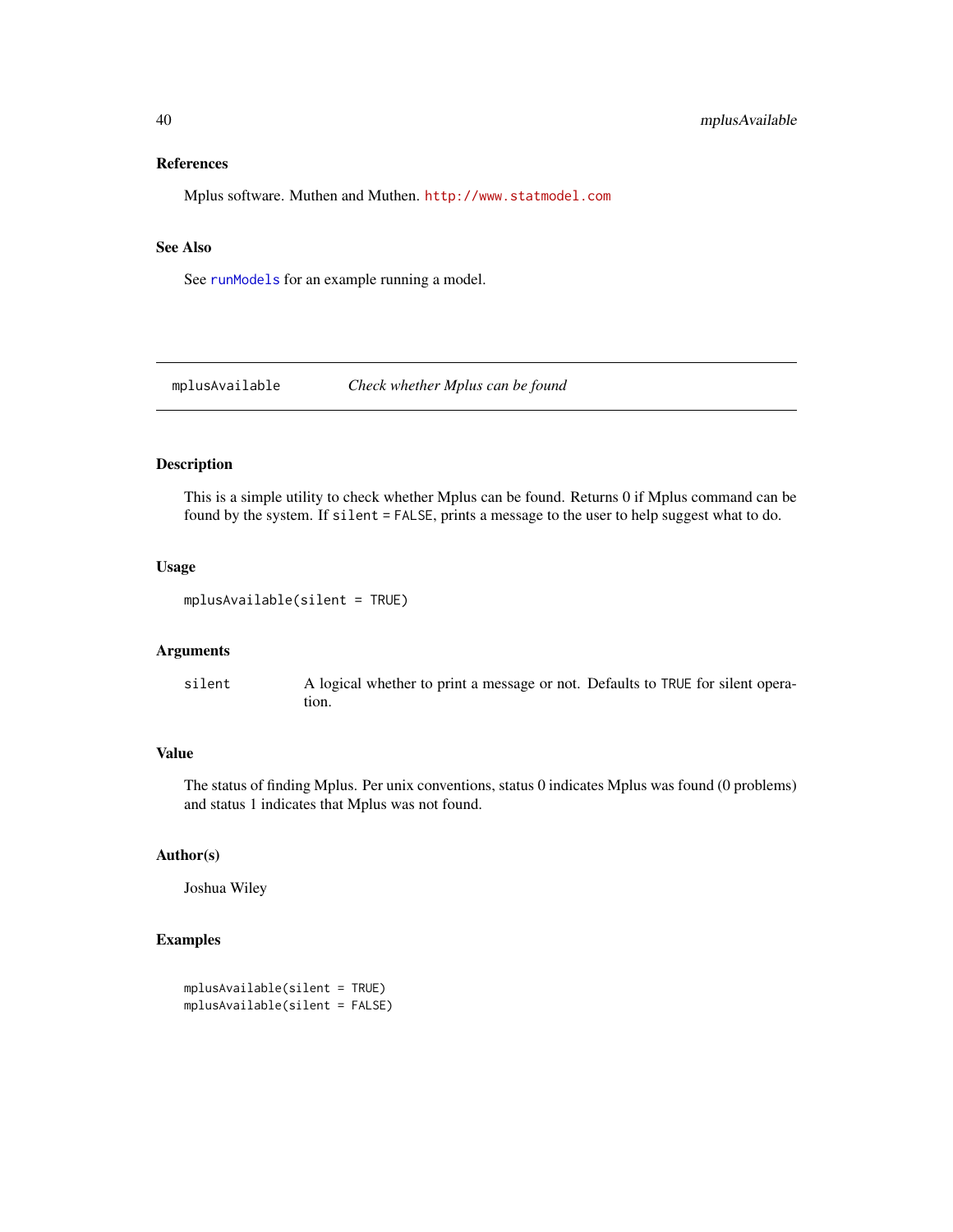# **Description**

The purpose of this function is to make it (relatively) easy to fit (most) generalized linear models in Mplus. Fitting GLMs in Mplus offers advantages such as using full information maximum likelihood for missing data, robust estimators (default used is MLR), and standard errors adjusted for clustering (planned; not currently available via mplusGLM(). The overarching aim of this function is to make most GLMs as easy to fit in Mplus as they are in R.

### Usage

```
mplusGLM(formula, data, idvar = "", ...)
```
### Arguments

| formula  | An R formula class object as used in glm(). Note that currently, only basic<br>formula are accepted. On the fly recoding, arthimetic, and on the fly interactions<br>do not currently work. |
|----------|---------------------------------------------------------------------------------------------------------------------------------------------------------------------------------------------|
| data     | A dataset.                                                                                                                                                                                  |
| idvar    | Optional. A character string indicating the name of the ID variable. Not cur-<br>rently used but may be used in future.                                                                     |
| $\cdots$ | Additional arguments passed to helper functions. For example .mplusMultinomial().                                                                                                           |

## Details

Note that although there are benefits to fitting GLMs in Mplus. Caution also is warranted. Using full information maximum likelihood for missing data requires a number of assumptions. These may be (badly) violated. mplusGLM() requires the analyst to check these as appropriate.

Currently, mplusGLM() only supports multinomial outcomes. More outcomes are planned in the future including binary, continuous/normal, and count outcomes.

### Value

A list of results and Mplus model object.

### Author(s)

Joshua F. Wiley <jwiley.psych@gmail.com>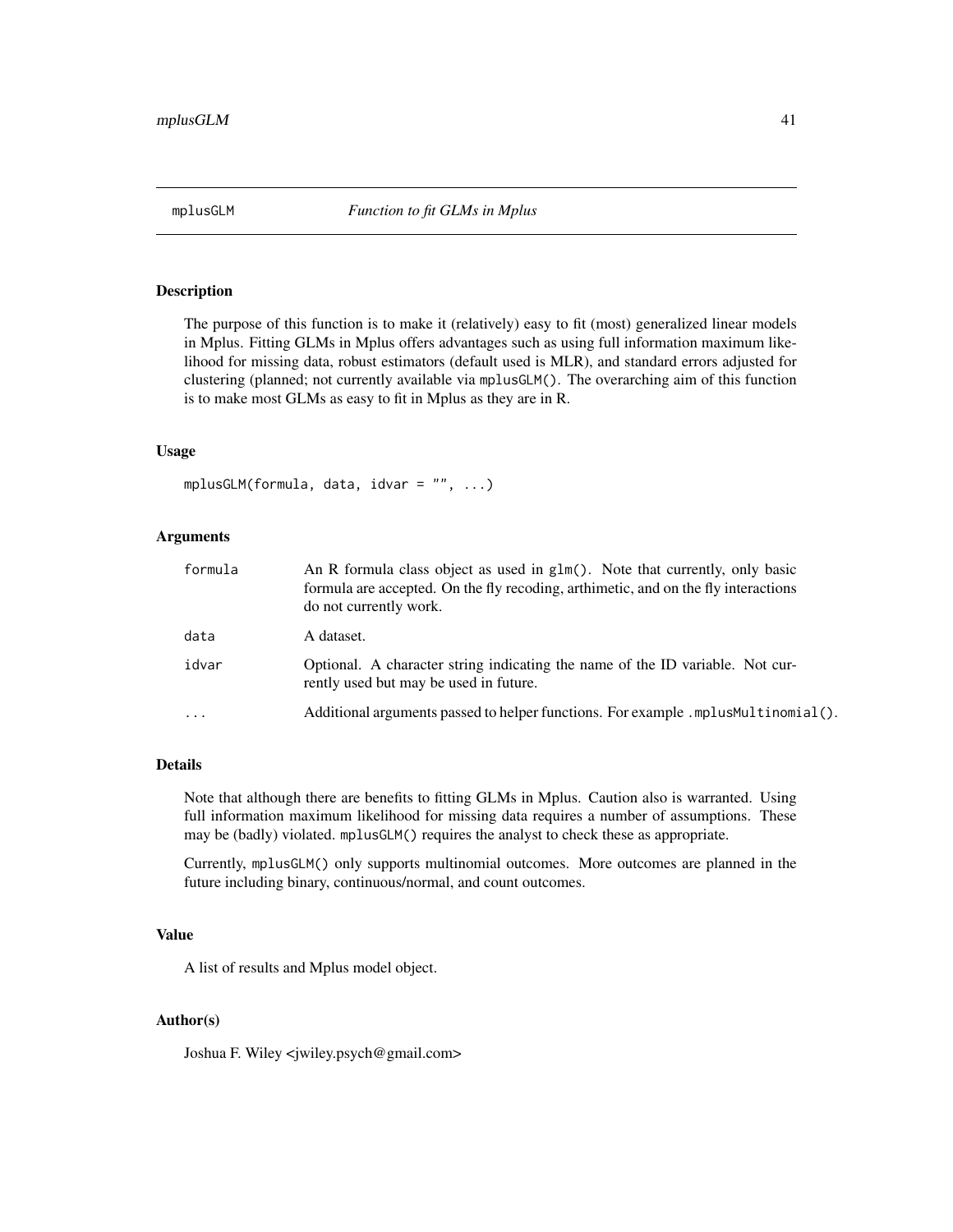# Examples

```
## Not run:
set.seed(1234)
tmpd <- data.frame(
 x1 = rnorm(200),
 x2 = rnorm(200),
 x3 = cut(rnorm(200),breaks = c(-Inf, -.7, .7, Inf),labels = c("a", "b", "c"))tmpd$y <- cut(rnorm(200, sd = 2) + tmpd$x1 + tmpd$x2 + I(tmpd$x3 == "b"),
              breaks = c(-Inf, -.5, 1, Inf),
              labels = c("L", "M", "H"))
test \leq mplusGLM(y \sim x1 + x2 + x3, data = tmpd)
## End(Not run)
```
<span id="page-41-0"></span>

mplusModeler *Create, run, and read Mplus models.*

# Description

This is a convenience wrapper to automate many of the usual steps required to run an Mplus model. It relies in part on functions from the MplusAutomation package.

#### Usage

```
mplusModeler(
  object,
  dataout,
 modelout,
  run = 0L,
  check = FALSE,
  varwarnings = TRUE,
  Mplus_command = "Mplus",
  writeData = c("ifmissing", "always", "never"),
 hashfilename = TRUE,
  killOnFail = TRUE,
  ...
\mathcal{L}
```
### Arguments

| object   | An object of class mplus Object                                                                                                                                                                                            |
|----------|----------------------------------------------------------------------------------------------------------------------------------------------------------------------------------------------------------------------------|
| dataout  | the name of the file to output the data to for Mplus. If missing, defaults to<br>modelout changing inp to .dat.                                                                                                            |
| modelout | the name of the output file for the model. This is the file all the syntax is written<br>to, which becomes the Mplus input file. It should end in .inp. If missing, defaults<br>to dataout changing the extension to .inp. |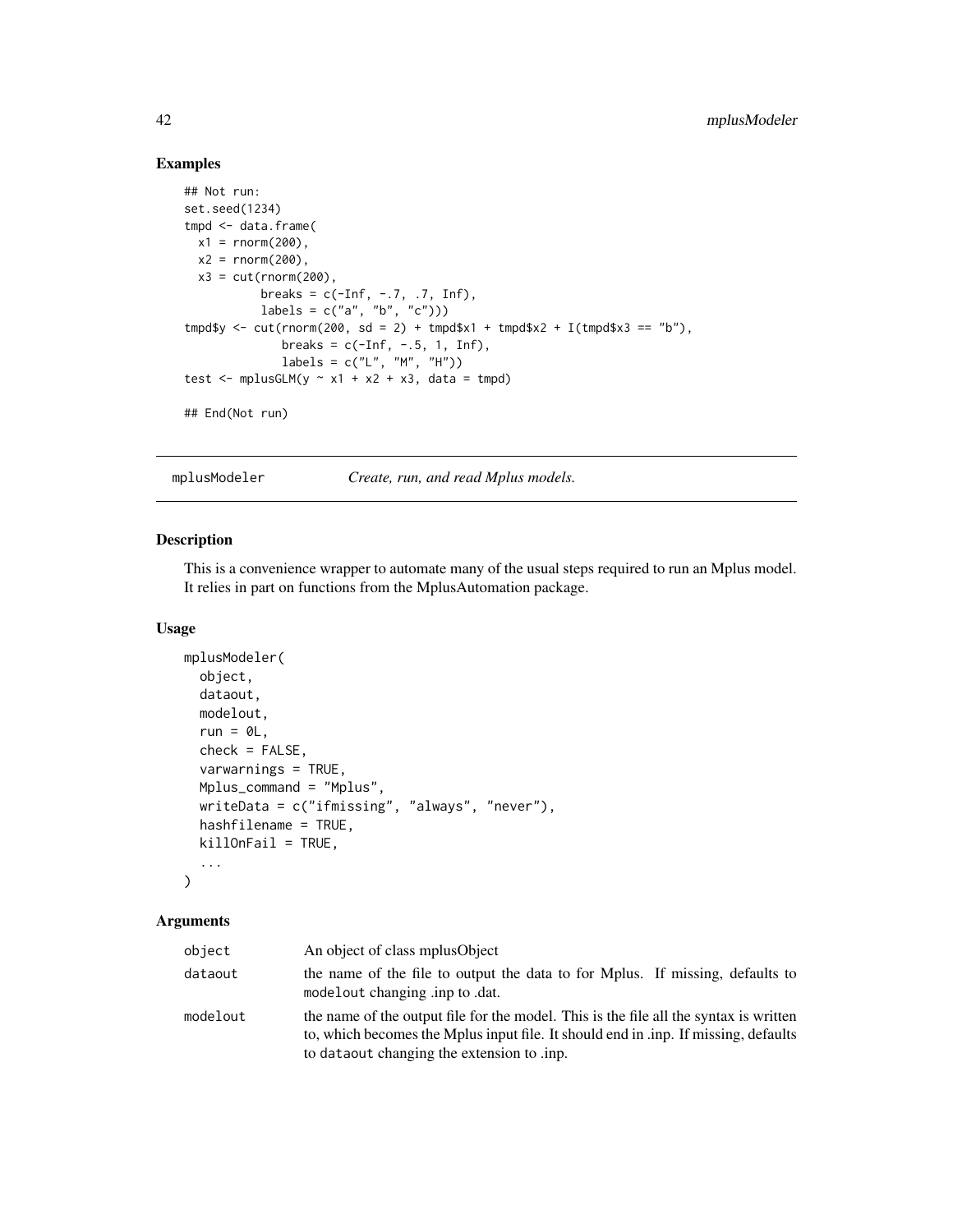| run           | an integer indicating how many models should be run. Defaults to zero. If zero,<br>the data and model input files are all created, but the model is not run. This<br>can be useful for seeing how the function works and what setup is done. If one,<br>a basic model is run. If greater than one, the model is bootstrapped with run<br>replications as well as the basic model.              |
|---------------|------------------------------------------------------------------------------------------------------------------------------------------------------------------------------------------------------------------------------------------------------------------------------------------------------------------------------------------------------------------------------------------------|
| check         | logical whether the body of the Mplus syntax should be checked for missing<br>semicolons using the parseMplus function. Defaults to FALSE.                                                                                                                                                                                                                                                     |
| varwarnings   | A logical whether warnings about variable length should be left, the default, or<br>removed from the output file.                                                                                                                                                                                                                                                                              |
| Mplus_command | optional. N.B.: No need to pass this parameter for most users (has intelligent<br>defaults). Allows the user to specify the name/path of the Mplus executable<br>to be used for running models. This covers situations where Mplus is not in<br>the system's path, or where one wants to test different versions of the Mplus<br>program.                                                      |
| writeData     | A character vector, one of 'ifmissing', 'always', 'never' indicating whether the<br>data files (*.dat) should be written to disk. This is passed on to prepareMplusData.<br>Note that previously, mplusModeler always (re) wrote the data to disk. However,<br>now the default is to write the data to disk only if it is missing (i.e., 'ifmissing').<br>See details for further information. |
| hashfilename  | A logical whether or not to add a hash of the raw data to the data file name.<br>Defaults to TRUE in mplusModeler. Note that this behavior is a change from<br>previous versions and differs from prepareMplusData which maintains the old<br>behavior by default of FALSE.                                                                                                                    |
| killOnFail    | A logical whether or not to kill any mplus processes on failure. Passed on to<br>control behavior of runModels. Defaults to TRUE.                                                                                                                                                                                                                                                              |
| $\cdots$      | additional arguments passed to the prepareMplusData function.                                                                                                                                                                                                                                                                                                                                  |

# Details

Combined with functions from the MplusAutomation package, this function is designed to make it easy to fit Mplus models from R and to ease many of the usual frustrations with Mplus. For example, Mplus has very specific formats it accepts data in, but also very little data management facilities. Using R data management is easy. This function is designed to make using data from R in Mplus models easy. It is also common to want to fit many different models that are slight variants. This can be tedius in Mplus, but using R you can create one basic set of input, store it in a vector, and then just modify that (e.g., using regular expressions) and pass it to Mplus. You can even use loops or the \*apply constructs to fit the same sort of model with little variants.

The writeData argument is new and can be used to reduce overhead from repeatedly writing the same data from R to the disk. When using the 'always' option, mplusModeler behaves as before, always writing data from R to the disk. This remains the default for the prepareMplusData function to avoid confusion or breaking old code. However, for mplusModeler, the default has been set to 'ifmissing'. In this case, R generates an md5 hash of the data prior to writing it out to the disk. The md5 hash is based on: (1) the dimensions of the dataset, (2) the variable names, (3) the class of every variable, and (4) the raw data from the first and last rows. This combination ensures that under most all circumstances, if the data changes, the hash will change. The hash is appended to the specified data file name (which is controlled by the logical hashfilename argument). Next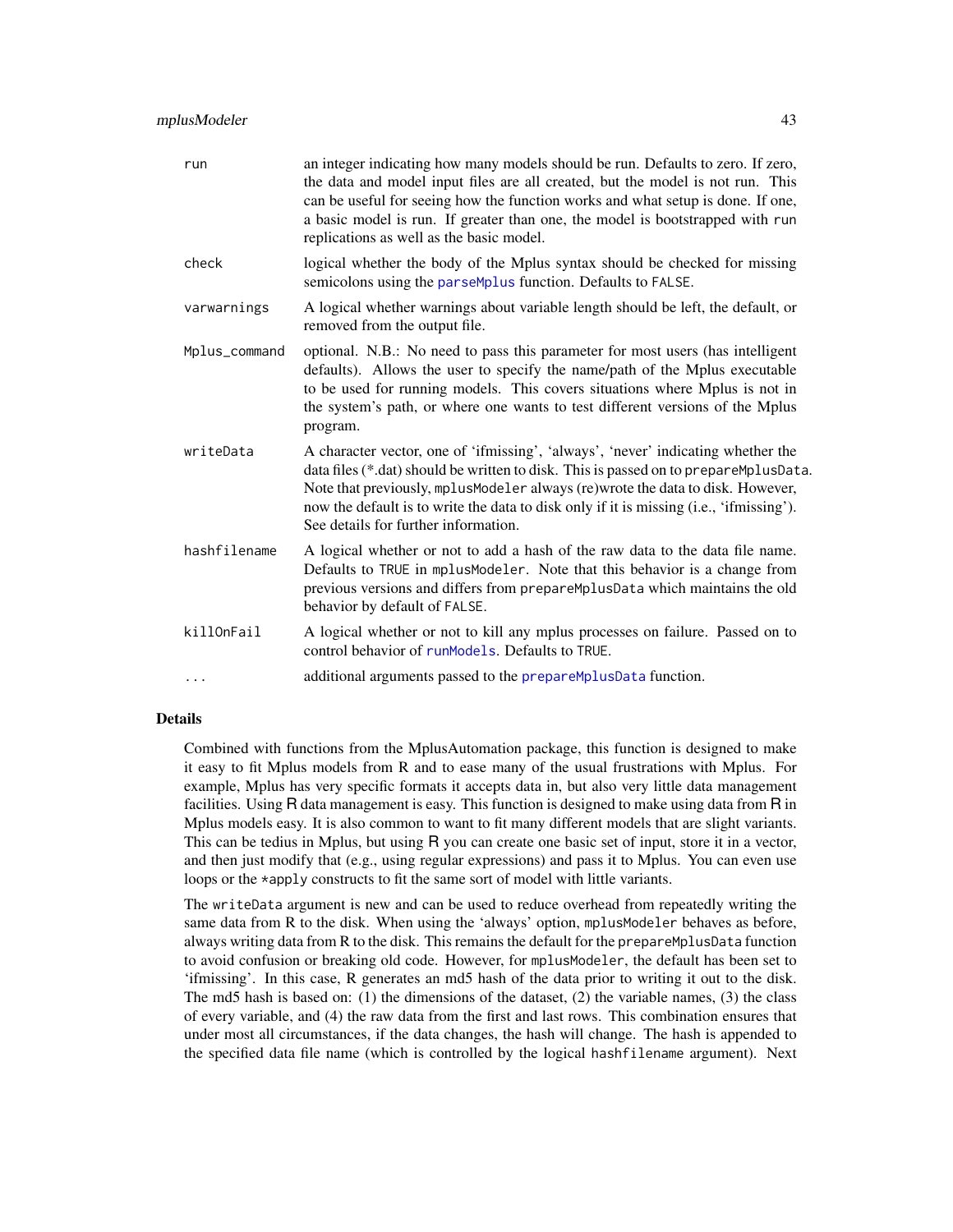R checks in the directory where the data would normally be written. If a data file exists in that directory that matches the hash generated from the data, R will use that existing data file instead of writing out the data again. A final option is 'never'. If this option is used, R will not write the data out even if no file matching the hash is found.

#### Value

An Mplus model object, with results. If run = 1, returns an invisible list of results from the run of the Mplus model (see [readModels](#page-67-0) from the MplusAutomation package). If run  $= 0$ , the function returns a list with two elements, 'model' and 'boot' that are both NULL. if run >= 1,returns a list with two elements, 'model' and 'boot' containing the regular Mplus model output and the boot object, respectively. In all cases, the Mplus data file and input files are created.

# Author(s)

Joshua F. Wiley <jwiley.psych@gmail.com>

### See Also

[runModels](#page-69-0) and [readModels](#page-67-0)

### Examples

```
## Not run:
# minimal example of a model using builtin data, allowing R
# to automatically guess the correct variables to use
test \leq mplusObject(MODEL = "mpg ON wt hp;
 wt WITH hp;", rdata = mtcars)
 # estimate the model in Mplus and read results back into R
 res <- mplusModeler(test, modelout = "model1.inp", run = 1L)
 # when forcing writeData = "always" data gets overwritten (with a warning)
 resb <- mplusModeler(test, modelout = "model1.inp", run = 1L,
                      writeData = "always")
 # using writeData = "ifmissing", the default, no data re-written
 resc <- mplusModeler(test, modelout = "model1.inp", run = 1L)
 # using writeData = "ifmissing", the default, data ARE written
 # if data changes
 test <- mplusObject(MODEL = "mpg ON wt hp;
  wt WITH hp;", rdata = mtcars[-10, ])
 resd <- mplusModeler(test, modelout = "model1.inp", run = 1L)
 # show summary
 summary(resd)
 # show coefficients
 coef(resd)
```
# what if you wanted confidence intervals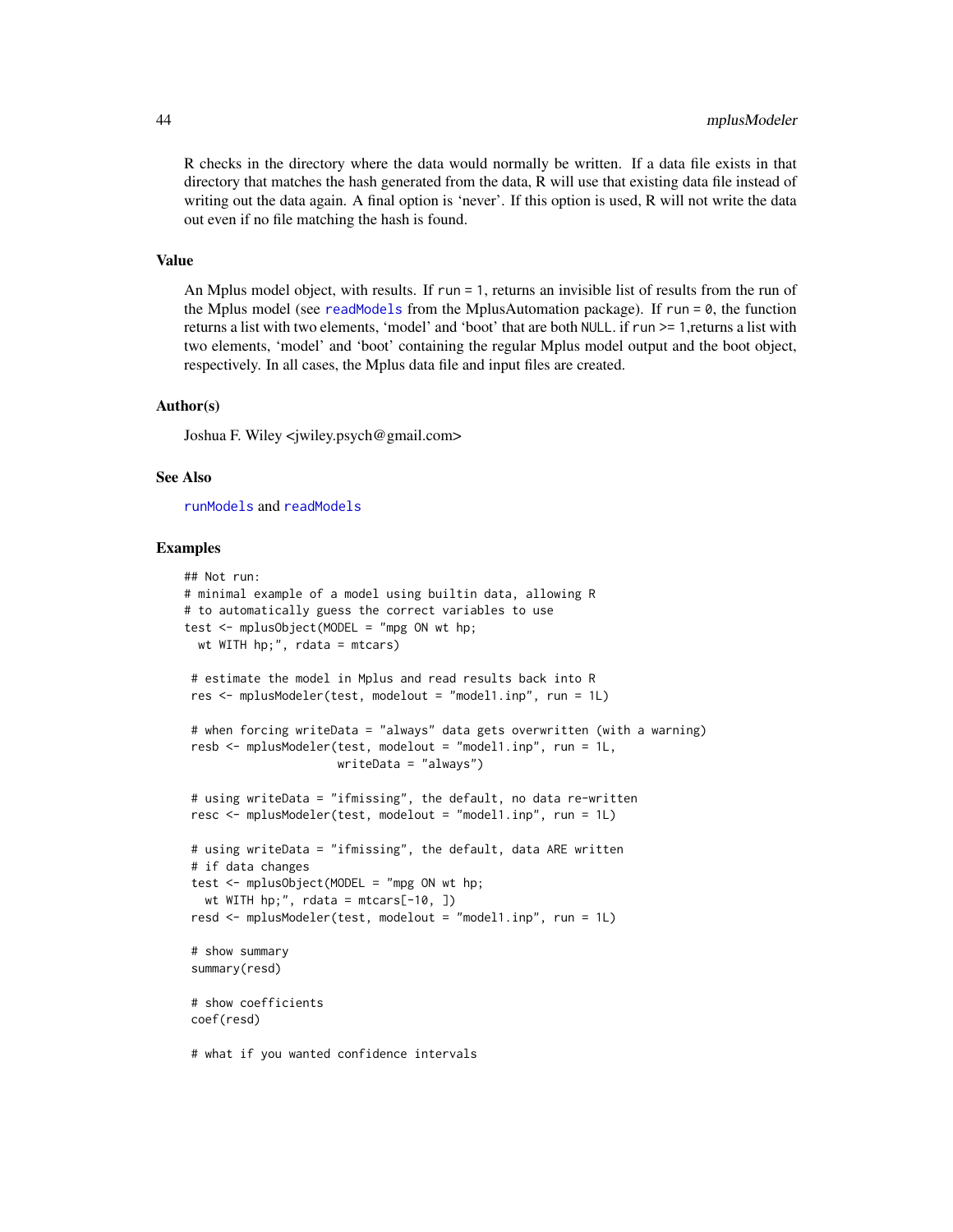```
# and standardized values?
# first update to tell Mplus you want them, re-run and print
test <- update(test, OUTPUT = ~ "CINTERVAL; STDYX;")
resd <- mplusModeler(test, modelout = "model1.inp", run = 1L)
coef(resd)
confint(resd)
# now standardized
coef(resd, type = "stdyx")
confint(resd, type = "stdyx")
# put together in one data frame if desired
merge(
 coef(resd, type = "stdyx"),
 confint(resd, type = "stdyx"),
 by = "Label")
# remove files
unlink(resc$results$input$data$file)
unlink(resd$results$input$data$file)
unlink("model1.inp")
unlink("model1.out")
# simple example of a model using builtin data
# demonstrates use with a few more sections
test2 <- mplusObject(
 TITLE = "test the MplusAutomation Package and mplusModeler wrapper;",
 MODEL = "mpg ON wt hp;
   wt WITH hp;",
 usevariables = c("mpg", "wt", "hp"),
 rdata = mtcars)
res2 <- mplusModeler(test2, modelout = "model2.inp", run = 1L)
 # remove files
unlink(res2$results$input$data$file)
 unlink("model2.inp")
unlink("model2.out")
 # similar example using a robust estimator for standard errors
 # and showing how an existing model can be easily updated and reused
 test3 <- update(test2, ANALYSIS = \sim "ESTIMATOR = MLR;")
res3 <- mplusModeler(test3, modelout = "model3.inp", run = 1L)
unlink(res3$results$input$data$file)
unlink("model3.inp")
unlink("model3.out")
 # now use the built in bootstrapping methods
 # note that these work, even when Mplus will not bootstrap
```

```
# also note how categorical variables and weights are declared
```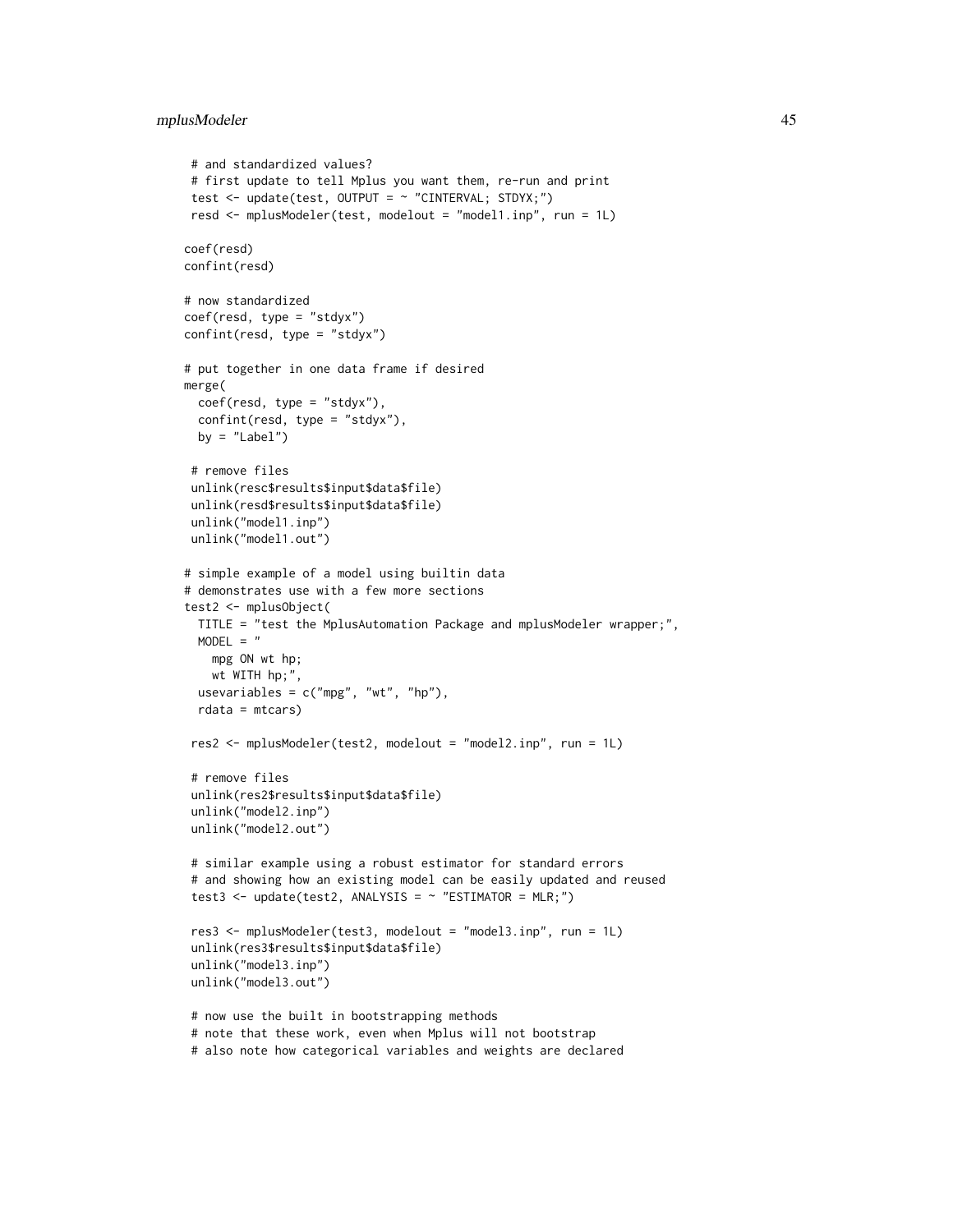```
# in particular, the usevariables for Mplus must be specified
# because mroe variables are included in the data than are in the
# model. Note the R usevariables includes all variables for both
# model and weights. The same is true for clustering.
test4 <- mplusObject(
  TITLE = "test bootstrapping;",
  VARIABLE = "
    CATEGORICAL = cyl;
    WEIGHT = wt;USEVARIABLES = cyl mpg;",
  ANALYSIS = "ESTIMATOR = MLR;",
  MODEL = "cyl ON mpg;",
  usevariables = c("mpg", "wt", "cyl"),
  rdata = mtcars)
res4 <- mplusModeler(test4, "mtcars.dat", modelout = "model4.inp", run = 10L,
  hashfilename = FALSE)
# see the results
res4$results$boot
# remove files
unlink("mtcars.dat")
unlink("model4.inp")
unlink("model4.out")
# Monte Carlo Simulation Example
montecarlo <- mplusObject(
TITLE = "Monte Carlo Example;",
MONTECARLO = "
 NAMES ARE i1-i5;
 NOBSERVATIONS = 100;
 NREPS = 100;
 SEED = 1234;",
MODELPOPULATION = "
 f BY i1-i5*1;
 f@1;
 i1-i5*1;",
ANALYSIS = "
 ESTIMATOR = BAYES;
 PROC = 2;
 fbiter = 100;",
MODEL = "f BY i1-i5*.8 (l1-l5);
 f@1;
 i1-i5*1;",
MODELPRIORS = "
  11-15 \sim N(.5.1);",
OUTPUT = "TECH9;")
fitMonteCarlo <- mplusModeler(montecarlo,
 modelout = "montecarlo.inp",
 run = 1L,
```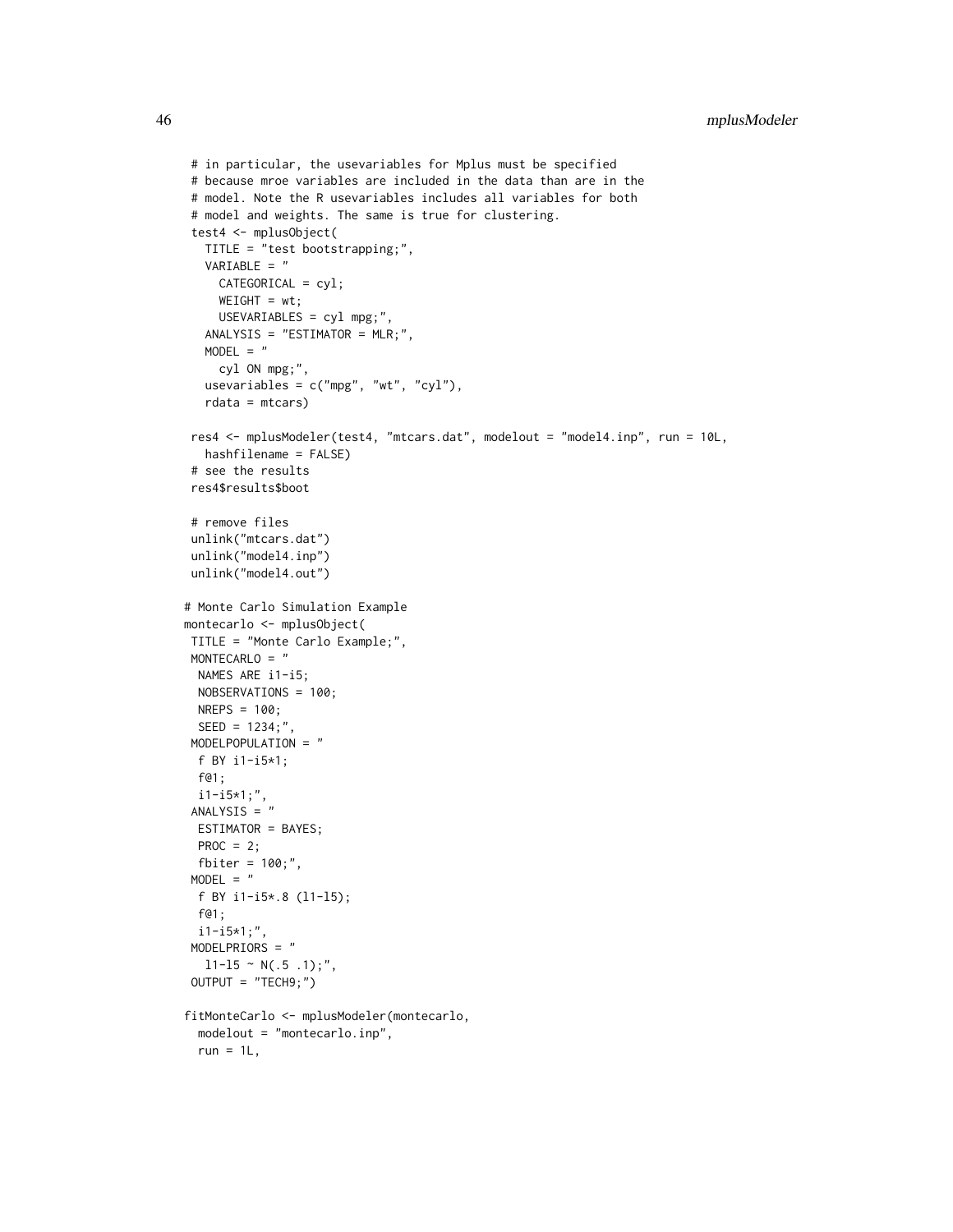```
writeData = "always",
  hashfilename = FALSE)
unlink("montecarlo.inp")
unlink("montecarlo.out")
# Example including ID variable and extracting factor scores
dat <- mtcars
dat$UID <- 1:nrow(mtcars)
testIDs <- mplusObject(
  TITLE = "test the mplusModeler wrapper with IDs;",
  VARIABLE = "IDVARIABLE = UID;",
  MODEL = "F BY mpg wt hp;",
  SAVEDATA = "
   FILE IS testid_fscores.dat;
   SAVE IS fscores;
   FORMAT IS free;",
  usevariables = c("UID", "mpg", "wt", "hp"),
  rdata = dat)resIDs <- mplusModeler(testIDs, modelout = "testid.inp", run = 1L)
# view the saved data from Mplus, including factor scores
# the indicator variables, and the ID variable we specified
head(resIDs$results$savedata)
# merge the factor scores with the rest of the original data
# merge together by the ID column
dat <- merge(dat, resIDs$results$savedata[, c("F", "UID")],
 by = "UID")
# correlate merged factor scores against some other new variable
with(dat, cor(F, qsec))
# can write multiply imputed data too
# here are three "imputed" datasets
idat \le list(
  data.frame(mpg = mtcars$mpg, hp = c(100, mtcars$hp[-1])),
  data.frame(mpg = mtcars$mpg, hp = c(110, mtcars$hp[-1])),
  data.frame(mpg = mtcars$mpg, hp = c(120, \text{mtcars}$hp[-1])))
# if we turn on hashing in the filename the first time,
# we can avoid overwriting notes the second time
testobjimp <- mplusObject(MODEL = "[mpg];", rdata = idat, imputed = TRUE)
testimp <- mplusModeler(
  testobjimp,
```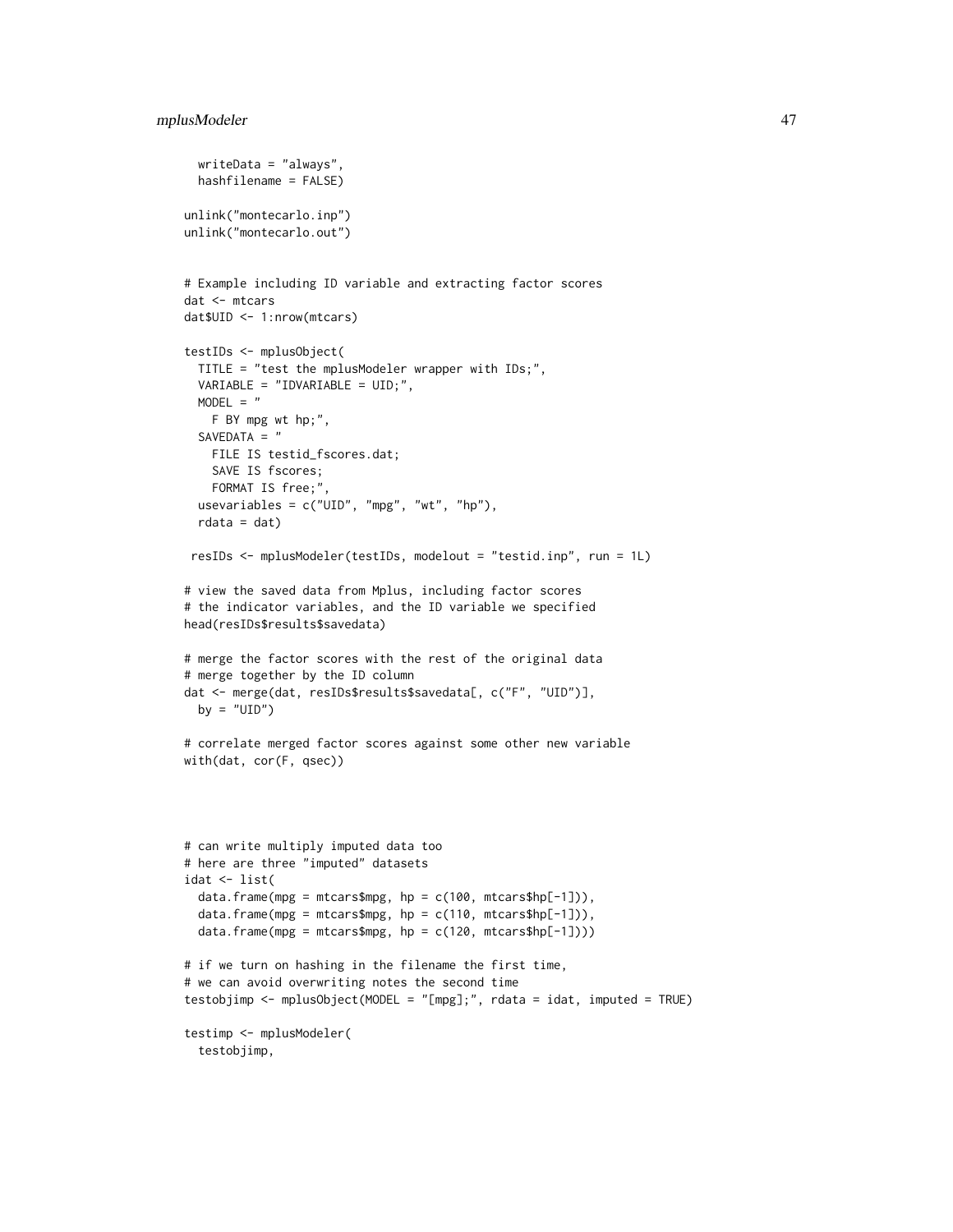```
modelout = "testimp.inp",
 writeData = "ifmissing", hashfilename=FALSE)
testimp <- mplusModeler(
 testobjimp,
 modelout = "testimp.inp",
 writeData = "ifmissing", hashfilename=TRUE)
testimp <- mplusModeler(
 testobjimp,
 modelout = "testimp.inp",
 writeData = "ifmissing", hashfilename=TRUE,
 run = TRUE)
testobjimp2 <- mplusObject(MODEL = "[hp];", rdata = idat, imputed = TRUE)
testimp2 <- mplusModeler(
 testobjimp2,
 modelout = "testimp2.inp",
 writeData = "ifmissing", hashfilename=TRUE,
 run = TRUE)
 # remove files
unlink(resIDs$results$input$data$file)
unlink("testid.inp")
unlink("testid.out")
unlink("testid_fscores.dat")
 unlink("Mplus Run Models.log")
## End(Not run)
```
mplusObject *Create an Mplus model object*

### Description

This is a function to create an Mplus model object in R. The object holds all the sections of an Mplus input file, plus some extra R ones. Once created, the model can be run using other functions such as mplusModeler or updated using methods defined for the update function.

### Usage

```
mplusObject(
  TITLE = NULL,
 DATA = NULL,
 VARIABLE = NULL,
 DEFINE = NULL,
 MONTECARLO = NULL,
 MODELPOPULATION = NULL,
 MODELMISSING = NULL,
```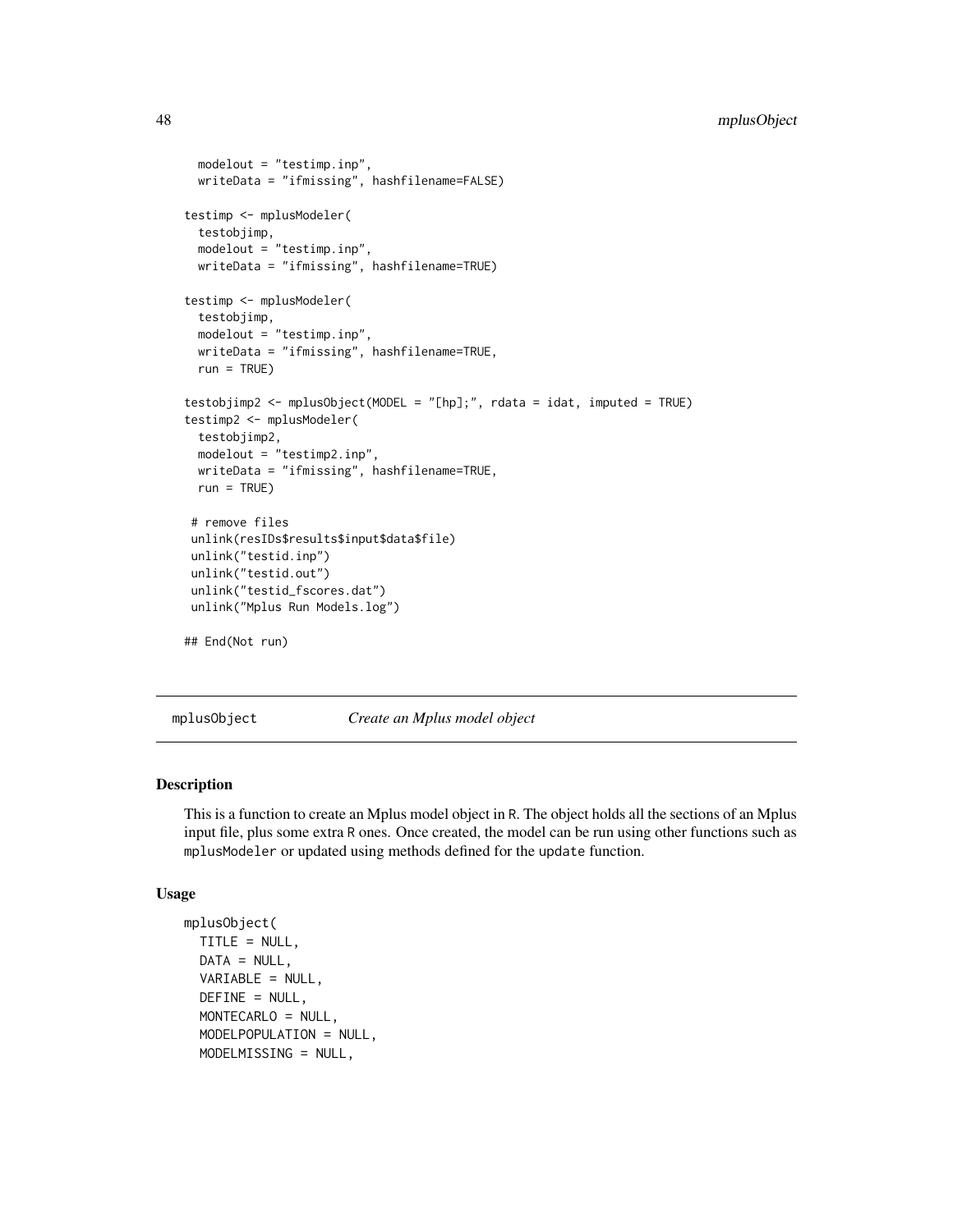# mplusObject 49

```
ANALYSIS = NULL,
MODEL = NULL,MODELINDIRECT = NULL,
MODELCONSTRAINT = NULL,
MODELTEST = NULL,
MODELPRIORS = NULL,
OUTPUT = NULL,
SAVEDATA = NULL,
PLOT = NULL,
usevariables = NULL,
rdata = NULL,
autov = TRUE,imputed = FALSE
```
# Arguments

)

| <b>TITLE</b>                     | A character string of the title for Mplus.                                                                                                                                                   |
|----------------------------------|----------------------------------------------------------------------------------------------------------------------------------------------------------------------------------------------|
| <b>DATA</b>                      | A charater string of the data section for Mplus (note, do not define the filename<br>as this is generated automatically)                                                                     |
| VARIABLE                         | A character string of the variable section for Mplus (note, do not define the<br>variable names from the dataset as this is generated automatically)                                         |
| <b>DEFINE</b>                    | A character string of the define section for Mplus (optional)                                                                                                                                |
| MONTECARLO                       | A character string of the montecarlo section for Mplus (optional). If used, autov<br>is defaults to FALSE instead of the usual default, TRUE, but may still be overwrit-<br>ten, if desired. |
| MODELPOPULATION                  |                                                                                                                                                                                              |
|                                  | A character string of the MODEL POPULATION section for Mplus (optional).                                                                                                                     |
| MODELMISSING                     | A character string of the MODEL MISSING section for Mplus (optional).                                                                                                                        |
| ANALYSIS                         | A character string of the analysis section for Mplus (optional)                                                                                                                              |
| <b>MODEL</b>                     | A character string of the model section for Mplus (optional, although typically<br>you want to define a model)                                                                               |
| MODELINDIRECT<br>MODELCONSTRAINT | A character string of the MODEL INDIRECT section for Mplus (optional).                                                                                                                       |
|                                  | A character string of the MODEL CONSTRAINT section for Mplus (optional).                                                                                                                     |
| <b>MODELTEST</b>                 | A character string of the MODEL TEST section for Mplus (optional).                                                                                                                           |
| MODELPRIORS                      | A character string of the MODEL PRIORS section for Mplus (optional).                                                                                                                         |
| <b>OUTPUT</b>                    | A character string of the output section for Mplus (optional)                                                                                                                                |
| SAVEDATA                         | A character string of the savedata section for Mplus (optional)                                                                                                                              |
| <b>PLOT</b>                      | A character string of the plot section for Mplus (optional)                                                                                                                                  |
| usevariables                     | A character vector of the variables from the R dataset to use in the model.                                                                                                                  |
| rdata                            | An R dataset to be used for the model.                                                                                                                                                       |
| autov                            | A logical (defaults to TRUE) argument indicating whether R should attempt to<br>guess the correct variables to use from the R dataset, if usevariables is left<br>NULL.                      |
| imputed                          | A logical whether the data are multiply imputed (a list). Defaults to FALSE.                                                                                                                 |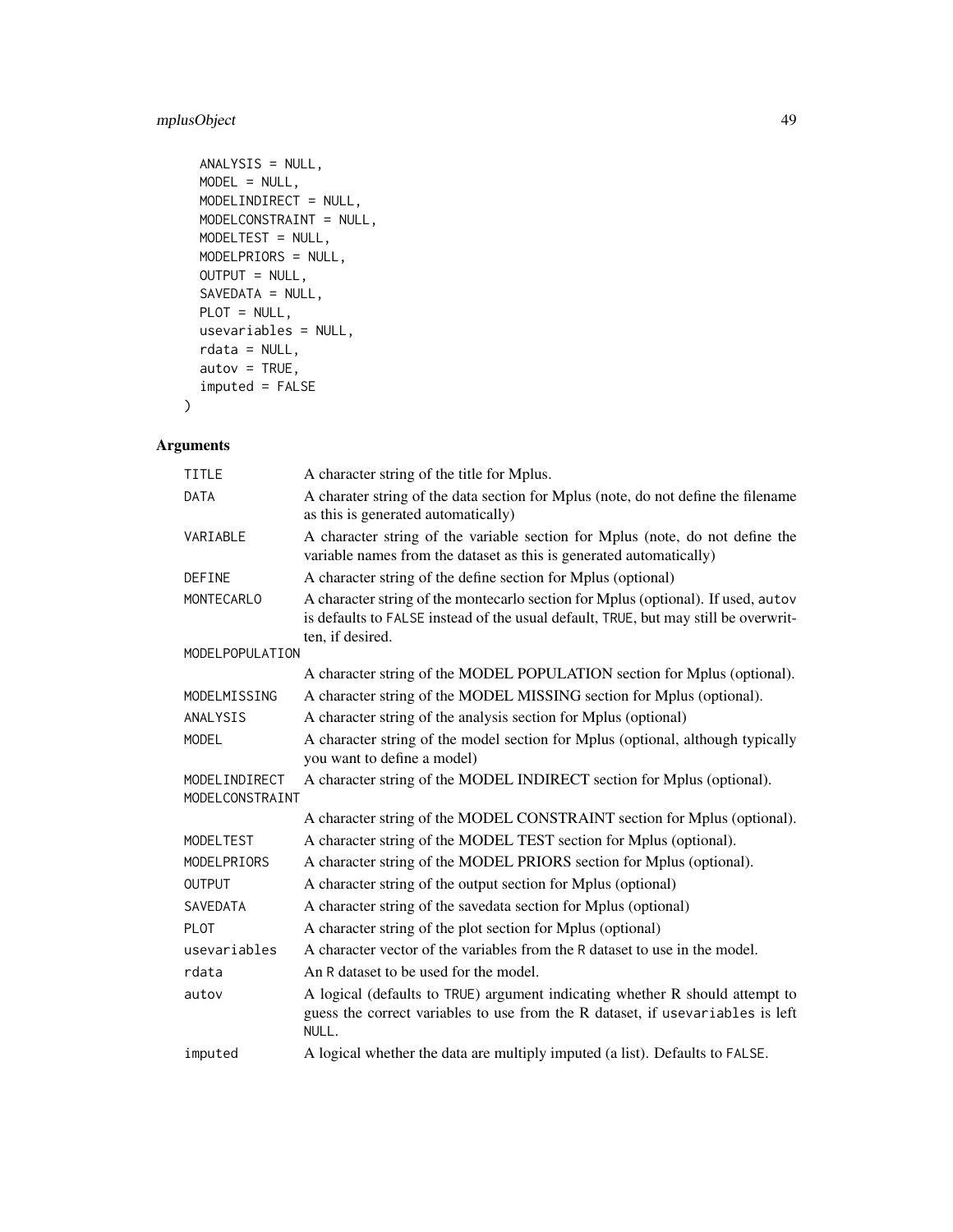Details

Mplus model objects allow a base model to be defined, and then flexibly update the data, change the precise model, etc. If a section does not vary between models, you can leave it the same. For example, suppose you are fitting a number of models, but in all cases, wish to use maximum likelihood estimator, "ANALYSIS: ESTIMATOR = ML;" and would like standardized output, "OUTPUT: STDYX;". Rather than retype those in every model, they can be defined in one Mplus model object, and then that can simply be updated with different models, leaving the analysis and output sections untouched. This also means that if a reviewer comes back and asks for all analyses to be re-run say using the robust maximum likelihood estimator, all you have to do is change it in the model object once, and re run all your code.

#### Value

A list of class mplusObject with elements

| <b>TITLE</b>      | The title in Mplus (if defined)                                                          |
|-------------------|------------------------------------------------------------------------------------------|
| <b>DATA</b>       | The data section in Mplus (if defined)                                                   |
| VARIABLE          | The variable section in Mplus (if defined)                                               |
| DEFINE            | The define section in Mplus (if defined)                                                 |
| <b>MONTECARLO</b> | The montecarlo section in Mplus (if defined)                                             |
| MODELPOPULATION   |                                                                                          |
|                   | The modelpopulation section in Mplus (if defined)                                        |
| MODELMISSING      | The modelmissing section in Mplus (if defined)                                           |
| ANALYSIS          | The analysis section in Mplus (if defined)                                               |
| <b>MODEL</b>      | The model section in Mplus (if defined)                                                  |
| MODELINDIRECT     | The modelindirect section in Mplus (if defined)                                          |
| MODELCONSTRAINT   |                                                                                          |
|                   | The model constraint section in Mplus (if defined)                                       |
| MODELTEST         | The modeltest section in Mplus (if defined)                                              |
| MODELPRIORS       | The modelpriors section in Mplus (if defined)                                            |
| <b>OUTPUT</b>     | The output section in Mplus (if defined)                                                 |
| <b>SAVEDATA</b>   | The savedata section in Mplus (if defined)                                               |
| <b>PLOT</b>       | The plot section in Mplus (if defined)                                                   |
| results           | NULL by default, but can be later updated to include the results from the model<br>run.  |
| usevariables      | A character vector of the variables from the R data set to be used.                      |
| rdata             | The R data set to use for the model.                                                     |
| imputed           | A logical whether the data are multiply imputed.                                         |
| autov             | A logical whether the data should have the usevariables detected automatically<br>or not |

### Author(s)

Joshua F. Wiley <jwiley.psych@gmail.com>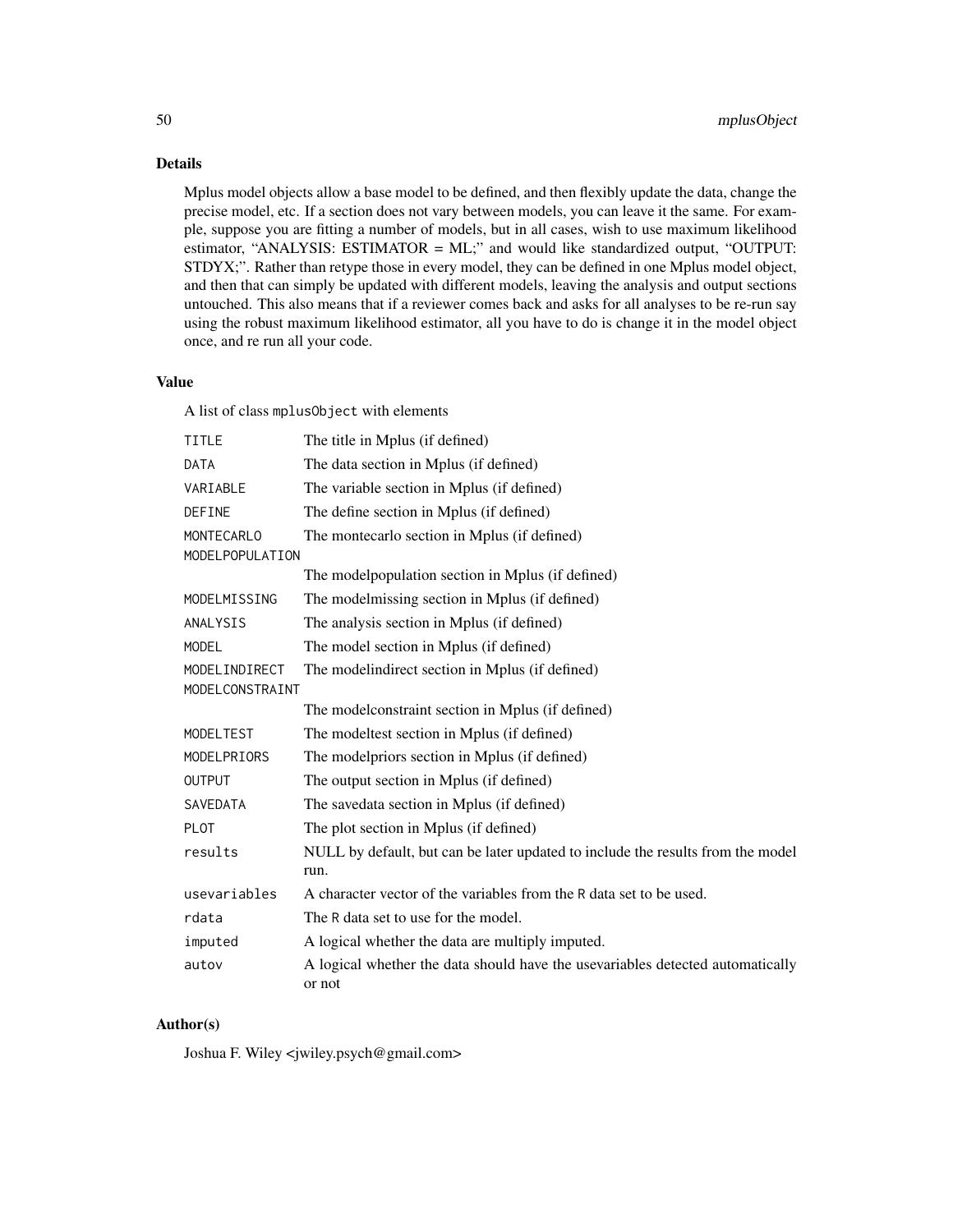## mplusRcov 51

# See Also

[mplusModeler](#page-41-0)

# Examples

```
example1 <- mplusObject(MODEL = "mpg ON wt;",
 usevariables = c("mpg", "hp"),rdata = mtcars)
str(example1)
rm(example1)
# R figures out the variables automagically, with a message
example2 <- mplusObject(MODEL = "mpg ON wt;",
 rdata = mtcars, autov = TRUE)
str(example2)
rm(example2)
# R can also try to figure out a list of variables when
# variable names are hyphenated first-last variable, all variables
# between the first and last one will be included
example3 <- mplusObject(MODEL = "mpg ON wt-vs;",
 rdata = mtcars, autov = TRUE)
str(example3)
rm(example3)
# R warns if the first 8 characters of a (used) variable name are not unique
# as they will be indistinguishable in the Mplus output
example4 <- mplusObject(MODEL = "basename_01 ON basename_02;",
 rdata = data.frame(basename_01 = 1:5, basename_02 = 5:1),
 autov = TRUE)rm(example4)
```
mplusRcov *Create Mplus code for various residual covariance structures.*

# Description

This function makes it easy to write the Mplus syntax for various residual covariance structure.

#### Usage

```
mplusRcov(
  x,
  type = c("homogenous", "heterogenous", "cs", "toeplitz", "ar", "un"),
 r = "rho".e = "e",collapse = FALSE
)
```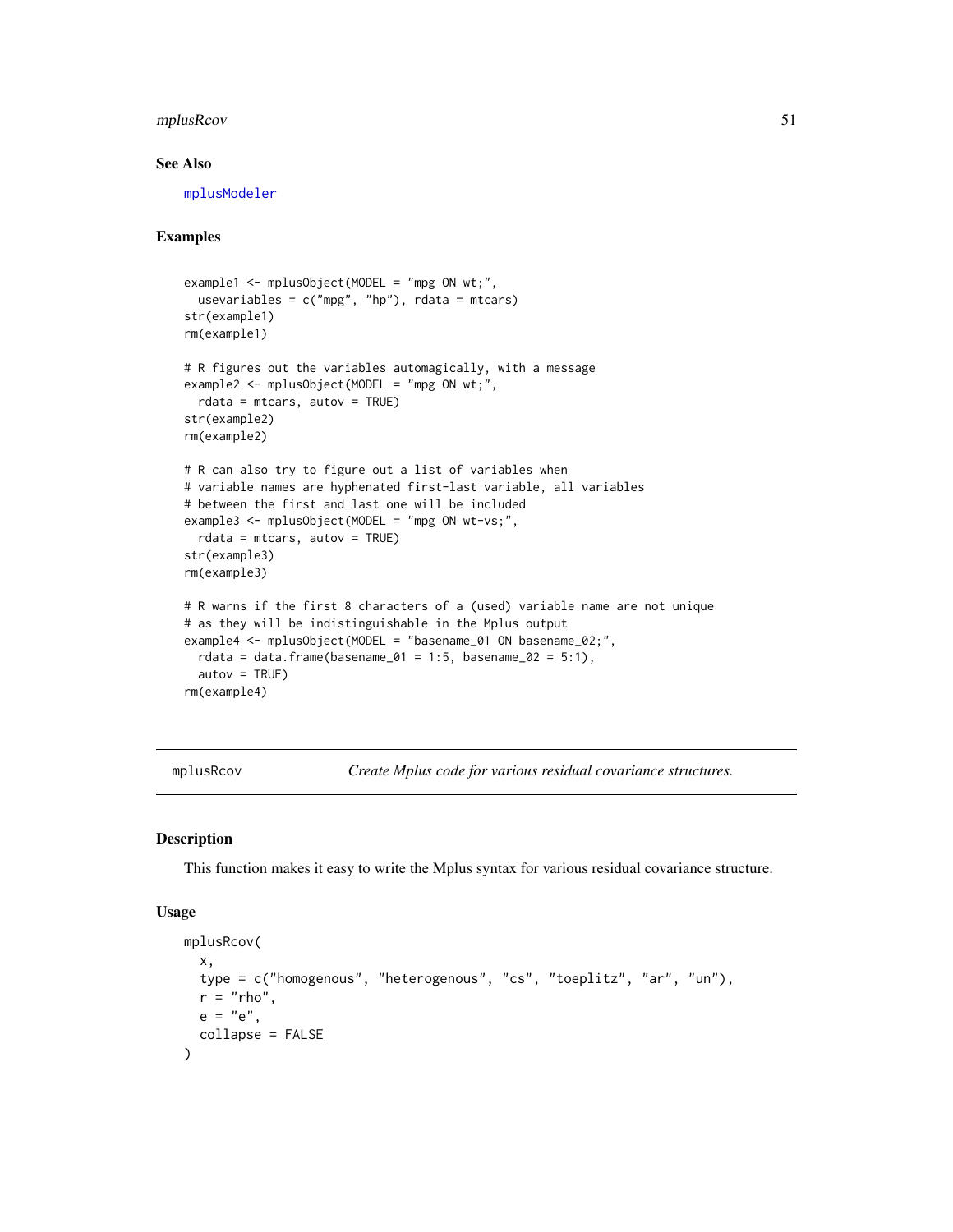### Arguments

| $\mathsf{x}$ | input character vector of variable names, ordered by time                                                                                                                                                                                                                                         |
|--------------|---------------------------------------------------------------------------------------------------------------------------------------------------------------------------------------------------------------------------------------------------------------------------------------------------|
| type         | A character string indicating the type of residual covariance structure to be used.<br>Defaults to 'homogenous'. Current options include 'homogenous', 'heteroge-<br>nous', 'cs' for compound symmetric, 'toeplitz' for banded toeplitz, 'ar' for au-<br>toregressive, and 'un' for unstructured. |
| r            | a character vector of the base label to name covariance parameters. Defaults to<br>$'$ rho'.                                                                                                                                                                                                      |
| $\epsilon$   | a character vector of the error variance of the variable. Used to create constraints<br>on the covariance parameters. Defaults to 'e'.                                                                                                                                                            |
| collapse     | whether to collapse the covariance code using 'PWITH'. Note that at the time<br>of writing, Mplus does not allow more than 80 characters per row. Defaults to<br>FALSE.                                                                                                                           |

### Details

The **homogenous** residual covariance structure estimates one parameter: the residual variance,  $\sigma_e^2$ . The residual variance is assumed to be identical for all variables and all covariances are assumed to be zero. The structure is represented in this table.

| t1 -           |                |                         |              | tn                            |
|----------------|----------------|-------------------------|--------------|-------------------------------|
|                |                |                         |              |                               |
|                |                |                         |              |                               |
| $\mathbf{0}$   | $\overline{0}$ |                         |              |                               |
|                |                |                         |              |                               |
| $\overline{0}$ | $\overline{0}$ |                         |              | $\sigma_e^2$                  |
|                | $\sigma_e^2$   | t2<br>$\sigma_e^2$<br>0 | $\sigma_e^2$ | $t3 \ldots$<br>$\overline{0}$ |

The heterogenous residual covariance structure estimates n parameters, where n is the number of variables. A unique residual variance is estimated for every variable. All covariances are assumed to be zero. The structure is represented in this table.

|    | t1              | t2              | t3              | tn              |
|----|-----------------|-----------------|-----------------|-----------------|
| t1 | $\sigma_{e1}^2$ |                 |                 |                 |
| t2 | 0               | $\sigma^2_{e2}$ |                 |                 |
| t3 | 0               | 0               | $\sigma_{e3}^2$ |                 |
|    |                 |                 |                 |                 |
| tn | 0               | $\theta$        | $\overline{0}$  | $\sigma_{en}^2$ |
|    |                 |                 |                 |                 |

The compound symmetric residual covariance structure estimates two parameters: one for the residual variance,  $\sigma_e^2$ , and one for the covariance. The residual variance is assumed to be identical for all variables and all covariances are assumed to be identical. The structure is represented in this table.

$$
\begin{array}{cccc}\n\text{t1} & \text{t2} & \text{t3} & \dots & \text{tn} \\
\text{t1} & \sigma_e^2 & & \dots & \dots\n\end{array}
$$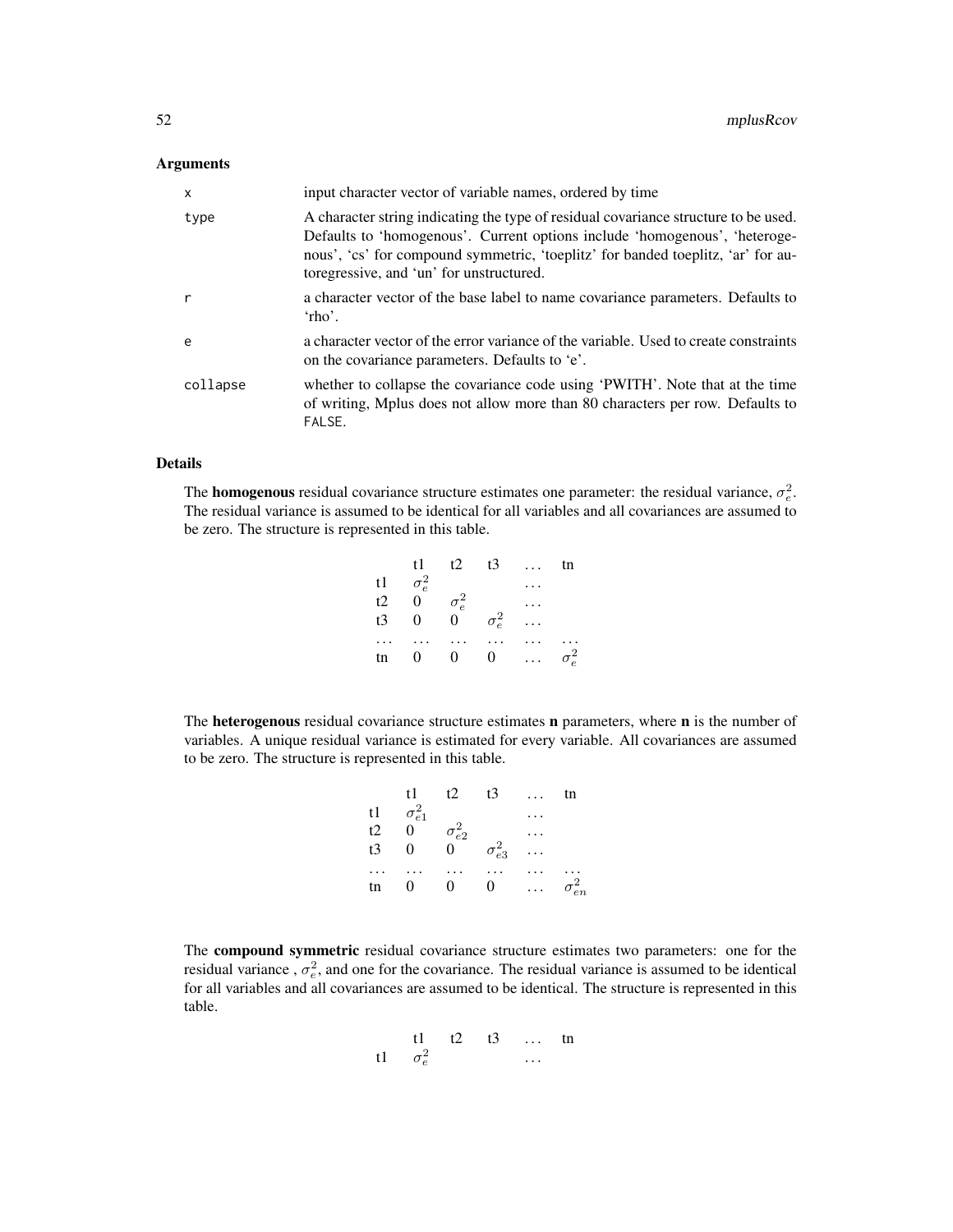| t2  | $\rho$ | $\sigma_e^2$ | ...          |     |              |
|-----|--------|--------------|--------------|-----|--------------|
| t3  | $\rho$ | $\rho$       | $\sigma_e^2$ | ... |              |
| ... | ...    | ...          | ...          | ... | ...          |
| tn  | $\rho$ | $\rho$       | $\rho$       | ... | $\sigma_e^2$ |

The toeplitz residual covariance structure estimates **n** parameters, one for every band of the matrix. The residual variance,  $\sigma_e^2$ , is assumed to be identical for all variables. The covariances one step removed are all assumed identical. Likewise for all further bands. The structure is represented in this table.

|    | t1.          | t2                                 | t3           | $\cdots$ | tn           |
|----|--------------|------------------------------------|--------------|----------|--------------|
| t1 | $\sigma_e^2$ |                                    |              |          |              |
| t2 | $\rho$       | $\sigma_e^2$                       |              |          |              |
| t3 | $\rho_2$     | $\rho$                             | $\sigma_e^2$ |          |              |
|    |              |                                    |              |          |              |
| tn |              | $\rho_n$ $\rho_{n-1}$ $\rho_{n-2}$ |              | $\cdots$ | $\sigma_e^2$ |

The **autoregressive** residual covariance structure has two parameters: the residual variance,  $\sigma_e^2$  and the correlation between adjacent time points,  $\rho$ . The variances are constrained to be equal for all time points. A single correlation parameter is estimated. The  $\rho$  is the correlation between adjacent time points such as 1 and 2 or 2 and 3. More distant relationships are assumed to have smaller correlations, decreasing exponentially. Thus between 1 and 3, the estimate is  $\rho^2$ . The structure is represented in this table.

|          | t1           | t2           | t3           | tn           |
|----------|--------------|--------------|--------------|--------------|
| t1       | $\sigma_e^2$ |              |              |              |
| t2<br>t3 |              | $\sigma_e^2$ |              |              |
|          | $\rho^2$     | $\rho$       | $\sigma_e^2$ |              |
|          |              |              |              |              |
| tn       | $\rho^{n-1}$ | $\rho^{n-2}$ | $\rho^{n-3}$ | $\sigma_e^2$ |

Because structural equation models generally model covariance structures, the autoregressive residual structure must be parameterized in terms of covariances. This is done in two parts. First, the function returns syntax to estimate all the pairwise covariances, labelling the parameters  $\rho$ ,  $\rho^2$ , etc. so that they are constrained to be equal. Next, it returns the syntax for the necessary model constraints to constrain the different covariances, to decrease exponentially in their correlations. This is done via:

$$
\rho^2 = (\frac{\rho}{\sigma_e^2})^2 \sigma_e^2
$$

and likewise for all later time points.

The **unstructured** residual covariance structure estimates  $\frac{n(n+1)}{2}$  parameters. It is unstructured in that every variance and covariance is freely estimated with no constraints. However, in most cases, this results in an overparameterized model and is unestimable. The structure is represented in this table.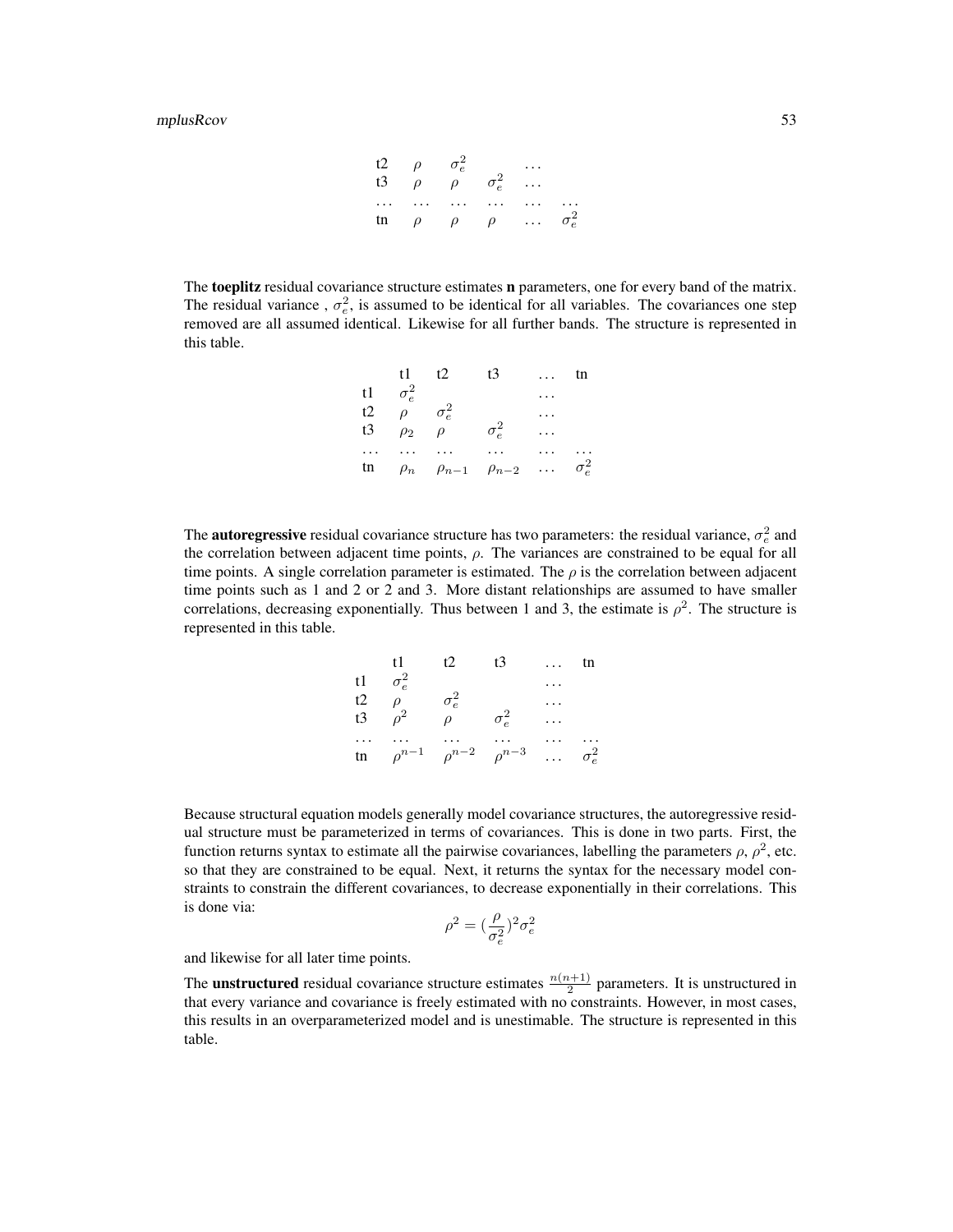# 54 mplusRcov

|    | t1.             | t2.             | t3              | tn              |
|----|-----------------|-----------------|-----------------|-----------------|
| t1 | $\sigma_{e1}^2$ |                 |                 |                 |
| t2 | $\rho_1$        | $\sigma_{e2}^2$ |                 |                 |
| t3 | $\rho_2$        | $\rho_3$        | $\sigma_{e3}^2$ |                 |
|    |                 |                 |                 |                 |
| tn | $\rho_5$        | $\rho_6$        | $\rho_7$        | $\sigma_{en}^2$ |

#### Value

A named character vector of class 'MplusRstructure' with four elements:

| all         | A character string collapsing all other sections.                                                                                                     |
|-------------|-------------------------------------------------------------------------------------------------------------------------------------------------------|
| Variances   | A character string containing all of the variances.                                                                                                   |
| Covariances | A character string containing all of the covariances, properly labelled to allow<br>constraints and the autoregressive residual covariance structure. |
| Constraints | A character string containing the 'MODEL CONSTRAINT' section and code<br>needed to parameterize the residual covariance structure as autoregressive.  |

#### Author(s)

Joshua F. Wiley <jwiley.psych@gmail.com>

### Examples

```
# all five structures collapsing
mplusRcov(letters[1:4], "homogenous", "rho", "e", TRUE)
mplusRcov(letters[1:4], "heterogenous", "rho", "e", TRUE)
mplusRcov(letters[1:4], "cs", "rho", "e", TRUE)
mplusRcov(letters[1:4], "toeplitz", "rho", "e", TRUE)
mplusRcov(letters[1:4], "ar", "rho", "e", TRUE)
mplusRcov(letters[1:4], "un", "rho", "e", TRUE)
# all five structures without collapsing
# useful for long names or many variables
# where a line may cross 80 characters
mplusRcov(letters[1:4], "homogenous", "rho", "e", FALSE)
mplusRcov(letters[1:4], "heterogenous", "rho", "e", FALSE)
mplusRcov(letters[1:4], "cs", "rho", "e", FALSE)
mplusRcov(letters[1:4], "toeplitz", "rho", "e", FALSE)
mplusRcov(letters[1:4], "ar", "rho", "e", FALSE)
mplusRcov(letters[1:4], "un", "rho", "e", FALSE)
```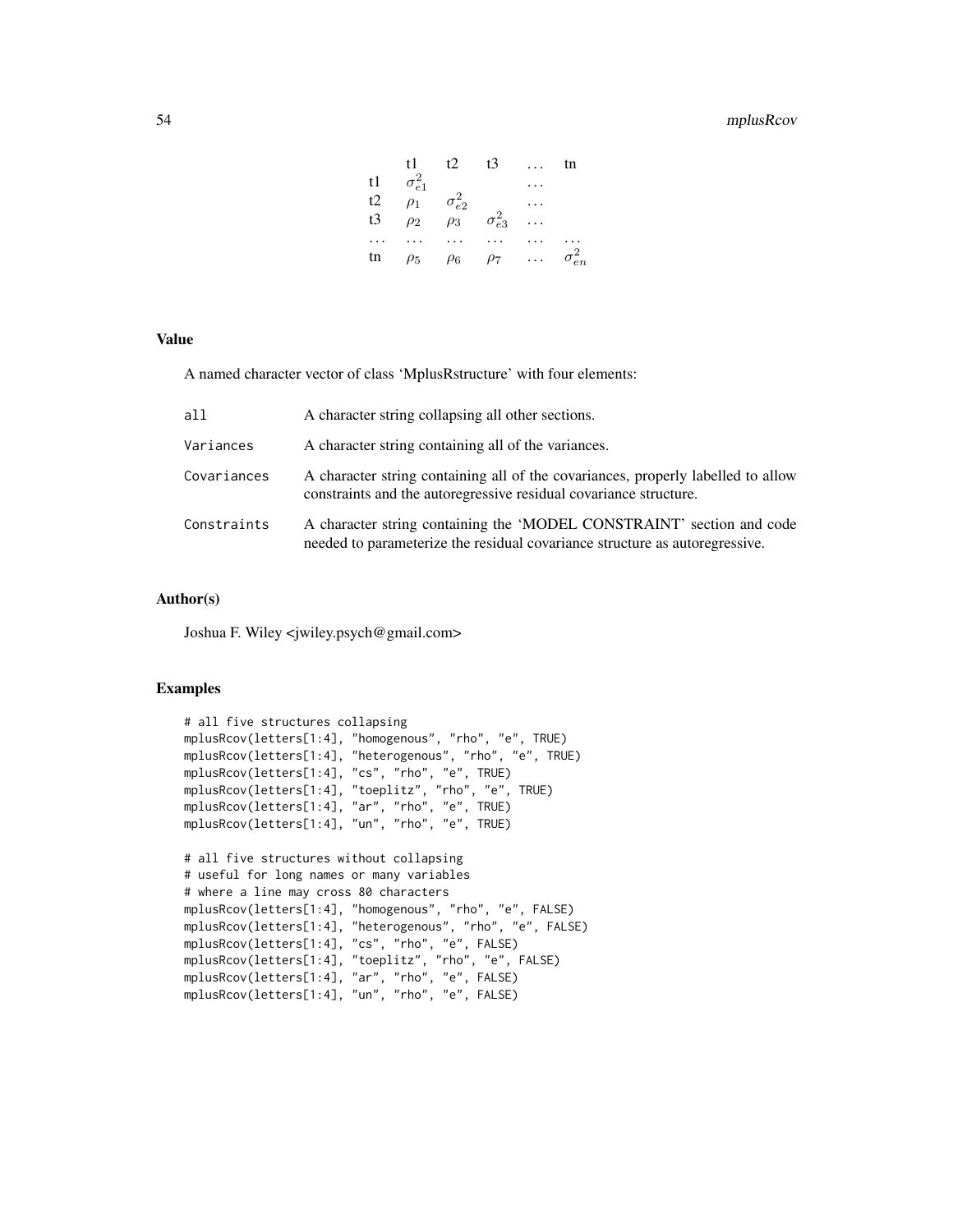### Description

This is a simple convenience function designed to facilitate looking at specific parameter types by easily return a subset of a data frame with those types only. It is designed to follow up the results returned from the [readModels](#page-67-0) function.

#### Usage

```
paramExtract(
  x,
 params = c("regression", "loading", "undirected", "expectation", "variability",
    "new")
\mathcal{L}
```
#### Arguments

| ř, |  |
|----|--|
| I  |  |
|    |  |
|    |  |
| í. |  |

x A data frame (specifically the type returned by readModels) containing parameters. Should be specific such as unstandardized and the data frame must have a column called 'paramHeader'.

params A character string indicating the types of parameters to be returned. Options currently include 'regression', 'loading', 'undirected', 'expectation', 'variability', and 'new' for new/additional parameters. Regressions include regression of one variable ON another. 'loading' include indicator variables (which are assumed caused by the underlying latent variable) and variables in latent growth models (BY or |). Undirected paths currently only include covariances, indicated by the WITH syntax in Mplus. Expectation paths are the unconditional or conditional expectations of variables. In other words those parameters related to the first moments. For independent variables, these are the means,  $E(X)$  and the conditional means or intercepts,  $E(X|f(\theta))$  where  $f(\theta)$  is the model, some function of the parameters,  $\theta$ . Finally 'variability' refers to both variances and residual variances, corresponding to the second moments. As with the expectations, variances are unconditional for variables that are not predicted or conditioned on any other variable in the model whereas residual variances are conditional on the model. Note that R uses fuzzy matching so that each of these can be called via shorthand, 'r', 'l', 'u', 'e', and 'v'.

# Value

A subset data frame with the parameters of interest.

### Author(s)

Joshua F. Wiley <jwiley.psych@gmail.com>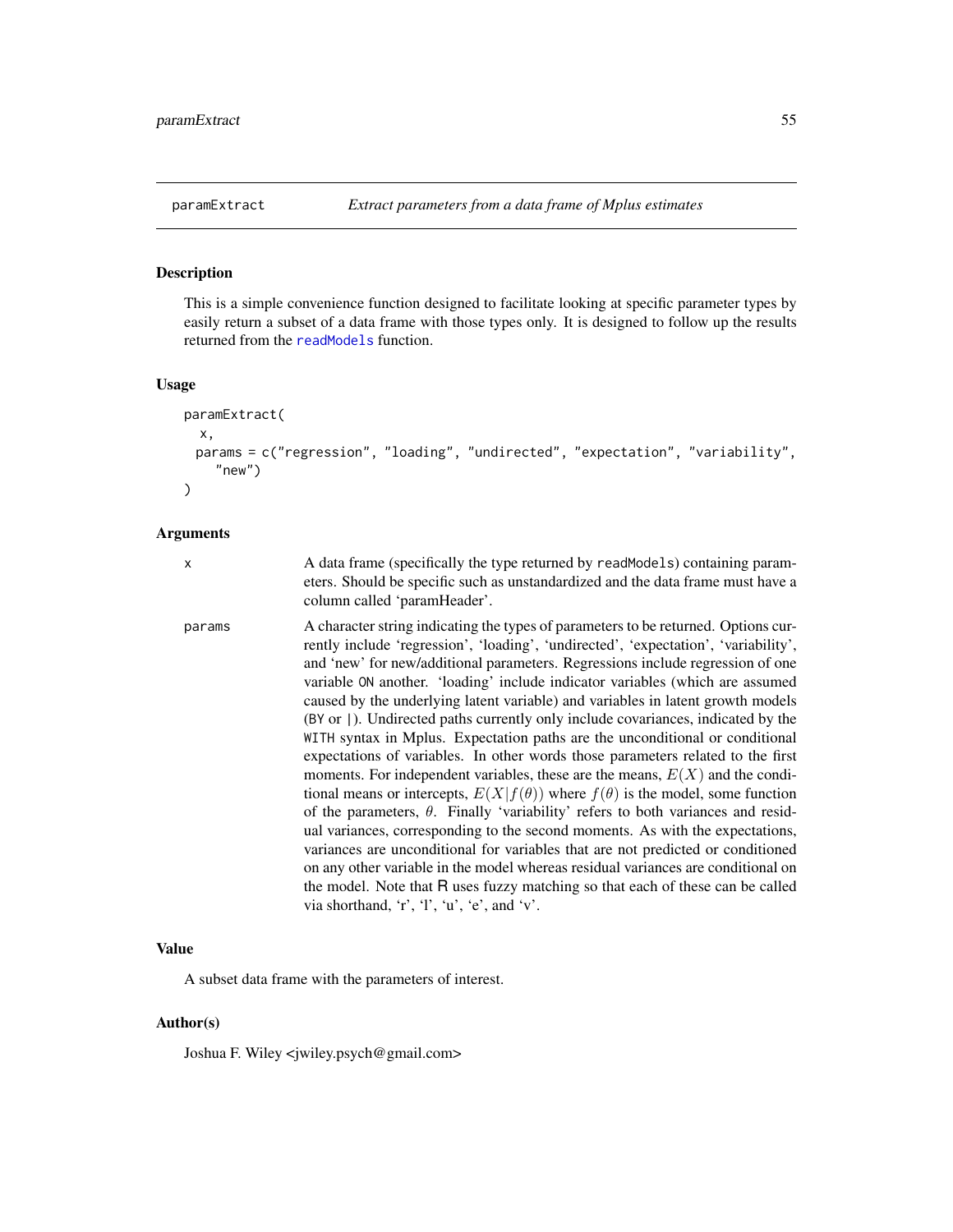# See Also

[readModels](#page-67-0)

## Examples

```
## Not run:
 test <- mplusObject(
   TITLE = "test the MplusAutomation Package and my Wrapper;",
   MODEL = "mpg ON wt hp;
     wt WITH hp;",
   usevariables = c("mpg", "wt", "hp"),rdata = mtcars)
 res <- mplusModeler(test, "mtcars.dat", modelout = "model1.inp", run = 1L)
 # store just the unstandardized parameters in 'd'
 d <- res$results$parameters$unstandardized
 # extract just regression parameters
 paramExtract(d, "regression")
 # extract other types of parameters using shorthand
 paramExtract(d, "u")
 paramExtract(d, "e")
 paramExtract(d, "v")
## End(Not run)
```
parseCatOutput *Parse Categorical Output*

### Description

Helper function for parsing output with variables and categories.

#### Usage

```
parseCatOutput(text)
```
# Arguments

text The output to parse.

# Value

The parsed output

#### Author(s)

Michael Hallquist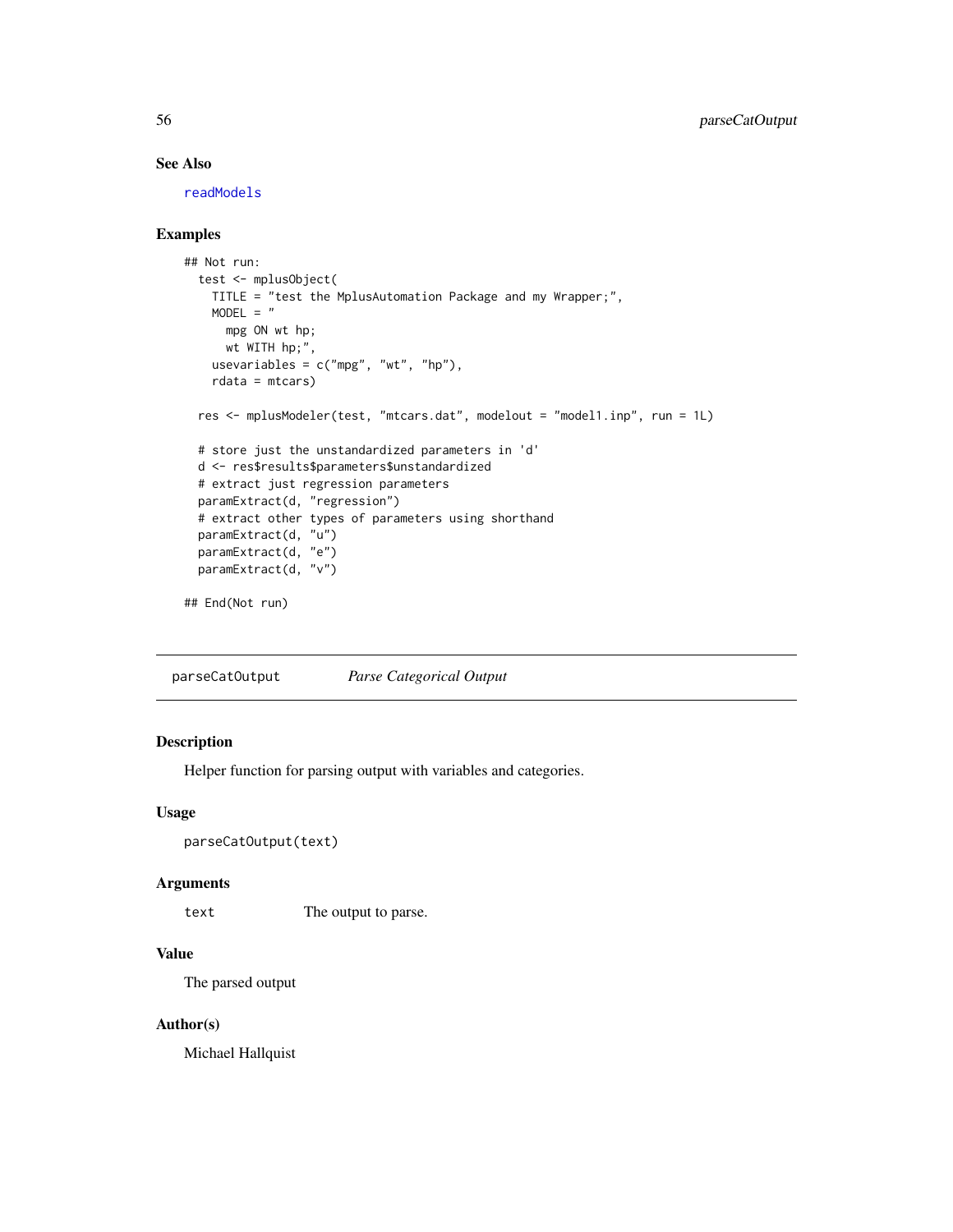# parseMplus 57

### Examples

```
"
Example:
UNIVARIATE PROPORTIONS AND COUNTS FOR CATEGORICAL VARIABLES
SOP2A
 Category 1  0.254  631.000
 Category 2 0.425 1056.000
 Category 3 0.174 432.000
 Category 4 0.147 365.000
Or Item Categories in IRT Parameterization
Item Categories
U1
  Category 1 0.000 0.000 0.000 1.000
  Category 2 -0.247 0.045 -5.534 0.000
  Category 3 0.699 0.052 13.325 0.000
  Category 4 -0.743 0.057 -12.938 0.000
  Category 5 0.291 0.052 5.551 0.000
"
```
parseMplus *Check Mplus code for missing semicolons or too long lines.*

# Description

The function parses a character string containing Mplus code and checks that every non blank line ends in either a colon or a semicolon. In addition, it checks that every line is less than 90 characters, because Mplus ignores everything after 90 characters on a line which can be a source of enigmatic errors.

# Usage

parseMplus(x, add = FALSE)

#### Arguments

|     | a character string containing Mplus code.                                                                 |
|-----|-----------------------------------------------------------------------------------------------------------|
| add | logical indicating whether or not to add semicolons to lines that do not have<br>them. Defaults to FALSE. |

# Details

The function is fairly basic at the moment. It works by simply removing blank space (spaces, tabs, etc.) and then if a line does not terminate in a colon or semicolon, it returns a note and the line number. Optionally, it can add semicolons to any lines missing them and return the input with added semicolons. To check for lines that are too long, all trailing (but not before) white space is removed, and then the number of characters is checked.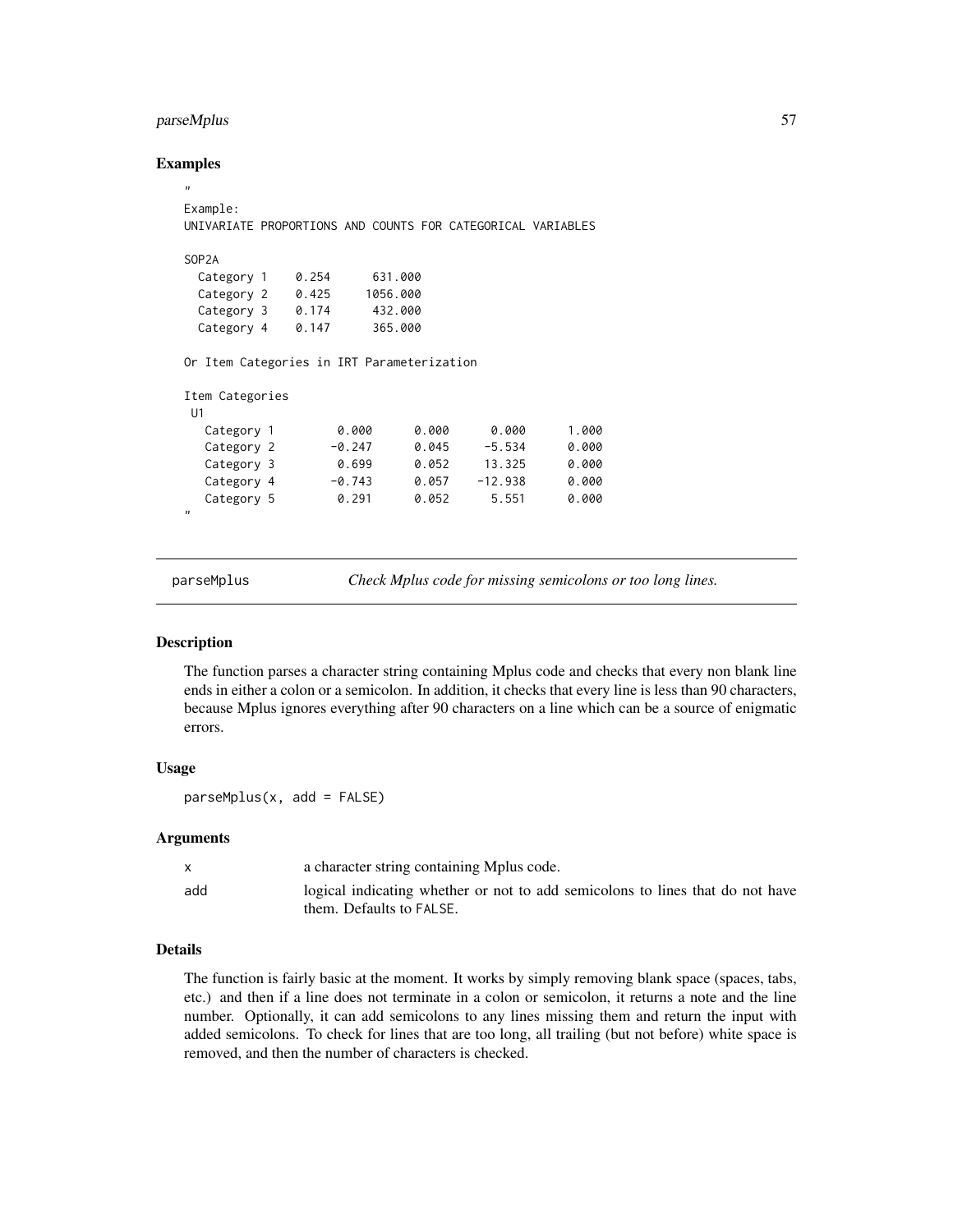# Value

a character vector containing the input text and optionally added semicolons.

# Author(s)

Joshua F. Wiley <jwiley.psych@gmail.com>

#### See Also

[mplusModeler](#page-41-0)

#### Examples

```
# sample input
test \leftarrow "
MODEL:
 mpg ON wt hp;
 wt WITH hp
"
# check and return
cat(parseMplus(test), file=stdout(), fill=TRUE)
# add missing semicolons and return
cat(parseMplus(test, TRUE), file=stdout(), fill=TRUE)
# line that is too long for Mplus
test \leftarrow "
MODEL:
 mpg cyl disp hp drat wt qsec vs am gear PWITH cyl disp hp drat wt qsec vs am gear carb;
"
cat(parseMplus(test), file=stdout())
closeAllConnections()
```
plot.mplusObject *Plot coefficients for an mplusObject*

#### Description

This is a method for plotting the coefficients of an mplusObject.

# Usage

```
## S3 method for class 'mplusObject'
plot(x, y, type = c("stdyx", "un", "std", "stdy"), ...)
```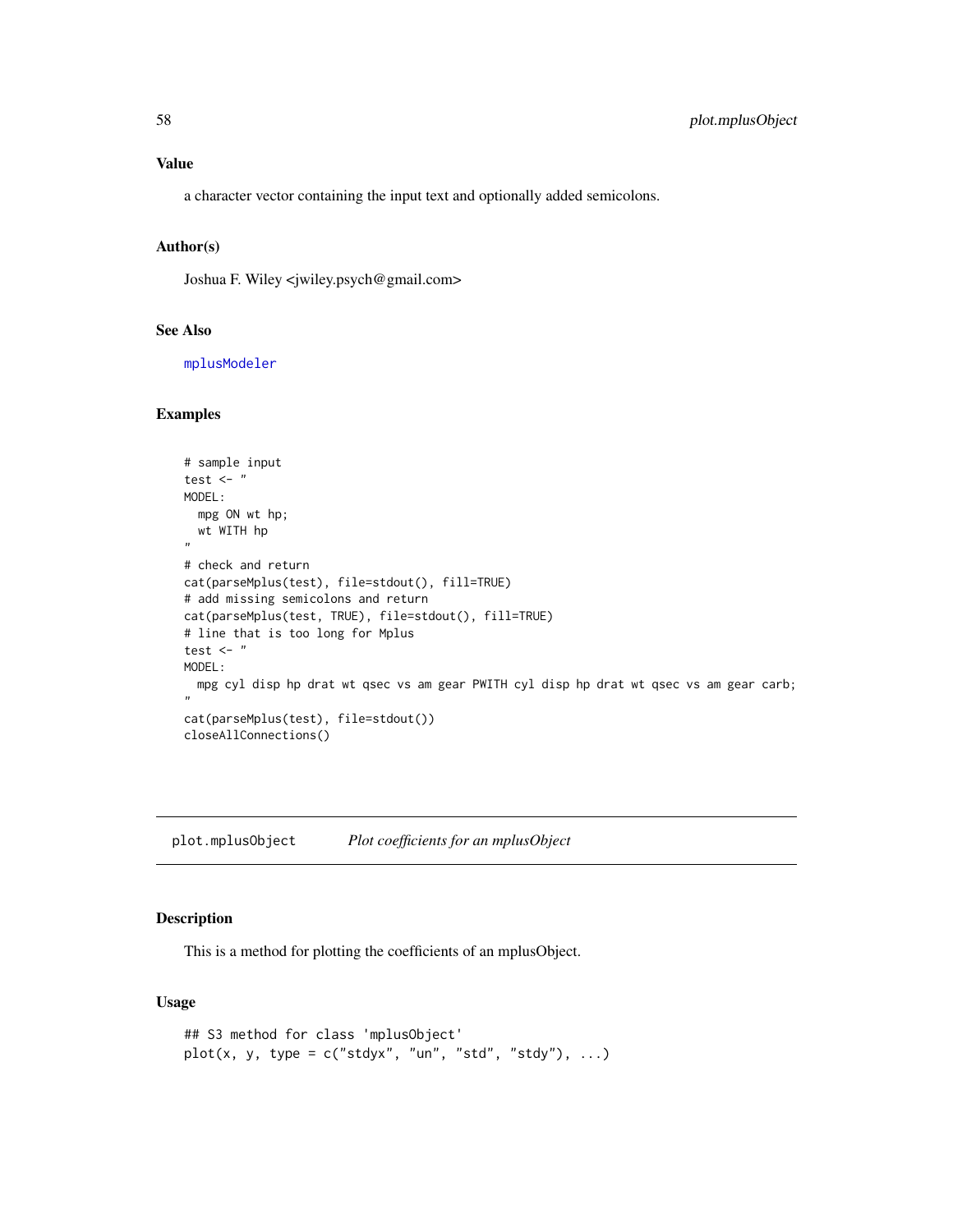# plotMixtureDensities 59

### Arguments

| $\mathsf{x}$ | An object of class mplus Object                                                                                                   |
|--------------|-----------------------------------------------------------------------------------------------------------------------------------|
| y            | Not currently used                                                                                                                |
| type         | A character vector indicating the type of coefficients to return. One of "un",<br>"std", "stdy", or "stdyx". Defaults to "stdyx". |
| .            | Additional arguments to pass on (not currently used)                                                                              |

# Value

Nothing. Called for its side effect of plotting the coefficients.

### Author(s)

Joshua F. Wiley <jwiley.psych@gmail.com>

# Examples

```
## Not run:
# simple example of a model using builtin data
# demonstrates use
test <- mplusObject(
 TITLE = "test the MplusAutomation Package;",
 MODEL = "mpg ON wt hp;
   wt WITH hp;",
  OUTPUT = "STANDARDIZED;",
 usevariables = c("mpg", "wt", "hp"),
  rdata = mtcars)
res <- mplusModeler(test, "mtcars.dat", modelout = "model1.inp", run = 1L)
# example of the coef method
plot(res)
# remove files
unlink("mtcars.dat")
unlink("model1.inp")
unlink("model1.out")
unlink("Mplus Run Models.log")
## End(Not run)
```
plotMixtureDensities *Create density plots for mixture models*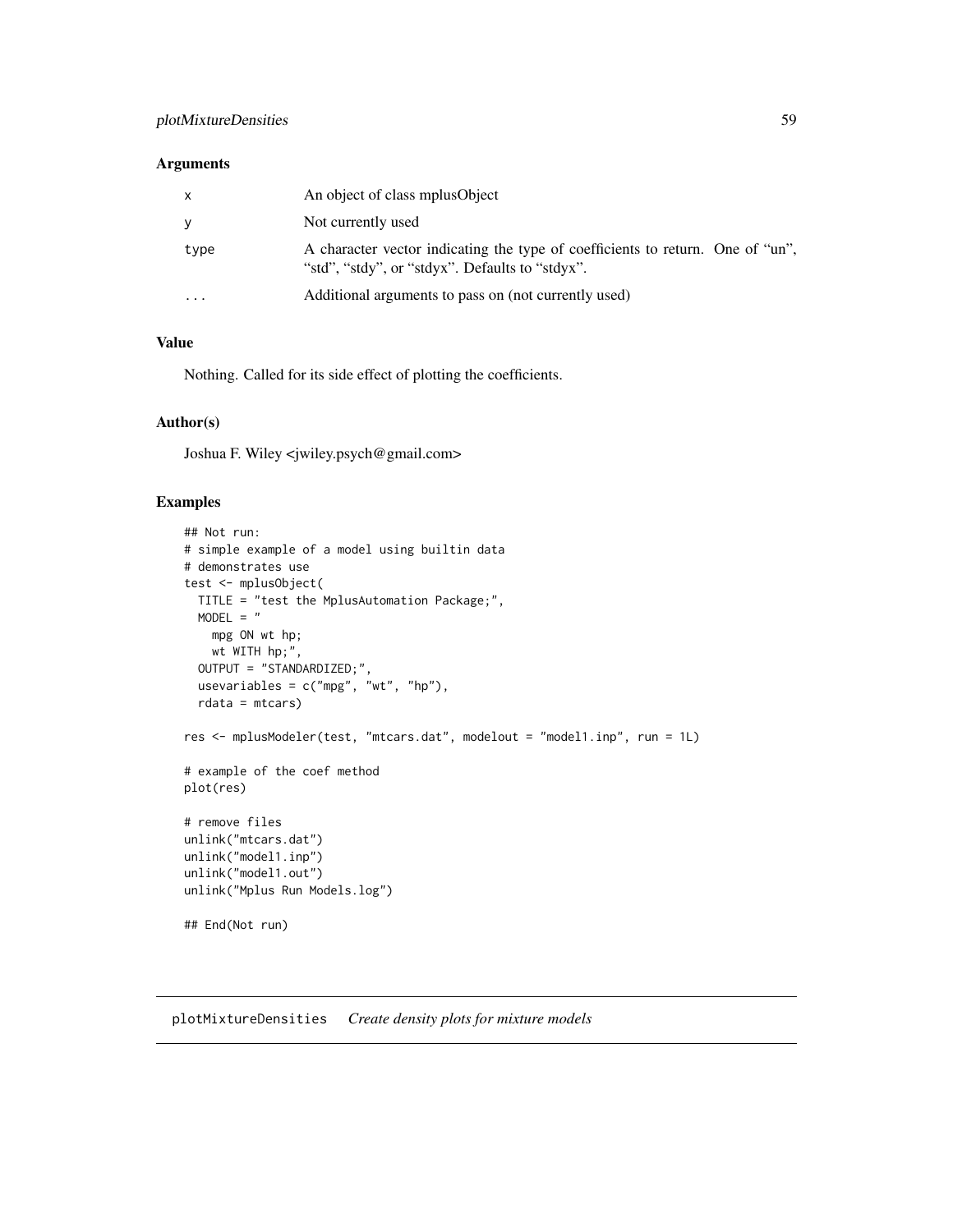# Description

Creates a density plot for a single object of class 'mplus.model', or a faceted plot of density plots for an object of class 'mplus.model.list'. For each variable, a Total density plot will be shown, along with separate density plots for each latent class, where cases are weighted by the posterior probability of being assigned to that class.

### Usage

```
plotMixtureDensities(
  modelList,
  variables = NULL,
  bw = FALSE,conditional = FALSE,
  alpha = 0.2,
  facet_labels = NULL
\lambda
```
### Arguments

| modelList    | A list object of Mplus models, or a single Mplus model                                                                                                                                                                                                                                                                         |
|--------------|--------------------------------------------------------------------------------------------------------------------------------------------------------------------------------------------------------------------------------------------------------------------------------------------------------------------------------|
| variables    | Which variables to plot. If NULL, plots all variables that are present in all Mplus<br>models.                                                                                                                                                                                                                                 |
| bw           | Logical. Whether to make a black and white plot (for print) or a color plot.<br>Defaults to FALSE, because these density plots are hard to read in black and<br>white.                                                                                                                                                         |
| conditional  | Logical. Whether to show a conditional density plot (surface area is divided<br>amongst the latent classes), or a classic density plot (surface area of the total<br>density plot is equal to one, and is subdivided amongst the classes).                                                                                     |
| alpha        | Numeric (0-1). Only used when bw and conditional are FALSE. Sets the trans-<br>parency of geom_density, so that classes with a small number of cases remain<br>visible.                                                                                                                                                        |
| facet_labels | Named character vector, the names of which should correspond to the facet la-<br>bels one wishes to rename, and the values of which provide new names for these<br>facets. For example, to rename variables, in the example with the 'iris' data be-<br>low, one could specify: facet_labels = c("Pet_leng" = "Petal length"). |

### Value

An object of class 'ggplot'.

# Note

This function returns warnings, indicating that sum(weights)  $!= 1$ . These can be ignored. The sum of the "Total" density per variable per model is equal to 1, and the sum of all of the posterior probabilities is equal to 1. This results in a normal density plot for the "Total", which is subdivided by the latent classes, in proportion to the posterior probabilities of participants being assigned to those clases.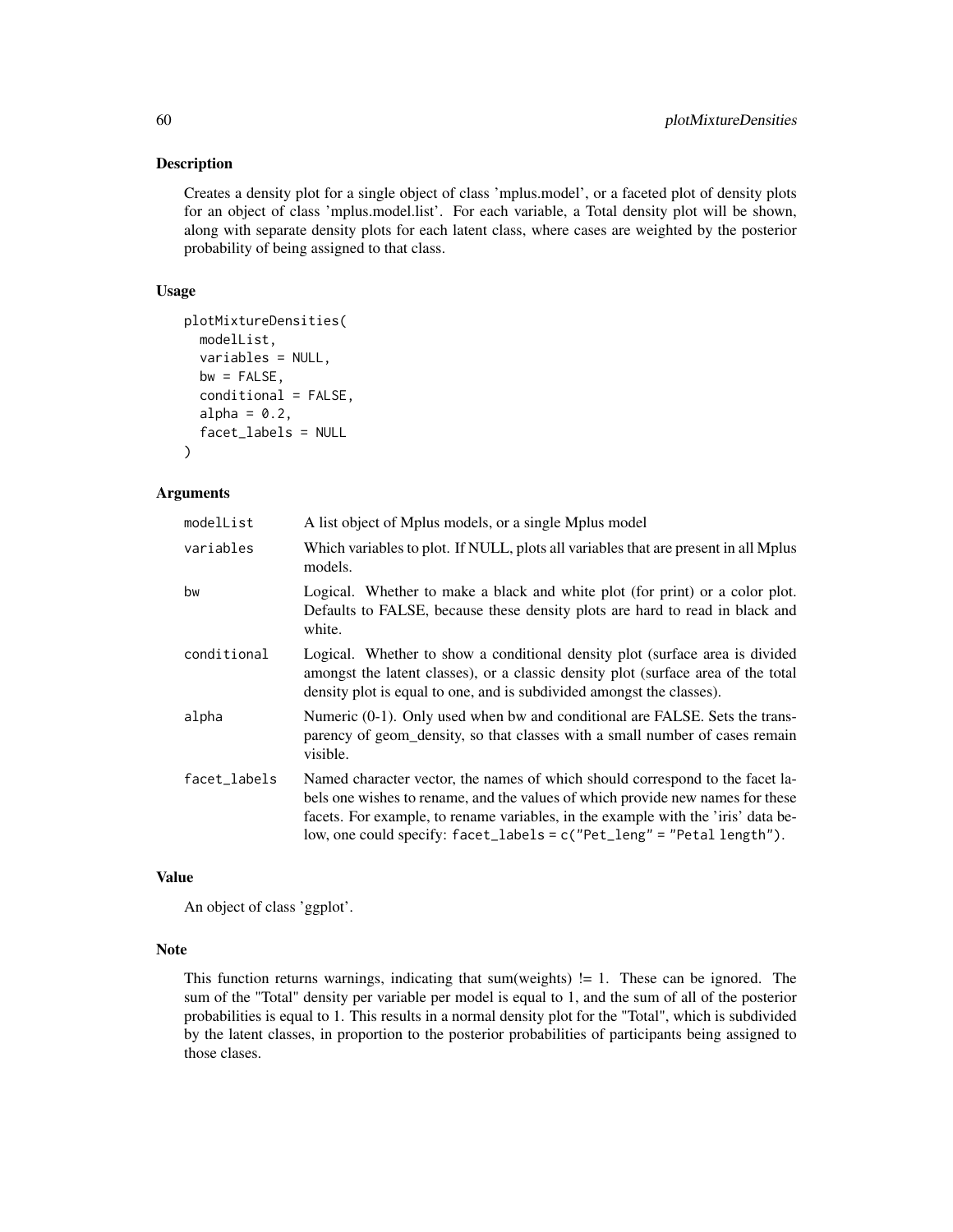# plotMixtures 61

### Author(s)

Caspar J. van Lissa

### Examples

```
## Not run:
createMixtures(classes = 1:3, filename_stem = "iris", rdata = iris)
runModels(filefilter = "iris")
results <- readModels(filefilter = "iris")
plotMixtureDensities(results)
## End(Not run)
## Not run:
plotMixtureDensities(results, variables = "PETAL_LE")
## End(Not run)
## Not run:
plotMixtureDensities(results, bw = TRUE)
## End(Not run)
## Not run:
plotMixtureDensities(results, bw = FALSE, conditional = TRUE)
## End(Not run)
## Not run:
plotMixtureDensities(results[[2]], variables = "PETAL_LE")
## End(Not run)
```
plotMixtures *Create latent profile plots*

### Description

Creates a profile plot for a single object of class 'mplus.model', or a faceted plot of profile plots for an object of class 'mplus.model.list'.

### Usage

```
plotMixtures(
 modelList,
 variables = NULL,
 coefficients = c("unstandardized", "stdyx.standardized", "stdy.standardized",
    "stdy.standardized"),
  parameter = c("Means", "Intercepts"),
 ci = 0.95,
 bw = FALSE,
 rawdata = FALSE,
  alpha_range = c(0, 0.1))
```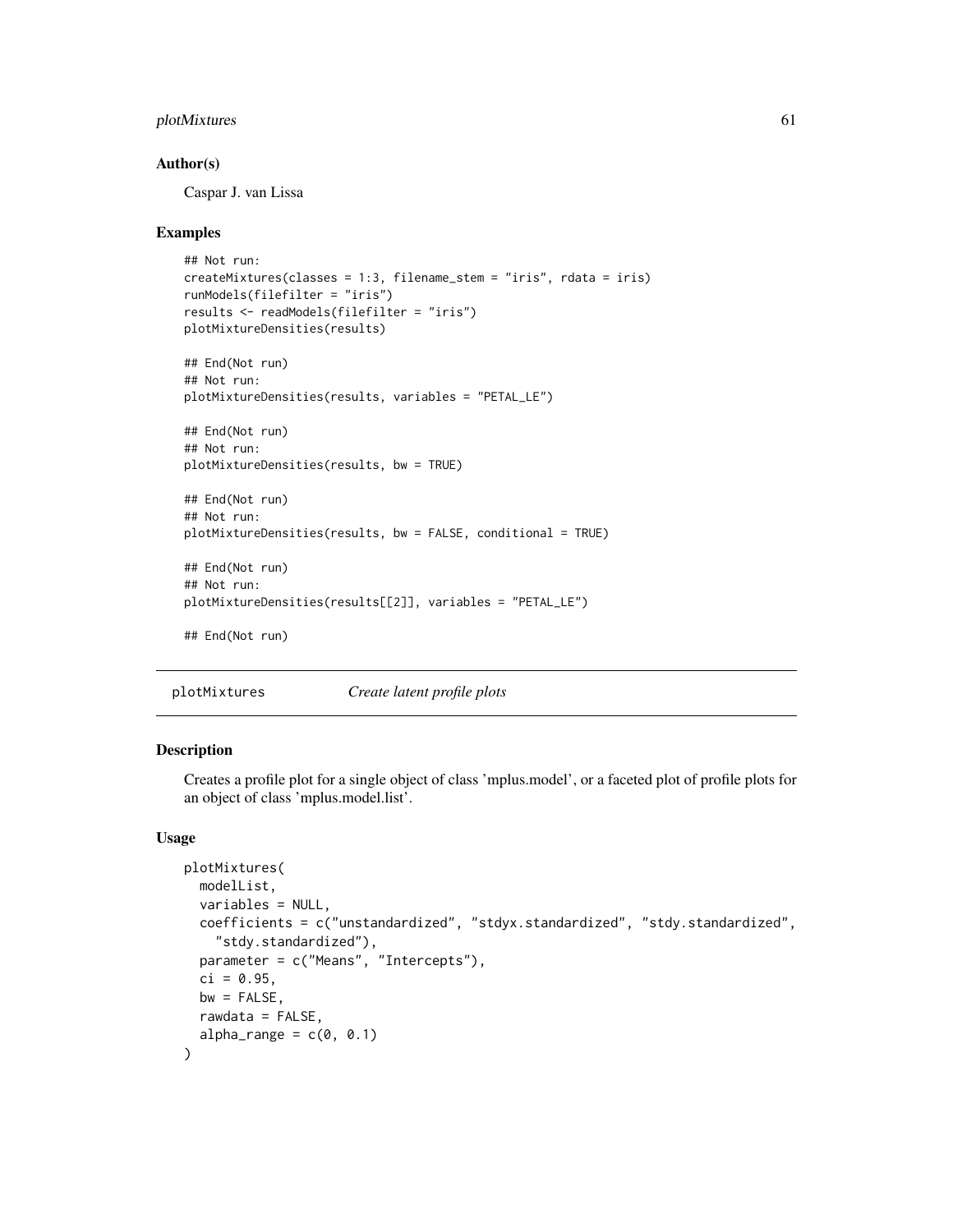# Arguments

| modelList    | A list of Mplus mixture models, or a single mixture model                                                                                                                                                                     |
|--------------|-------------------------------------------------------------------------------------------------------------------------------------------------------------------------------------------------------------------------------|
| variables    | A character vectors with the names of the variables (included in the Mplus out-<br>put) to be plotted.                                                                                                                        |
| coefficients | Which type of coefficients to plot on the y-axis; default is 'unstandardized'.<br>Options include: c('stdyx.standardized', 'stdy.standardized', 'std.standardized')                                                           |
| parameter    | Which parameter to plot (from Mplus parameter estimate headings included in<br>the output). Defaults to c('Means', 'Intercepts').                                                                                             |
| ci           | What confidence interval should the errorbars span? Defaults to a 95% confi-<br>dence interval. Set to NULL to remove errorbars.                                                                                              |
| bw           | Logical. Should the plot be black and white (for print), or color?                                                                                                                                                            |
| rawdata      | Should raw data be plotted in the background? Setting this to TRUE might result<br>in long plotting times. Requires including the Mplus syntax 'SAVEDATA: FILE<br>IS "filename"; $SAVE =$ cprobabilities' in the Mplus input. |
| alpha_range  | The minimum and maximum values of alpha (transparancy) for the raw data.<br>Minimum should be 0; lower maximum values of alpha can help reduce over-<br>plotting.                                                             |

# Value

An object of class 'ggplot'.

# Author(s)

Caspar J. van Lissa

# Examples

```
## Not run:
createMixtures(classes = 1:4, filename_stem = "cars",
              model overall = "wt ON drat;",
              model_class_specific = "wt; qsec;",
              rdata = mtcars,
              usevariables = c("wt", "qsec", "drat"),
              OUTPUT = "standardized")
runModels(replaceOutfile = "modifiedDate")
cars_results <- readModels(filefilter = "cars")
plotMixtures(cars_results, rawdata = TRUE)
## End(Not run)
## Not run:
plotMixtures(cars_results, variables = "wt")
## End(Not run)
## Not run:
plotMixtures(cars_results, coefficients = "stdyx.standardized")
## End(Not run)
```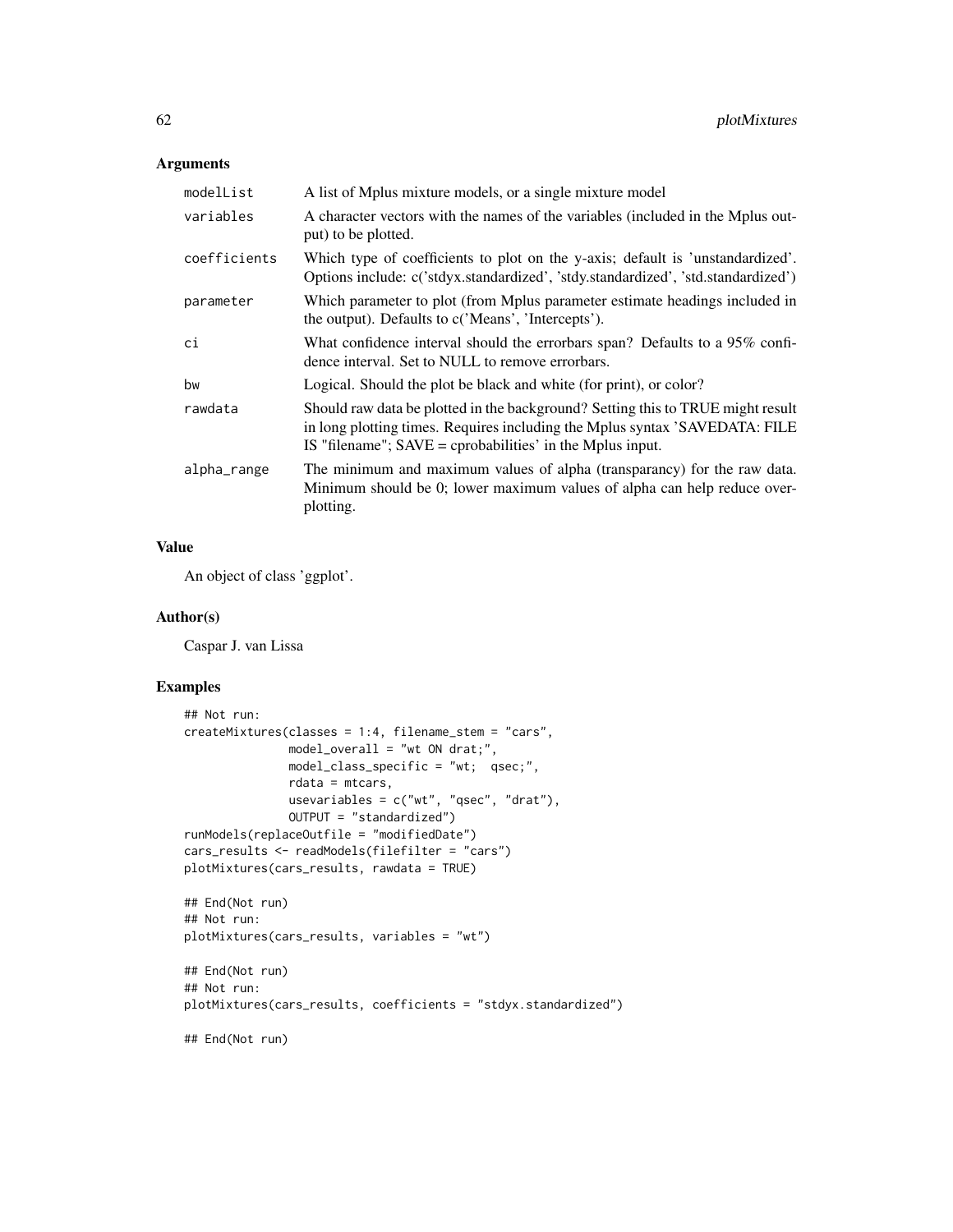<span id="page-62-0"></span>

# Description

The prepareMplusData function converts an R data.frame (or a list of data frames), into a tabdelimited file (without header) to be used in an Mplus input file. The corresponding Mplus syntax, including the data file definition and variable names, is printed to the console or optionally to an input file.

### Usage

```
prepareMplusData(
  df,
  filename,
  keepCols,
  dropCols,
  inpfile = FALSE,
  interactive = TRUE,
  overwrite = TRUE,
  imputed = FALSE,
  writeData = c("always", "ifmissing", "never"),
  hashfilename = FALSE
)
```
# Arguments

| df          | The R data.frame to be prepared for Mplus                                                                                                                                                                                                                                                                       |
|-------------|-----------------------------------------------------------------------------------------------------------------------------------------------------------------------------------------------------------------------------------------------------------------------------------------------------------------|
| filename    | The path and filename for the tab-delimited data file for use with Mplus. Exam-<br>ple: "C:/Mplusdata/data1.dat"                                                                                                                                                                                                |
| keepCols    | A character vector specifying the variable names within df to be output to<br>filename or a numeric vector of the column indices to be output or a logical<br>vector corresponding to the same.                                                                                                                 |
| dropCols    | A character vector specifying the variable names within df to be omitted from<br>the data output to filename or a numeric vector of the column indices not to be<br>output or a logical vector corresponding to the same.                                                                                       |
| inpfile     | Logical value whether the Mplus syntax should be written to the console or<br>to an input file. Defaults to FALSE. If TRUE, the file name will be the same as<br>filename with the extension changed to .inp. Alternately, this can be a character<br>string giving the file name to write the Mplus syntax to. |
| interactive | Logical value indicating whether file names should be selected interactively. If<br>filename is missing and interative=TRUE, then a dialogue box will pop up to<br>select a file or a console prompt if in a non interactive context. Defaults to TRUE.                                                         |
| overwrite   | Logical value indicating whether data and input (if present) files should be over-<br>written. Defaults to TRUE to be consistent with prior behavior. If FALSE and the<br>file to write the data to already exists, it will throw an error.                                                                     |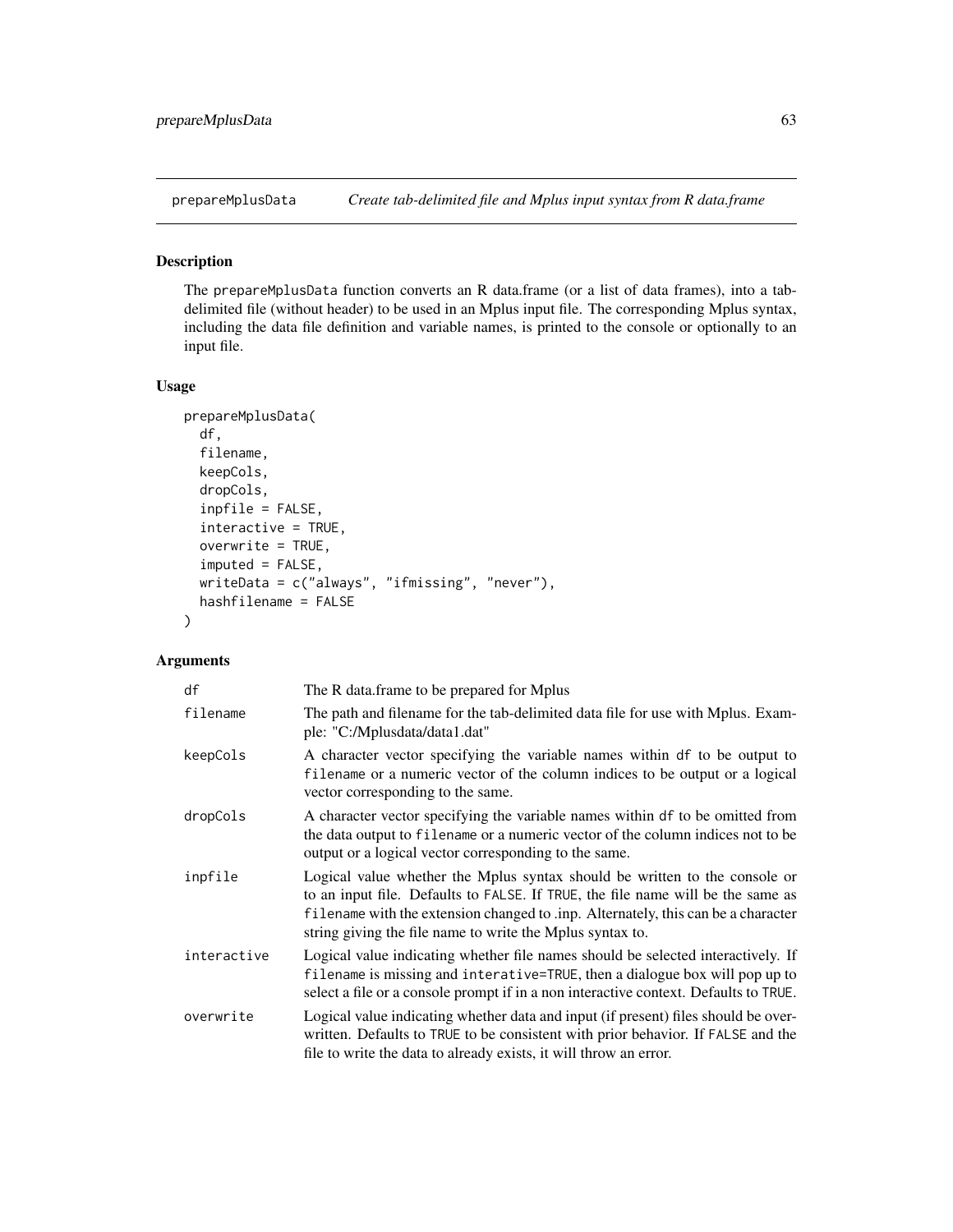| imputed      | A logical whether data are multiply imputed. Defaults to FALSE. If TRUE, the data<br>should be a list, where each element of the list is a multiply imputed dataset.                                                                   |
|--------------|----------------------------------------------------------------------------------------------------------------------------------------------------------------------------------------------------------------------------------------|
| writeData    | A character vector, one of 'always', 'ifmissing', 'never' indicating whether the<br>data files (*.dat) should be written to disk. Defaults to 'always' for consistency<br>with previous behavior. See details for further information. |
| hashfilename | A logical whether or not to add a hash of the raw data to the data file name.<br>Defaults to FALSE for consistency with previous behavior where this feature was<br>not available                                                      |

### Details

The writeData argument is new and can be used to reduce overhead from repeatedly writing the same data from R to the disk. When using the 'always' option, prepareMplusData behaves as before, always writing data from R to the disk. When 'ifmissing', R generates an md5 hash of the data prior to writing it out to the disk. The md5 hash is based on: (1) the dimensions of the dataset, (2) the variable names, (3) the class of every variable, and (4) the raw data from the first and last rows. This combination ensures that under most all circumstances, if the data changes, the hash will change. The hash is appended to the specified data file name (which is controlled by the logical hashfilename argument). Next R checks in the directory where the data would normally be written. If a data file exists in that directory that matches the hash generated from the data, R will use that existing data file instead of writing out the data again. A final option is 'never'. If this option is used, R will not write the data out even if no file matching the hash is found.

### Value

Invisibly returns a character vector of the Mplus input syntax. Primarily called for its side effect of creating Mplus data files and optionally input files.

#### Author(s)

Michael Hallquist

### Examples

```
## Not run:
library(foreign)
study5 <- read.spss("reanalysis-study-5-mt-fall-08.sav", to.data.frame=TRUE)
ASData5 <- subset(study5, select=c("ppnum", paste("as", 1:33, sep="")))
prepareMplusData(ASData5, "study5.dat")
```

```
# basic example
test01 <- prepareMplusData(mtcars, "test01.dat")
```
# see that syntax was stored test01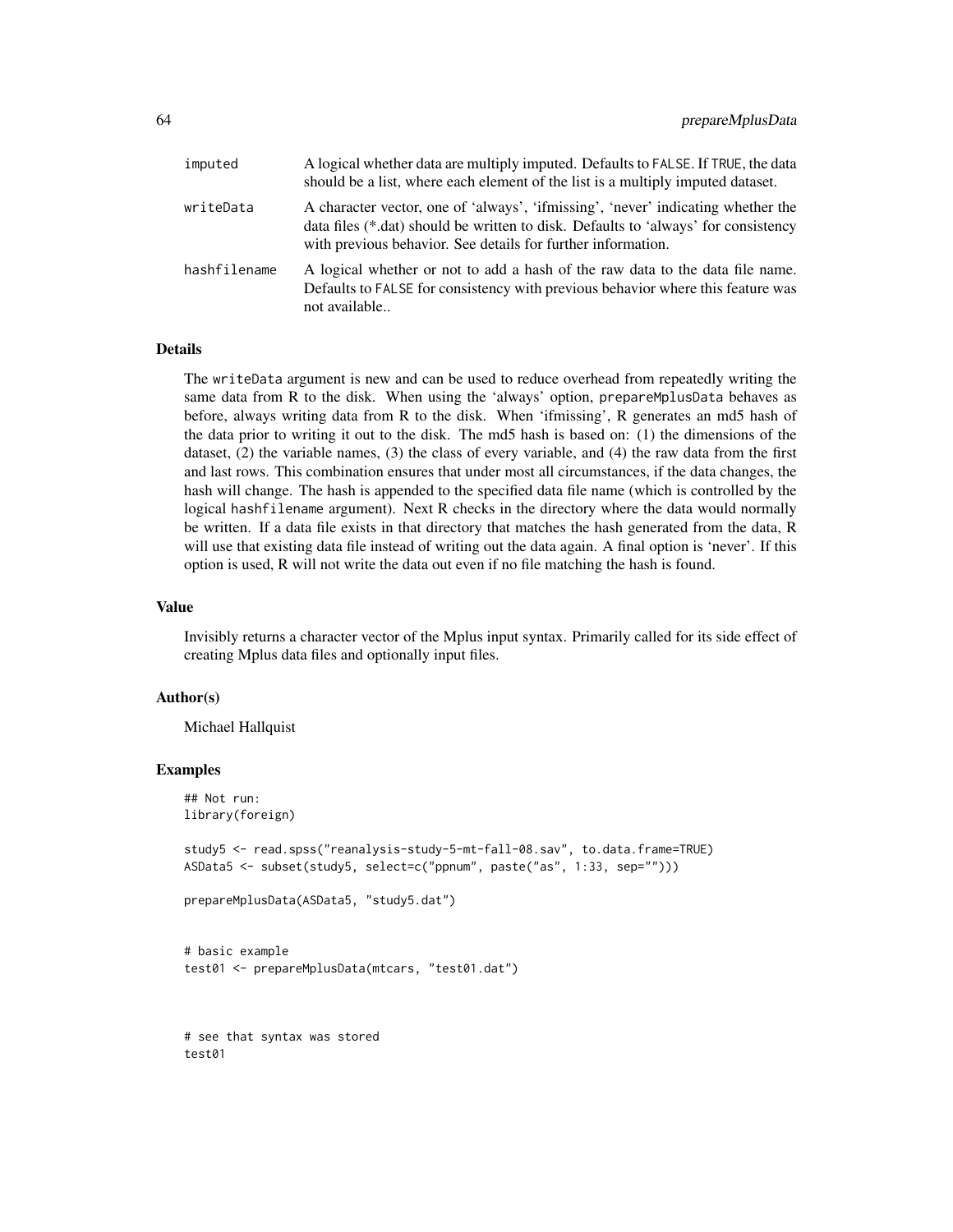```
# example when there is a factor and logical
tmpd <- mtcars
tmpd$cyl <- factor(tmpd$cyl)
tmpd$am <- as.logical(tmpd$am)
prepareMplusData(tmpd, "test_type.dat")
rm(tmpd)
# by default, if re-run, data is re-written, with a note
test01b <- prepareMplusData(mtcars, "test01.dat")
# if we turn on hashing in the filename the first time,
# we can avoid overwriting notes the second time
test01c <- prepareMplusData(mtcars, "test01c.dat", hashfilename=TRUE)
# now that the filename was hashed in test01c, future calls do not re-write data
# as long as the hash matches
test01d <- prepareMplusData(mtcars, "test01c.dat",
 writeData = "ifmissing", hashfilename=TRUE)
# now that the filename was hashed in test01c, future calls do not re-write data
# as long as the hash matches
test01db <- prepareMplusData(mtcars, "test01d.dat",
 writeData = "ifmissing", hashfilename=TRUE)
# however, if the data change, then the file is re-written
test01e <- prepareMplusData(iris, "test01c.dat",
 writeData = "ifmissing", hashfilename=TRUE)
# tests for keeping and dropping variables
prepareMplusData(mtcars, "test02.dat", keepCols = c("mpg", "hp"))
prepareMplusData(mtcars, "test03.dat", keepCols = c(1, 2))
prepareMplusData(mtcars, "test04.dat",
 keepCols = c(TRUE, FALSE, FALSE, TRUE, FALSE,
 FALSE, FALSE, FALSE, FALSE, FALSE, FALSE))
prepareMplusData(mtcars, "test05.dat", dropCols = c("mpg", "hp"))
prepareMplusData(mtcars, "test06.dat", dropCols = c(1, 2))
prepareMplusData(mtcars, "test07.dat",
 dropCols = c(TRUE, FALSE, FALSE, TRUE, FALSE,
 FALSE, FALSE, FALSE, FALSE, FALSE, FALSE))
# interactive (test08.dat)
prepareMplusData(mtcars, interactive=TRUE)
# write syntax to input file, not stdout
prepareMplusData(mtcars, "test09.dat", inpfile=TRUE)
# write syntax to alternate input file, not stdout
prepareMplusData(mtcars, "test10.dat", inpfile="test10alt.inp")
# should be error, no file
```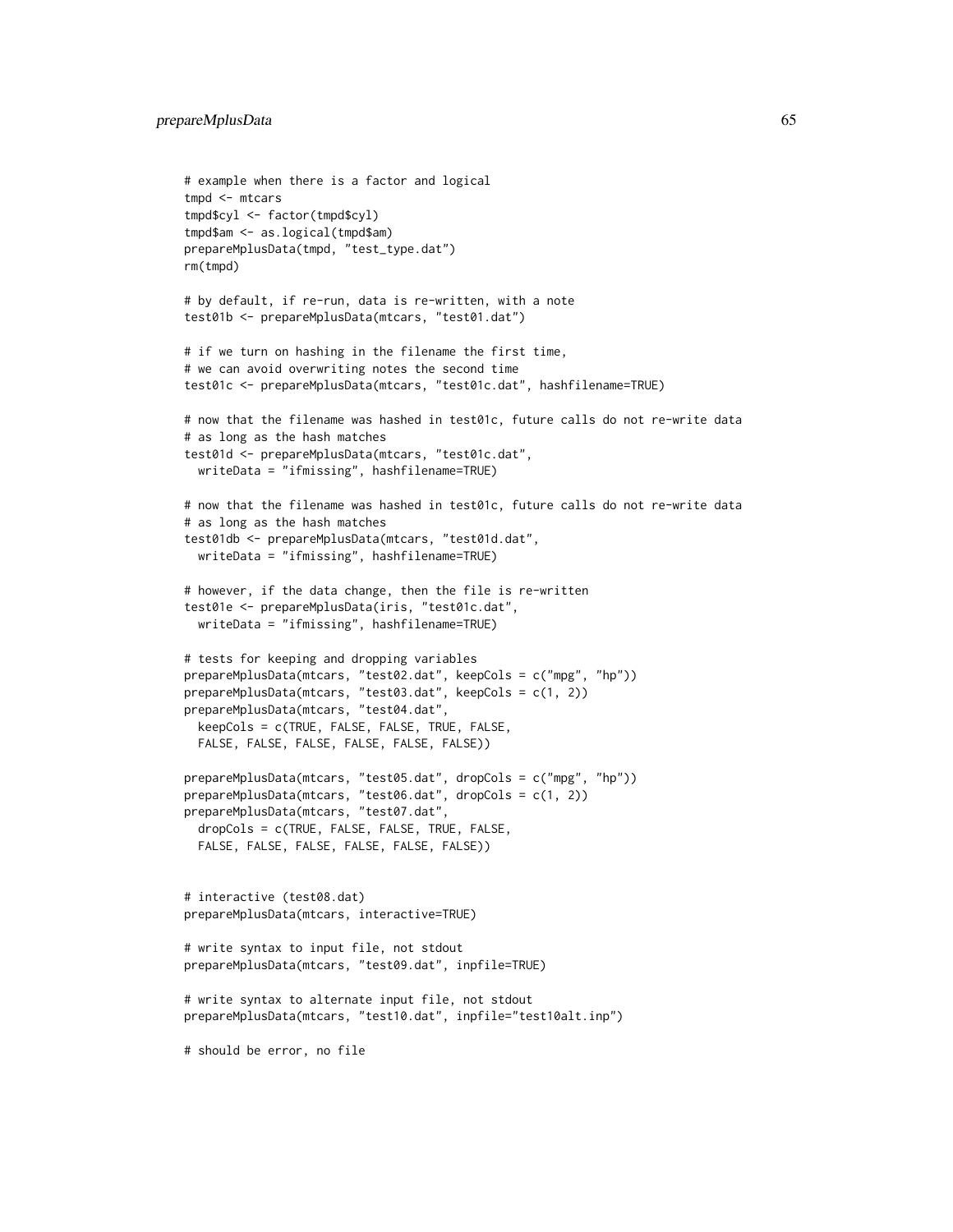```
prepareMplusData(mtcars, interactive=FALSE)
# new warnings if it is going to overwrite files
# (the default to be consistent with prior behavior)
prepareMplusData(mtcars, "test10.dat")
# new warnings if it is going to overwrite files
# (the default to be consistent with prior behavior)
prepareMplusData(mtcars, "test11.dat", inpfile="test10alt.inp")
# new errors if files exist and overwrite=FALSE
prepareMplusData(mtcars, "test10.dat",
 inpfile="test10alt.inp", overwrite=FALSE)
# can write multiply imputed data too
# here are three "imputed" datasets
idat <- list(
 data.frame(mpg = mtcars$mpg, hp = c(100, mtcars$hp[-1])),
 data.frame(mpg = mtcars$mpg, hp = c(110, \text{mtcars}$hp[-1])),
 data.frame(mpg = mtcars$mpg, hp = c(120, mtcars$hp[-1])))
# if we turn on hashing in the filename the first time,
# we can avoid overwriting notes the second time
testimp1 <- prepareMplusData(idat, "testi1.dat",
 writeData = "ifmissing", hashfilename=TRUE,
 imputed = TRUE)
# now that the filename was hashed, future calls do not re-write data
# as long as all the hashes match
testimp2 <- prepareMplusData(idat, "testi2.dat",
 writeData = "ifmissing", hashfilename=TRUE,
 imputed = TRUE)
# in fact, the number of imputations can decrease
# and they still will not be re-written
testimp3 <- prepareMplusData(idat[-3], "testi3.dat",
 writeData = "ifmissing", hashfilename=TRUE,
 imputed = TRUE)
# however, if the data changes, then all are re-written
# note that it warns for the two files that already exist
# as these two are overwritten
idat2 < - list(data.frame(mpg = mtcars$mpg, hp = c(100, \text{mtcars}$hp[-1])),
 data.frame(mpg = mtcars$mpg, hp = c(109, mtcars$hp[-1])),
 data.frame(mpg = mtcars$mpg, hp = c(120, mtcars$hp[-1])))
testimp4 <- prepareMplusData(idat2, "testi4.dat",
 writeData = "ifmissing", hashfilename=TRUE,
 imputed = TRUE)
```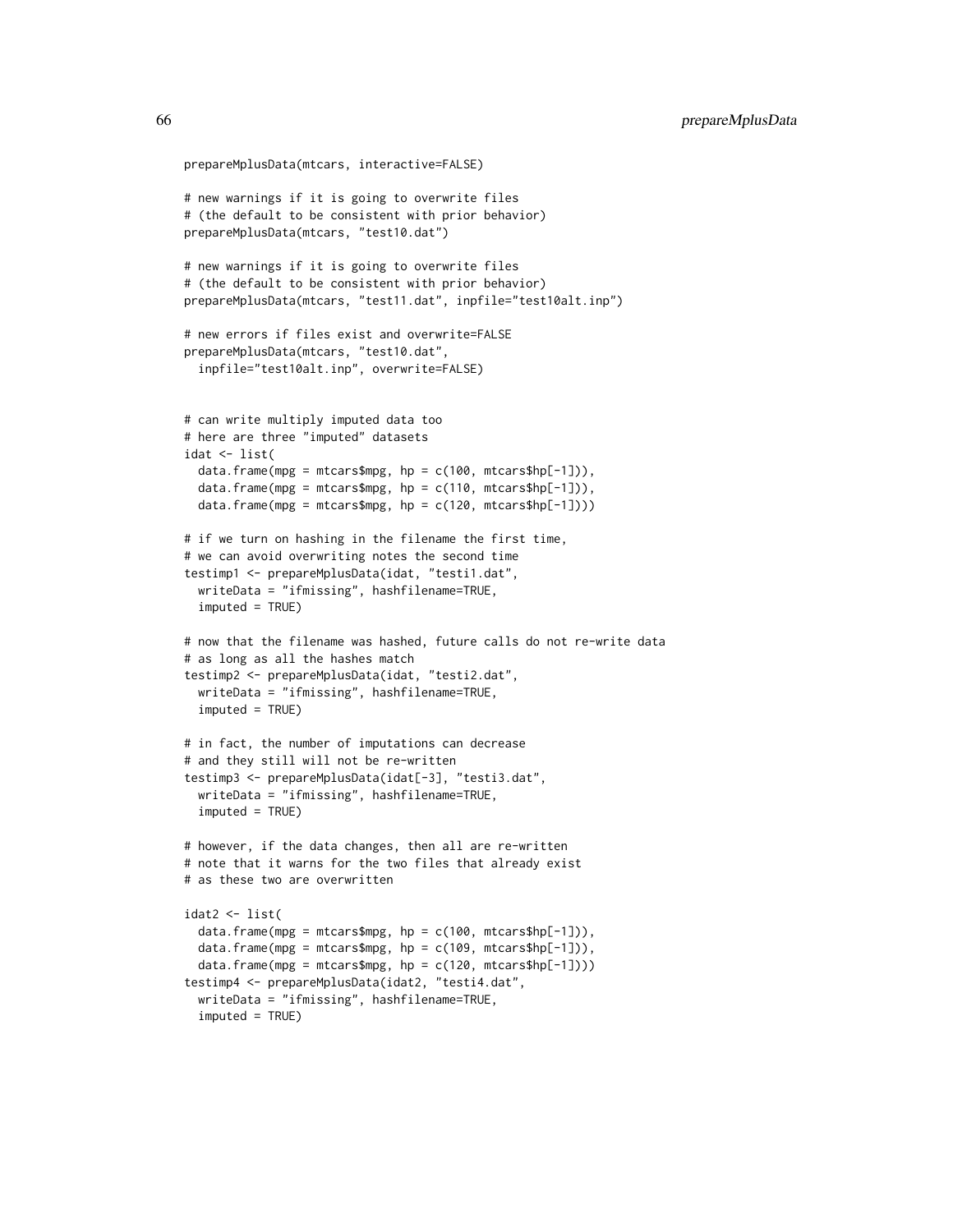## End(Not run)

print.MplusRstructure *Print an Mplus Residual Structure object*

### Description

This is a method for printing an Mplus Residual Structure object.

### Usage

## S3 method for class 'MplusRstructure'  $print(x, \ldots)$ 

### Arguments

|                         | An object of class MplusRstructure                   |
|-------------------------|------------------------------------------------------|
| $\cdot$ $\cdot$ $\cdot$ | Additional arguments to pass on (not currently used) |

### Value

NULL Called for its side effect of printing the object to the console

#### Author(s)

Joshua F. Wiley <jwiley.psych@gmail.com>

# See Also

Other Mplus-Formatting: [coef.mplus.model\(](#page-4-0)), [confint.mplus.model\(](#page-8-0)), [extract\(](#page-15-0)), [summary.mplusObject\(](#page-74-0))

# Examples

```
# default 'show' uses printing
mplusRcov(c("a", "b", "c"), type = "ar")
# also if calling print explicitly
print(mplusRcov(c("a", "b", "c"), type = "ar"))
# to see all aspects of the raw/original object
str(mplusRcov(c("a", "b", "c"), type = "ar"))
```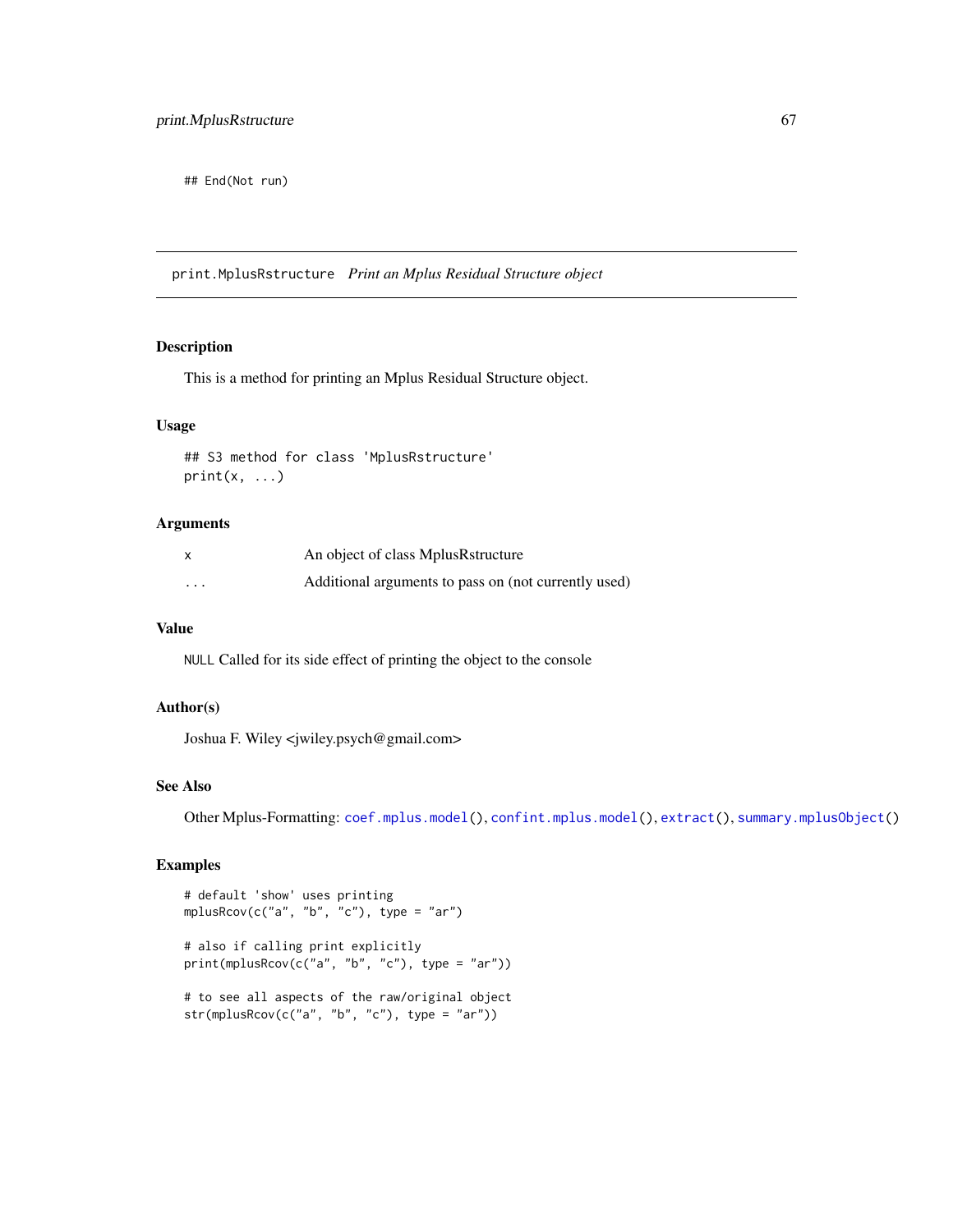<span id="page-67-0"></span>

### Description

Extracts information from one or more Mplus output files, including fit statistics and parameters. Its is to parse all (supported) aspects of Mplus output and to combine these into a list object, with one element per output file identified.

### Usage

```
readModels(
  target = getwd(),
  recursive = FALSE,
  filefilter,
  what = "all",quiet = FALSE\mathcal{E}
```
# Arguments

| target     | the directory containing Mplus output files (.out) to parse OR the single out-<br>put file to be parsed. May be a full path, relative path, or a filename within<br>the working directory. Defaults to the current working directory. Example:<br>"C:/Users/Michael/Mplus Runs" |
|------------|---------------------------------------------------------------------------------------------------------------------------------------------------------------------------------------------------------------------------------------------------------------------------------|
| recursive  | optional. If TRUE, parse all models nested in subdirectories within target. De-<br>faults to FALSE.                                                                                                                                                                             |
| filefilter | a Perl regular expression (PCRE-compatible) specifying particular output files to<br>be parsed within directory. See regex or http://www.pcre.org/pcre.txt<br>for details about regular expression syntax.                                                                      |
| what       | a character vector denoting what aspects of Mplus output to extract. Defaults<br>to "all", which will extract all supported output sections. See details for addi-<br>tional information.                                                                                       |
| quiet      | whether to suppress printing to the screen the file currently being processed.<br>Defaults to FALSE.                                                                                                                                                                            |

# Details

The what parameter defaults to "all", which extracts all supported output. If you would like to extract a reduced set of output sections (especially to speed up the function when reading many files), specify the sections as a character vector from the following options:

c("input", "warn\_err", "data\_summary", "sampstat", "covariance\_coverage", "summaries", "parameters", "class\_counts", "indirect", "mod\_indices", "residuals", "savedata", "bparameters", "tech1", "tech3", "tech4", "tech7", "tech8", "tech9", "tech10", "tech12", "fac\_score\_stats", "lcCondMeans", "gh5")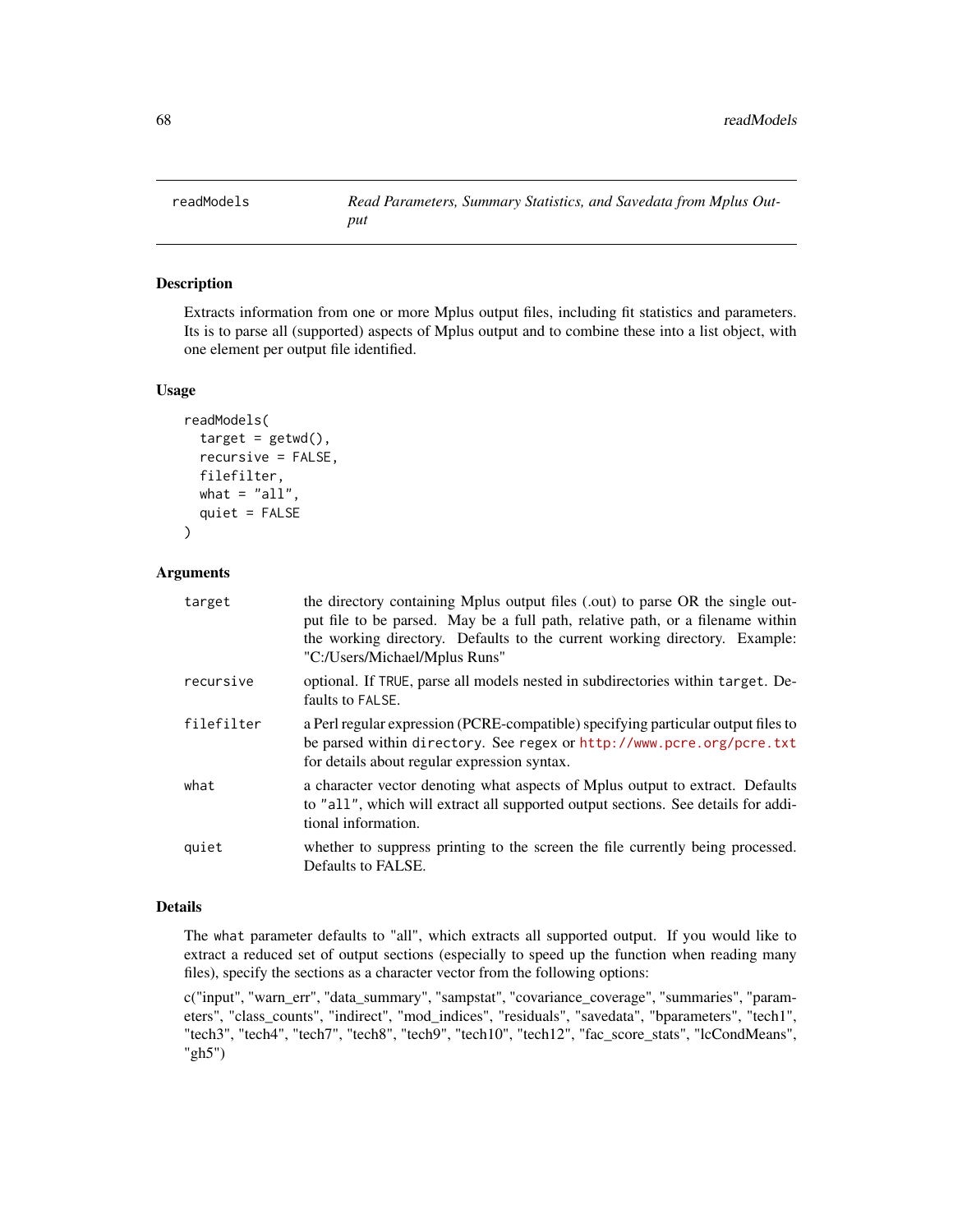# readModels 69

# Value

'

A list with one mplus.model per file. Each mplus.model object is composed of elements containing major output sections, as detailed below. If target is a single file, then the top-level elements will be a single mplus.model object, not a list of files. Specific elements are:

| input               | Mplus input syntax parsed into a list by major section                                                                             |
|---------------------|------------------------------------------------------------------------------------------------------------------------------------|
| warnings            | Syntax and estimation warnings as a list                                                                                           |
| errors              | Syntax and estimation errors as a list                                                                                             |
| data_summary        | Output of SUMMARY OF DATA section, including cluster sizes and ICCs                                                                |
| sampstat            | Sample statistics provided by OUTPUT: SAMPSTAT, if specified                                                                       |
| covariance_coverage |                                                                                                                                    |
|                     | Covariance coverage matrix for checking missingness patterns                                                                       |
| summaries           | Summary statistics from extractModelSummaries, having structure as speci-<br>fied by that function                                 |
| parameters          | Model parameters from extractModelParameters, having structure as speci-<br>fied by that function                                  |
| class_counts        | Latent class counts and proportions for models that include a categorical latent<br>variable                                       |
| indirect            | Output of MODEL INDIRECT if available in output. Contains \$overall and<br>\$specific data.frames for each indirect effect section |
| mod_indices         | Model modification indices from extractModIndices, having structure as spec-<br>ified by that function                             |
| residuals           | a list containing relevant information from OUTPUT: RESIDUALS                                                                      |
| savedata info       | File information about SAVEDATA files related to this output                                                                       |
| savedata            | SAVEDATA file as an R data. frame, as described in getSavedata_Data                                                                |
| bparameters         | an mcmc. list object containing the draws from the MCMC chains for a Bayesian<br>model that uses the SAVEDATA: BPARAMETERS command |
| tech1               | a list containing parameter specification and starting values from OUTPUT:<br>TECH1                                                |
| tech3               | a list containing parameter covariance and correlation matrices from OUTPUT:<br>TECH3                                              |
| tech4               | a list containing means, covariances, and correlations for latent variables from<br><b>OUTPUT: TECH4</b>                           |
| tech7               | a list containing sample statistics for each latent class from OUTPUT: TECH7                                                       |
| tech8               | a list containing optimization history of the model. Currently only supports<br>potential scale reduction in BAYES. OUTPUT: TECH8  |
| tech9               | a list containing warnings/errors from replication runs for MONTECARLO anal-<br>yses from OUTPUT: TECH9                            |
| tech10              | a list containing model fit information from OUTPUT: TECH10                                                                        |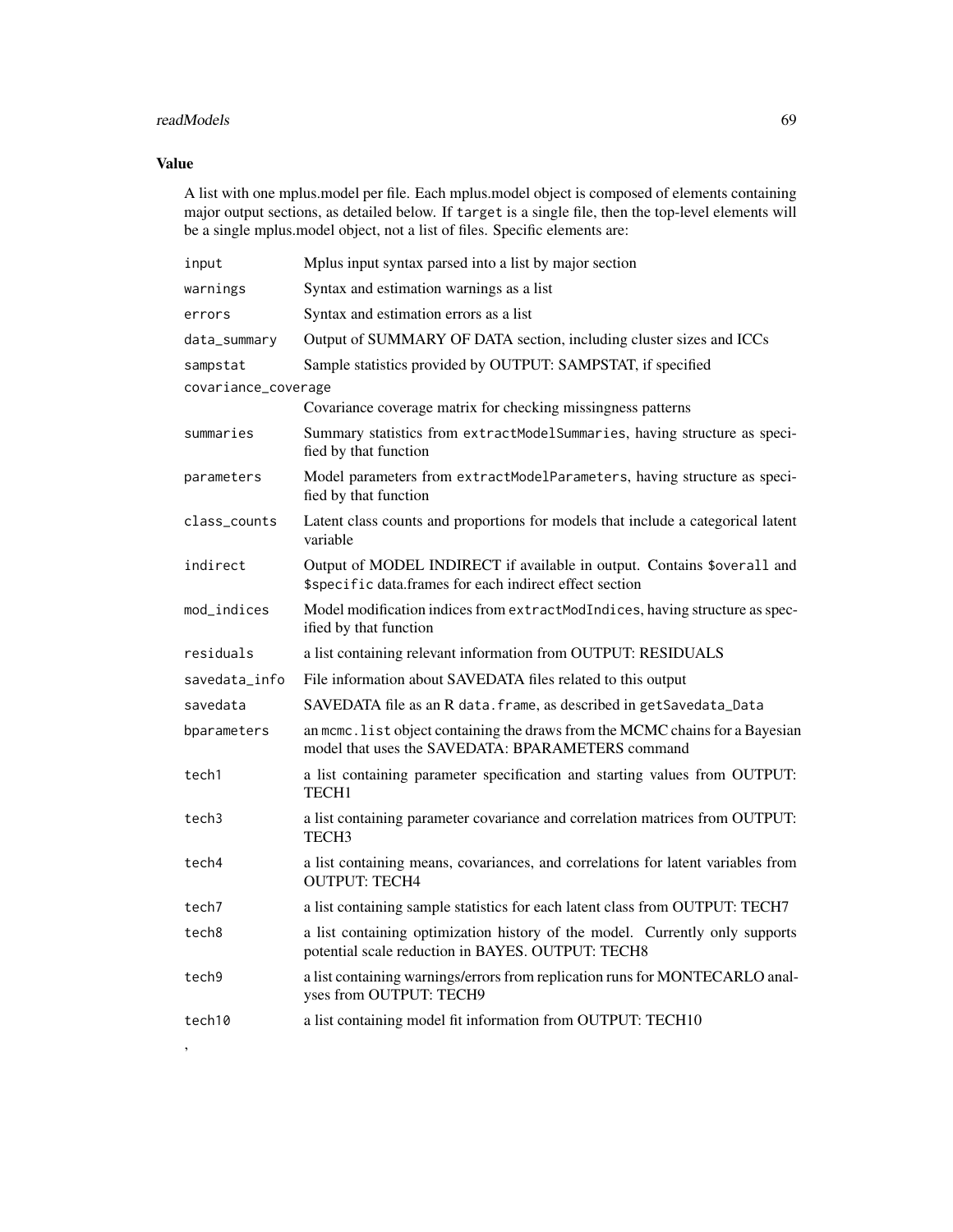| tech12             | a list containing observed versus estimated sample statistics for TYPE=MIXTURE<br>analyses from OUTPUT: TECH12           |
|--------------------|--------------------------------------------------------------------------------------------------------------------------|
| fac_score_stats    |                                                                                                                          |
|                    | factor score mean, correlation, and covariance structure from SAMPLE STATIS-<br>TICS FOR ESTIMATED FACTOR SCORES section |
| <b>lcCondMeans</b> | conditional latent class means and pairwise comparisons, obtained using auxil-<br>iary(e) syntax in latent class models  |
| gh5                | a list containing data from the gh5 (graphics) file corresponding to this output.<br>(Requires rhdf5 package)            |

### Author(s)

Michael Hallquist

### Examples

```
## Not run:
 allOutput <- readModels(
    "C:/Program Files/Mplus/Mplus Examples/User's Guide Examples", recursive=TRUE)
```
## End(Not run)

<span id="page-69-0"></span>runModels *Run Mplus Models*

# Description

This function runs a group of Mplus models (.inp files) located within a single directory or nested within subdirectories.

### Usage

```
runModels(
  target = getwd(),recursive = FALSE,
  filefilter = NULL,
  showOutput = FALSE,
  replaceOutfile = "always",
  logFile = "Mplus Run Models.log",
 Mplus_command = "Mplus",
 killOnFail = TRUE,
  local_tmpdir = FALSE
\mathcal{E}
```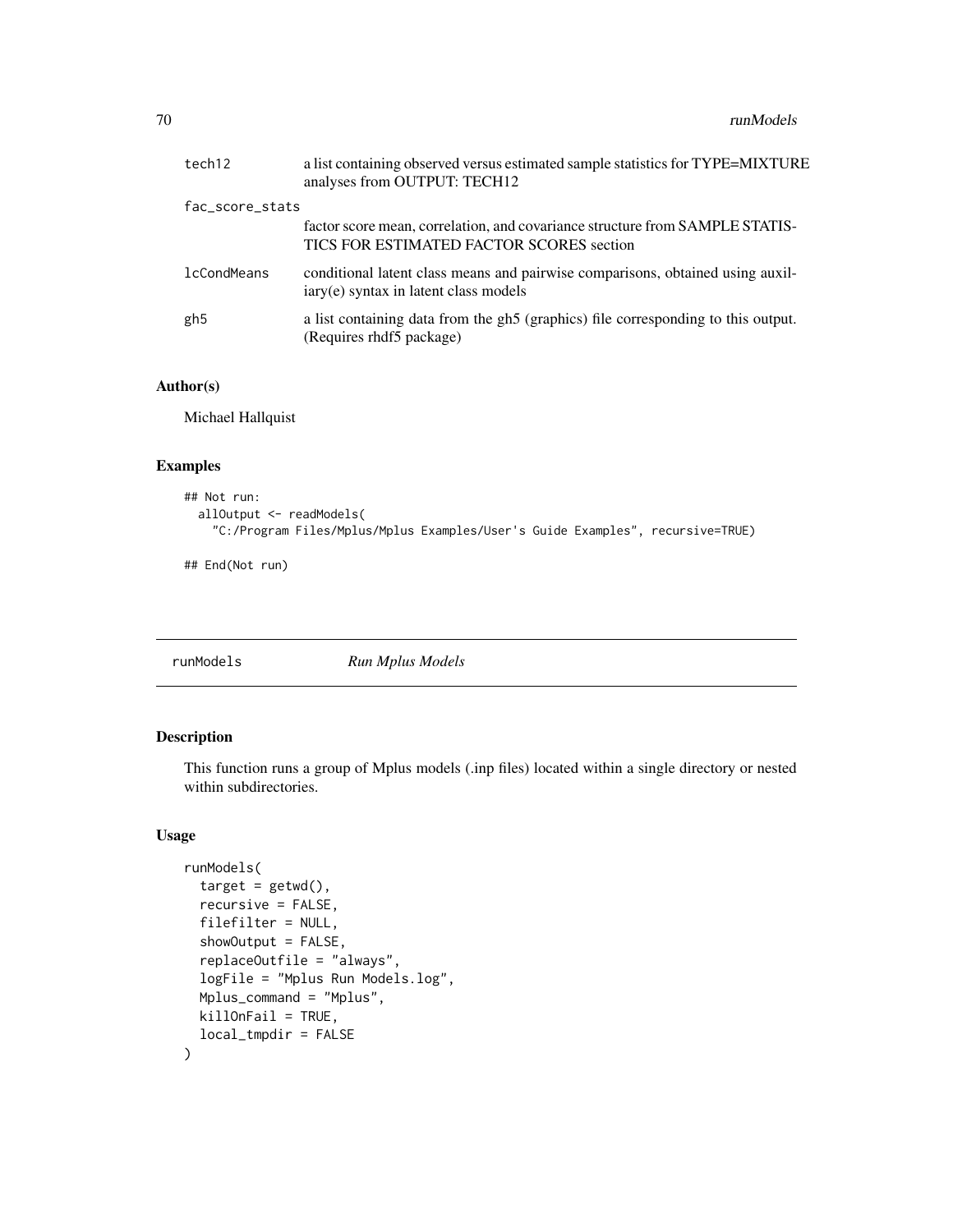#### runModels 71

# Arguments

| target         | a character vector where each element is a directory containing Mplus input files<br>(.inp) to run OR a single .inp file to be run. Elements may be a full path, relative<br>path, or a filename within the working directory. Defaults to the current working<br>directory. Example: "C:/Users/Michael/Mplus Runs"                                                                                                 |
|----------------|---------------------------------------------------------------------------------------------------------------------------------------------------------------------------------------------------------------------------------------------------------------------------------------------------------------------------------------------------------------------------------------------------------------------|
| recursive      | optional. If TRUE, run all models nested in subdirectories within directory.<br>Defaults to FALSE. Not relevant if target is a single file.                                                                                                                                                                                                                                                                         |
| filefilter     | a Perl regular expression (PCRE-compatible) specifying particular input files to<br>be run among those found in target. See regex or http://www.pcre.org/<br>pcre. txt for details about regular expression syntax.                                                                                                                                                                                                 |
| showOutput     | optional. If TRUE, show estimation output (TECH8) in the R console. Note that<br>if run within Rgui, output will display within R, but if run via Rterm, a separate<br>window will appear during estimation.                                                                                                                                                                                                        |
| replaceOutfile | optional. Currently supports three settings: "always", which runs all models,<br>regardless of whether an output file for the model exists; "never", which does<br>not run any model that has an existing output file; and "modifiedDate", which<br>only runs a model if the modified date for the input file is more recent than the<br>output file modified date (implying there have been updates to the model). |
| logFile        | optional. If non-null, specifies a file (and optionally, directory) that records the<br>settings passed into the function and the models run (or skipped) during the run.                                                                                                                                                                                                                                           |
| Mplus_command  | optional. N.B.: No need to pass this parameter for most users (has intelligent<br>defaults). Allows the user to specify the name/path of the Mplus executable<br>to be used for running models. This covers situations where Mplus is not in<br>the system's path, or where one wants to test different versions of the Mplus<br>program.                                                                           |
| killOnFail     | optional. Windows only for now. If TRUE, kill all processes named mplus.exe<br>when runModels does not terminate normally. Defaults to TRUE.                                                                                                                                                                                                                                                                        |
| local_tmpdir   | optional. Linux/Mac for now. If TRUE, set the TMPDIR environment variable<br>to the location of the .inp file prior to execution. This is useful in Monte Carlo<br>studies where many instances of Mplus may run in parallel and we wish to avoid<br>collisions in temporary files among processes.                                                                                                                 |

# Value

None. Function is used for its side effects (running models).

# Author(s)

Michael Hallquist

# See Also

[runModels\\_Interactive](#page-71-0)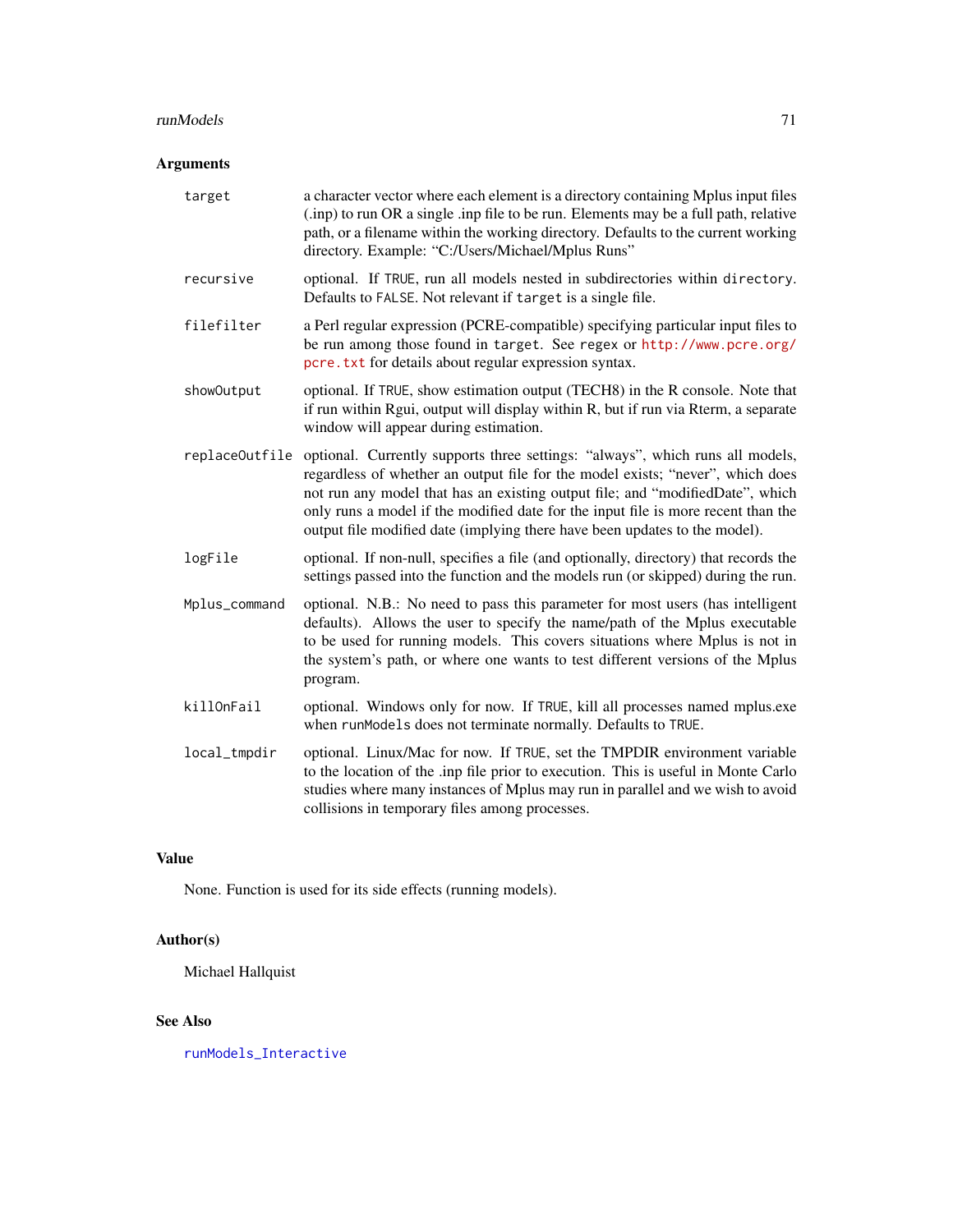# Examples

```
## Not run:
 runModels("C:/Users/Michael/Mplus Runs", recursive=TRUE, showOutput=TRUE,
   replaceOutfile="modifiedDate", logFile="MH_RunLog.txt",
   Mplus_command="C:\\Users\\Michael\\Mplus Install\\Mplus51.exe")
## End(Not run)
## Not run:
 runModels(getwd(), filefilter = "ex8.*", logFile=NULL)
## End(Not run)
```
<span id="page-71-0"></span>runModels\_Interactive *Run Mplus Models Using Graphical Interface*

# Description

This function is provides a graphical user interface to the runModels function. It uses Tcl/Tk to display a window in which the user can specify parameters for runModels, including the directory for runs, recursing through subdirectories, displaying output on the console, and replacing existing outfiles.

### Usage

```
runModels_Interactive(
  directory = getwd(),
  recursive = "0",showOutput = "1",
  replaceOutfile = "1",
  checkDate = "0",logFile = "1"\lambda
```
### Arguments

| directory  | optional. The starting directory that will display in the dialog window. Defaults<br>to the current working directory.                 |
|------------|----------------------------------------------------------------------------------------------------------------------------------------|
| recursive  | optional. Whether the recursive checkbox should be checked when the window<br>opens. "0" for FALSE, "1" for TRUE.                      |
| showOutput | optional. Whether the show output checkbox should be checked when the win-<br>dow opens. "0" for FALSE, "1" for TRUE.                  |
|            | replaceOutfile optional. Whether the replace outfile checkbox should be checked when the<br>window opens. "0" for FALSE, "1" for TRUE. |
| checkDate  | optional. Whether the check modified date checkbox should be checked when<br>the window opens. "0" for FALSE, "1" for TRUE.            |
| logFile    | optional. Whether the log file checkbox should be checked when the window<br>opens. "0" for FALSE, "1" for TRUE.                       |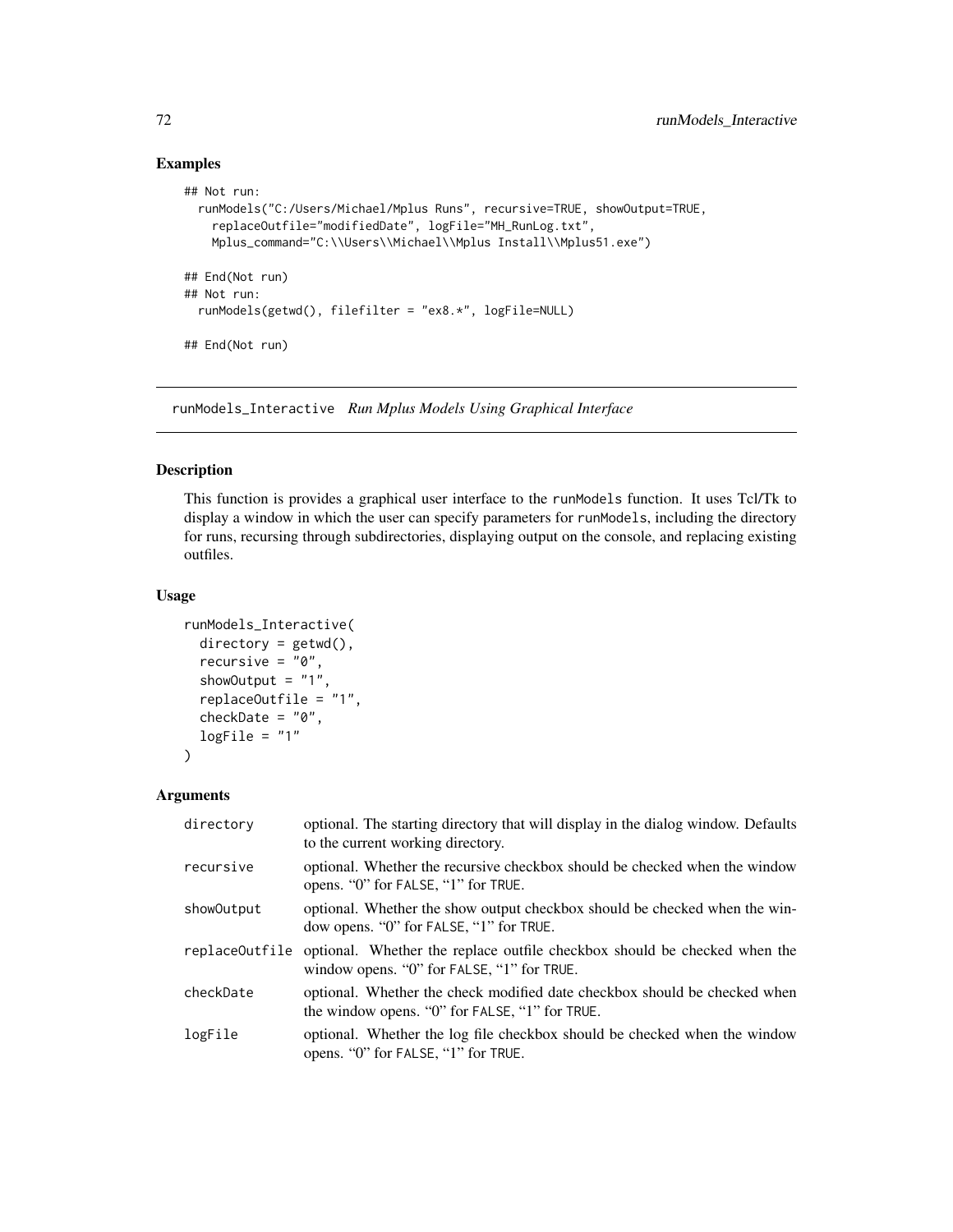# <span id="page-72-0"></span>separateHyphens 73

# Details

This function exists as a GUI wrapper for runModels and does not provide any distinct functionality.

#### Value

None. Function is used to display user interface for running models.

#### Author(s)

Michael Hallquist

# See Also

[runModels](#page-69-0)

#### Examples

# interactive, none

separateHyphens *Separate Hyphenated Variable Strings*

# Description

This code is a simplified form of expandCmd from the lavaan package. It separates hyphenated variable strings into a list of vectors, while ignoring hyphens that may be used in numbers.

# Usage

```
separateHyphens(cmd)
```
#### Arguments

cmd A character string

### Details

Note that this is an internal function only.

# Value

The character string if no hyphens, or a list of vectors if there are hyphens.

# Author(s)

Michael Hallquist revised by Joshua Wiley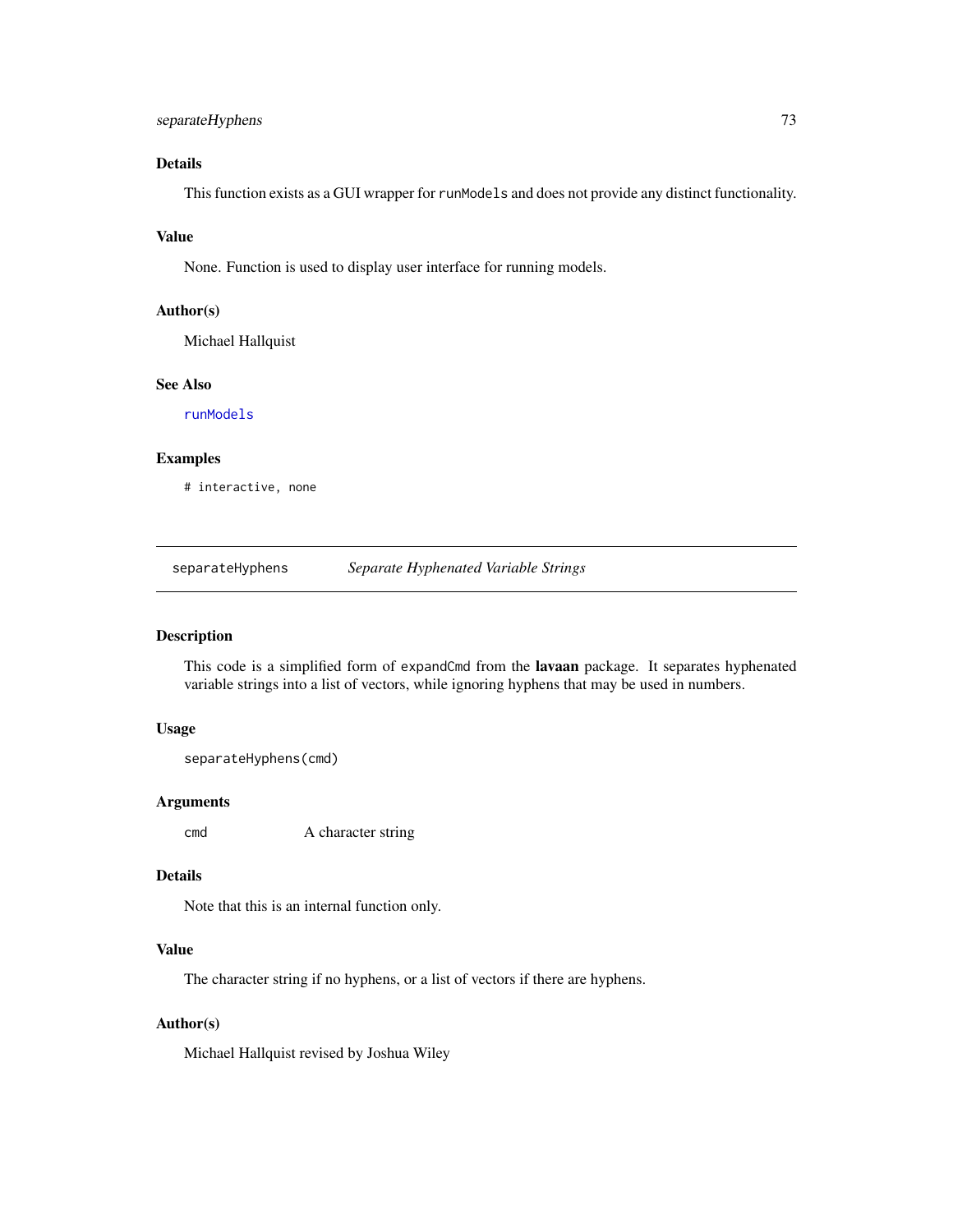```
MplusAutomation:::separateHyphens("x1x4")
MplusAutomation:::separateHyphens("x1-x4")
MplusAutomation:::separateHyphens("x1-x4; x1*-1; v1-v3;")
```
showSummaryTable *Display summary table of Mplus model statistics in separate window*

# Description

Displays a summary table of model fit statistics extracted using the extractModelSummaries function. This function relies on the showData function from the relimp package, which displays data in a Tk-based window. By default, the following summary statistics are included: Title,LL,Parameters,AIC,AICC,BIC,RMSEA\_Estimate, but these are customizable using the keepCols and dropCols parameters.

# Usage

```
showSummaryTable(modelList, keepCols, dropCols, sortBy, font = "Courier 9")
```
#### Arguments

| modelList | A list of models (as a data. frame) returned from the extractModelSummaries<br>function.                                                                                                                                                                                                                            |
|-----------|---------------------------------------------------------------------------------------------------------------------------------------------------------------------------------------------------------------------------------------------------------------------------------------------------------------------|
| keepCols  | A vector of character strings indicating which columns/variables to display in<br>the summary. Only columns included in this list will be displayed (all others ex-<br>cluded). By default, keepCols is: c("Title", "LL", "Parameters", "AIC", "AICC", "BIC", "RMSEA_Est<br>Example: c("Title", "LL", "AIC", "CFI") |
| dropCols  | A vector of character strings indicating which columns/variables to omit from<br>the summary. Any column not included in this list will be displayed. By default,<br>dropCols is NULL. Example: c("InputInstructions","TLI")                                                                                        |
| sortBy    | Optional. Field name (as character string) by which to sort the table. Typically<br>an information criterion (e.g., "AIC" or "BIC") is used to sort the table. Defaults<br>to "AICC".                                                                                                                               |
| font      | Optional. The font to be used to display the summary table. Defaults to Courier<br>9.                                                                                                                                                                                                                               |

# Value

No value is returned by this function. It is solely used to display the summary table in a separate window.

#### Note

You must choose between keepCols and dropCols because it is not sensible to use these together to include and exclude columns. The function will error if you include both parameters.

<span id="page-73-0"></span>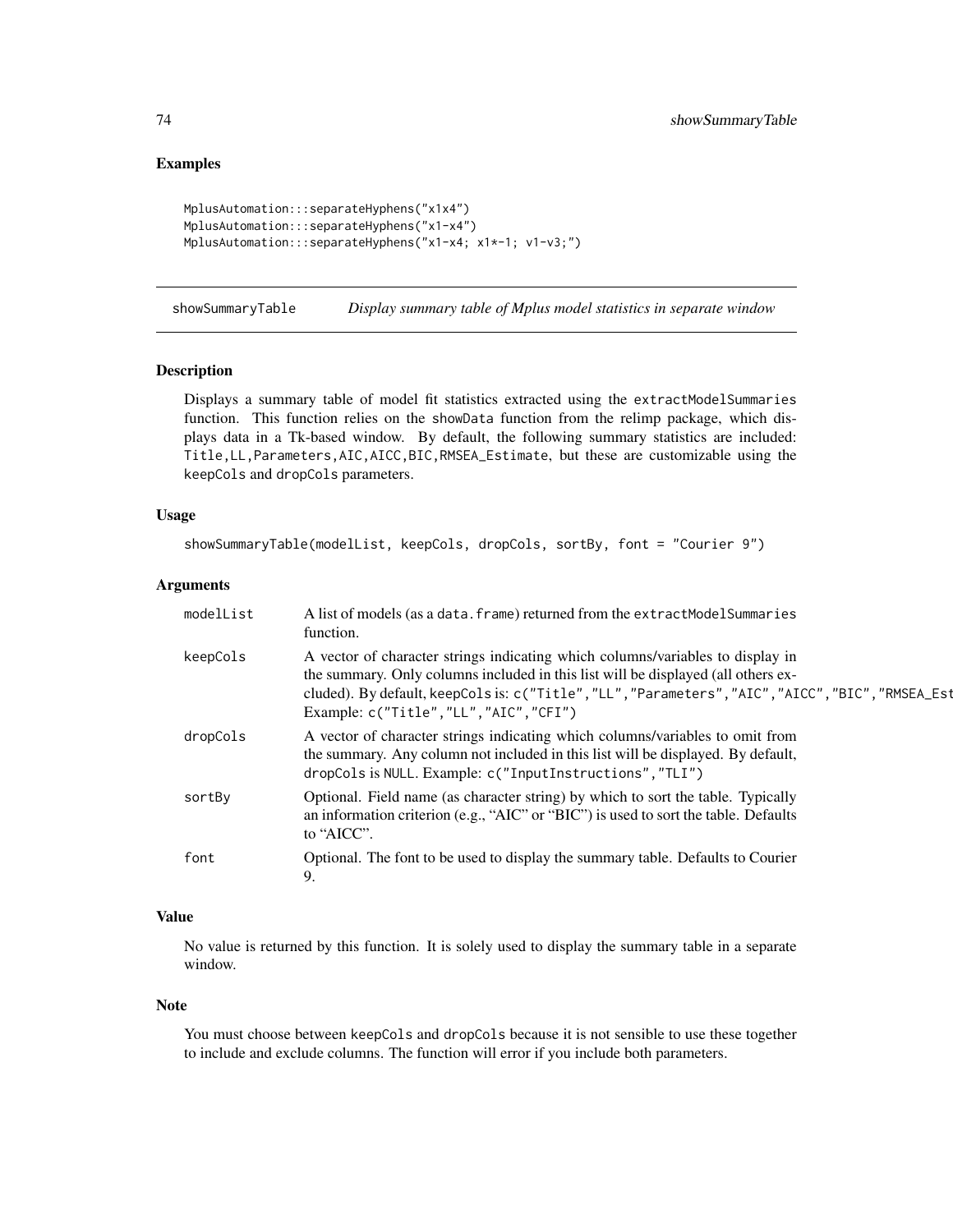# <span id="page-74-0"></span>Author(s)

Michael Hallquist

# See Also

[extractModelSummaries](#page-20-0) [HTMLSummaryTable](#page-27-0) [LatexSummaryTable](#page-29-0)

# Examples

# make me!!!

summary.mplusObject *Summarize an mplusObject*

# Description

This is a method for summarizing an mplusObject.

#### Usage

## S3 method for class 'mplusObject' summary(object, verbose = FALSE, ...)

# Arguments

| object  | An object of class mplus Object                             |
|---------|-------------------------------------------------------------|
| verbose | Logical whether to print verbose output. Defaults to FALSE. |
| $\cdot$ | Additional arguments to pass on (not currently used)        |

# Value

NULL Called for its side effect of printing a model summary to the console

# Author(s)

Joshua F. Wiley <jwiley.psych@gmail.com>

# See Also

Other Mplus-Formatting: [coef.mplus.model\(](#page-4-0)), [confint.mplus.model\(](#page-8-0)), [extract\(](#page-15-0)), [print.MplusRstructure\(](#page-66-0))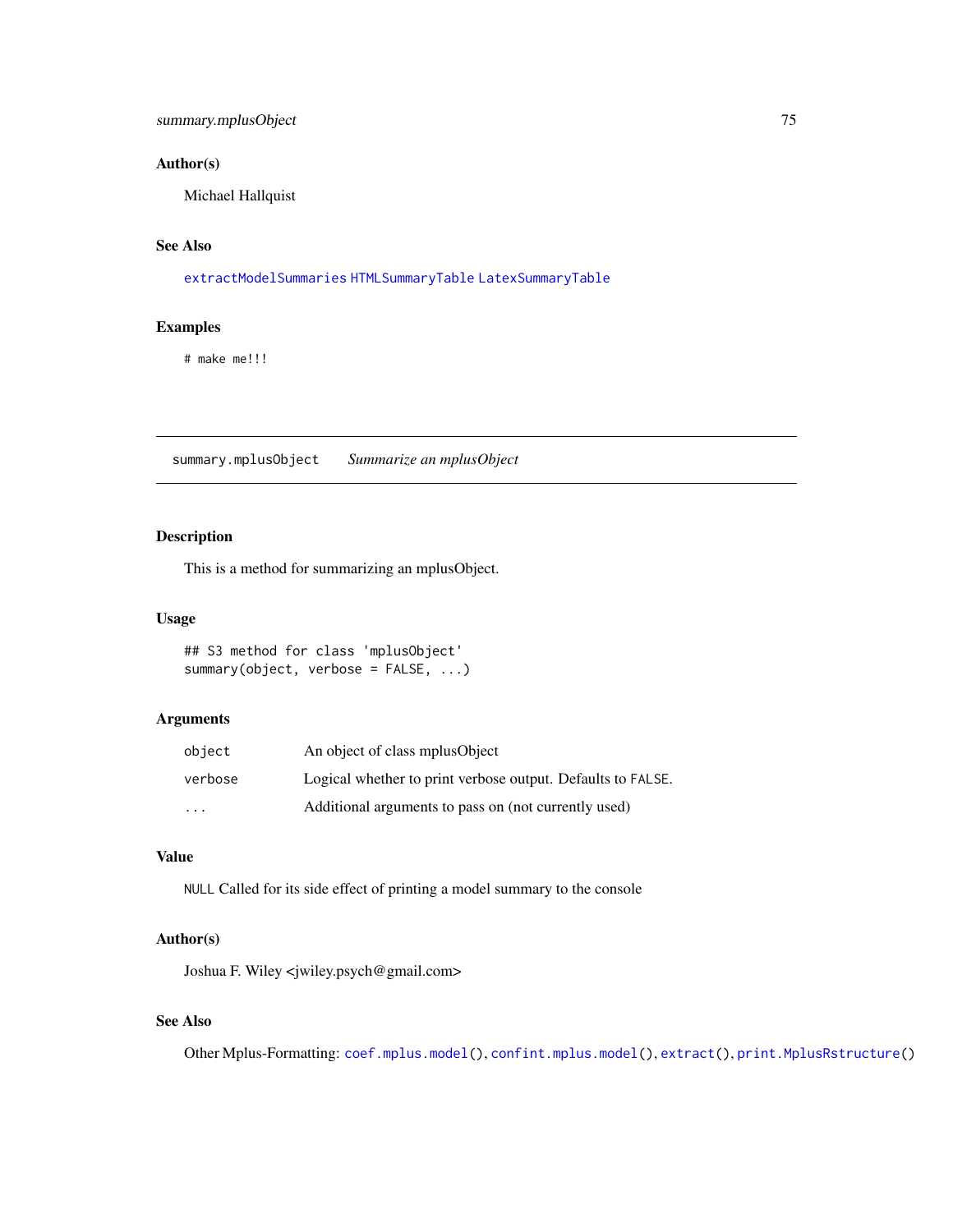```
## Not run:
# simple example of a model using builtin data
# demonstrates use
test <- mplusObject(
 TITLE = "test the MplusAutomation Package;",
 MODEL = "mpg ON wt hp;
   wt WITH hp;",
 usevariables = c("mpg", "wt", "hp"),
 rdata = mtcars)
res <- mplusModeler(test, "mtcars.dat", modelout = "model1.inp", run = 1L)
# example of the summary method
summary(res)
# example of verbose output
summary(res, verbose=TRUE)
# remove files
unlink("mtcars.dat")
unlink("model1.inp")
unlink("model1.out")
unlink("Mplus Run Models.log")
## End(Not run)
```
SummaryTable *Create a summary table of Mplus model statistics*

# Description

Creates output (optionally sent to a file) containing a summary table of model fit statistics extracted using the extractModelSummaries function. By default, the following summary statistics are included: Title,LL,Parameters,AIC,AICC,BIC,RMSEA\_Estimate, but these are customizable using the keepCols and dropCols parameters.

# Usage

```
SummaryTable(
 modelList,
  type = c("screen", "popup", "html", "latex", "markdown", "none"),
  filename = ",
  keepCols,
  dropCols,
  sortBy,
  caption = ",
  display = FALSE,
```
<span id="page-75-0"></span>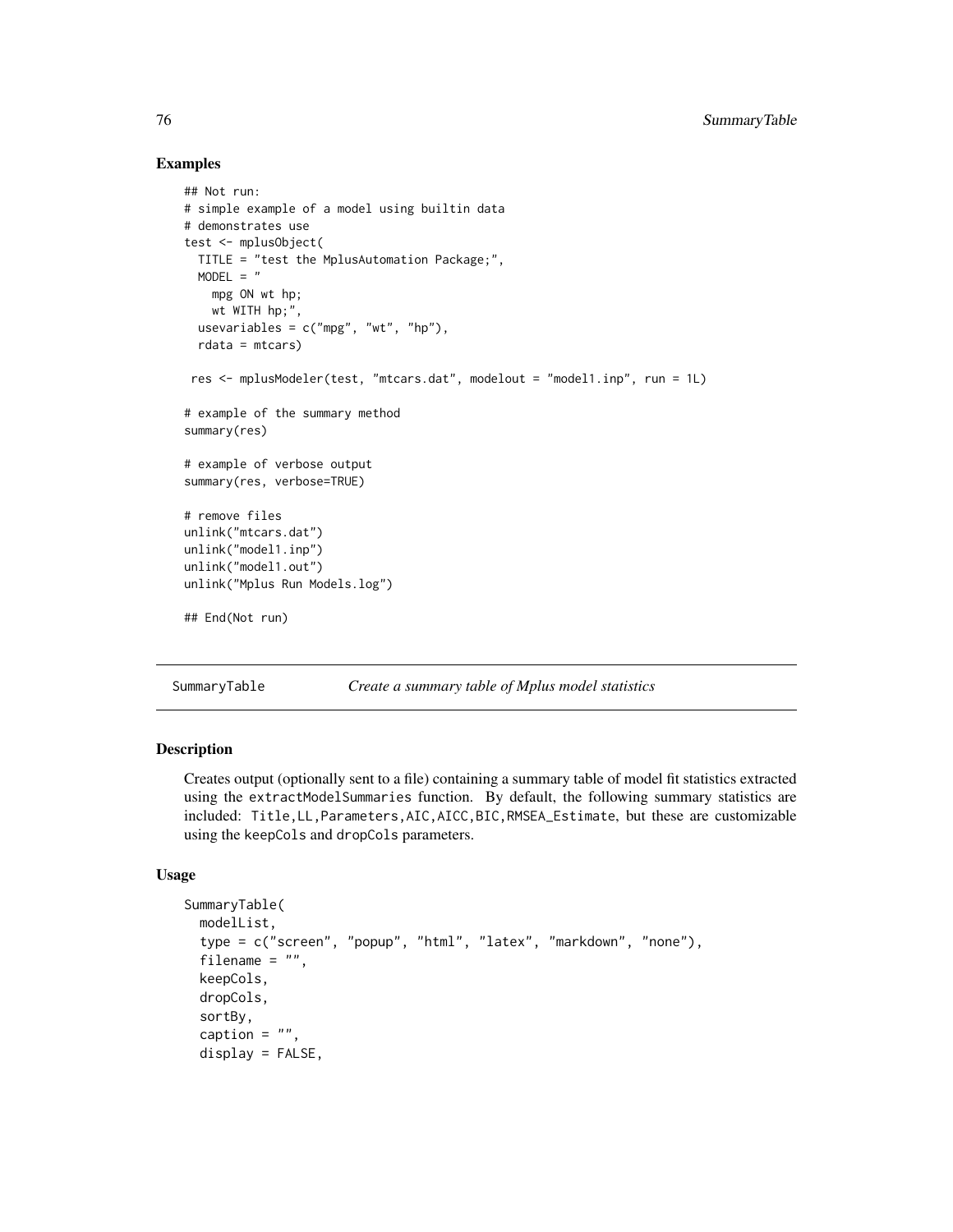```
...,
  include.rownames = FALSE
\lambda
```
# Arguments

| A list of models returned from the extractModelSummaries function.                                                                                                                                                                                                                                                                                                                                                    |
|-----------------------------------------------------------------------------------------------------------------------------------------------------------------------------------------------------------------------------------------------------------------------------------------------------------------------------------------------------------------------------------------------------------------------|
| A character vector indicating the type of output format to be generated. One of:<br>"none", "screen", "popup", "html", "latex", or "markdown". Screen results in a<br>simple summary table being sent to the R console.                                                                                                                                                                                               |
| The name of the file to be created. Can be an absolute or relative path. If<br>filename is a relative path or just the filename, then it is assumed that the file<br>resides in the working directory getwd(). Example: "Mplus Summary.html".<br>By default, no filename is given, which results in the output being sent to the<br>console. Note that currently, filename only has an effect for "html" and "latex". |
| A vector of character strings indicating which columns/variables to display in<br>the summary. Only columns included in this list will be displayed (all others ex-<br>cluded). By default, keepCols is: c("Title", "LL", "Parameters", "AIC", "AICC", "BIC", "RMSEA_Est<br>Example: c("Title", "LL", "AIC", "CFI")                                                                                                   |
| A vector of character strings indicating which columns/variables to omit from<br>the summary. Any column not included in this list will be displayed. By default,<br>dropCols is NULL. Example: c("InputInstructions", "TLI")                                                                                                                                                                                         |
| optional. Field name (as character string) by which to sort the table. Typically<br>an information criterion (e.g., "AIC" or "BIC") is used to sort the table. Defaults<br>to "AICC".                                                                                                                                                                                                                                 |
| A character string, the caption to be given to the table. Currently only applies to<br>types "html", "latex", and "markdown".                                                                                                                                                                                                                                                                                         |
| optional logical (defaults to FALSE). This parameter specifies whether to display<br>the table upon creation (TRUE or FALSE).                                                                                                                                                                                                                                                                                         |
| include.rownames                                                                                                                                                                                                                                                                                                                                                                                                      |
| optional logical whether to include rownames or not.                                                                                                                                                                                                                                                                                                                                                                  |
| additional arguments passed on to specific formatting types.                                                                                                                                                                                                                                                                                                                                                          |
|                                                                                                                                                                                                                                                                                                                                                                                                                       |

# Value

Invisibly returns the summary table, which can be used if the printing options avaiable are not sufficient.

# Note

You must choose between keepCols and dropCols because it is not sensible to use these together to include and exclude columns. The function will error if you include both parameters.

# Author(s)

Joshua F. Wiley based on code by Michael Hallquist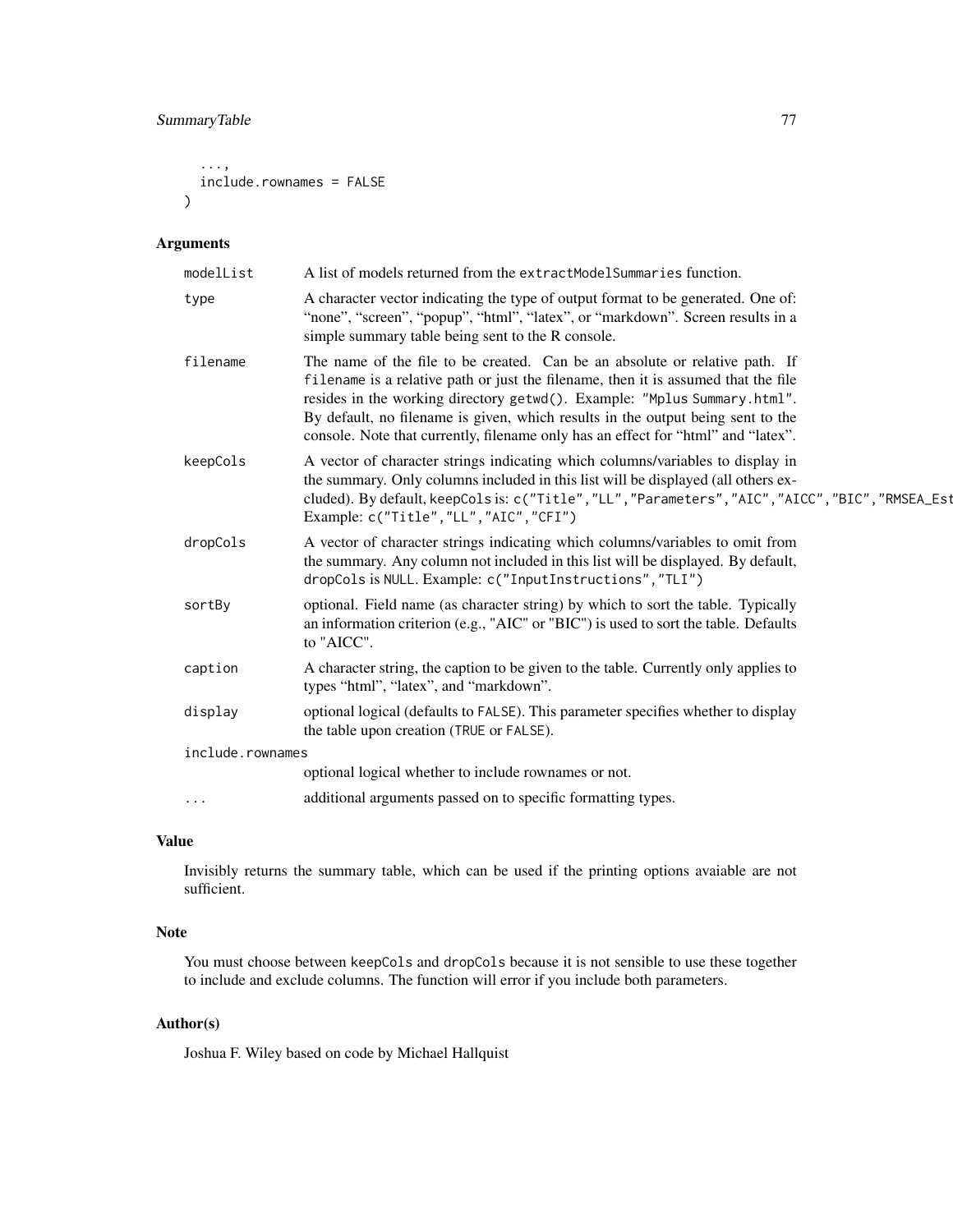# See Also

[extractModelSummaries](#page-20-0)

## Examples

```
## Not run:
m1 <- mplusObject(TITLE = "Reduced",
 MODEL = "mpg ON wt;", rdata = mtcars)
m1.fit <- mplusModeler(m1, "mtcars.dat", run = 1L)
 m2 <- mplusObject(TITLE = "Full",
 MODEL = "mpg ON wt hp qsec;", rdata = mtcars)
m2.fit <- mplusModeler(m2, "mtcars.dat", run = 1L)
 SummaryTable(list(m1.fit, m2.fit))
 SummaryTable(list(m1.fit, m2.fit), type = "popup")
 SummaryTable(list(m1.fit, m2.fit), type = "markdown",
  keepCols = c("Title", "Parameters", "LL", "AIC", "CFI", "SRMR"),
  caption = "Table of Model Fit Statistics",
  split.tables = 200)
 # remove files
 unlink("mtcars.dat")
 unlink("mtcars.inp")
 unlink("mtcars.out")
 unlink("Mplus Run Models.log")
closeAllConnections()
## End(Not run)
```
<span id="page-77-0"></span>testBParamCompoundConstraint

*Test inequality-constrained hypothesis for two or more parameters based on iterations of MCMC chains*

# **Description**

Tests an inequality-constrained hypothesis (van de Schoot, Hoijtink, Hallquist, & Boelen, in press) based on draws from the posterior distribution of the model parameters, which provides information about the proportion of the distribution that is in agreement with a given hypothesis. This function is used for more complex hypotheses about three or more parameters, whereas testBParamConstraint tests a simple two-parameter hypothesis.

#### Usage

testBParamCompoundConstraint(bparams, test)

<span id="page-77-1"></span>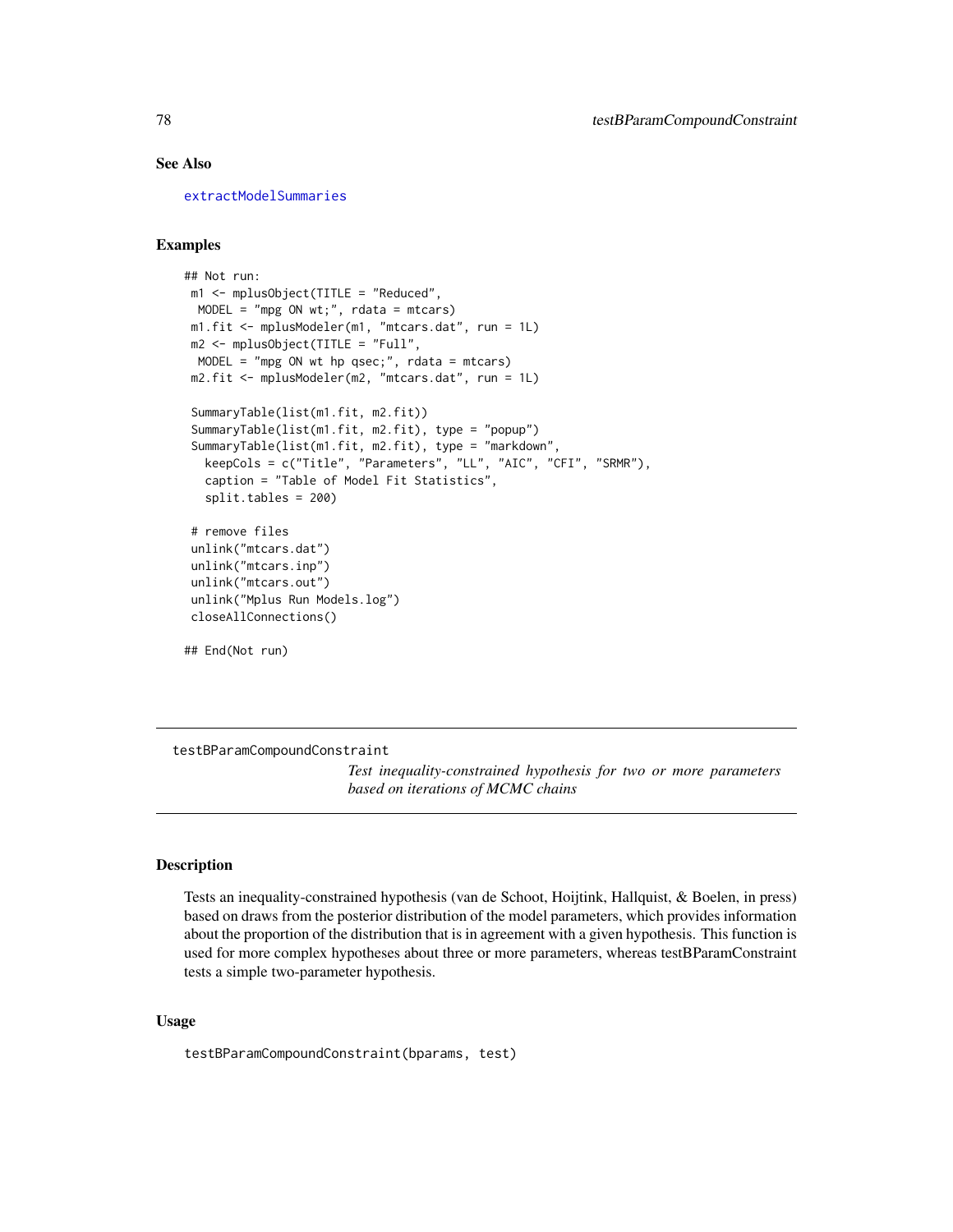#### <span id="page-78-0"></span>Arguments

| bparams | An object containing draws from the posterior distribution (class mplus, model)<br>or mplus. bparameters). Obtained by SAVEDATA: BPARAMETERS in Mplus<br>and getSavedata_Bparams or readModels in MplusAutomation. |
|---------|--------------------------------------------------------------------------------------------------------------------------------------------------------------------------------------------------------------------|
| test    | The R code defining the parameter test of three or more parameters. Example:<br>"(STAITOT.ON.CG > STAITOT.ON.UCG) & (BDIM.ON.CG > BDIM.ON.UCG)".                                                                   |

# Details

This function accepts a bparameters object containing iterations of the MCMC chains (rows) for each model parameter (columns) and prints out the number and proportion of draws that are consistent with the requested hypothesis test.

The test argument is evaluated directly as R code, with the bparams object attached so that variable names are available directly in the environment. Because the goal is to evaluate the test for each draw from the posterior distribution, remember to use vector-based logic operators, not boolean operators. That is, stick to & or | for joining tests of parameters, rather than && or || since the latter will return a single TRUE/FALSE, which is irrelevant.

An example test in R logic would be "(STAITOT.ON.CG > STAITOT.ON.UCG) & (BDIM.ON.CG > BDIM.ON.UCG)".

#### Value

No value is returned by this function. Instead, two summary tables are printed to the screen containing the number and proportion of draws consistent with the hypothesis.

### Author(s)

Michael Hallquist

# See Also

[testBParamConstraint](#page-79-0)

#### Examples

```
## Not run:
 #using bparameters directly
 btest <- getSavedata_Bparams("model vb1_simpel_b.out")
 testBParametersCompoundConstraint(btest,
 "(STDYX_STAITOT.ON.CG > STDYX_STAITOT.ON.UCG) & (STDYX_BDIM.ON.CG > STDYX_BDIM.ON.UCG)")
 #or using readModels
```

```
btest <- readModels("model vb1_simpel_b.out")
testBParametersCompoundConstraint(btest,
"(STDYX_STAITOT.ON.CG > STDYX_STAITOT.ON.UCG) & (STDYX_BDIM.ON.CG > STDYX_BDIM.ON.UCG)")
```
## End(Not run)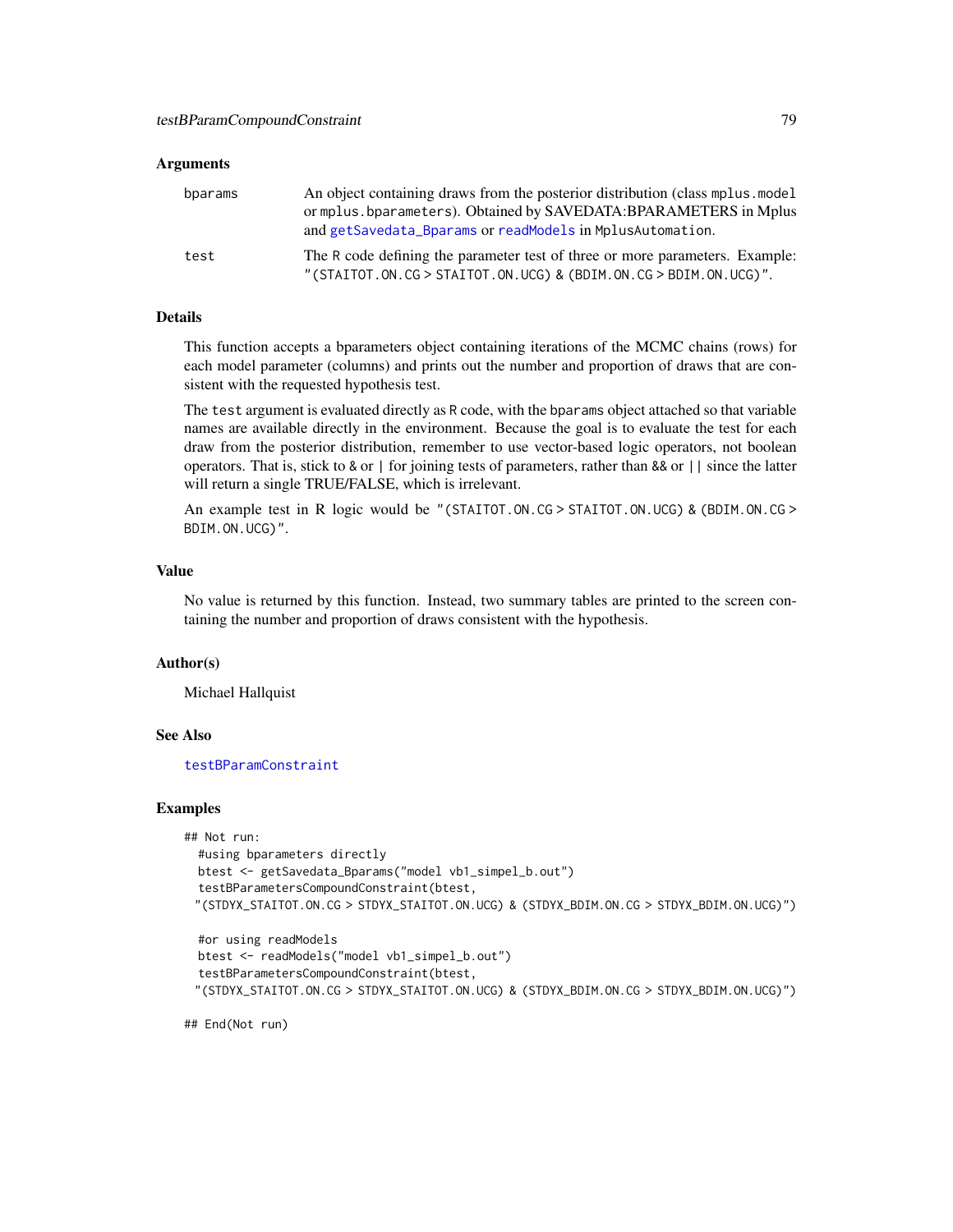<span id="page-79-1"></span><span id="page-79-0"></span>testBParamConstraint *Test inequality-constrained hypothesis for two parameters based on iterations of MCMC chains*

#### Description

Tests a simple inequality-constrained hypothesis (van de Schoot, Hoijtink, Hallquist, & Boelen, in press) based on draws from the posterior distribution of the model parameters, which provides information about the proportion of the distribution that is in agreement with a given hypothesis. This function is used for simple hypothesis for two parameters, whereas testBParamCompoundConstraint gives full access to multiple parameters and R's logic syntax. This function accepts a bparameters object containing iterations of the MCMC chains (rows) for each model parameter (columns) and prints out the number and proportion of draws that are consistent with the requested hypothesis test. The coef1, operator, and coef2 arguments are appended in sequence, so that the hypothesis test is constructed from left-to-right. e.g., testBParamConstraint(bparamsDF, "MGM.TRT1", ">", "MGM.EX2").

### Usage

```
testBParamConstraint(bparams, coef1, operator, coef2)
```
# Arguments

| bparams  | An object containing draws from the posterior distribution (class mplus model)<br>or mplus.bparameters). Obtained by SAVEDATA:BPARAMETERS in Mplus<br>and getSavedata_Bparams or readModels in MplusAutomation. |
|----------|-----------------------------------------------------------------------------------------------------------------------------------------------------------------------------------------------------------------|
| coef1    | The name of the first parameter to be compared. Example: "MGM. TRT1"                                                                                                                                            |
| operator | A logical operator to compare the two parameters. Should be one of $\geq$ , $\geq$ , $\leq$ , or<br>$\leq$ . Example: " $\geq$ ="                                                                               |
| coef2    | The name of the first parameter to be compared. Example: "MGM.EX2"                                                                                                                                              |

# Value

No value is returned by this function. Instead, two summary tables are printed to the screen containing the number and proportion of draws consistent with the hypothesis.

#### Author(s)

Michael Hallquist

#### See Also

[testBParamCompoundConstraint](#page-77-0)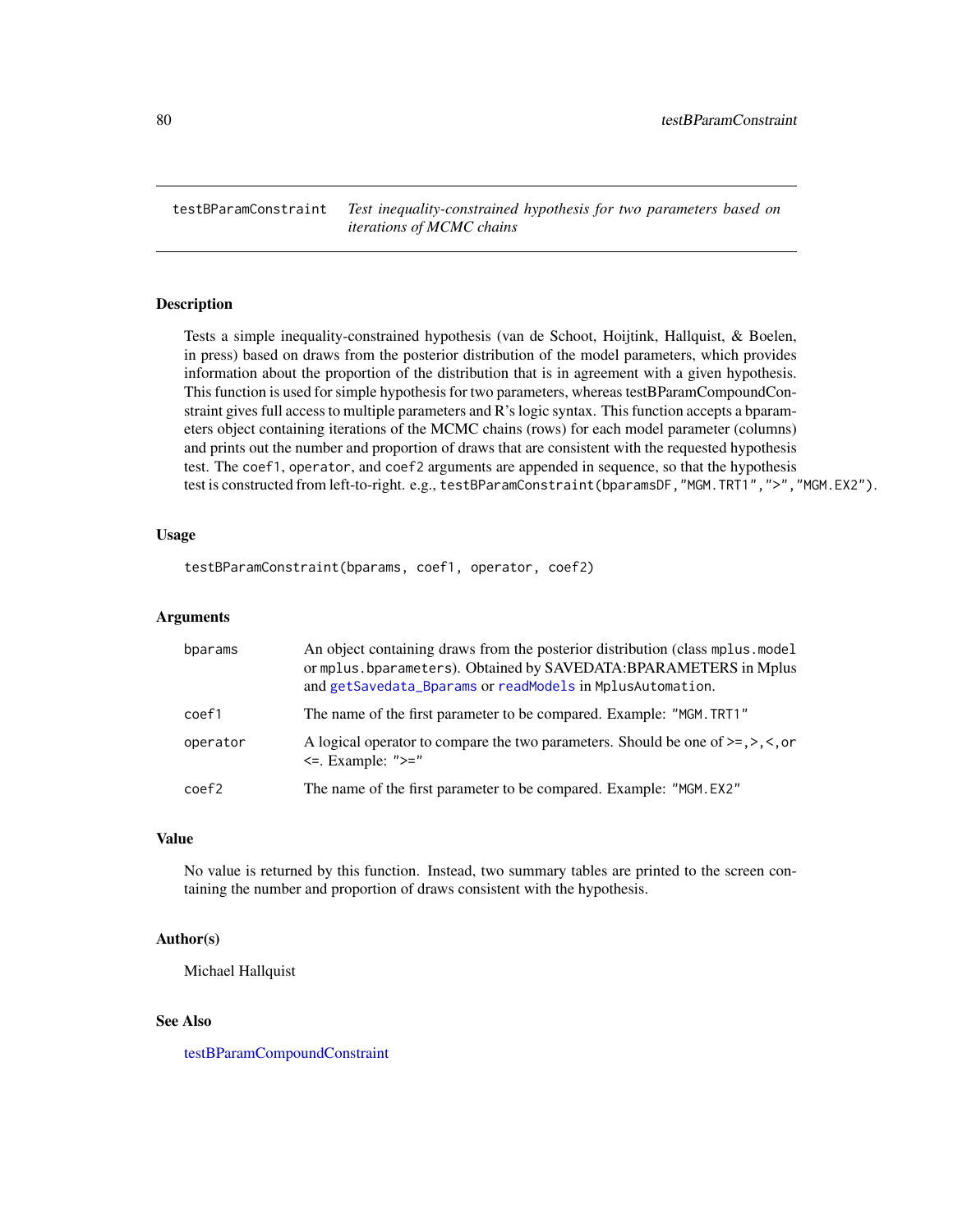# <span id="page-80-0"></span>trainLGMM 81

# Examples

```
## Not run:
  #using bparameters directly
  btest <- getSavedata_Bparams("model vb1_simpel_b.out"))
  testBParametersConstraint(btest, "STDYX_STAITOT.ON.CG", ">", "STDYX_STAITOT.ON.UCG")
  #or using readModels
  btest <- readModels("model vb1_simpel_b.out"))
  testBParametersConstraint(btest, "STDYX_STAITOT.ON.CG", ">", "STDYX_STAITOT.ON.UCG")
## End(Not run)
```
trainLGMM *Train a variety of latent growth mixture model*

# Description

This function iterates through a grid of values to train LGMMs, optionally using a local or remote cluster.

#### Usage

```
trainLGMM(
  data,
  idvar,
  assessmentvar,
  newdata = FALSE,tuneGrid,
  cl,
  ncores = 1L
\lambda
```
# Arguments

| data          | A data frame or data table in long format (i.e., multiple rows per ID).                                                                                           |
|---------------|-------------------------------------------------------------------------------------------------------------------------------------------------------------------|
| idvar         | A character string of the variable name in the dataset that is the ID variable.                                                                                   |
| assessmentvar | A character string of the variable name in the dataset that indicates the particular<br>assessment point for each time point.                                     |
| newdata       | A data frame of new values to use for generating predicted trajectories by class<br>or FALSE if no predictions to be made (the default).                          |
| tuneGrid      | A data frame or list. It should have names for the needed arguments for long2LGMM().                                                                              |
| c1            | Optional. An existing cluster to be used to estimate models. Can be a local or<br>remote cluster. In either case it needs Mplus AU to mation and Mplus available. |
| ncores        | If a cluster is not passed to c1, specify the number of cores to use to create a<br>local cluster. Must be an integer. Defaults to 1L.                            |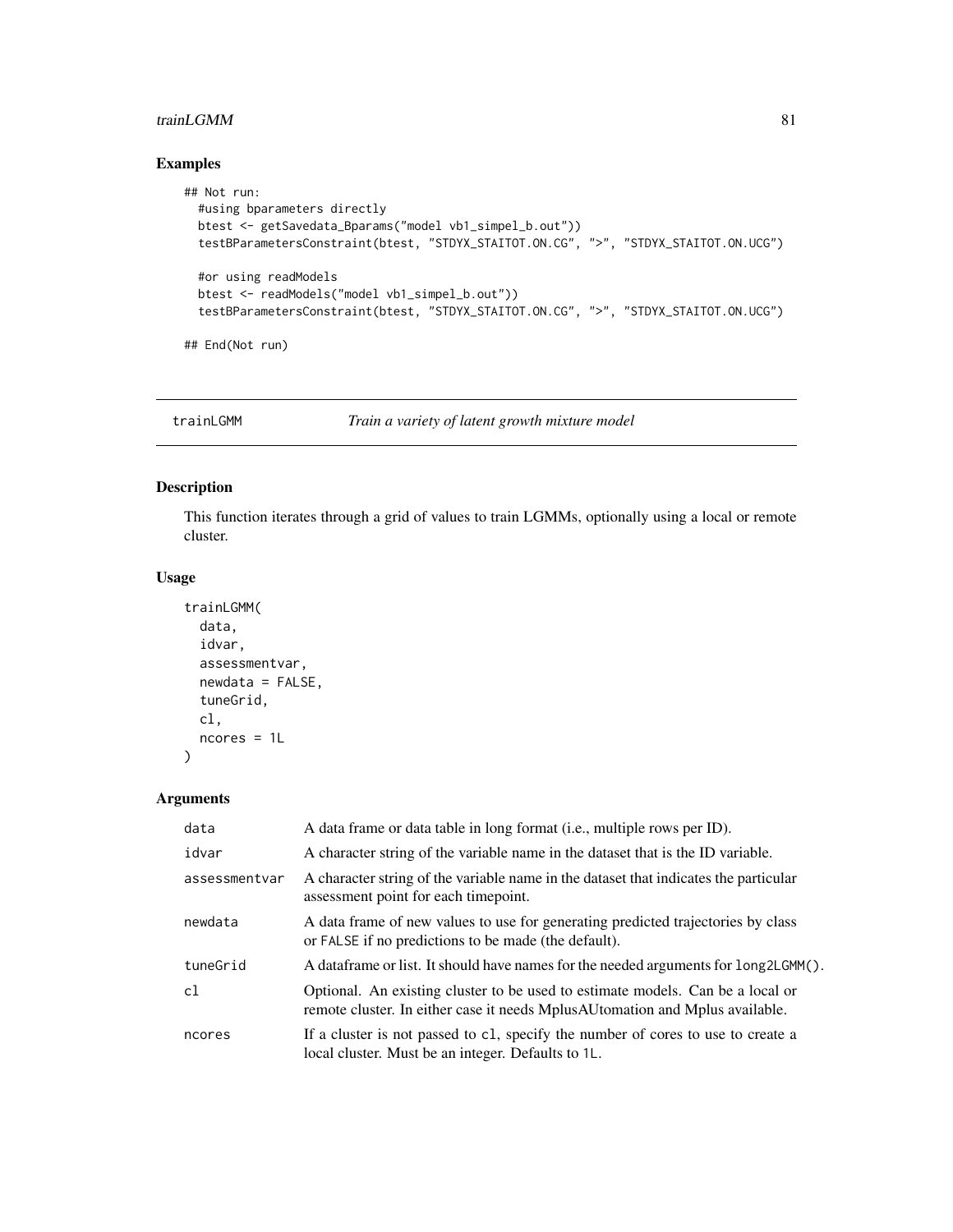```
## Not run:
## This example is not run by default because even with very limitted number of
## random starts and iterations, it takes quite a few minutes
setwd(tempdir())
## Simulate Some Data from 3 classes
library(MASS)
set.seed(1234)
allcoef <- rbind(
  cbind(1, mvrnorm(n = 200,mu = c(0, 2, 0),Sigma = diag(c(.2, .1, .01)),empirical = TRUE),
  cbind(2, mvrnorm(n = 200,mu = c(-3.35, 2, 2),
                   Sigma = diag(c(.2, .1, .1)),empirical = TRUE)),
  cbind(3, mvrnorm(n = 200,mu = c(3.35, 2, -2),
                   Sigma = diag(c(.2, .1, .1)),empirical = TRUE)))
allcoef <- as.data.frame(allcoef)
names(allcoef) <- c("Class", "I", "L", "Q")
allcoef$ID <- 1:nrow(allcoef)
d <- do.call(rbind, lapply(1:nrow(allcoef), function(i) {
 out <- data.frame(
   ID = allcoef$ID[i],
   Class = allcoef$Class[i],
   Assess = 1:11,
   x = sort(runif(n = 11, min = -2, max = 2)))out$y \leq rnorm(11,
   mean = allcoef$I[i] + allcoef$L[i] * out$x + allcoef$Q[i] * out$x^2,
    sd = .1return(out)
}))
## create splines
library(splines)
time_splines \leq -ns(d$x, df = 3, Boundary.knots = quantile(d$x, probs = c(.02, .98)))
d$t1 <- time_splines[, 1]
d$t2 <- time_splines[, 2]
d$t3 <- time_splines[, 3]
d$xq <- d$x^2
## create new data to be used for predictions
nd \leq data.frame(ID = 1,
                 x = \text{seq}(\text{from} = -2, \text{to} = 2, \text{by} = .1)nd.splines <- with(attributes(time_splines),
                   ns(nd$x, df = degree, knots = knots,
                      Boundary.knots = Boundary.knots))
nd$t1 <- nd.splines[, 1]
```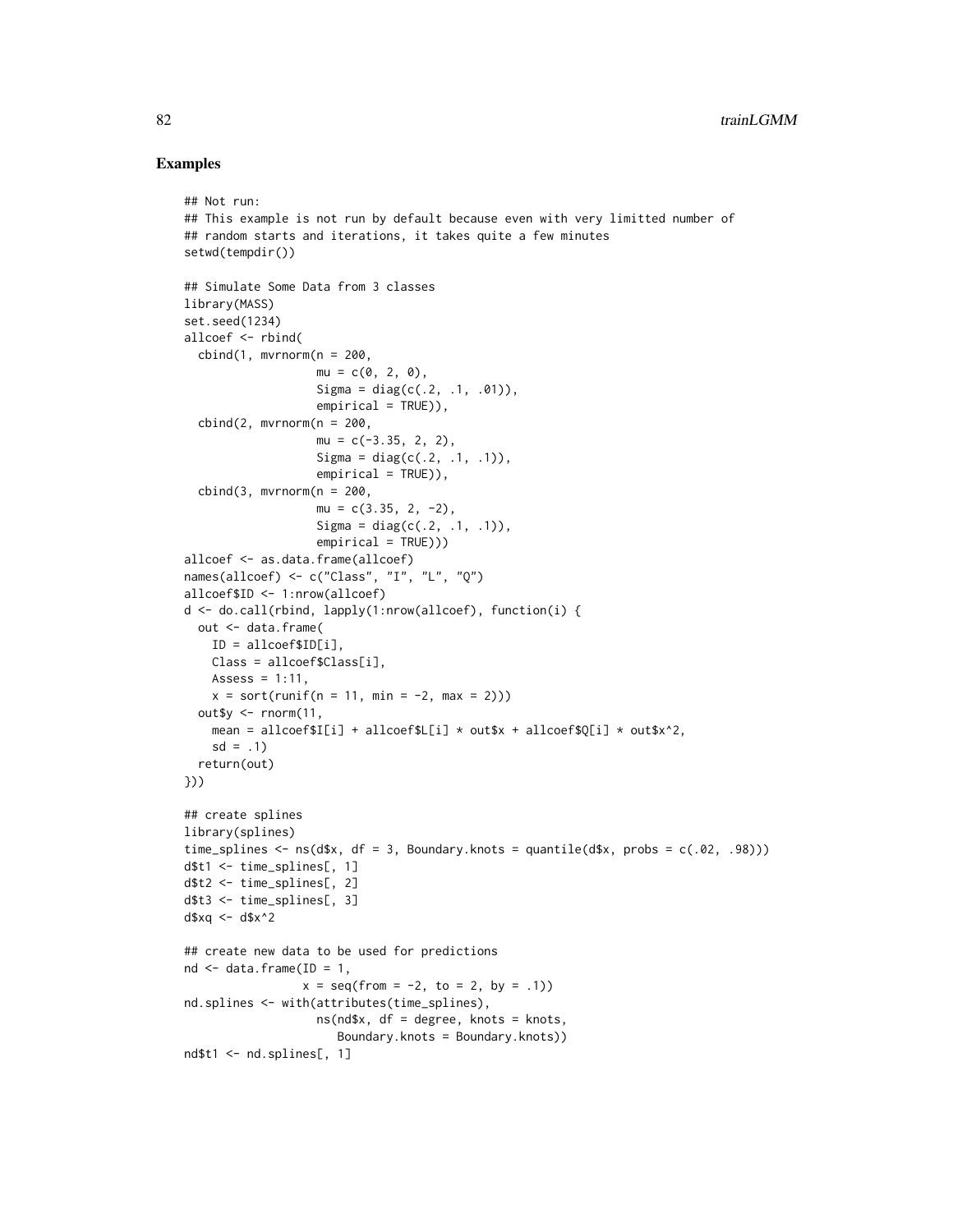### trainLGMM 83

```
nd$t2 <- nd.splines[, 2]
nd$t3 <- nd.splines[, 3]
nd$xq <- nd$x^2
## create a tuning grid of models to try
## all possible combinations are created of different time trends
## different covariance structures of the random effects
## and different number of classes
tuneGrid <- expand.grid(
  dv = "y",timevars = list(c("t1", "t2", "t3"), "x", c("x", "xq")),
  starts = "2 1",cov = c("independent", "zero"),
  k = c(1L, 3L),
  processors = 1L, run = TRUE,
  misstrick = TRUE, stringsAsFactors = FALSE)
tuneGrid$title <- paste0(
  c("linear", "quad", "spline")[sapply(tuneGrid$timevars, length)],
  \binom{n}{r}sapply(tuneGrid$cov, function(x) if(nchar(x)==4) substr(x, 1, 4) else substr(x, 1, 3)),
  \frac{n}{2},
  tuneGrid$k)
tuneGrid$base <- paste0(
  c("linear", "quad", "spline")[sapply(tuneGrid$timevars, length)],
  \frac{n}{2},
 sapply(tuneGrid$cov, function(x) if(nchar(x)==4) substr(x, 1, 4) else substr(x, 1, 3)))
## example using long2LGMM to fit one model at a time
mres <- long2LGMM(
        data = d,
        idvar = "ID",
        assessmentvar = "Assess",
        dv = tuneGrid$dv[1],
        timevars = tuneGrid$timevars[[1]],
        misstrick = tuneGrid$misstrick[1],
        k = tuneGrid$k[1],
        title = paste0(tuneGrid$title[1], tuneGrid$k[1]),
        base = tuneGrid$base[1],
        run = tuneGrid$run[1],
        processors = tuneGrid$processors[1],
        starts = tuneGrid$starts[1],
        newdata = nd,
        cov = tuneGrid$cov[1])
## Example using trainLGMM to fit a whole set of models
## can be distributed across a local or remote cluster
## Defaults to creating a local cluster, but can also pass an
## existing cluster
AllRes <- trainLGMM(
  data = d,
  idvar = "ID",
  assessmentvar = "Assess",
  newdata = nd,
```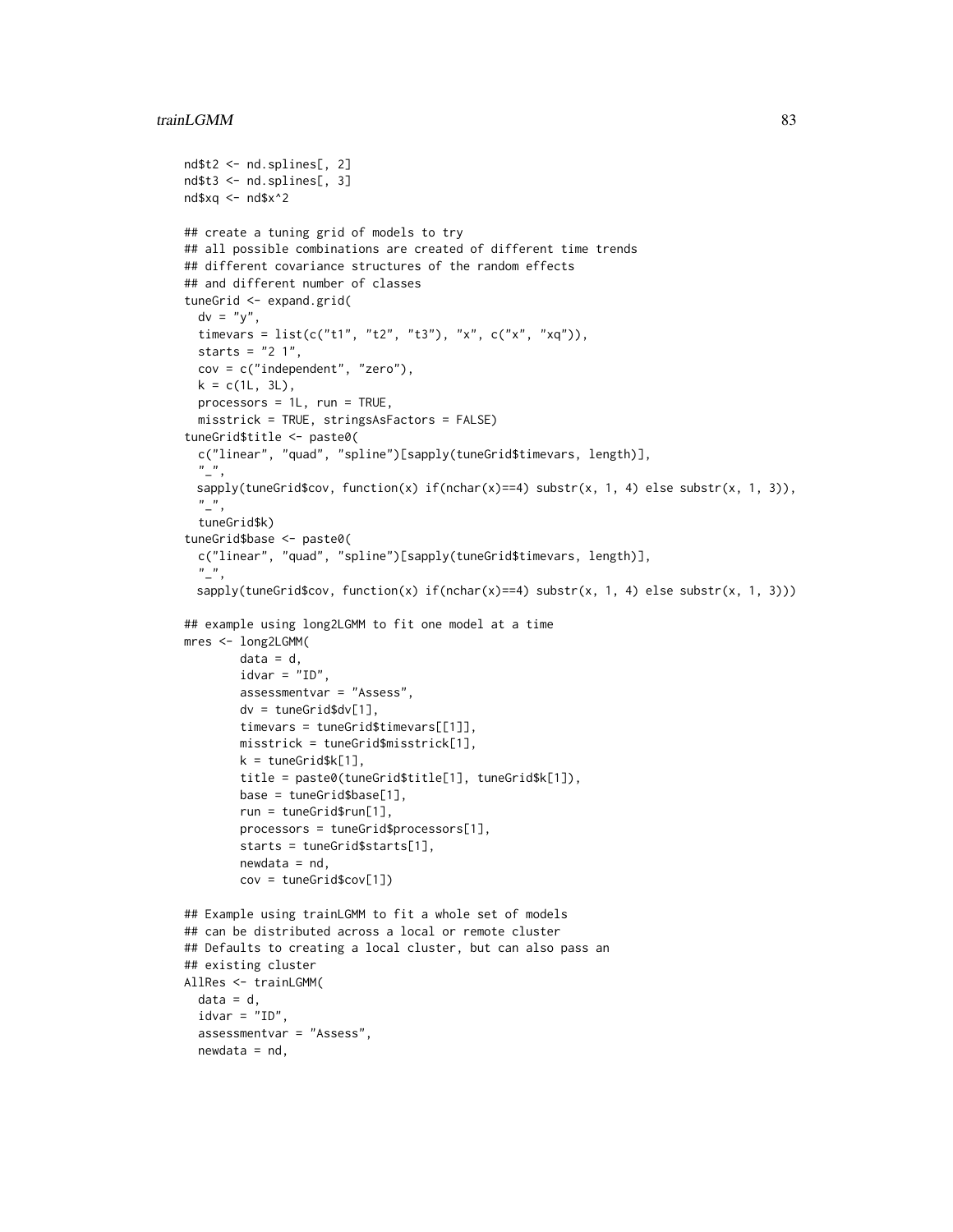```
tuneGrid = tuneGrid,
 ncores = 2LtuneGridRes <- as.data.frame(
 cbind(tuneGrid,
       do.call(rbind, lapply(AllRes, function(x) {
          if (is.null(x$Model$results$summaries)) {
            NA
          } else {
            out <- x$Model$results$summaries
            ## deal with missing summary information for k = 1if (is.null(out$Entropy)) {
              out$Entropy <- 1
            }
            if (is.null(out$NCategoricalLatentVars)) {
             out$NCategoricalLatentVars <- 0
            }
            out[, sort(names(out)), drop = FALSE]
          }
       }))))
tuneGridRes$Type <- gsub("([a-z]+)_.*$", "\\1", tuneGridRes$title)
tuneGridRes$MinClass <- sapply(AllRes, function(x) {
 n <- x$Model$results$class_counts$mostLikely$count
 if(is.null(n)) {
   length(unique(d$ID))
 } else {
   min(n, na.rm = TRUE)}
})
## when trying many models, some may not converge
## subset to omit any missing AICC and look only at those with some
## minimum number of participants per class,
## for demonstration only arbitrarily set at 30
subset(tuneGridRes, !is.na(AICC) & MinClass >= 30,
       select = c(title, aBIC, AICC, Entropy, MinClass, LL))
## reshape data into long form which can make a very nice plot using ggplot2
tuneGridResL <- reshape(
 subset(tuneGridRes, select = c(Type, cov, k, Parameters, aBIC, AICC, AIC, BIC, Entropy)),
 varying = c("Parameters", "aBIC", "AICC", "AIC", "BIC", "Entropy"),
 v.name = "value",times = c("Parameters", "aBIC", "AICC", "AIC", "BIC", "Entropy"),
 timevar = "variable",
 idvar = c("Type", "cov", "k"),
 direction = "long")
tuneGridResL$cov <- factor(tuneGridResL$cov, levels = c("zero", "independent"))
## uncomment to run
## library(ggplot2)
```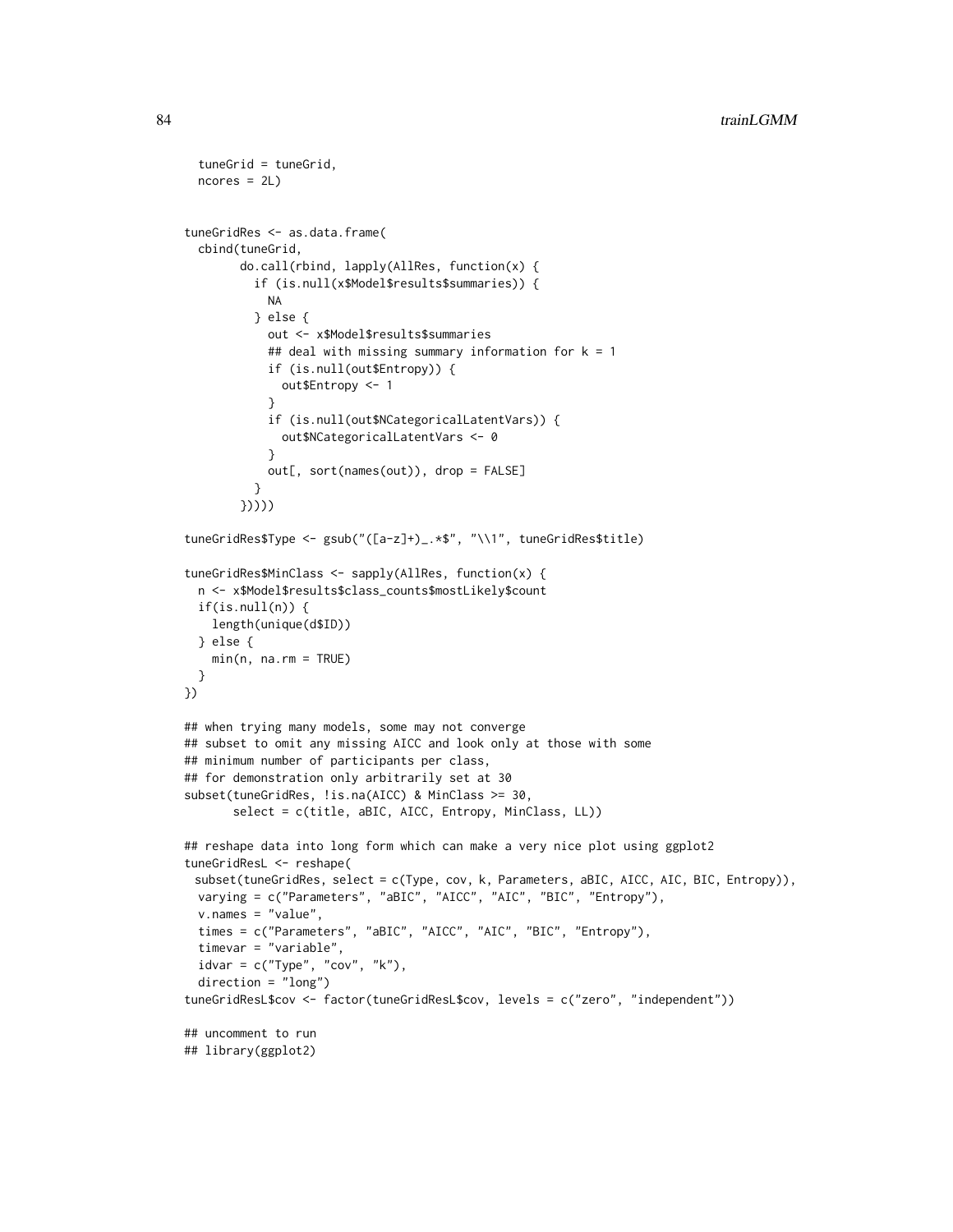# <span id="page-84-0"></span>update.mplusObject 85

```
## ggplot(tuneGridResL, aes(k, value, colour = Type, shape = Type)) +
## geom_point() +
## facet_grid(variable~cov, scales = "free")
## nice plot of the average trajectories in each class
## these are possible as trainLGMM exports predicted values for the
## new data fed in
## uncomment to run
## ggplot(AllRes[[which(tuneGridRes$title=="quad_ind_3")]]$predictions, aes(x)) +
## geom_line(aes(y = y_1), colour = "black", size = 2) +
## geom_line(aes(y = y_2), colour = "red", size = 2) +
## geom_line(aes(y = y_3), colour = "blue", size = 2)
## End(Not run)
```
update.mplusObject *Update an Mplus model object*

#### Description

This is a method for updating an Mplus model object. It takes an Mplus model object as the first argument, and then optionally any sections to update. There are two ways to update a section using a formula interface. ~ "new stuff" will replace a given section with the new text. Alternately, you can add additional text using  $\sim$  + "additional stuff". Combined these let you replace or add to a section.

#### Usage

## S3 method for class 'mplusObject' update(object, ...)

#### Arguments

| object   | An object of class mplus Object |
|----------|---------------------------------|
| $\cdots$ | Additional arguments to pass on |

#### Value

An (updated) Mplus model object

#### Author(s)

Joshua F. Wiley <jwiley.psych@gmail.com>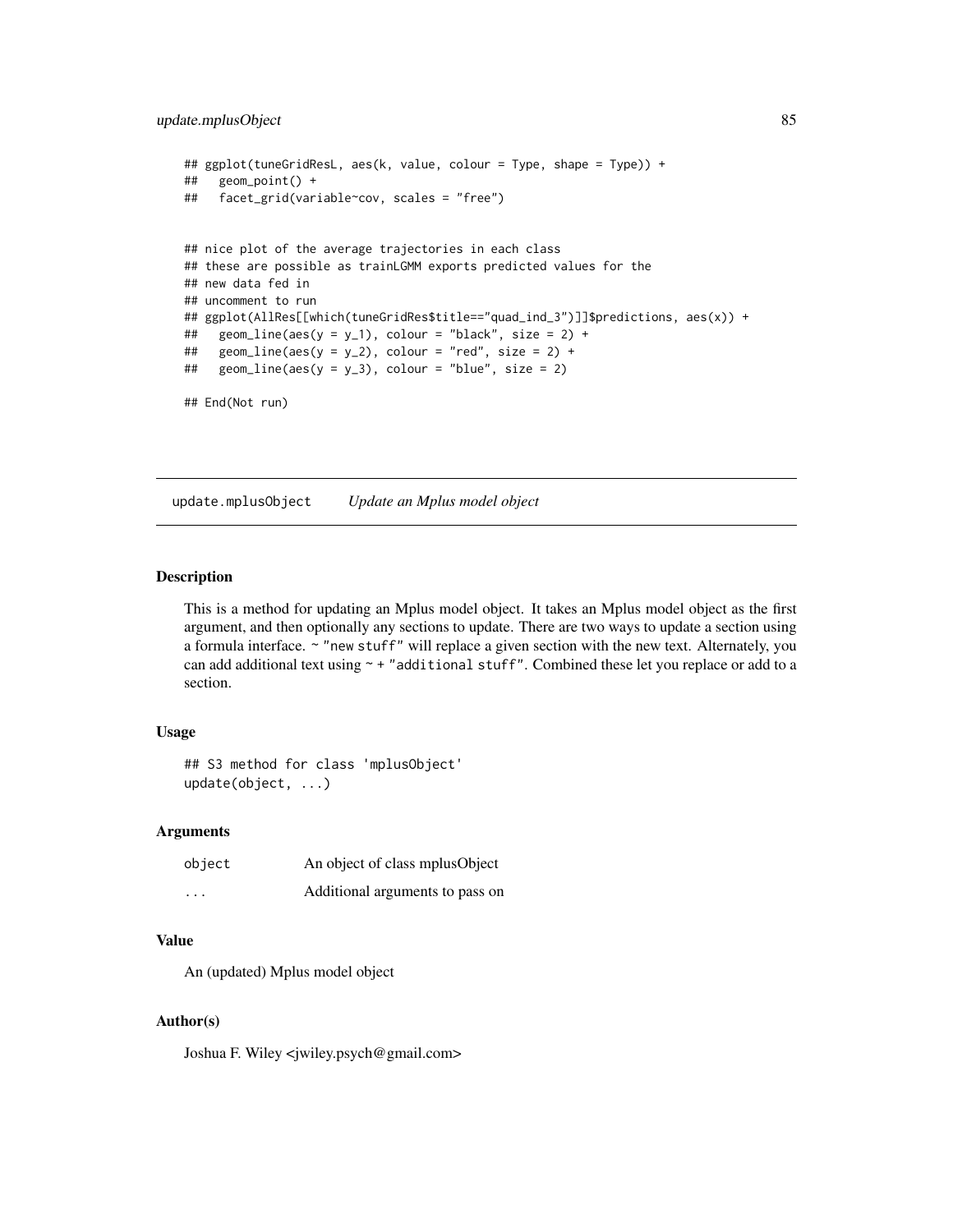```
example1 <- mplusObject(MODEL = "mpg ON wt;",
usevariables = c("mpg", "hp"), rdata = mtcars)
x \le - \sim "ESTIMATOR = ML;"
str(update(example1, rdata = iris))
str(update(example1, ANALYSIS = x))
str(update(example1, MODEL = ~ "wt ON hp;"))str(update(example1, MODEL = ~ . ~ + ~ "wt ON hp;"))str(update(example1, ANALYSIS = x, MODEL = \sim . + "wt ON hp;"))
## check that use variables can be updated & over ridden
str(update(example1, usevariables = c("mpg", "hp", "cyl")))
# test to make sure . in Mplus code does not cause problems
str(update(example1, ANALYSIS = x, MODEL = \sim . + "wt ON hp*.5;"))
rm(example1, x)
```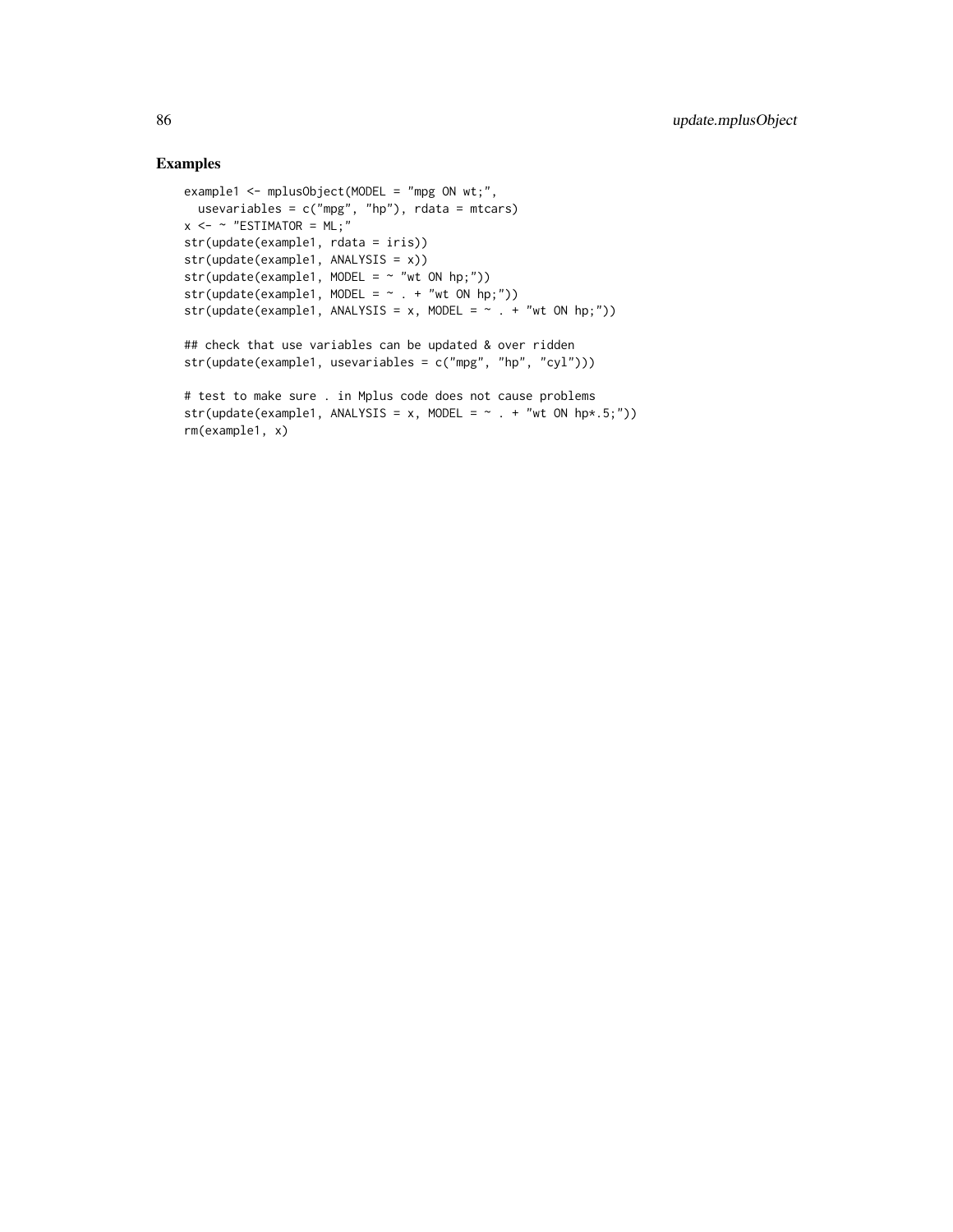# **Index**

∗ Mplus-Formatting coef.mplus.model, [5](#page-4-1) confint.mplus.model, [9](#page-8-1) extract, [16](#page-15-1) print.MplusRstructure, [67](#page-66-1) summary.mplusObject, [75](#page-74-0) ∗ datasets lcademo, [31](#page-30-0) ∗ interface coef.mplus.model, [5](#page-4-1) compareModels, [7](#page-6-0) confint.mplus.model, [9](#page-8-1) createModels, [13](#page-12-0) createSyntax, [14](#page-13-0) detectVariables, [15](#page-14-0) extract, [16](#page-15-1) extractModelParameters, [18](#page-17-0) extractModelSummaries, [21](#page-20-1) extractModIndices, [24](#page-23-0) getSavedata\_Bparams, [25](#page-24-1) getSavedata\_Data, [26](#page-25-0) getSavedata\_Fileinfo, [27](#page-26-0) HTMLSummaryTable, [28](#page-27-1) LatexSummaryTable, [30](#page-29-1) lookupTech1Parameter, [35](#page-34-0) mplus.traceplot, [37](#page-36-0) mplusAvailable, [40](#page-39-0) mplusObject, [48](#page-47-0) mplusRcov, [51](#page-50-0) parseCatOutput, [56](#page-55-0) plot.mplusObject, [58](#page-57-0) prepareMplusData, [63](#page-62-0) print.MplusRstructure, [67](#page-66-1) readModels, [68](#page-67-1) runModels, [70](#page-69-1) runModels\_Interactive, [72](#page-71-0) separateHyphens, [73](#page-72-0) showSummaryTable, [74](#page-73-0) summary.mplusObject, [75](#page-74-0)

SummaryTable, [76](#page-75-0) testBParamCompoundConstraint, [78](#page-77-1) testBParamConstraint, [80](#page-79-1) update.mplusObject, [85](#page-84-0) ∗ mixture createMixtures, [11](#page-10-0) mixtureSummaryTable, [36](#page-35-0) plotMixtureDensities, [59](#page-58-0) plotMixtures, [61](#page-60-0) ∗ models createMixtures, [11](#page-10-0) plotMixtureDensities, [59](#page-58-0) ∗ mplus createMixtures, [11](#page-10-0) mixtureSummaryTable, [36](#page-35-0) plotMixtureDensities, [59](#page-58-0) plotMixtures, [61](#page-60-0) ∗ package MplusAutomation, [38](#page-37-0) ∗ plot plotMixtures, [61](#page-60-0) ∗ utilities cd, [4](#page-3-0) ∗ utils paramExtract, [55](#page-54-0) parseMplus, [57](#page-56-0) .mplusMultinomial, [3](#page-2-0) cd, [4](#page-3-0)

coef.mplus.model, [5,](#page-4-1) *[10](#page-9-0)*, *[16,](#page-15-1) [17](#page-16-0)*, *[67](#page-66-1)*, *[75](#page-74-0)* coef.mplusObject *(*coef.mplus.model*)*, [5](#page-4-1) compareModels, [7,](#page-6-0) *[39](#page-38-0)* confint.mplus.model, *[6](#page-5-0)*, [9,](#page-8-1) *[17](#page-16-0)*, *[67](#page-66-1)*, *[75](#page-74-0)* confint.mplusObject *(*confint.mplus.model*)*, [9](#page-8-1) createMixtures, [11](#page-10-0) createModels, [13,](#page-12-0) *[39](#page-38-0)* createSyntax, [14](#page-13-0)

detectVariables, [15](#page-14-0)